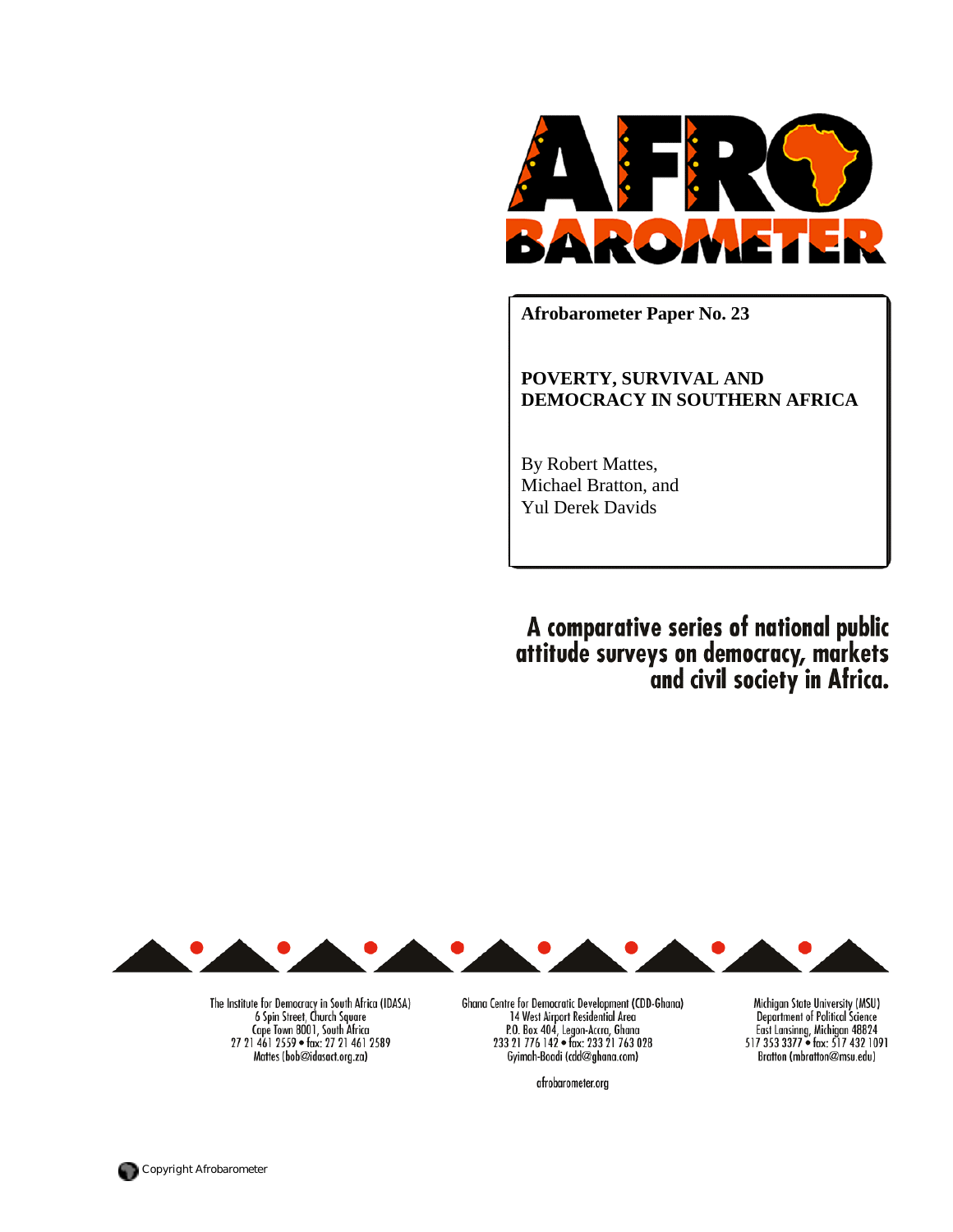## AFROBAROMETER WORKING PAPERS

**Afrobarometer Paper No. 23** 

## **POVERTY, SURVIVAL AND DEMOCRACY IN SOUTHERN AFRICA**

by Robert Mattes, Michael Bratton, and Yul Derek Davids

**January 2003** 

Robert Mattes is co-founder and co-Director of the Afrobarometer. He is also Associate Professor in the Department of Political Studies, and Director of the Democracy In Africa Research Unit in the Centre for Social Science Research at the University of Cape Town. Michael Bratton is co-founder and co-Director of the Afrobarometer. He is also Professor in the Department of Political Science at Michigan State University. Yul Derek Davids is Manager of the Public Opinion Service of the Institute for Democracy in South Africa, and manages Afrobarometer surveys in Southern Africa.

*For supporting research, capacity-building and publication, we are grateful to the Regional Center for Southern Africa, and the South Africa Mission of the United States Agency for International Development (USAID/RCSA and USAID/SA) and to the Swedish International Development Agency (SIDA). Support for completing this paper was provided by the Andrew Mellon Foundation.*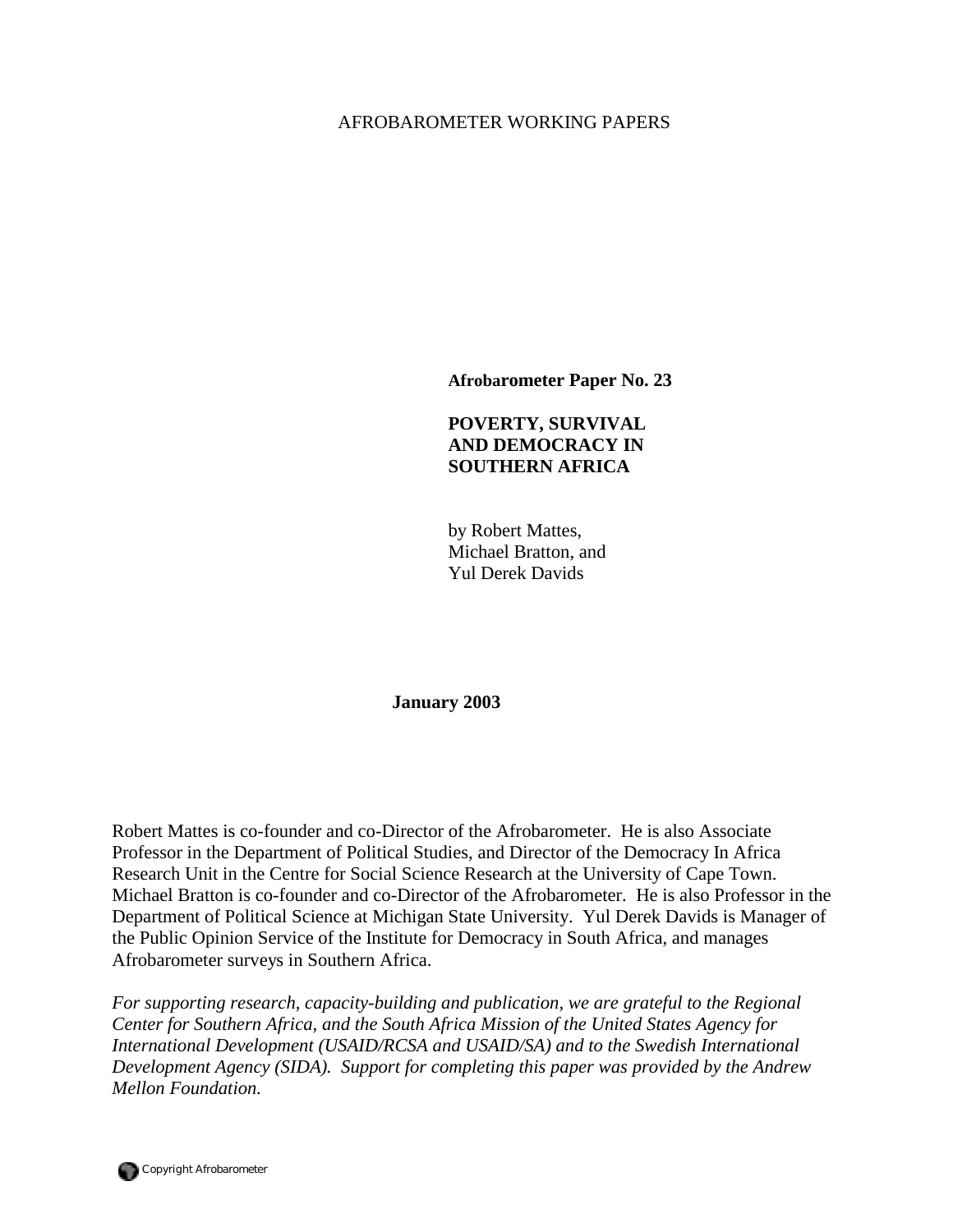## AFROBAROMETER WORKING PAPERS

## Editors: Michael Bratton, E. Gyimah-Boadi, and Robert Mattes

## Managing Editor: Carolyn Logan

The Afrobarometer Series, launched in October 1999, reports the results of national sample surveys on the attitudes of citizens in selected African countries towards democracy, markets, civil society and other aspects of development. The Afrobarometer is a collaborative enterprise of Michigan State University (MSU), the Institute for Democracy in South Africa (IDASA) and the Centre for Democratic Development (CDD, Ghana). Afrobarometer papers are simultaneously co-published by these partner institutions.

Electronic copies of Working Papers can be downloaded in Adobe Acrobat format from [www.afrobarometer.org.](http://www.afrobarometer.org/)

Printed copies of Working Papers are available for \$15.00 each plus applicable tax, shipping and handling charges.

Orders may be directed to:

 IDASA POS 6 Spin Street, Church Square Cape Town 8001 SOUTH AFRICA (phone: 27 21 461 5229, fax: 27 21 461 2589, e-mail: [tanya@idasact.org.za\)](mailto: tanya@idasact.org.za)

An invoice will be sent.

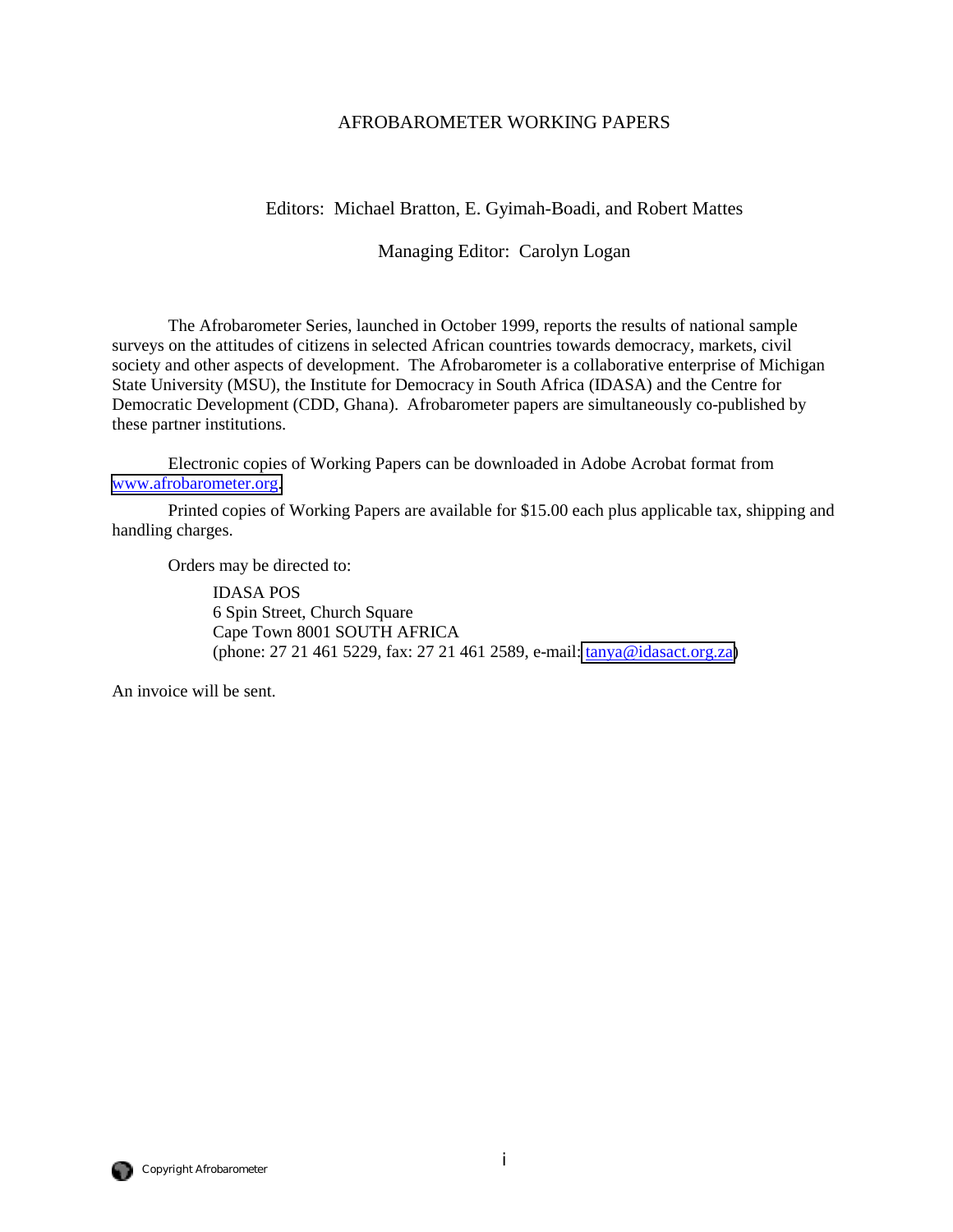## Publications List

### *AFROBAROMETER WORKING PAPERS*

- No.1 Bratton, Michael and Robert Mattes, "Support for Democracy in Africa: Intrinsic or Instrumental?" 1999.
- No.2 Bratton, Michael, Peter Lewis and E. Gyimah-Boadi, "Attitudes to Democracy and Markets in Ghana," 1999.
- No.3 Lewis, Peter M. and Michael Bratton, "Attitudes to Democracy and Markets in Nigeria," 2000.
- No.4 Bratton, Michael, Gina Lambright, and Robert Sentamu, "Democracy and Economy in Uganda: A Public Opinion Perspective," 2000.
- No.5 Bratton, Michael and Robert Mattes, "Democratic and Market Reforms in Africa: What 'the People' Say," 2000.
- No.6 Bratton, Michael and Gina Lambright, "Uganda's Referendum 2000: The Silent Boycott," 2001.
- No.7 Mattes, Robert, Yul Derek Davids, Cherrel Africa and Michael Bratton, "Public Opinion and the Consolidation of Democracy in Southern Africa," July 2000.
- No.8 Mattes, Robert, Yul Derek Davids and Cherrel Africa, "Views of Democracy in South Africa and the Region: Trends and Comparisons," October 2000.
- No. 9 Bratton, Michael, Massa Coulibaly and Fabiana Machado, "Popular Perceptions of Good Governance in Mali," March 2000.
- No.10 Bratton, Michael and Robert Mattes, "Popular Economic Values and Economic Reform in Southern Africa," 2001.
- No. 11 The Afrobarometer Network. "Afrobarometer Round I: Compendium of Comparative Data from a Twelve-Nation Survey." 2002.
- No.12 Chikwanha-Dzenga, Annie Barbara, Eldred Masunungure, and Nyasha Madingira, "Democracy and National Governance in Zimbabwe: A Country Survey Report." 2001.
- No.13 Gay, John and Thuso Green. "Citizen Perceptions of Democracy, Governance, and Political Crisis in Lesotho." 2001.
- No.14 Lekorwe, Mogopodi, Mpho Molomo, Wilford Molefe, and Kabelo Moseki. "Public Attitudes Toward Democracy, Governance, and Economic Development in Botswana." 2001.
- No.15 Keulder, Christiaan. "Public Opinion and Consolidation of Democracy in Namibia." 2002.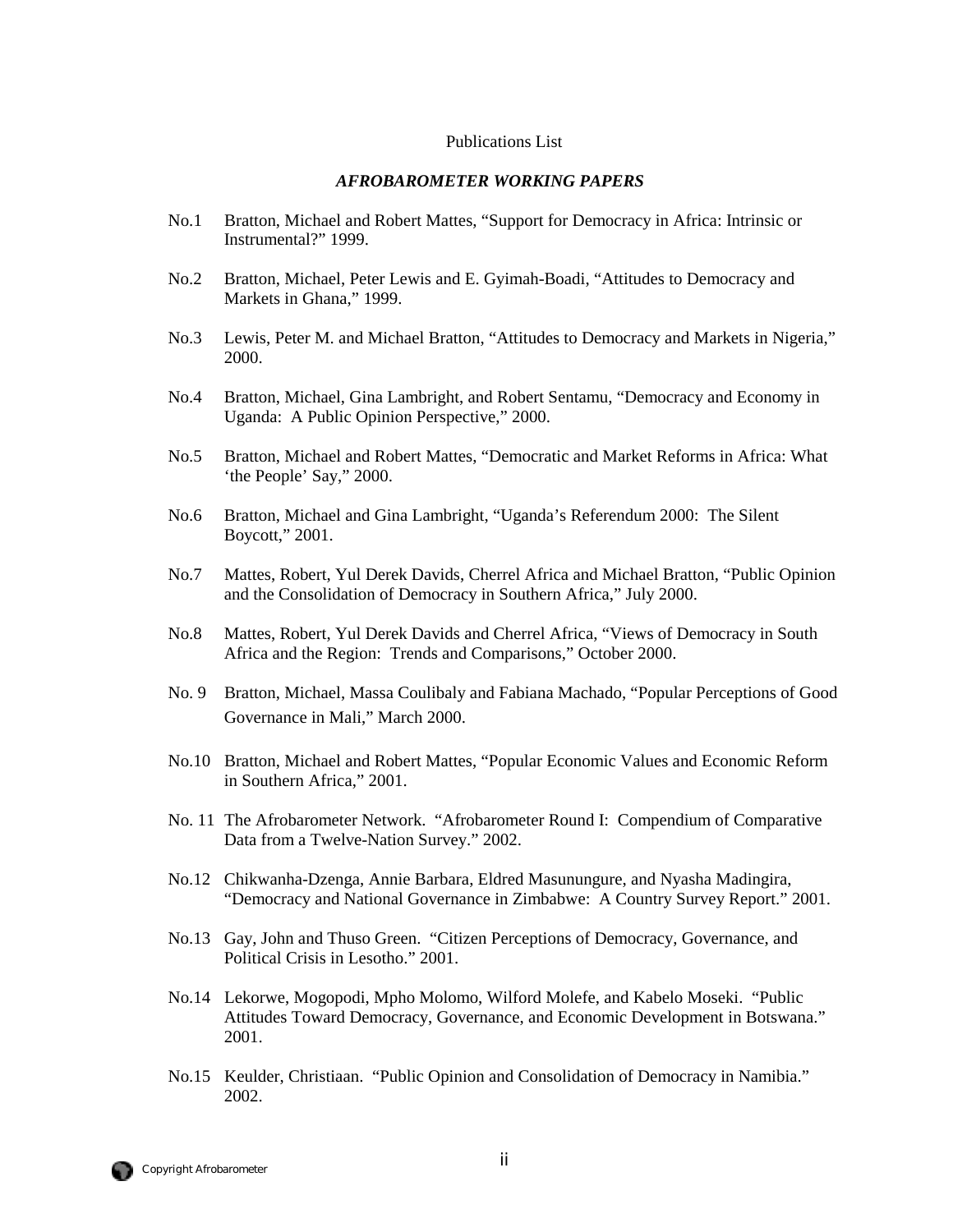- No.16 Tsoka, Maxton Grant. "Public Opinion and the Consolidation of Democracy in Malawi." 2002.
- No.17 Simutanyi, Neo. "Challenges to Democratic Consolidation in Zambia: Public Attitudes to Democracy and the Economy." 2002.
- No.18 Chaligha, Amon, Robert Mattes, Michael Bratton, and Yul Derek Davids. "Uncritical Citizens and Patient Trustees? Tanzanians' Views of Political and Economic Reform." 2002.
- No.19 Bratton, Michael. "Wide but Shallow: Popular Support for Democracy in Africa." 2002.
- No.20 Lewis, Peter, Etannibi Alemika, and Michael Bratton. "Down to Earth: Changes in Attitudes Towards Democracy and Markets in Nigeria." 2002.
- No.21 Whiteside, Alan, Robert Mattes, Samantha Willan, and Ryann Manning. "Examining HIV/AIDS in Southern Africa Through the Eyes of Ordinary Southern Africans." 2002.
- No.22 Pereira, Joao C. G., Yul Derek Davids, and Robert Mattes. "Mozambicans' Views of Democracy and Political Reform: A Comparative Perspective." 2003.
- No.23 Robert Mattes, Michael Bratton, and Yul Derek Davids. "Poverty, Survival, and Democracy in Southern Africa." 2003.

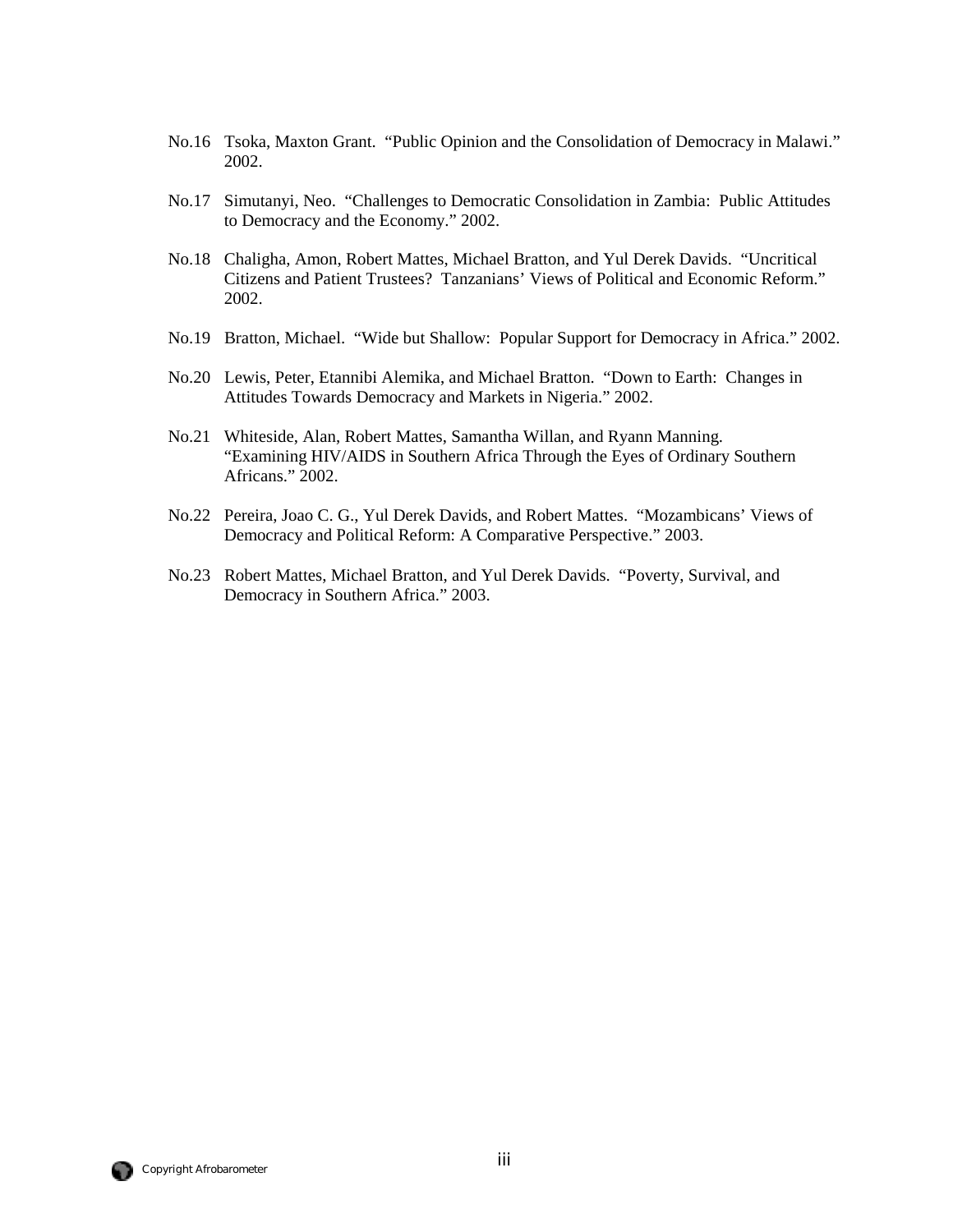## **POVERTY, SURVIVAL AND DEMOCRACY IN SOUTHERN AFRICA**[1](#page-65-0)

## **EXECUTIVE SUMMARY**

One of the clearest findings of empirical political science is that the prospects for sustaining democratic government in a poor society are far lower than in a relatively wealthy one. Precisely why poverty undermines democracy, however, has been much less clear. In order to answer this question, we use data from seven 1999-2000 Afrobarometer surveys in Southern Africa to develop measures of poverty and well being, as well as its possible consequences both in terms of day-to-day survival, and political attitudes and behaviour. The data yield the following conclusions.

First, it is possible to isolate and measure a multifaceted but unidimensional *Lived Poverty Index*  (LPI) that taps peoples' ability to obtain the basic necessities of life. This index measures one aspect of overall well-being and is empirically distinct from, though related to, other aspects such as health or access to state services. In contrast to recent efforts to simplify the concept of poverty, we find that wellbeing in Southern Africa is multi-dimensional and cannot be reduced to a single composite measure that combines securing basic necessities with things such as employment, access to public services and health status.

Second, our measure of lived poverty consists of several short subjective/perceptual items placed on relatively small sample surveys. Yet it obtains virtually the same cross-national and cross-provincial results as measures generally preferred by economists that are based either on national account data (GNP per capita) or on massive, expensive and intrusive surveys of household income, expenditure, infrastructure and circumstances). But the cost of such surveys usually means that they are undertaken relatively infrequently in developing countries. In contrast, the factors comprising the LPI can be included more frequently in surveys of relatively small samples. This enables policy makers to reliably track national and sub-national trends in the overall extent of lived poverty or of its subcomponents such as hunger. And because they are relatively few in number, the Index items can be placed on several different types of surveys, allowing poverty researchers to examine linkages between poverty and other elements of well being, as well as various types of economic, social and political behaviour.

Third, not only do we find quite extensive levels of lived poverty in Southern Africa, we also find that social capital networks (in the form of survival strategies) are quite limited. Most individuals rely on just one strategy to obtain basic necessities such as food, home security, cash or health care. While only small proportions can be considered "helpless" in that they have no primary survival strategy, large proportions are "vulnerable" to external shocks in that they have no backup strategies in case their primary ones fail.

Fourth, an examination of specific survival strategies reveals the extremely limited reach of the state across the region. With the exception of health care, few Southern Africans think of government as either a primary or backup source of food, cash or most astonishingly, home security.

Fifth, collectively Southern Africans rely on a variety of strategies to get by on a daily basis. This type of social capital cannot be neatly summarized by a single indicator such as interpersonal trust or participation in community organizations.

Finally, the Afrobarometer contains the unusual combination in the same survey of both measures of lived poverty and measures of political values and behaviours. In contrast to popular wisdom, we find that, net other correlates such as education and political efficacy, lived poverty has little observable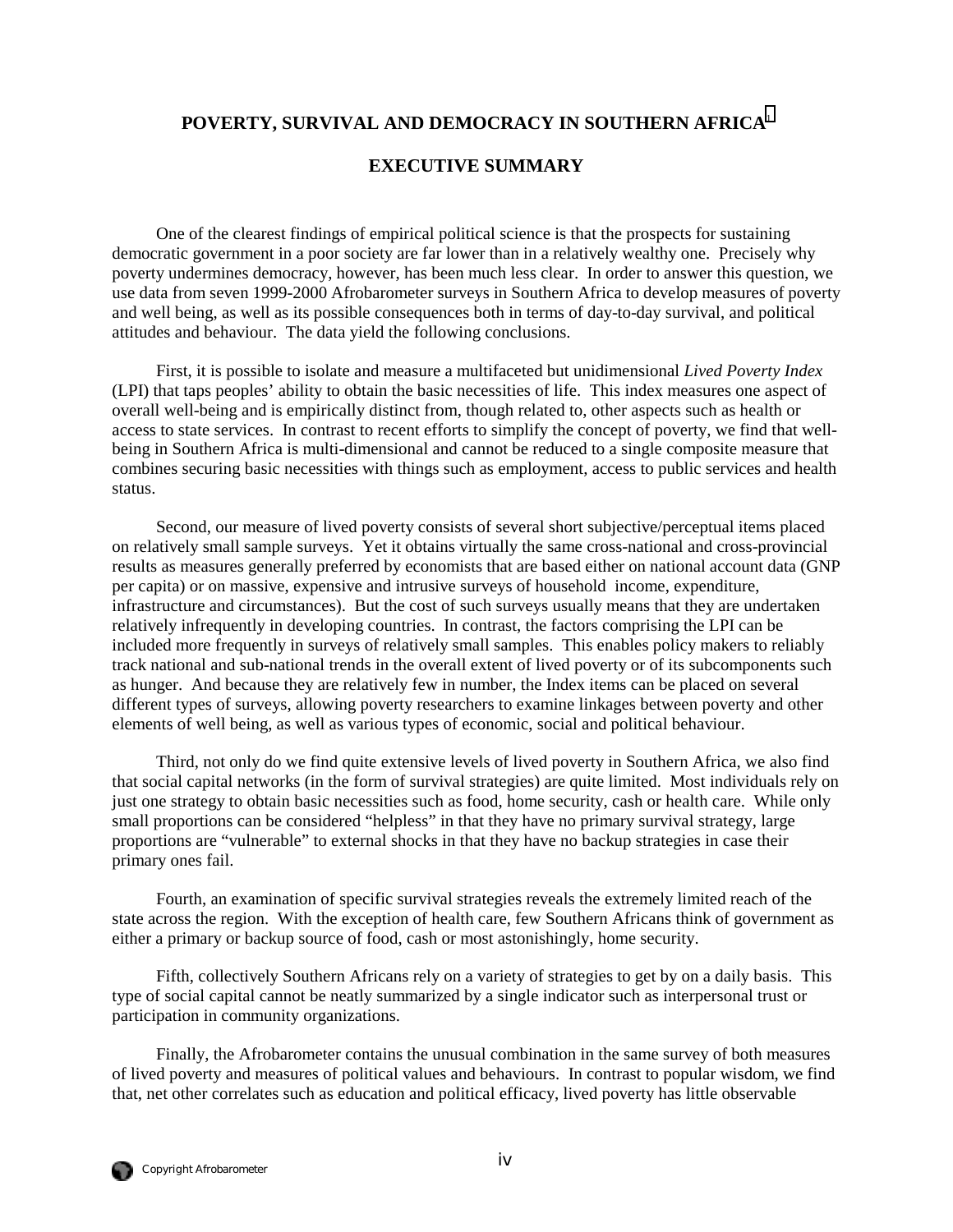impact on political values and behaviours. If anything, it is associated with increased levels of some forms of political participation.

This suggests that the well-established relationship between national wealth and democratic endurance is not a result of micro-level dynamics (e.g., that poor people are less democratic than workers or middle class folk). Rather, it may simply be that poor countries are less able to afford or maintain the things vital to sustainable democracy, ranging from formal state institutions such as quality electoral machinery and a well-resourced legislature, to societal institutions such as effective political parties, an independent news media, and a vibrant web of civil society organizations.

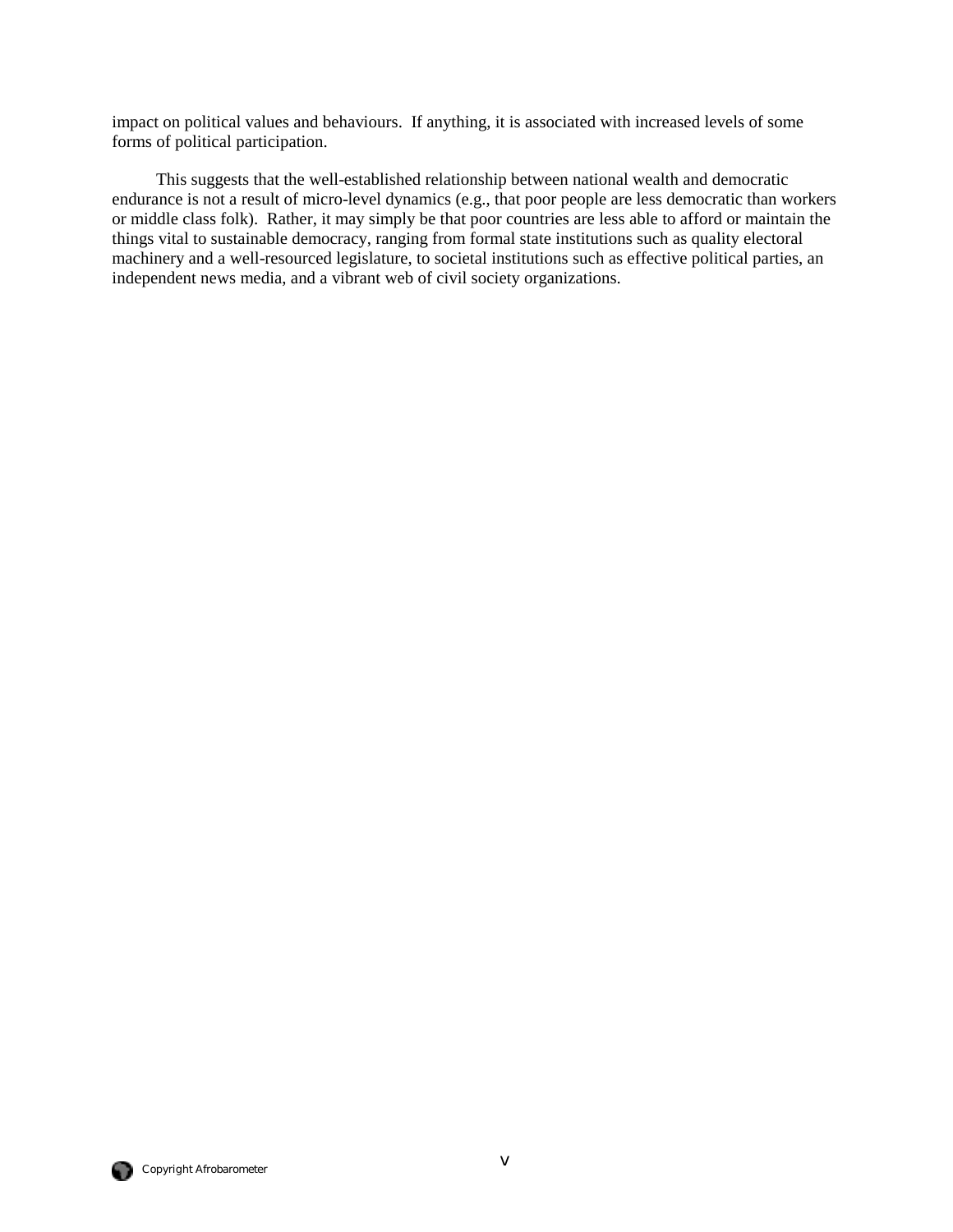## **POVERTY, SURVIVAL AND DEMOCRACY IN SOUTHERN AFRICA**

## **INTRODUCTION**

One of the clearest findings of empirical political science is that the prospects for sustaining democratic government in a poor society are far lower than in a relatively wealthy one.<sup>2</sup> Given Africa's widespread poverty, this is a sobering thought for all those committed to democracy on this continent.

Precisely *why* poverty undermines democracy, however, has been much less clear. It may be that poor people simply have far less time to devote to the types of participation that give life to democracy. Or it could be that poor people, given the imperative to satisfy a range of basic survival needs, have little reason to worry about satisfying "higher order" needs like self-government, freedom and equality that democracy fulfils. Or poverty may prevent people from taking part in processes that produce the shifts in values necessary for stable democracy: processes such as education, urbanization[, o](#page-65-0)r using the mass media. In short, poverty inhibits the modernization that breeds democratic values.<sup>3</sup> Finally, others have pointed out that poorer societies are less able to distribute wealth equitably or facilitate accommodation and compromise in clashes over resources.<sup>[4](#page-65-0)</sup>

In order to understand better the shape of poverty in Africa and its links with democracy, this Afrobarometer Working Paper examines responses from a common set of questions asked in Afrobarometer surveys in seven Southern African countries between September 1999 and August 2000. These responses help us describe the extent, depth and structural characteristics of poverty in Southern Africa, the strategies that ordinary people use to overcome poverty, and the consequences of poverty for citizen willingness to support, participate in, and defend democracy. The Afrobarometer is a systematic survey of ordinary Africans' views toward democracy, economics and civil society, conducted in countries that have introduced a degree of democratic and economic reform. Because the instrument asks a standard set of questions, countries can be systematically compared. While the first round of the Afrobarometer was based on surveys in 12 countries, this paper focuses on responses to a specific set of questions on various elements of well-being that were contained in seven Southern African surveys (Botswana, Lesotho, Malawi, Namibia, South Africa, Zambia and Zimbabwe).<sup>[5](#page-65-0)</sup> Each survey was based on a random stratified nationally representative sample. Trained enumerators conducted face-to-face interviews in local languages with a total of 9366 respondents in the seven countries. With sample sizes of 1200, responses based on the national sample are subject to a margin of sampling error of +/- 3.0 percentage points at a 95 percent level of confidence (South Africa had a sample size of 2200 and a margin of error of  $+/- 2.2$  percentage points).<sup>[6](#page-65-0)</sup>

## **MEASURING WELL-BEING**

Poverty is normally described with data from national censuses or dedicated surveys of relatively large samples of households using extensive questionnaires devoted to assessing household income, expenditure and assets. In either case, the task requires a substantial number of questions and questionnaire space.<sup>[7](#page-65-0)</sup> When designing the first round of Afrobarometer surveys, the national research partners clearly understood that poverty was potentially a major obstacle to consolidating democracy in Africa, but they also knew that the great portion of the questionnaire would be devoted to measuring citizen support for democratic and economic reform.

Thus we attempted to design a limited number of questions that could assess poverty and well being without having to do a detailed mapping of household income, expenditure, consumption or assets. These questions simply asked respondents how often in the past year they or their family had to "go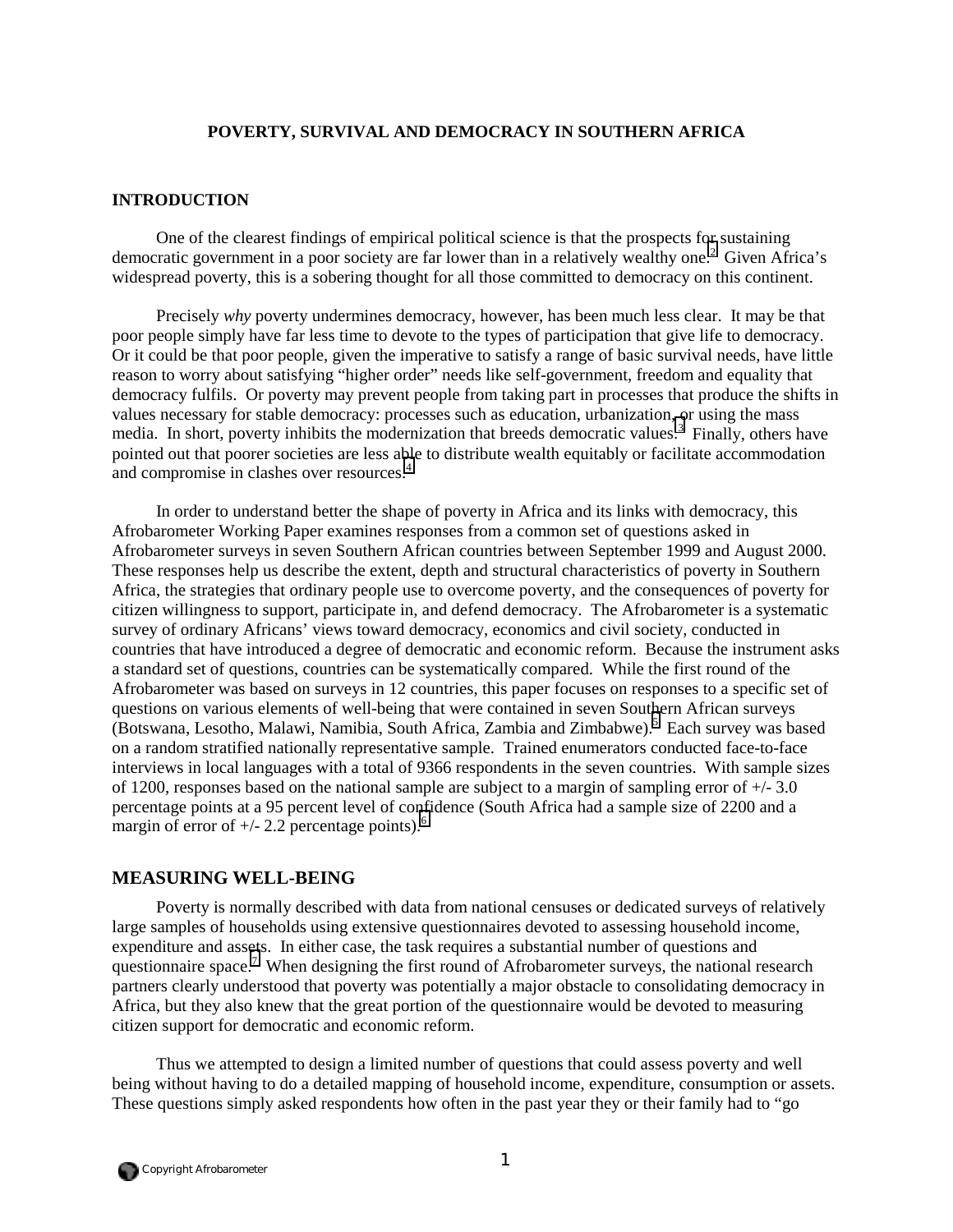without" a series of basic necessities. We also posed a series of standard questions about the respondents' educational attainment, employment status, occupation, and household access to services. Finally, Afrobarometer interviewers also made a range of observations of the conditions of the household and immediate surrounding community (in the language of sampling methodology, the primary sampling unit, or in terms of census-based maps, the enumerator area). These totalled to 23 interviewer-observed items and 13 questions posed directly to the respondent.<sup>[8](#page-65-0)</sup>

## **The Dimensionality of Well-Being**

Spurred by discontent with a sole focus on money metric measures, poverty researchers in developing countries have over the past decade attempted to broaden the concept of poverty into a more multi-faceted definition that includes many aspects of well-being and inequality that better reflect the lived experiences of people, especially the poor. Perhaps the zenith of this trend can be found in the definition used by the 1995 World Summit on Social Development in Copenhagen.

Poverty has various manifestations, including lack of income and productive resources sufficient to ensure sustainable livelihoods; hunger and malnutrition; ill health; limited or lack of access to education and other basic services; increased morbidity and mortality from illnesses; homelessness and inadequate housing; unsafe environments and social discrimination and exclusion. It is also characterised by a lack of participation in decisionmaking and in civil, social and cultural life … Absolute poverty is a condition characterised by severe deprivation of basic human needs, including food, safe drinking water, sanitation facilities, health, shelter, education and information. It depends not only on income but also on access to services.

Accordingly, researchers have attempted to build various, larger indices that add to or substitute for income data by including things such as life expectancy, caloric intake, height and weight, formal education, literacy, employment, quality of housing, and access to services. Others have resorted to more qualitative indicators of feelings of powerlessness and exclusion.

Thus we first ask whether there is a single underlying dimension running through these 36 separate measures that we can use as a single, though multifaceted measure of "poverty"? In order to test this we used statistical tests known as Factor Analysis and Reliability Analysis.<sup>[9](#page-65-0)</sup> In other words, we wanted to know whether those individuals who are impoverished on one item tend to be equally impoverished across all other items.

In fact, we found six separate, though related, underlying dimensions in the responses to these items. Two dimensions are reflected largely by items measuring individual responses to questions about well-being. The first, and for our purposes most important dimension is reflected by seven items that ask people how often they "go without" basic necessities: a cash income, food, medical treatment, home fuel, water, electricity and home safety.<sup>10</sup> Our ability to extract a single valid and reliable dimension from these items means that people who have difficulty obtaining one type of basic necessity tend to be those who have difficulty obtaining all the others. While home safety is the item most weakly correlated with this underlying dimension, it is still sufficiently associated with it and illustrates that lived poverty is characterised by a lack of security, whether it be physical, or physiological.

A second dimension of well-being is tapped by two items that measure physical and mental ill health.<sup>11</sup> The fact that these items do not "load" on our lived poverty dimension illustrates that while illhealth is strongly related to lived poverty, these factors are not simply reducible to a single poverty measure.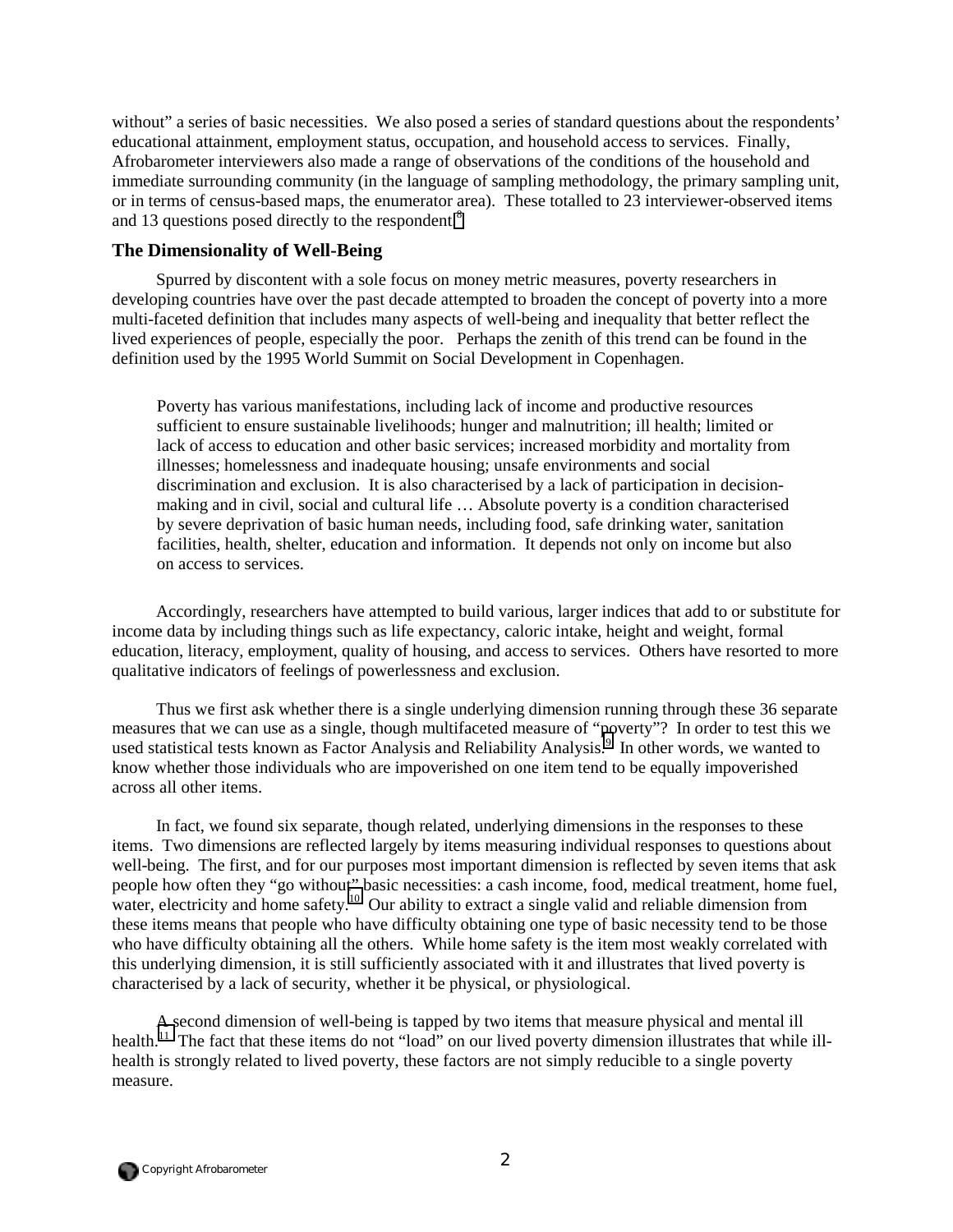Four other separate dimensions were tapped by question items measuring fieldworker observations of the primary sampling area, or the immediate community around the household. One dimension is tapped by eight items that measure various aspects of *development infrastructure*. For the most part, it is comprised of infrastructure that can only be provided by government.<sup>12</sup> A second dimension is tapped by twelve question items measuring various aspects of *community services*. It includes a mixture of things that can be provided by both local communities and government.<sup>13</sup> A third dimension is tapped by three items that measures the extent of *agricultural activity*. [14](#page-65-0) Finally, a fourth, separate dimension is tapped by two items measuring *access to schools*. [15](#page-65-0)

Each of these sets of indicators can be aggregated and averaged to create an index score for each respondent in the survey as well as for each country. These six indices represent empirically distinct indicators of development and well being. In addition, it is also important to note that several individual items measuring *educational attainment*, *employment* and *quality of housing* do not cluster with any of these broader indices. We now discuss national results on the Lived Poverty Index in detail. Findings with respect to the other five dimensions and the non-index variables are discussed in Appendix A.

## **The Lived Poverty Index**

As already mentioned, poverty has traditionally been assessed through intensive surveys of relatively large household samples that measure cash income, expenditure and assets. In most African societies, however, this requires extensive questioning about transactions or possessions involving a range of money and non-money metric goods and services, and then converting the non- money metric goods into money terms. The Afrobarometer questionnaire simply had no space for this type of questioning.

In addition, we suspected that we could more effectively ask about what we call "lived poverty." That is, while a lack of money, assets or access to services may prevent people from securing the basic necessities of life, what really matters is whether or not people do, in fact, secure these basic necessities. Thus, we felt we could more effectively borrow from an approach first pioneered in the New Democracies Barometer surveys in Central and Eastern Europe by Richard Rose.<sup>16</sup> In order to measure poverty, we presented survey respondents with a list of basic necessities and asked: "In the last twelve months, how often have you or your family gone without (these things): Was it often, sometimes, rarely or never?" We asked about food, water, home safety, medical treatment, a cash income, home fuel and electricity. If Amartya Sen is right and the value of one's standard of living lies in the living itself.<sup>17</sup> we believe that people's answers to how often they go without basic necessities, rather than how much money they make, or what they have in their home, offers us a valid, reliable and direct measure of poverty. The responses to these questions also paint a sobering picture of poverty across Southern Africa as of 1999-2000.

*Food* The responses reveal that hunger was already a significant problem in across Southern Africa in 1999-2000, particularly in Lesotho. The average (median) respondents in Lesotho, Zambia and Namibia say that they or their families have "sometimes" "gone without enough food to eat" in the previous twelve months.[18](#page-65-0) Just under one-half of all Basotho aged 18 and over (46 percent) say they did so "often." When added to the 14 percent who say they "sometimes" went without, we see a staggering, depressing picture of food insecurity in the mountain kingdom. The median respondents in Malawi, Zimbabwe and South Africa say they "rarely" went without. Only in Botswana does the median response drop to "never" go without. Black South Africans parallel Malawians and Zimbabweans, with the average respondent "rarely" going without food, while white, coloured and Indians tend to "never" do without (see Table 1).

*Water* As of 1999-2000, water deprivation was on average worst in Zambia, where the median respondent fell between saying they "sometimes" or "rarely" went without "enough clean water to drink and cook with." Elsewhere the average respondent "rarely" went without potable water, except in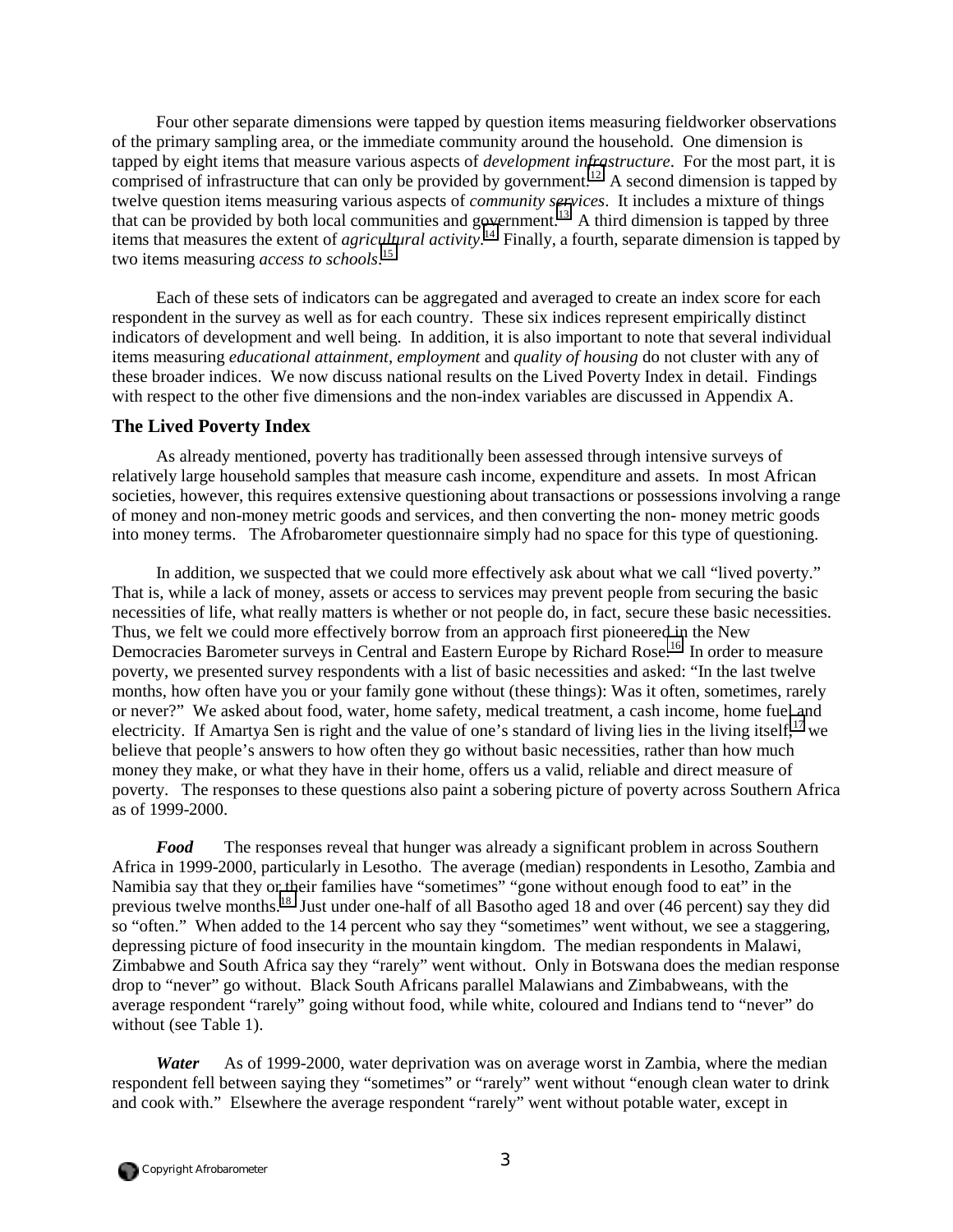Botswana and South Africa, where the central tendency was to "never" go without. However, it should be noted that one-third of Basotho (34 percent) say they "often" went without enough clean water to drink or cook with in the previous 12 months. Ironically, Lesotho's Highlands Water Project is the source of much of South Africa's water. Botswana's achievement is all the more notable given the extreme aridity of its climate, and can be traced to the fact that 98 percent of Batswana live in areas with piped water systems. South Africa's figure masks a great deal of variation; 14 percent of black respondents still often go without clean water, compared to all other South Africans among whom this condition is virtually unknown (see Table 2).

*Home Security* The average Zimbabwean "sometimes" "felt unsafe from crime in your home" in the previous 12 months. Elsewhere, the median response was to do so "rarely," except in Botswana where the average respondent "never" felt insecure. Again, it should be noted that an exceptionally large share of Basotho (36 percent) "often" felt unsafe (see Table 3).

South Africa presents an interesting case study. The country has endured a rapid rise in violent crime in the past six years and has one of the highest rates of violent crime in the world (behind only Venezuela and Swaziland).<sup>19</sup> Sixteen percent of all deaths in South Africa result from trauma, compared to 5 percent globally. Until recent escalations in AIDS mortality, crime has been the leading cause of injury and death.[20](#page-65-0) Large proportions of South Africans rate crime as the "most important problem facing the country," and there is a heated debate surrounding government performance in fighting crime, as well as the public availability of police crime statistics. Yet the average South African told Afrobarometer interviewers that he or she "rarely" felt unsafe in the previous year. And this figure is likely to be much higher now than just four years ago. In a differently worded and framed question, surveys by the Human Sciences Research Council show that the proportions who say they "felt safe" or "very safe on most days" fell dramatically from 73 percent in 1994 to 44 percent in 1999.<sup>21</sup> In contrast to the usual patterns of racial inequality in South Africa, both black and white South Africans express fairly similar patterns of insecurity, and both are more insecure than coloured or Indian respondents.

*Medical Treatment* There is a wide variance in people's ability to secure medicine and medical treatment across the region. The average Namibian, Zambian and Zimbabwean had "sometimes" "gone without medicine or medical treatment that you needed." The median response in Malawi, Lesotho and South Africa was to "rarely" do without necessary treatment. Again, the average Motswana "never" does without. But aside from the average response, it should be emphasised that almost one-third of Zambians (32 percent) and Basotho (30 percent) say they "often" go without needed medicine or treatment (Table 4).

*Cash Income* Afrobarometer research partners in Southern Africa decided not to attempt to measure income because of their experiences with the difficulty of obtaining valid income data. However, we did decide to include it in this set of questions. Rather than asking people how much money they make, which brings with it a whole host of attendant problems, we asked people how often they had "gone without a cash income" during the previous 12 months (Table 5). $^{22}$  $^{22}$  $^{22}$ 

The median Mosotho (and fully 64 percent of all respondents) had "often" done so (a figure far higher than any other country in Southern Africa). Elsewhere, the median respondent "sometimes" went without a cash income. The only exception was South Africa, with its system of, albeit limited welfare and maintenance payments, where the average response was to go without "rarely."<sup>23</sup> However, this masks great income inequality inside the country; the average black respondent goes without "sometimes," compared to "never" for white, coloured and Indian respondents.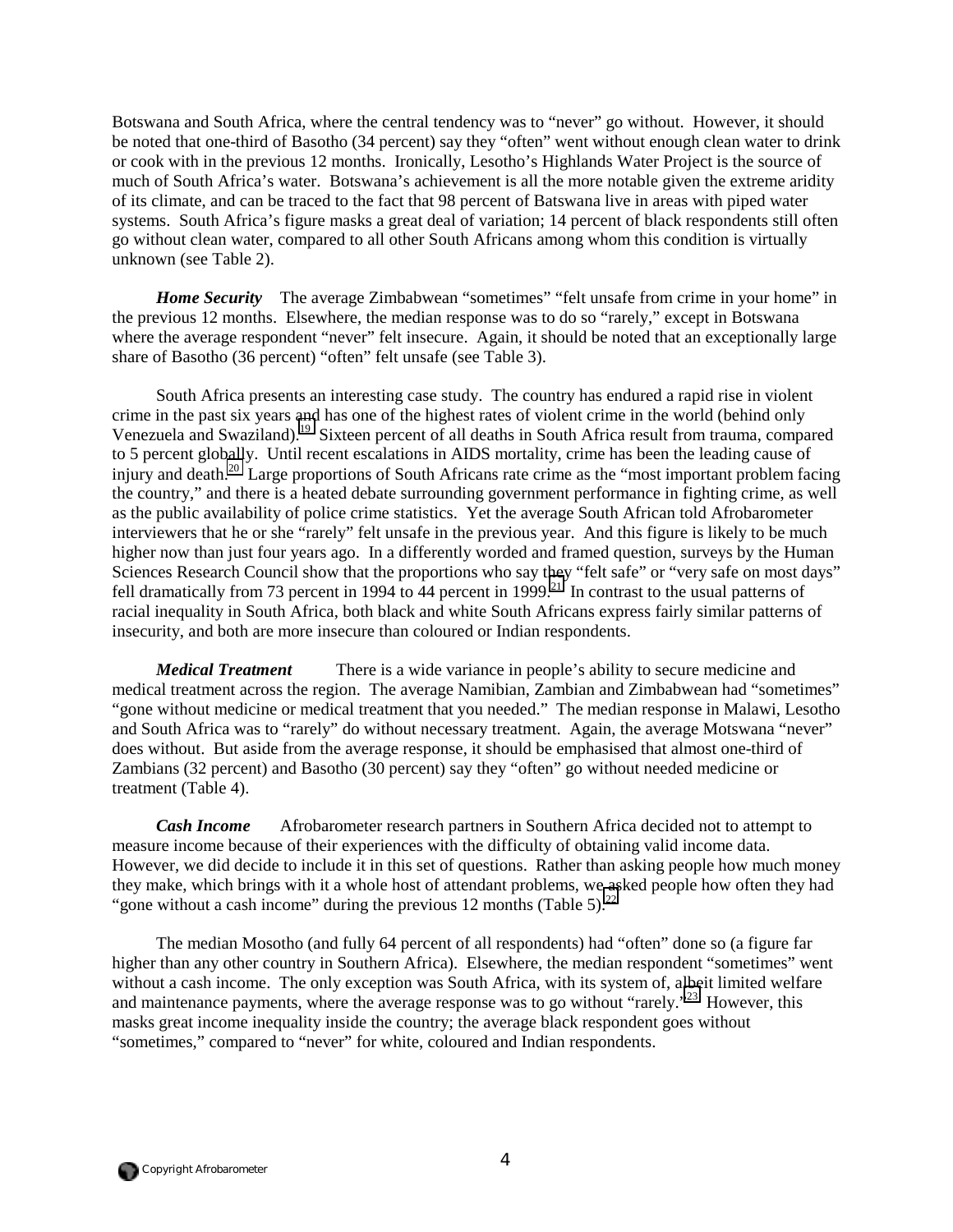#### *Table 1: Going Without Food*

|           | <b>Botswana</b> | Malawi | Namibia<br>$\sim$ $\sim$ | Zambia | Zimbabwe           | Lesotho        | South Africa   | Black                | White            | Coloured | Indian |
|-----------|-----------------|--------|--------------------------|--------|--------------------|----------------|----------------|----------------------|------------------|----------|--------|
|           |                 |        |                          |        |                    |                |                | SА                   | SА               | SА       | SА     |
| Often     | ∸               | 20     |                          | 24     | $\sim$<br><u>_</u> | 46             |                | ΔU.                  |                  |          |        |
| Sometimes | $\sim$<br>ر ے   | 10     | 44                       | $\sim$ | $\sim$<br>د∠       |                | <b>^</b><br>∠∪ | $\sim$<br><u>. .</u> |                  | -        |        |
| Rarely    |                 | 19     |                          |        | 13                 | $\overline{1}$ | 10<br>10       | --                   |                  |          |        |
| Never     |                 | 44     | $\cap$<br>20             | 26     | ◡                  | $\gamma$<br>28 | 48             | <b>^</b><br>30       | $\Omega$ 1<br>ΟZ |          | 86     |

#### *Table 2: Going Without Water*

|           | Botswana | Malawi | Namibia | Zambia | Zimbabwe     | Lesotho | South Africa | <b>Black</b> | White | Coloured | Indian |
|-----------|----------|--------|---------|--------|--------------|---------|--------------|--------------|-------|----------|--------|
|           |          |        |         |        |              |         |              | PО           | υn    | SА       | SA     |
| Often     |          |        |         | 26     | $\sim$<br>∠⊥ | 34      |              |              |       |          |        |
| Sometimes | 10       |        | 28      | 23     | 20           |         |              |              |       |          |        |
| Rarely    |          | ◢      |         |        | . .<br>13    | ┸┸      |              |              |       |          |        |
| Never     |          | 40     |         | 38     |              |         | 03           | 50           | Ωп    | 90       | 96     |

#### *Table 3: Going Without Safety*

|           | <b>Botswana</b> | Malawi              | Namibia         | Zambia       | Zimbabwe | Lesotho          | South Africa | Black     | White     | ∠oloured | Indian |
|-----------|-----------------|---------------------|-----------------|--------------|----------|------------------|--------------|-----------|-----------|----------|--------|
|           |                 |                     |                 |              |          |                  |              | PЧ        | DА        | SA       | SА     |
| Often     |                 |                     |                 | 20           | 29       | $\sim$<br>-36    |              |           |           |          |        |
| Sometimes |                 |                     | 20<br><b>JU</b> | 28           | 24       |                  | $\cap$<br>∠⊂ | ാറ<br>ر ب | ~~<br>ັ   | Q        | ∸      |
| Rarely    |                 | $\sim$ $\sim$<br>دے |                 | 18           | 20       | 10               | 10<br>10     | 20        |           |          |        |
| Never     |                 | $\Omega$<br>38      | 40              | $\sim$<br>34 | 26       | $\sqrt{2}$<br>42 | -40          | $\sim$    | ⌒ ∕<br>30 | --<br>33 | ູບ     |

#### *Table 4: Going Without Medical Treatment*

|           | <b>Botswana</b> | Malawi   | Namibia<br>$\mathbf{r}$ | Zambia    | Zimbabwe | Lesotho | South Africa | <b>Black</b>    | White | Coloured SA<br>$\sim$ 1 | Indian |
|-----------|-----------------|----------|-------------------------|-----------|----------|---------|--------------|-----------------|-------|-------------------------|--------|
|           |                 |          |                         |           |          |         |              | רגט             | DА    |                         | רגט    |
| Often     |                 |          |                         | n n<br>32 | 28       | 30      |              |                 |       |                         |        |
| Sometimes |                 | 24       | 45                      | <b>AF</b> | 26       |         | $\bigcap$    | $\sim$<br>30    |       |                         | ιv     |
| Rarely    |                 | ت        | $\sim$                  | 10        | 10       |         |              |                 |       |                         |        |
| Never     | 69              | ററ<br>20 |                         | 20        | 28       | 49      |              | $\Omega$<br>JU. |       |                         | 70     |

#### *Table 5: Going Without A Cash Income*

|           | Botswana      | Malawi | Namibia             | Zambia | Zimbabwe                 | Lesotho  | South Africa  | <b>Black</b>             | White | <b>Coloured</b>  | Indian |
|-----------|---------------|--------|---------------------|--------|--------------------------|----------|---------------|--------------------------|-------|------------------|--------|
|           |               |        |                     |        |                          |          |               | ЮA                       | υn    | SΑ               | SА     |
| Often     | ~-<br>رے      | 40     | $\sim$ $\sim$<br>رے | 46     | -45                      | 04       |               | $\sim$                   |       | $\sqrt{ }$<br>10 |        |
| Sometimes | $\sim$<br>"   | 30     | -45                 |        | $\sim$<br>، س            | $\sim$   | $\sim$<br>υv  | ഹ<br>IJΟ                 |       | ∸                |        |
| Rarely    |               | 10     |                     |        | $\sim$<br>$\overline{1}$ | 10       | 10<br>10      | $\bigcap$<br>ZU          | ∸     | LΟ<br>10.        |        |
| Never     | $\sim$<br>ر ر | ∸      | - -                 |        | 10                       | <b>I</b> | $\sim$ $\sim$ | $\overline{\phantom{a}}$ | 78    | UТ               |        |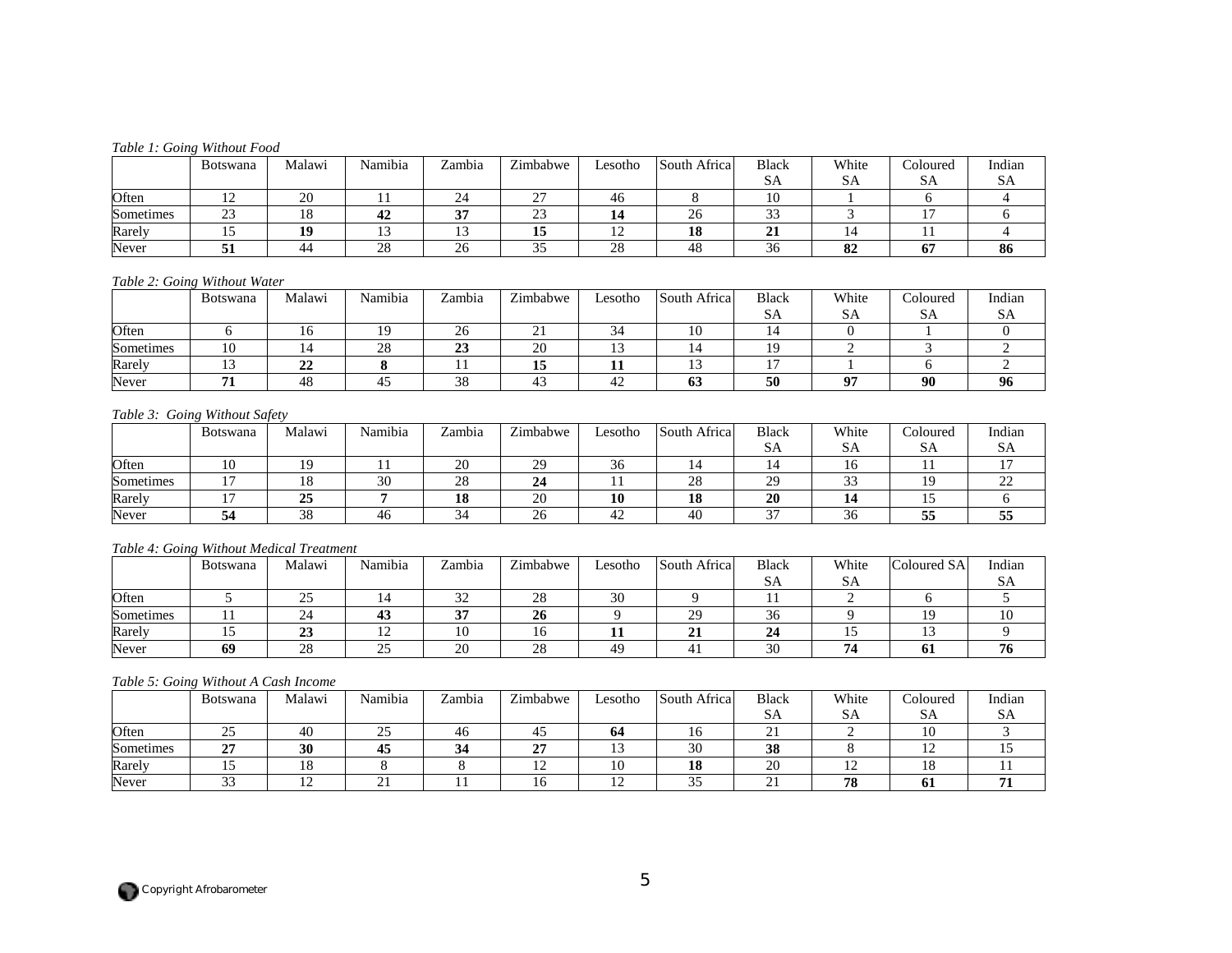#### *Table 6: Going Without Home Fuel*

|           | <b>Botswana</b> | Malawi | Namibia      | Zambia   | Zimbabwe      | Lesotho       | South Africa | <b>Black SA</b> | White SA | $\sim$<br>$\cup$ oloured SA | Indian SA |
|-----------|-----------------|--------|--------------|----------|---------------|---------------|--------------|-----------------|----------|-----------------------------|-----------|
| Often     |                 |        | $\sim$<br>-- | 10       | 10            | $\sim$<br>ے ب |              |                 |          |                             |           |
| Sometimes | 20              |        |              | n n<br>∼ | $\sim$<br>ے ت |               | $\sim$       | $\sim$          |          |                             |           |
| Rarely    |                 | ◢      |              | 10       |               |               |              |                 |          |                             |           |
| Never     |                 | 49     |              | 44       | $\Omega$      | 48            | --           |                 |          | --                          |           |

#### *Table 7: Going Without Electricity*

|           | Botswana | Malawi       | Namibia | Zambia | Zimbabwe | Lesotho | South Africa | <b>Black SA</b> | White SA | $\sim$ 1<br>Coloured SA | Indian SA |
|-----------|----------|--------------|---------|--------|----------|---------|--------------|-----------------|----------|-------------------------|-----------|
| Often     |          | $\sim$<br>υJ | 40      | 49     | 40       | 05      |              |                 |          |                         |           |
| Sometimes |          |              |         | . .    |          |         |              |                 |          |                         |           |
| Rarely    |          |              |         |        |          |         |              |                 |          |                         |           |
| Never     |          |              |         | ~~     |          |         |              |                 |          |                         |           |

## *Table 8: Lived Poverty (percent "often" or "sometimes" going without)*

|                     | <b>Botswana</b> | Malawi | Namibia | Zambia | Zimbabwe | Lesotho | South Africa | <b>Black SA</b> | White SA | Coloured SA | Indian SA |
|---------------------|-----------------|--------|---------|--------|----------|---------|--------------|-----------------|----------|-------------|-----------|
| Food                | 49              | 38     | 54      | 61     | 50       | 60      | 34           | 43              |          | 23          | 10        |
| <b>Felt Unsafe</b>  | 28              | 38     | 41      | 43     | 53       | 47      | 43           |                 | 49       | 31          | 39        |
| <b>Medical Care</b> | 16              | 49     | 58      | 69     | 54       | 38      | 38           | 47              |          | 26          | 15        |
| Cash                | 52              | 69     | 69      | 80     | 71       | 77      | -47          | 59              | 10       | 22          | 18        |
| Water               | 16              | 30     | 47      | 50     | 41       | 46      | 24           | 33              |          |             |           |
| Fuel                | 31              | 29     | 41      | 38     | 40       | 43      | 28           | 37              |          | 10          |           |
| Electricity         | 59              | 87     | 53      | 64     | 62       | 96      | 37           | 49              |          | 16          |           |
| Average             | 36              | 49     | 52      | 52     | 53       | 58      | 36           | 44              | 12       | 19          | 14        |
| (Mean)              |                 |        |         |        |          |         |              |                 |          |             |           |

## *Table 9: Lived Poverty (percent "often" going without)*

|                    | Botswana | Malawi | Namibia | Zambia | Zimbabwe | Lesotho | South Africa | <b>Black SA</b> | White SA | Coloured SA | Indian SA |
|--------------------|----------|--------|---------|--------|----------|---------|--------------|-----------------|----------|-------------|-----------|
| Food               | 12       | 20     |         | 24     | 27       | 46      |              | 10              |          |             |           |
| <b>Felt Unsafe</b> | 10       | 19     |         | 20     | 29       | 36      |              |                 | 16       |             |           |
| Medical Care       |          | 25     | ı4      | 32     | 28       | 30      |              |                 |          |             |           |
| Cash               | 25       | 40     | 25      | 46     | 45       | 64      | 16           | $\bigcap$<br>ΖI |          | 10          |           |
| Water              |          | 16     | 19      | 26     | 21       | 34      |              |                 |          |             |           |
| Fuel               |          | 16     | 23      | 16     | 18       | 32      |              | 10              |          |             |           |
| Electricity        | 54       | 83     | 46      | 49     | 49       | 95      |              | 25              |          |             |           |
| Average<br>(Mean)  | 18       | 31     | 21      | 30     | 31       | 48      |              |                 |          |             |           |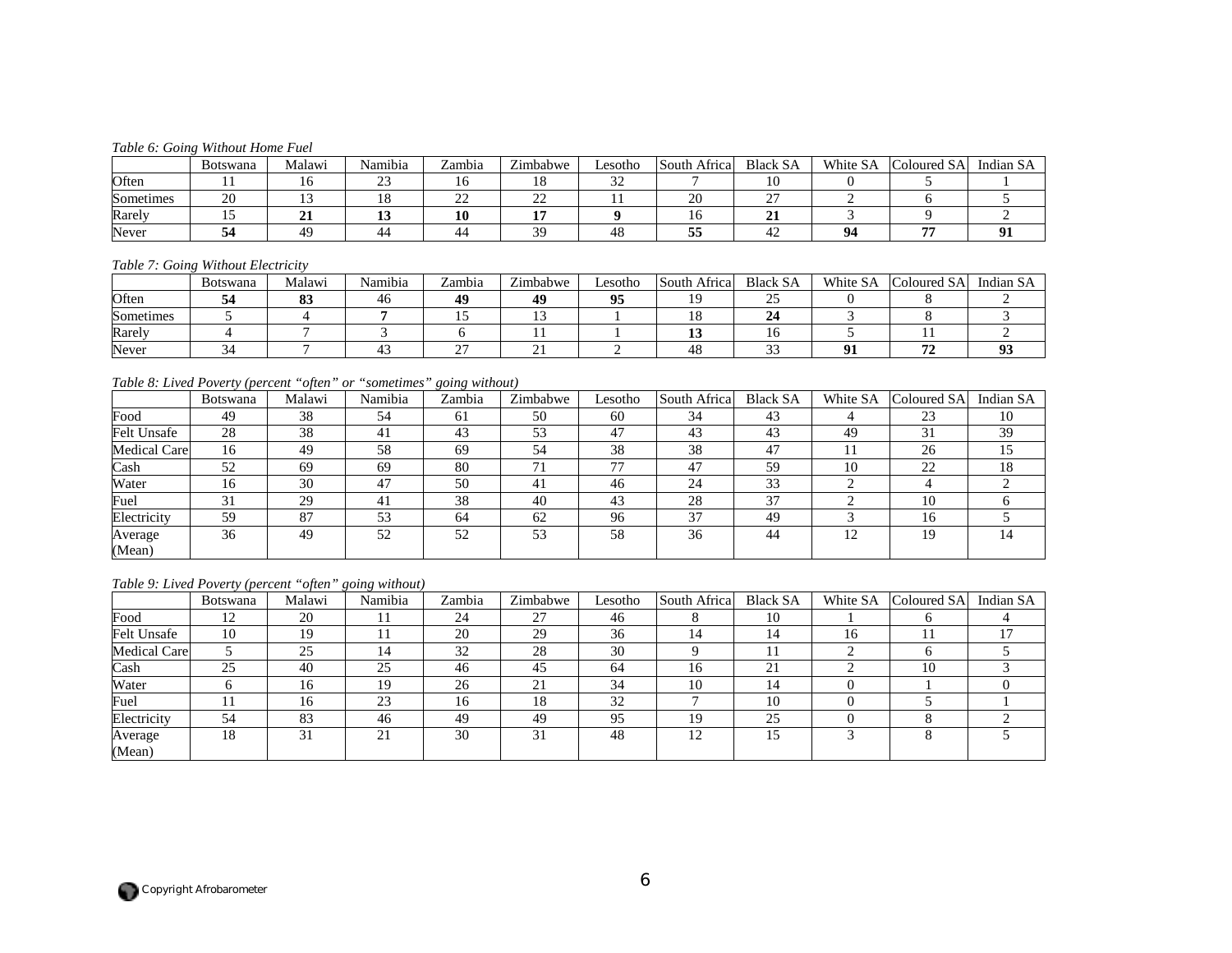*Home Fuel* In most of Southern Africa, the average person has "rarely" "gone without enough fuel to heat your home or cook your food." In South Africa and Botswana, the average person "never" experienced this. Looking below the average response, we can see that, reflecting their sparse supplies of natural firewood and the cold winters that necessitate home heating, 32 percent of Basotho "often" go without enough fuel (Table 6).

*Electricity* In general, the typical Southern African had "often" (most probably meaning "always") "gone without electricity in your home." In Namibia, the average response is to "sometimes" go without, and in South Africa with its giant electrical parastatal, Eskom, the average response was to do so "rarely" (Table 7).

In general it appears that Southern Africans in 1999-2000 were most likely to go without electricity, medical treatment, and food. They were more likely to secure water, home fuel and home safety. But for the typical citizen, it appears that difficulties are more likely to be intermittent rather than chronic. For comparative purposes, these shortages appear to be far more frequent than in Russia, a society that has experienced considerable economic shock over the past decade. Comparable data shows that the median Russian reports that he rarely goes without essential food, heating, electricity or clothing. $^{24}$  $^{24}$  $^{24}$ 

Moreover, while a focus on the central tendency or median response is useful, it tends to underemphasise the significant proportions of people who are living in severe destitution. Tables 8 and 9 recount how each country performs across each basic necessity, with Table 8 listing only the proportions who "often" and "sometimes" go without and Table 9 listing only those who do so "often." Focussing on Table 9, it is evident that considerable proportions of Southern Africans chronically do without basic necessities. On average, almost one-half of Basotho are destitute across all basic necessities, as are approximately one-third of Malawians, Zimbabweans and Zambians.

Summarising the information in another way, Table 10 presents an average index score of lived poverty for each country that runs from 1 (complete satisfaction of basic needs) to 4 (frequent shortages of basic needs). Viewed in this way, Botswana (1.98) and South Africa (2.00) are the least impoverished, or relatively wealthiest countries in the region, and statistically indistinguishable from each other. Namibia (2.39) is third, with Malawi (2.48), Zimbabwe (2.55) and Zambia (2.60) tied for fifth. Lesotho rates seventh, the poorest country of those we have surveyed in Southern Africa (2.76). The standard deviations around these mean scores are largest in Zimbabwe and South Africa, and are almost as large as for the entire region, indicating that inequalities in the enjoyment of basic necessities are greatest in these countries.

| Table 10: Lived Poverty Index |      |      |           |
|-------------------------------|------|------|-----------|
| Country                       | Mean | N    | Std. Dev. |
| <b>Botswana</b>               | 1.98 | 1147 | .68       |
| South Africa                  | 2.00 | 2137 | .76       |
| Namibia                       | 2.39 | 1045 | .67       |
| Malawi                        | 2.48 | 1186 | .62       |
| Zimbabwe                      | 2.55 | 1065 | .78       |
| Zambia                        | 2.60 | 1042 | .64       |
| Lesotho                       | 2.76 | 1114 | .68       |
| Total                         | 2.34 | 8736 | .75       |

# *Table 10: Lived Poverty Index*

Lesotho's very high level of lived poverty is echoed by a recent national poverty study which, using a money metric poverty line, defined 68 percent of the population as "poor," a significant increase since 1990. The authors outlined a paradox between the country's income poverty and recent periods of economic growth (averaging 5 percent between 1990 and 1997) as well as a range of other indicators that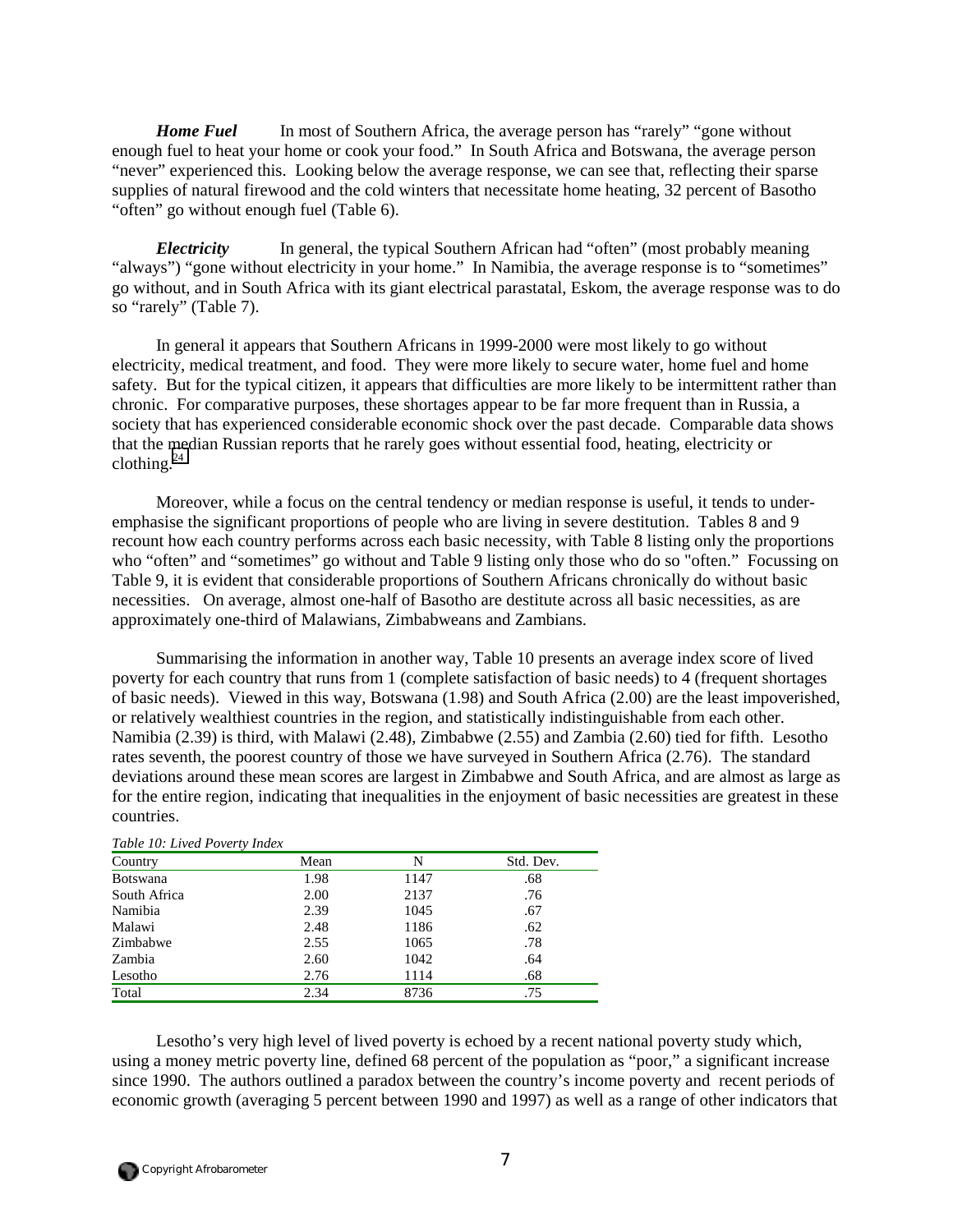suggest that Basotho should be doing much better than they are. For example, Basotho have established homes with reasonably sized plots with gardens and trees, sufficiently sized fields, relatively high levels of livestock ownership, fairly equitable access to water and natural resources, high levels of access to schools, high levels of literacy, and a good system of primary health care that eradicated polio and other diseases common to other African countries. Asking "How can there be widespread poverty in a country which, by African standards, is relatively well-off?" the authors point to inequality. Sharp declines in wage employment due to retrenchment of mine workers and simultaneous increases in civil service and private sector salaries have resulted in an extremely high level of inequality: its GINI coefficient (.60) is one of the highest in the world.

The results also point to limited livelihood skills. Basotho tend to work in jobs created by others. And they rarely combine effectively the country's abundance of soil, water and labour. Farmers continue  $\frac{dy}{dx}$ -land mono-cropping even in the face of profitable alternatives.<sup>[25](#page-65-0)</sup>

In Zambia's case, extensive poverty appears to derive less from the natural environment, which is much more bountiful than in Lesotho, than from the under-performance of its government and people. Indeed, the fact that well-managed development programs can overcome an unpromising resource endowment is illustrated by Botswana's relatively strong record of meeting basic needs.

## **ADVANTAGES OF A "LIVED POVERTY" APPROACH**

We have now seen that well being, at least in Southern Africa, is multi-dimensional and cannot be captured with one single construct. Let us now focus on the set of items that we argue measures lived poverty, which we believe has several things to recommend it as a new area of poverty research.

### **Face Validity**

First of all, we believe a "lived poverty" approach is simply a more valid measure of the concept of poverty than other existing measures. While it may not measure it as precisely as economists might like, it is a direct (rather than indirect) measures of people's ability to secure the basic necessities of life: what we argue lies at the core of poverty. Moreover, it isolates poverty and measures it separately from the *antecedent conditions* that may (or may not) enable people to secure these necessities (such as a cash income) or the *consequences* that may or may not result from securing these necessities, such as a longer, healthier or happier life.

The poverty literature often fails to distinguish these things operationally and thus conflates measures of poverty with measures of antecedent causes (often referred to as resources, assets or capabilities) and measures of consequences such as health, longevity or happiness. We realize that what we call antecedent causes are not totally "exogenous" (to use the language of the economist). For example, shortfalls in income may mean people "go without" health care, which, in turn, might mean that people lose their job and thus face increased health problems. However, while we may not be able to demonstrate conclusively a strict temporal sequence between antecedent capabilities, poverty and its consequences, the alternative of mixing them together in one measure is worse.

*Figure 1: Poverty, Its Antecedents and Consequences*

| <b>Antecedents</b> | <b>Poverty</b> | <b>Consequences</b>               |
|--------------------|----------------|-----------------------------------|
| Income             |                |                                   |
| Assets             |                |                                   |
| Literacy           | Securing Basic | Happier Life                      |
| Education          | Necessities    | $\blacktriangleright$ Longer Life |
| Land               |                | Healthier Life                    |
| Access to Services |                |                                   |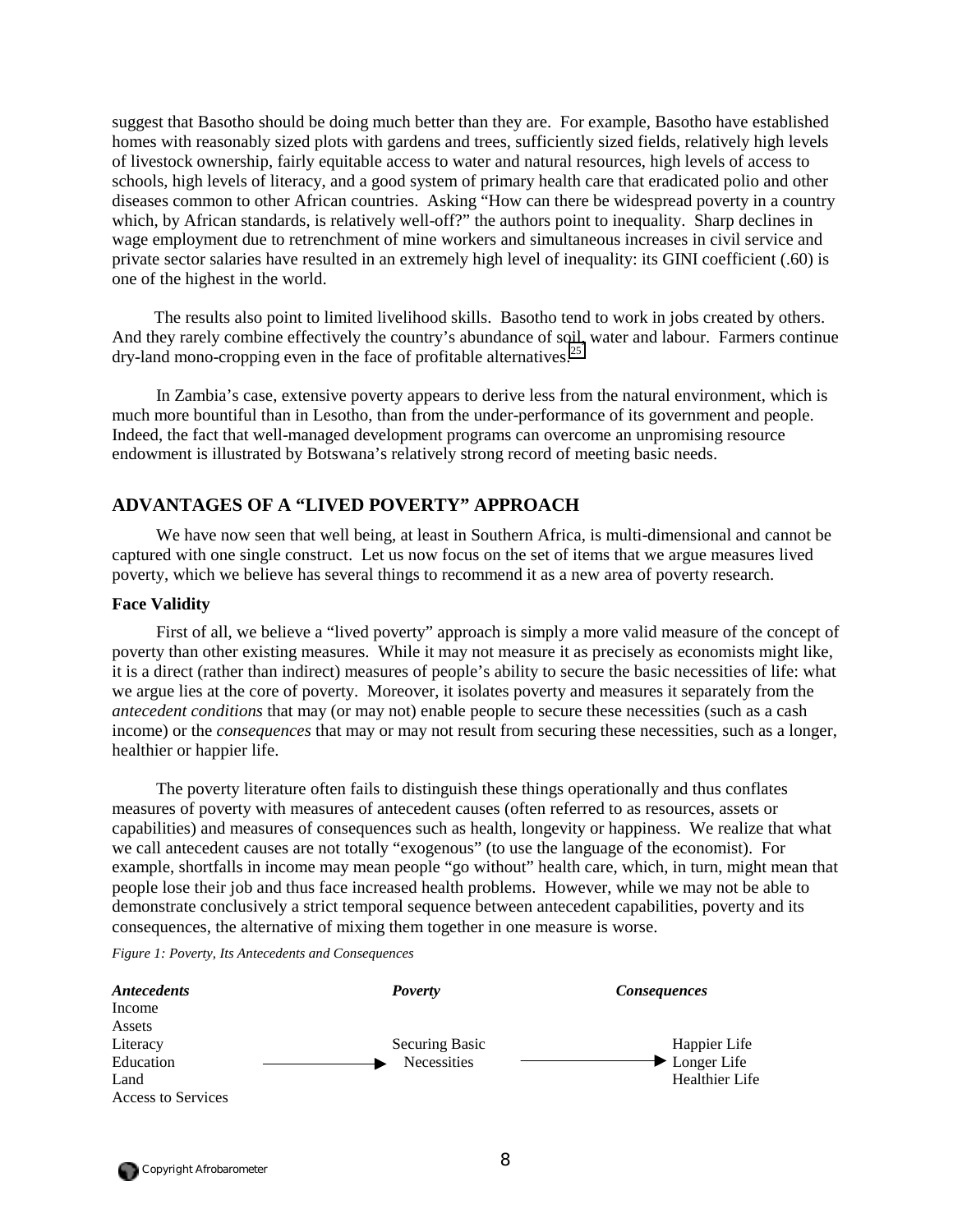A great deal of effort has focussed on measuring antecedent conditions of poverty. The most obvious example can be seen in the measurement of income, assets or expenditure that lie at the core of the broad household survey tradition. Widely used as an indicator of welfare and poverty, income is very difficult to measure accurately and reliably. Because it is derived from multiple sources, it can be defined in different ways. Non-money metric forms of income are extremely difficult to identify and measure, such as the value of public services, public goods, barter or in-kind income. This is especially problematic in rural areas or barter economies where large numbers of people may depend on these types of income. In Malawi, for example, the Afrobarometer survey found that approximately two-thirds of the national sample was not receiving a cash income from a job nor looking for a job. In addition, the sensitivity of the subject can lead to inaccurate responses. But even if respondents are willing to answer honestly, they may not accurately recall all sources of income.<sup>26</sup>

A different approach attempts to measure household assets as a proxy for income. Assets are seem as indicative of long-term household status since they represent sources of potential future income. While assets are seen to be easier to measure (since respondents can conceptualize them they can be visually verified rather than recalled), they must be turned into a money metric value, and such valuations must also take into account depreciation or appreciation – both of which may be very complex.<sup>[27](#page-65-0)</sup>

But a far more fundamental critique of measuring poverty through income is that while the lack or absence of income may be strongly related to poverty, they are not the same things. It is a means to an end. Higher income may enable people to do better in their quest to obtain the basic necessities of life, but this is by no means certain. Summarising the limited literature on the subject, Ravi Kunbar and Lyn Squire conclude that "while there is clearly an overlap – those who lack income are also those who are less well educated and suffer more sickness – the correspondence is less than complete and can, in some cases, be quite small."<sup>28</sup>

While there is a broad, aggregate, country-level correlation between income and things like life expectancy, literacy and infant mortality, income growth does not necessarily translate into improvements in health status or educational attainment. Growth provides an opportunity to improve basic well-being, but it is an opportunity that a country must seize.<sup>29</sup> Countries falling in the same per capita income brackets may have widely varying life expectancy and infant mortality rates.<sup>30</sup> For instance, South Africa has a higher GDP per capita than five other upper-middle income countries (Poland, Thailand, Venezuela, Botswana and Brazil), but performs worse than all of them with regard to life expectancy, infant mortality and adult illiteracy.<sup>31</sup> At the household level, studies in South Africa have demonstrated that almost onethird of the most severely deprived households come from middle-level income quintiles. Approximately 3.7 million of 11.7 million severely deprived people would be missed by a pure income-based measure, the vast majority of whom live in rural areas.<sup>32</sup> Similarly, a Cote d'Ivoire study found that that less than half those identified as "poor" according to per capita consumption adjusted for family composition were also identified as "poor" by a criterion of average adult educational levels.<sup>33</sup> Finally, a study of six developing countries has found only modest correlations between income and non-money metric welfare indicators.<sup>[34](#page-65-0)</sup>

For these and other reasons, poverty researchers have searched for alternative measures. Many have been attracted by Amartya Sen's focus on the ability of households or individuals to command the resources necessary for a decent standard of living. Poverty, according to the United Nations Development Program is "the denial of opportunities and choices most basic to human development to lead a long, healthy, creative life and to enjoy a decent standard of living, freedom, dignity, self-esteem and respect from others."<sup>35</sup> This had led to a shift away from pure income measures to focus on "capabilities-" or "opportunities-based" measures of poverty. According to South African development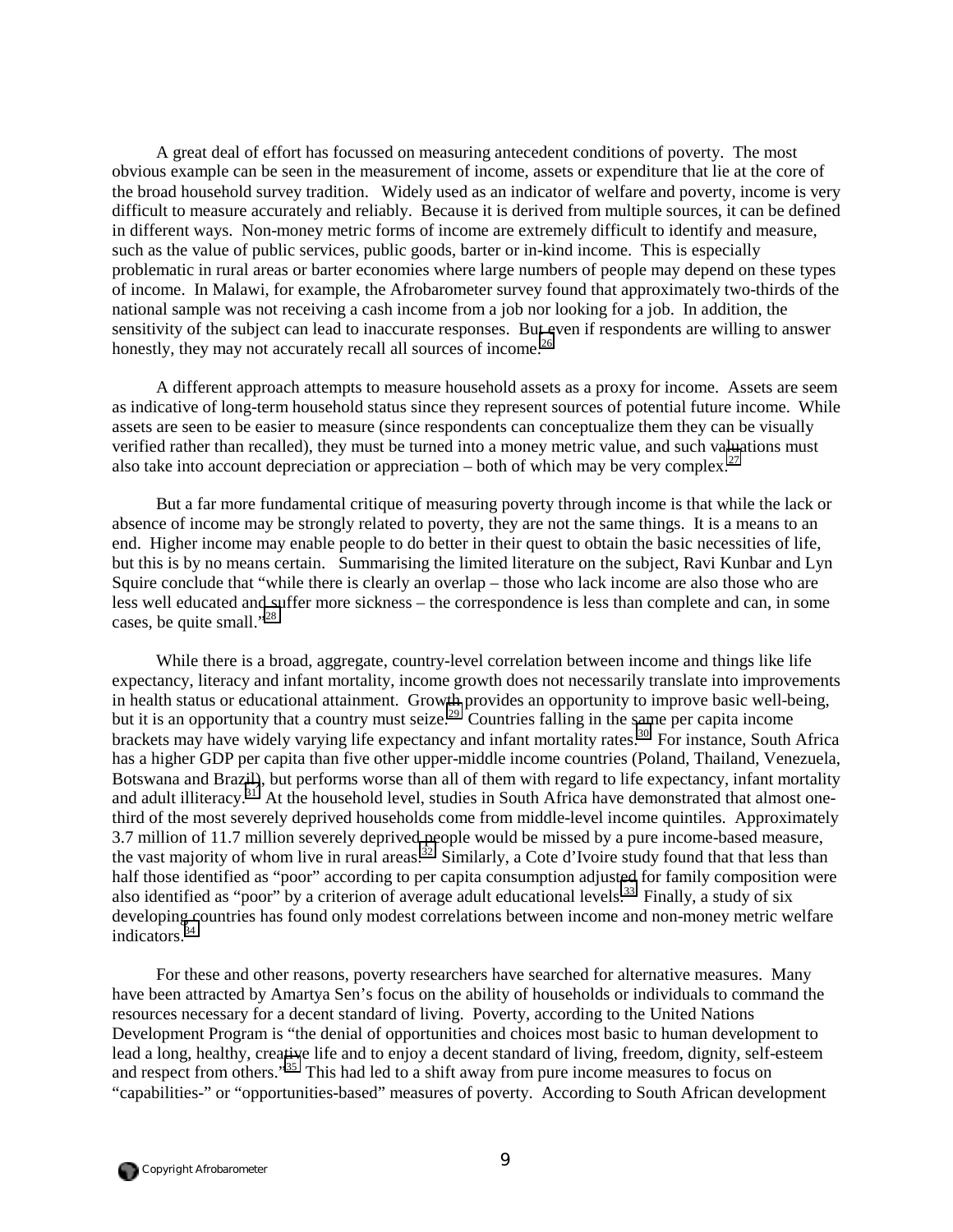researcher Julian May, a "capabilities" approach should measure the "inability of individuals, households or entire communities to command sufficient resources to satisfy a socially acceptable minimum standard of living."[36](#page-65-0)

A common way to capture capabilities is to create a "poverty line" or "subsistence line" consisting of an estimated benchmark of what it costs to secure basic needs, and then comparing that to household consumption, or the goods and services consumed or used by a household measured through expenditure data. Poverty is usually expressed as the percentages of individuals or households living below that  $\sinh 37$  While consumption is easier to gather and provides a better picture of the standard of living (since it tracks the actual goods and services used by the household), we do not always know whether the consumption came from increased income, spent savings, or borrowing.<sup>38</sup> Moreover, the resulting poverty depends a great deal on where the poverty line is set and the assumptions that go into deciding what is necessary to secure a decent living.<sup>3</sup>

Another approach has been to include access to public services in the measure of poverty. In South Africa, for example, Stephen Klasen has developed a deprivation measure based on a composite index of 12 household indicators measured on five point scales: education of all adult members, income, number of household durables, type of house, type of water access, type of sanitation facility, main source of cooking fuel, proportion of adult members employed, type of transport used to get to work, proportion of stunted children in household, type of health facility used in last illness, and level of satisfaction of household.<sup>40</sup> Alternatively, Statistics South Africa has developed measures of household infrastructure (a formal house, electricity, water tap, flush toilet, refuse removal, telephone) and household circumstances (expenditure, levels of education, unemployment, size of household, number of children under five).<sup>41</sup>

But as we have already seen with the Afrobarometer data on access to water and electricity, access by itself does not ensure that basic needs have been met. People with no formal access may never go without if they have a repertoire of informal survival strategies: people with no access to piped water may be able to obtain potable water through other means; people who are not hooked up to an electricity grid may have a portable generator, or more simply may not need it if they live in a warm climate or in a country with an abundance of natural fuel resources. Thus, income-, consumption- and access-based measures all suffer the same flaw: they do not measure the actual enjoyment of life's basic necessities, but rather draw inferences from plausible proxy measures.

Other approaches make the opposite mistake and conflate poverty with its consequences. Two prominent examples were created by the United Nations Development Programme (UNDP). The Human Development Index (HDI) is a composite national-level index drawn from aggregate measures of longevity (life expectancy), educational attainment (adult literacy and national school enrolment rates) and standard of living (GDP per capita). Its Human Poverty Index (HPI) consists of the percentage not expected to live to the age of 40, percentage of illiterate adults, and the percentage of people without access to safe water and health services. Attendance at school and literacy may enable people to escape from poverty (but may not). As demonstrated above, access to safe water and health care clinics does not necessarily mean people can afford the water, or are healthy. Life expectancy and longevity, surely, are related to poverty (or more precisely the absence of poverty). Yet a short, unhealthy life can as easily be the consequence of smoking and lung disease, or even of things normally associated with affluence, such as heart disease.

The LPI, on the other hand, asks people directly to assess their ability to secure the basic necessities of life, rather than inferring it from things such income, expenditure, assets, or access to services. One objection that we have encountered in presentations to various audiences of economists and development researchers is that the LPI depends on self-reported perceptions and judgments, or what most economists appear to call "qualitative" data. This objection calls our attention to the peculiar way that economists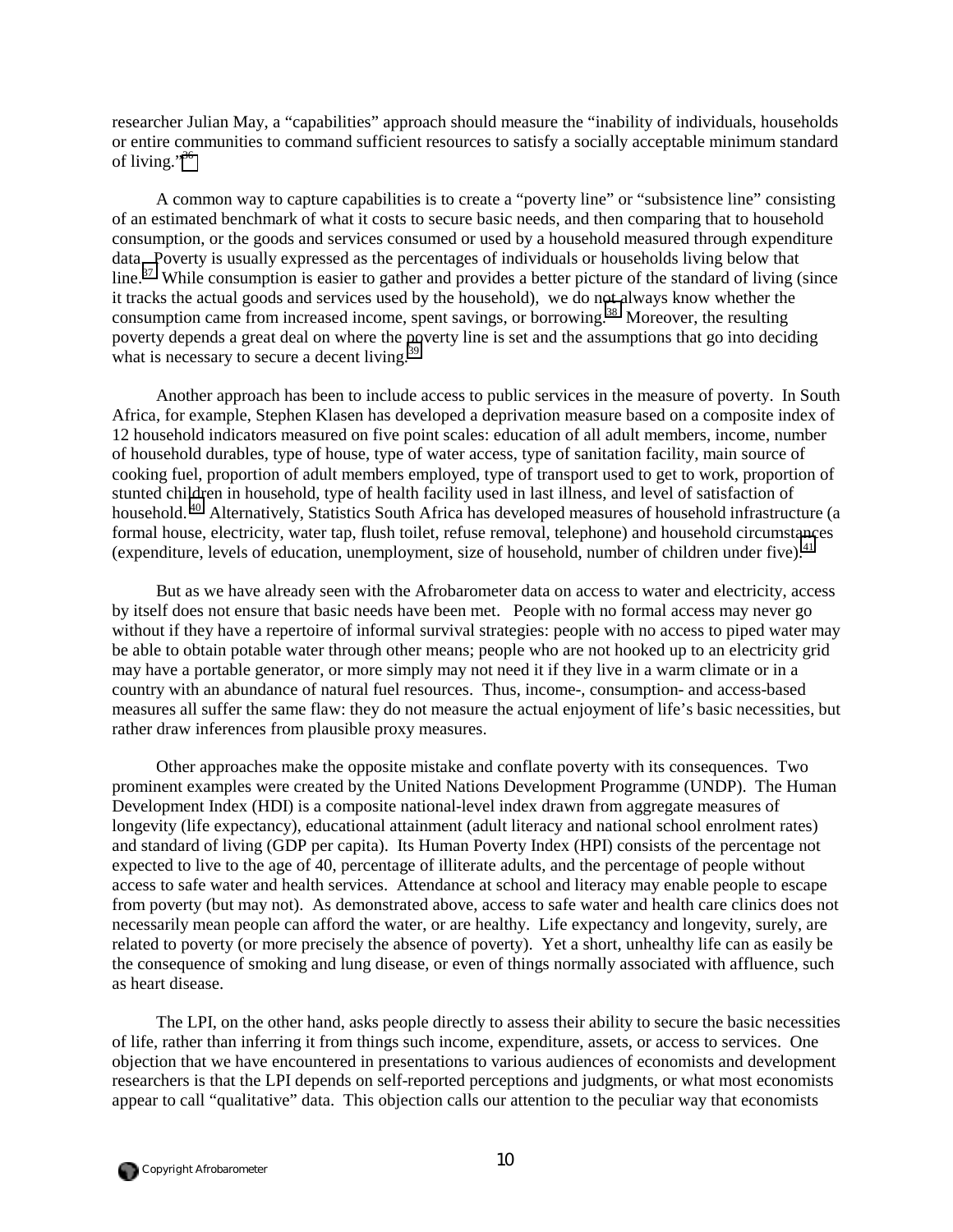dichotomize poverty data. This dichotomy is nicely illustrated by May, Woolard and Klasen, who divide poverty research into "'objective' social indicators, such as income levels, consumption expenditure, life expectancy and housing standards" versus "subjective indicators, based upon the attitudes, needs and perceptions gathered directly from people – or indeed with people – through the use of participator research methodologies."<sup>42</sup> In other words, once we move beyond self reports of income or expenditure, many economists seem to think that subjective attitudes can only be captured though qualitative "participatory" research. This implies that people's subjective experiences are interesting, but not sufficiently reliable or valid to merit quantitative measurement. As World Bank economist Martin Revallion notes: "oddly, while economists generally think that people are the best judges of their own welfare, they resist asking people how they feel."<sup>43</sup> Or, in the words of Paul Krugman: "economics is marked by a startling crudeness in the way it thinks about individuals and their motivations…. Economists are notoriously uninterested in how people think or feel."<sup>[44](#page-65-0)</sup>

But if we assume – as economists do – that representative, randomly selected sample respondents can accurately recall expenditures or income from a range of various sources, they certainly should also be able to give us a reasonable idea of how often they went without vital necessities in the previous 12 months. Thus the real issue is not between "objective, quantitative" and "subjective, qualitative" research, but whether we systematically measure the experiences, judgments and preferences of representative samples of people so that we can obtain estimates of the extent of lived poverty whose precision is knowable, and which allow us to conduct statistical tests of hypotheses about the extent, causes and consequences of poverty. This is not so much a matter of what Revallion calls a "sequential mixing" of techniques where participatory methods are used to generate hypotheses to be tested by quantitative research (which is to be desired), but of what he calls "simultaneous" mixing whereby measures of so-called "qualitative" indicators of experiences, judgments and preferences are incorporated into systematic poverty surveys.[45](#page-65-0) 

## **Precision**

While the Afrobarometer Lived Poverty Index (LPI) might be a more direct measure of differing levels of poverty, economists might desire a more precise, fine-grained measure than simply going without "rarely, sometimes or often." It is certainly possible to add additional items to tap additional necessities, or to broaden the response scale to enable greater precision (e.g., "how many days a month do you go without <sup>?"</sup>). However, we believe that the existing index includes the most fundamental necessities of life and that any additions would alter the results marginally, although this remains an empirical question.<sup>[46](#page-65-0)</sup>

But we also believe that even in its existing form, the LPI already offers more precision than many other measures. First of all, we can use ordinal distinctions between response categories to draw our own "poverty line" and derive the total proportion of people or households falling under or over that line. For example, we can easily calculate the percentage that, on average, "often" go without these necessities; or we can broaden it and calculate the percentage that go without "often" or "sometimes." At the same time, because the LPI yields a continuous variable we do not simply have to divide people into "poor" or "not poor," but are able to see poverty as a matter of degree. It allows us to calculate a mean to compare average poverty rates between any two or more countries, provinces, or other groups of households or individuals – something that is not possible with the HDI, for example, since it is based on national aggregate data.

### **Comparability**

Sometimes income or expenditure data is simply used to sort respondents or households into country-specific deciles or quintiles. Yet this limits our ability to make direct cross-national comparisons since the categories are country relative. Alternatively, if income and expenditure is converted to an internationally comparable money metric, such as U.S. dollars, researchers are forced to estimate values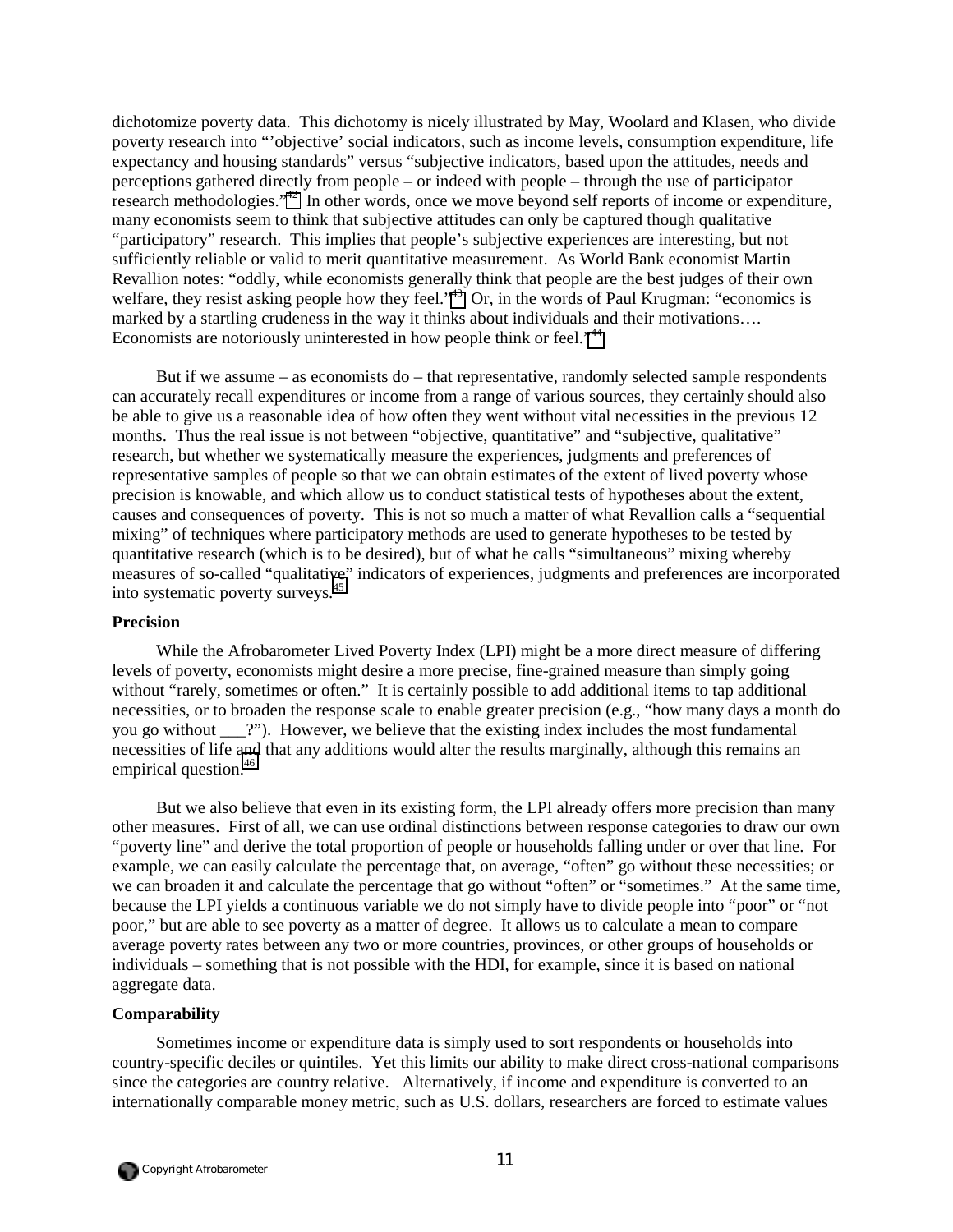of things like bags of flour, land or livestock. As discussed above, poverty line estimates also force researchers to estimate what it costs to "get by" in a given country. In contrast, the LPI provides an absolute scale whose meaning is not relative or contextual. Moreover, respondents tell us whether or not they "get by," we do not have to infer it by comparing income or expenditure to a poverty line. Responses summarize the consequences of income and access to services; they obviate the need to make statistical adjustments to income for things like regional differences in cost of living, differential access to public goods, or household size, or from trying to attach monetary values to publicly provided goods, production for own use, or in-kind transactions.

Critics might argue that cross-national or cross-cultural comparisons of LPI results are equally invalid since what constitutes "enough" food or water to, for example, a middle class white South African may be very different than for a rural Zambian. In other words, wealthier people might readjust and expand their definition of what constitutes sufficient food, water or necessary medial treatment. However, an examination of the responses of the relatively wealthy countries and relatively wealthy respondents reveals that they respond as we would expect and generally say they "never" go without these things. The substantial racial differences within South Africa suggest that wealthier people do not appear to "raise the bar" or "move the goalposts," and that responses reflect absolute rather than relative need. Indeed, the validity and reliability measures of the scale demonstrate that people across nations and across cultures are reacting to these things in similar ways.

## **Ease of Measurement**

As we have seen, collecting valid and reliable income and expenditure data entails significant costs in both money and interview time. It is expensive in terms of money largely because economists want to maintain the fine distinctions enabled by money-based data even within small sub-groups: for example, they may want to examine differences in income by age among men versus women within a specific province. This requires relatively large samples of desired sub-groups, and often means national samples of 10,000 households or more. The exhaustive questioning needed to track all sources of income, all forms of expenditure and all household assets also means a very long survey, which increases labour costs. Such surveys are expensive in terms of interview space because the exhaustive tracking leaves little room for questions on other subjects. This makes the measurement of "income poverty" prohibitive for sample-based surveys on other subjects that want to measure poverty merely as one explanatory variable among others.

The LPI cannot substitute for the detailed mapping provided by dedicated surveys, and poverty researchers will certainly want to continue to use censuses and dedicated Living Standards Measures Surveys or Income and Expenditure Surveys for periodic in-depth investigations. But given the long time spans between national censuses, the prohibitive costs of LSMS's or IES's, and the limited resources of national statistical offices, the LPI has much to offer. It is "cheap" in terms of question space, and can be used far more frequently with relatively small samples to obtain regular "readings" of national or provincial poverty lines, monitoring changes in specific facets like the increase in hunger during a drought or famine.

## **COMPARING ALTERNATIVE POVERTY INDICES**

If the Afrobarometer Lived Poverty Index offers an arguably more conceptually valid indicator of everyday lived poverty, how does it perform empirically? We have already seen that responses to the seven questions constitute a reliable and valid scale that is distinct from other measures of well-being. In this section, we compare aggregate results produced by the Afrobarometer index with poverty measures produced by other types of data.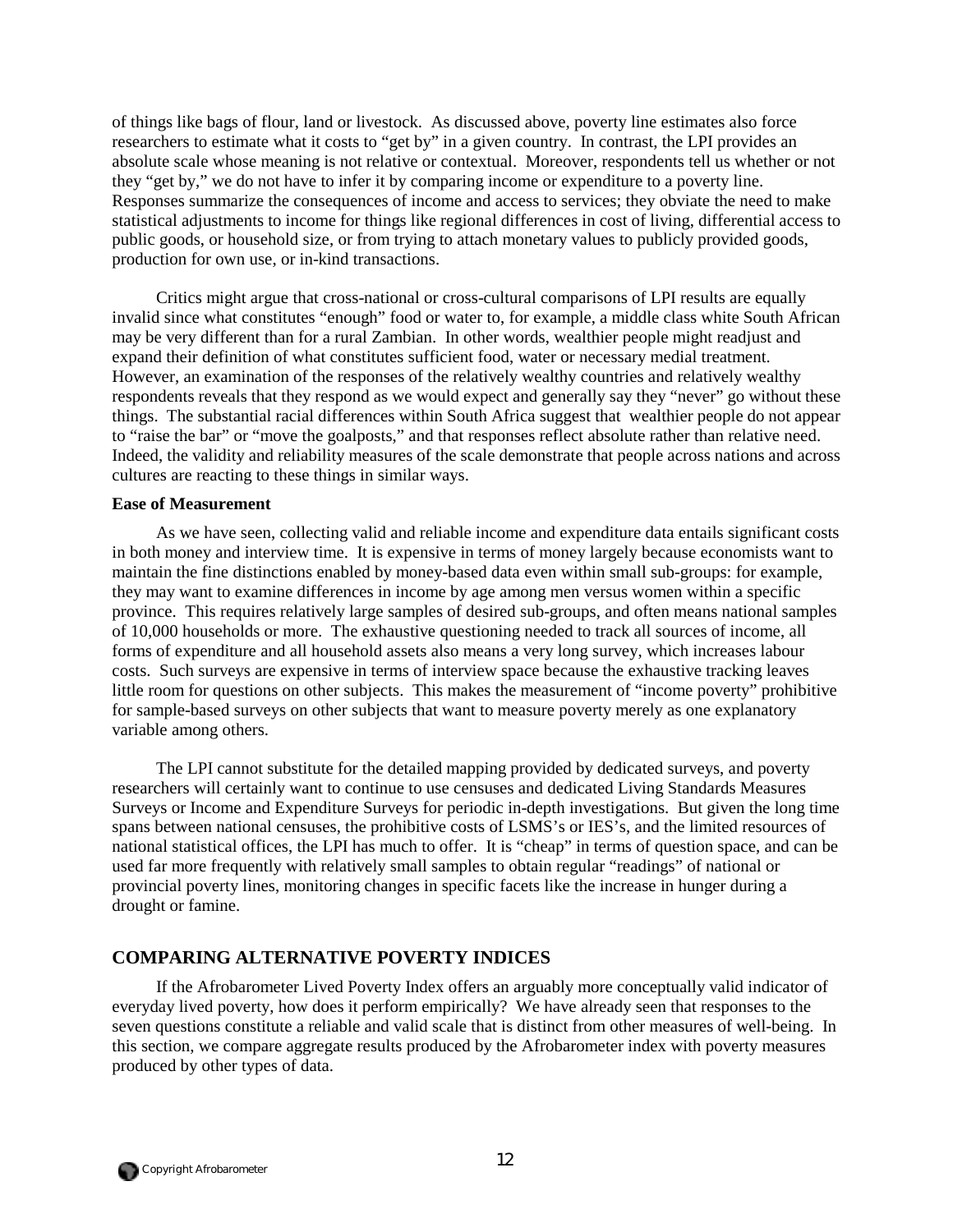#### **National Mean Scores**

The first line of comparison is to take the ordinal country rankings and national mean scores produced by the LPI and compare them with the country rankings and national mean scores of measures created by the World Bank and the UNDP for the same seven countries. The Bank produces two purely money metric-based indicators, Gross National Product (GNP) per capita, and GNP adjusted for purchasing power parity (GNP PPP); both of these are gathered from national accounts data. They also generate two indicators based on health data that measure average infant mortality and under-five mortality. The UNDP's Human Development Index (HDI) is an average index measure that summarizes average life expectancy at birth, adult literacy, school enrolment, and adjusted per capita income in purchasing power parity dollars (PPP\$).<sup>47</sup> Looking back to the previous discussion, the World Bank's money-metric indicators are measures of the antecedents of poverty, while its life expectancy indicators measure poverty's consequences. The HDI combines measures of antecedents and consequences.

A visual inspection of the results (see Table 11) shows that all five indices place either South Africa or Botswana as the least impoverished countries in the region. The Afrobarometer's LPI places Lesotho as the most impoverished, but the other four consistently rank Malawi as worst off. All five agree that Zambia is the second most impoverished country. The relative ranking of Malawi and Lesotho seem to be the major point of discordance. In terms of human development and money metric indicators, Lesotho should be relatively prosperous compared to Zambia and Malawi. This reflects the paradox painted by the authors of the recent Lesotho poverty study that we discussed earlier.<sup>48</sup> In contrast, Malawi is consistently seen as the most impoverished country in the region by the other indices; yet Malawians were far less likely in 1999-2000 to say they frequently go without basic necessities than Zambians and Basotho.

|   | Tuble 11. Alleman re Kankings of Avenage Ivanomal I overly<br>AB LPI |    | World Bank                   |   | World Bank                   |                | World Bank                     |                | World bank                |                | <b>UNDP Human</b> |
|---|----------------------------------------------------------------------|----|------------------------------|---|------------------------------|----------------|--------------------------------|----------------|---------------------------|----------------|-------------------|
|   | National Mean                                                        |    | <b>GNP Per Capita</b>        |   | <b>GNP PPP</b>               |                | Under 5 Mortality              |                | <b>Infant Mortality</b>   |                | Development Index |
|   | Scores                                                               |    | $(US\$ , 1999) <sup>49</sup> |   | $(US\$ , 1999) <sup>50</sup> |                | (per 1000, 1998) <sup>51</sup> |                | (per $1,000$ live births, |                | $(2000)^{53}$     |
|   | (On Scale of 1 to 4)                                                 |    |                              |   |                              |                |                                |                | $1998$ <sup>52</sup>      |                |                   |
|   | $(1999 - 2000)$                                                      |    |                              |   |                              |                |                                |                |                           |                |                   |
|   | <b>Botswana</b>                                                      | Ι. | Botswana                     |   | South Africa                 |                | South Africa                   |                | South Africa              |                | South Africa      |
|   | (1.98)                                                               |    | (3,240)                      |   | (8,318)                      |                | (83)                           |                | (51)                      |                | (.697)            |
|   | South Africa                                                         | 2  | South Africa                 | 2 | <b>Botswana</b>              | $\mathfrak{D}$ | <b>Botswana</b>                | 2              | <b>Botswana</b>           | $\overline{2}$ | Namibia           |
|   | (2.00)                                                               |    | (3,160)                      |   | (6,032)                      |                | (105)                          |                | (62)                      |                | (.632)            |
| 3 | Namibia                                                              | 3  | Namibia                      | 3 | Namibia                      | 3              | Namibia                        | 3              | Namibia                   | 3              | <b>Botswana</b>   |
|   | (2.39)                                                               |    | (1,890)                      |   | (5,369)                      |                | (112)                          |                | (67)                      |                | (.593)            |
| 4 | Malawi                                                               | 4  | Lesotho                      | 4 | Zimbabwe                     | $\overline{4}$ | Zimbabwe                       | $\overline{4}$ | Zimbabwe                  | 4              | Lesotho           |
|   | (2.48)                                                               |    | (550)                        |   | (2,470)                      |                | (125)                          |                | (73)                      |                | (.569)            |
|   | Zimbabwe                                                             | 5. | Zimbabwe                     | 5 | Lesotho                      | 5              | Lesotho                        | 5              | Lesotho                   | 5              | Zimbabwe          |
|   | (2.55)                                                               |    | (520)                        |   | (2,058)                      |                | (144)                          |                | (93)                      |                | (.555)            |
|   | Zambia                                                               | 6  | Zambia                       | 6 | Zambia                       | 6              | Zambia                         | 6              | Zambia                    | 6              | Zambia            |
|   | (2.60)                                                               |    | (320)                        |   | (686)                        |                | (192)                          |                | (114)                     |                | (.420)            |
| 7 | Lesotho                                                              | 7  | Malawi                       | 7 | Malawi                       | 7              | Malawi                         | 7              | Malawi                    | 7              | Malawi            |
|   | (2.76)                                                               |    | (190)                        |   | (581)                        |                | (229)                          |                | (134)                     |                | (.388)            |

*Table 11: Alternative Rankings of Average National Poverty* 

Table 12 reports Pearson's r product-moment coefficients, which reflect correlations of stepwise changes in absolute poverty estimates across two countries. In terms of relative country rankings, the LPI correlates rather strongly, though far from perfectly, with the alternative poverty measures. Figure 2 displays the discordance over the ranking of Botswana and South Africa, and Malawi and Lesotho.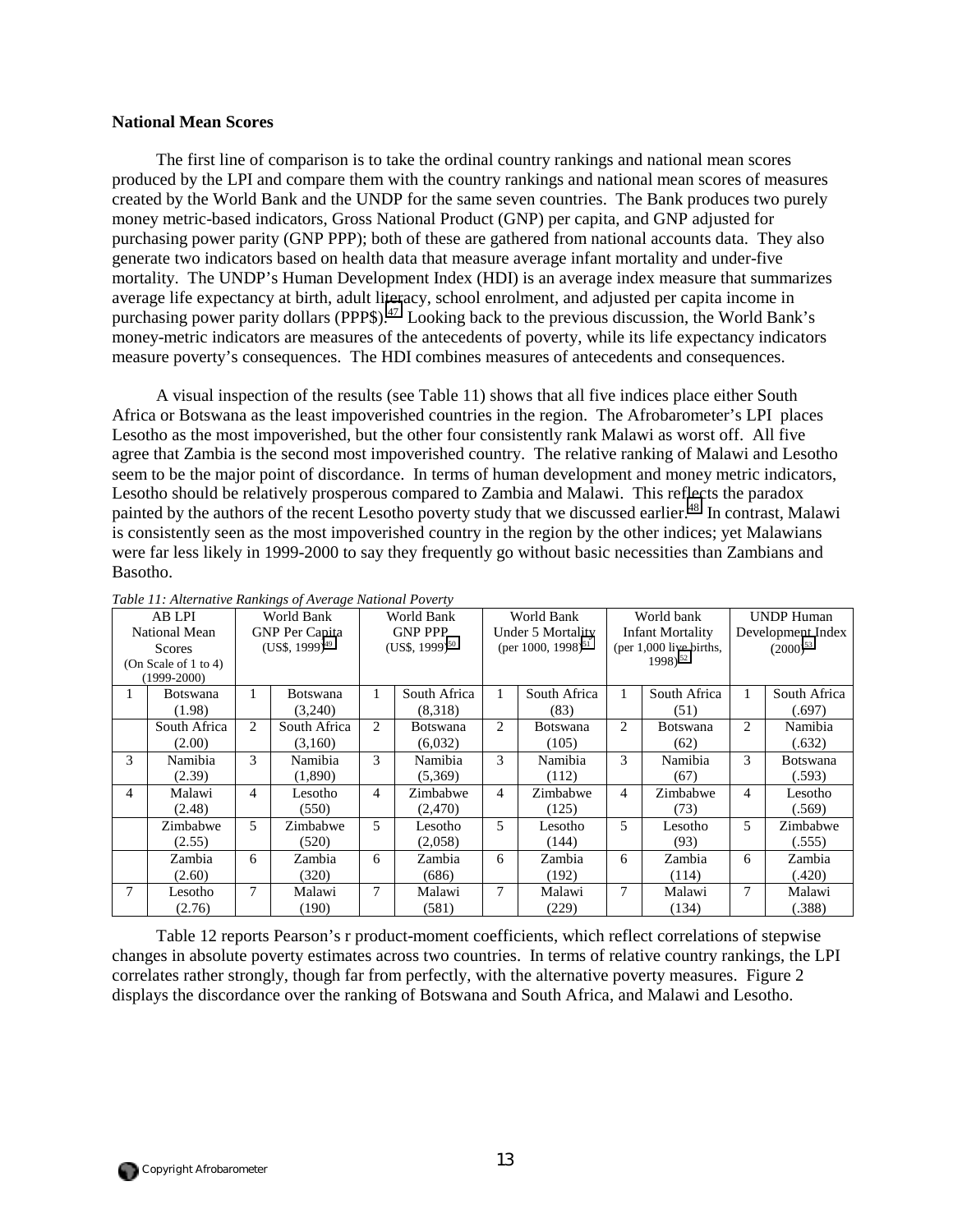| Tuble 12. Correlations of the Tip Elved Poverty Index and Other Indices |                       |                |                     |                     |                   |
|-------------------------------------------------------------------------|-----------------------|----------------|---------------------|---------------------|-------------------|
|                                                                         | World Bank            | World Bank     | World Bank          | World Bank          | <b>UNDP Human</b> |
|                                                                         | <b>GNP</b> Per Capita | <b>GNP PPP</b> | Under 5 Mortality   | Infant Mortality    | Development Index |
|                                                                         | (1999)                | (1999)         | (Under 5 deaths per | (per $1000$ births, | (2000)            |
|                                                                         |                       |                | 1000, 1998)         | 1998)               |                   |
| LPI National Mean                                                       | $-93**$               | $-.84*$        | .59                 | .63                 | $-.55$            |
| Score                                                                   |                       |                |                     |                     |                   |
| LPI Poverty Line                                                        | $-86*$                | $-75*$         | .47                 | .51                 | $-.42$            |
| (Average Percent)                                                       |                       |                |                     |                     |                   |
| "Often / Sometimes"                                                     |                       |                |                     |                     |                   |
| Going Without                                                           |                       |                |                     |                     |                   |

*Table 12: Correlations of the AB Lived Poverty Index and Other Indices* 

*Figure 2: AB Lived Poverty Index by GNP per Capita* 



However, what is not immediately apparent from Table 12 is that changes in the absolute magnitude of poverty as estimated by the LPI correlate extremely strongly with changes as measured by the two World Bank money-metric indices. In fact, there is an almost linear relationship between the LPI and GNP Per Capita  $(r = -0.93)$ . It correlates at a slightly lower level with GNP adjusted for purchasing power parity (-.84). In contrast, the LPI has much less in common with the HDI or infant and child mortality indicators.

### **Poverty Lines**

A second line of comparison is to use the Poverty Line approach, whereby an amount is calculated (usually based on the estimated cost of a basket of basic necessities) and then the proportion of people who live under that line is used as the poverty estimate for a given country. As noted earlier, one of the advantages of this approach is that it provides us with a gross estimate, or "headcount," of the actual number of people living in poverty. Yet its drawback is that it forces the analyst to define the precise line between being poor and not being poor, a line that may often be arbitrary.

In order to draw alternative "poverty lines" in the responses to the Afrobarometer items, we first calculated the average proportion who said they "often" went without across the seven basic necessities (which could be seen as a measure of the most destitute), and then calculated the average proportions that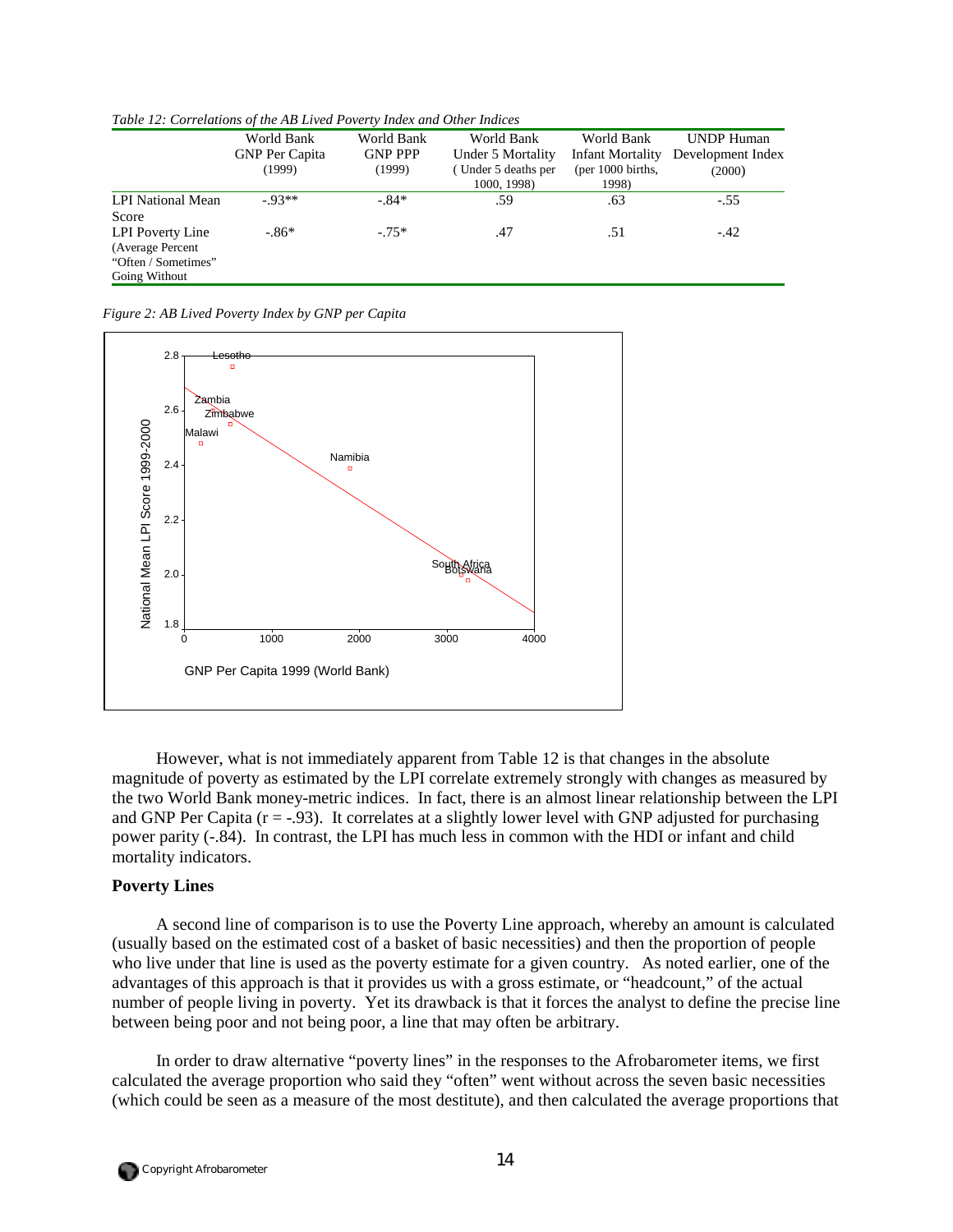went without "often" and "sometimes" (the destitute and the poor). We also calculated the proportion of respondents whose average score across seven items on the four point scale is above 2.5. We then compared the national estimates produces by these three "poverty lines" with: (1) a World Bank International Poverty Line indicator that uses data gathered from national household surveys to calculate the proportions with an income of less than US\$1 per day at purchasing power parity; (2) a UNDP National Poverty Line indicator that measures the proportions living below nationally defined poverty lines; and (3) the UNDP's Human Poverty Index, which measures the percentage of people not expected to survive to age 40, the percentage of illiterate adults, the percentage of people without access to safe water and health services, and the percentage of underweight children under five (Table 13).

First of all, we can see the large effect of relatively minor decisions over whether to define poverty in the LPI as only the most destitute, or the destitute and the poor. With the exception of Zimbabwe and Lesotho, every country is placed at a different ranking by the two indicators. Second, the LPI-based poverty line indices show more dissonance with other rankings than was the case with the national mean scores.

|   | AB LPI              |            | AB LPI              |   | AB LPI               |   | World Bank                    |                | <b>UNDP</b>             | <b>UNDP</b> |                 |
|---|---------------------|------------|---------------------|---|----------------------|---|-------------------------------|----------------|-------------------------|-------------|-----------------|
|   | Poverty Line        |            | Poverty Line        |   | Poverty Line         |   | Int'l. Poverty Line           |                | <b>National Poverty</b> |             | Human Poverty   |
|   | (Average Percent    |            | (Average Percent    |   | (Percent With)       |   | (Percent Living On            |                | Line                    |             | Index           |
|   | "Often" Going       |            | "Often / Sometimes" |   | Average Score $>2.5$ |   | Less Than \$1 A Day           |                | (Percent Living)        |             | $(2000)^{56}$   |
|   | Without, 1999-2000) |            | Going Without,      |   | On Scale of 1 to 4,  |   | PPP, 1985-1993) <sup>54</sup> |                | Under Line, 1989-       |             |                 |
|   |                     | 1999-2000) |                     |   | 1999-2000)           |   |                               |                | $1994)^{55}$            |             |                 |
|   | South Africa        |            | <b>Botswana</b>     |   | <b>Botswana</b>      |   | South Africa                  |                | South Africa            |             | South Africa    |
|   | (12%)               |            | (36%)               |   | (23%)                |   | $(12\%)$                      |                | (24%)                   |             | (20%)           |
| 2 | <b>Botswana</b>     |            | South Africa        | 2 | South Africa         | 2 | <b>Botswana</b>               | $\overline{c}$ | <b>Botswana</b>         |             | Lesotho         |
|   | (18%)               |            | (36%)               |   | (27%)                |   | (33%)                         |                | (35%)                   |             | (23%)           |
|   | Namibia             | 3          | Malawi              | 3 | Malawi               |   | Namibia                       | 3              | Zimbabwe                | 3           | Namibia         |
|   | (21%)               |            | (49%)               |   | (46%)                |   | (35%)                         |                | $(41\%)$                |             | (27%)           |
| 4 | Zambia              |            | Namibia             |   | Namibia              | 4 | Zimbabwe                      |                | Malawi                  |             | <b>Botswana</b> |
|   | $(30\%)$            |            | $(52\%)$            |   | (46%)                |   | (36%)                         |                | (42%)                   |             | (28%)           |
|   | Malawi              |            | Zambia              | 5 | Zimbabwe             | 5 | Malawi                        | 5              | Lesotho                 |             | Zimbabwe        |
|   | $(31\%)$            |            | (52%)               |   | $(56\%)$             |   | $(42\%)^{57}$                 |                | $(50\%)$                |             | $(30\%)$        |
|   | Zimbabwe            |            | Zimbabwe            |   | Zambia               |   | Lesotho                       | 6              | Zambia                  | 6           | Zambia          |
|   | $(31\%)$            |            | (53%)               |   | (56%)                |   | (43%)                         |                | (85%)                   |             | (38%)           |
|   | Lesotho             | 7          | Lesotho             | 7 | Lesotho              | 7 | Zambia                        |                | Namibia                 | 7           | Malawi          |
|   | (48%)               |            | (58%)               |   | (63%)                |   | (73%)                         |                | <b>NA</b>               |             | (42%)           |

*Table 13: Alternative "Poverty Line" Based Rankings* 

An examination of the correlations (Table 14) reaffirms the last point: the LPI correlates at far weaker levels with other "poverty line" measures than with regard to national mean averages. But even within the poverty line approach, we again see that the LPI correlates most strongly with a money-metric measure (those living on less than US\$1 a day) than with an outcomes-based approach. One reason that these correlations are weaker than with GNP per capita may be that they were gathered via income and expenditure household surveys that face the problems of accurately measuring income or calculating money values for household assets as discussed previously.

|                      | Table 14: Correlations of Poverty Line Indices               |                          |                                 |                        |
|----------------------|--------------------------------------------------------------|--------------------------|---------------------------------|------------------------|
|                      | AB LPI                                                       | AB LPI                   | AB LIP                          | <b>AB LPI National</b> |
|                      | Poverty Line                                                 | Poverty Line             | Poverty Line                    | Mean Score             |
|                      | (Percent With Average Score >                                | (Average Percent "Often" | (Average Percent "Often /       |                        |
|                      | 2.5 on Scale of 1 to 4, 1999-2000) Going Without, 1999-2000) |                          | Sometimes" Going Without, 1999- |                        |
|                      |                                                              |                          | <b>2000</b> )                   |                        |
| WB International     | .63                                                          | .53                      | .58                             | .66                    |
| Poverty Line         |                                                              |                          |                                 |                        |
| <b>UNDP</b> National | .62                                                          | .46                      | .58                             | .63                    |
| Poverty Line         |                                                              |                          |                                 |                        |
| <b>UNDP Human</b>    | .27                                                          | .20                      | .26                             | .35                    |
| Poverty Index        |                                                              |                          |                                 |                        |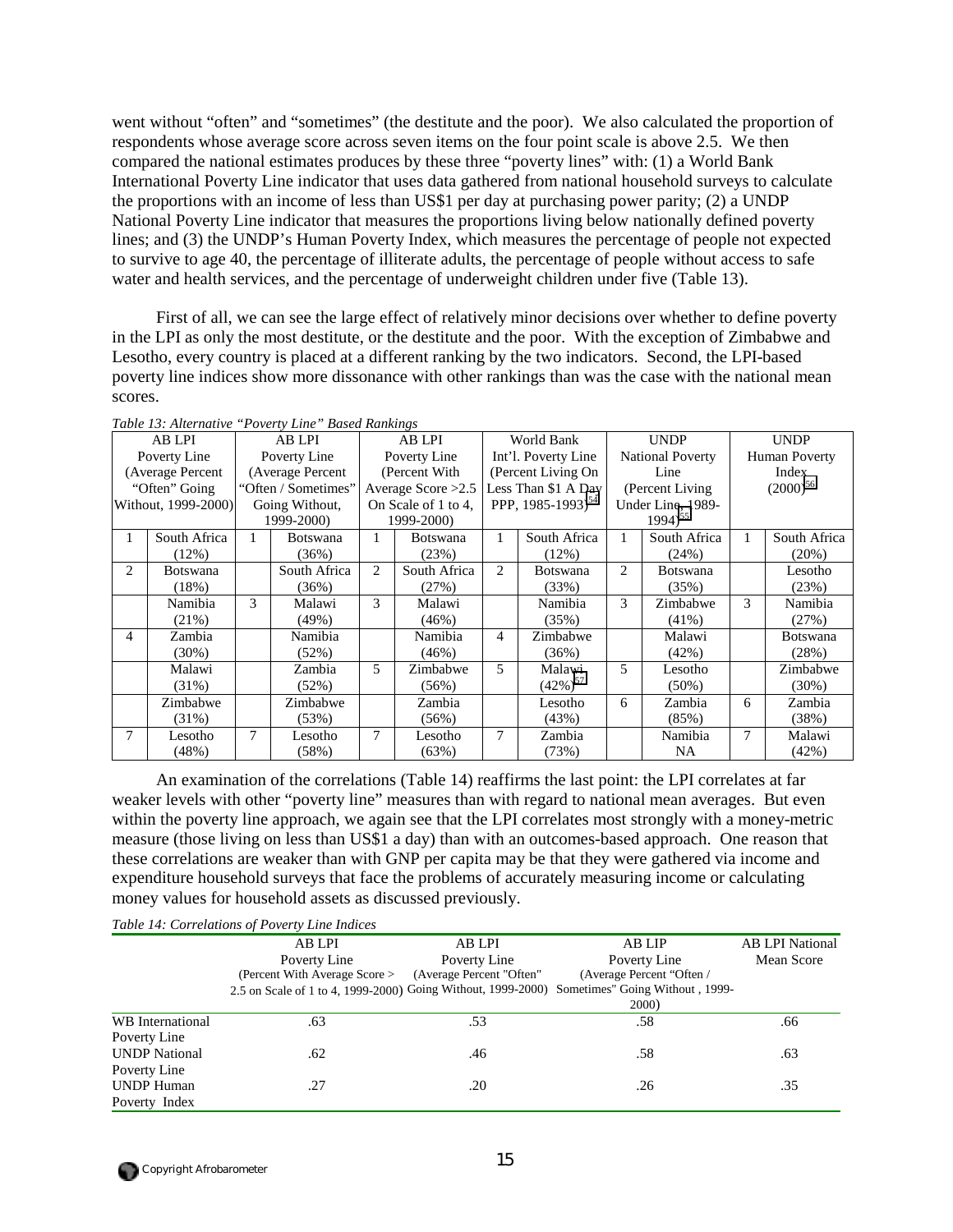### **Intra-National Indicators (South Africa)**

A third possible line of comparison based on available data is to examine various permutations of the LPI measure with available South African data aggregated by province. Table 15 shows LPI results for each South African province calculated as a mean score, or as the percentages living under three different possible poverty lines. The rank-ordering of the provinces generally accords with common understandings of the national distribution of poverty, with Western Cape and Gauteng as the wealthiest provinces, and Eastern Cape, Limpopo (formerly Northern Province) and Mpumalanga as the poorest.

|                   | AB LPI                | <b>AB LPI</b> |                   |                          | <b>AB LPI</b>        | <b>AB LPI</b>          |                   |  |
|-------------------|-----------------------|---------------|-------------------|--------------------------|----------------------|------------------------|-------------------|--|
|                   | Provincial Mean       |               | Poverty Line      |                          | Poverty Line         |                        | Poverty Line      |  |
|                   | Score                 |               | (Average Percent  | (Average Percent         |                      | (Percent With Average  |                   |  |
|                   | (Mean Score On Scale) |               | "Often" Going     |                          | "Often / "Sometimes" | $Score > 2.5$ On Scale |                   |  |
| of 1 to 4, 2000)s |                       |               | Without, 2000)    |                          | Going Without, 2000) | of 1 to 4, 2000)       |                   |  |
| 1                 | W Cape                | 1             | W Cape            | 1                        | W Cape               |                        | W Cape            |  |
|                   | (1.6)                 |               | (5%)              |                          | (21%)                |                        | (12%)             |  |
|                   | N Cape                |               | Gauteng           |                          | N Cape               |                        | Gauteng           |  |
|                   | (1.7)                 |               | (7%)              |                          | (26%)                |                        | (16%)             |  |
| 3                 | Gauteng               |               | N Cape            |                          | Gauteng              |                        | N Cape            |  |
|                   | (1.8)                 |               | $(10\%)$          |                          | (27%)                |                        | (17%)             |  |
|                   | <b>Free State</b>     |               | <b>Free State</b> | $\overline{\mathcal{A}}$ | N West               | $\overline{4}$         | <b>Free State</b> |  |
|                   | (2.0)                 |               | $(10\%)$          |                          | (34%)                |                        | (23%)             |  |
|                   | N West                |               | N West            | <b>KZ</b> Natal          |                      |                        | N West            |  |
|                   | (2.0)                 |               | $(12\%)$          |                          | (38%)                |                        | (25%)             |  |
| 6                 | <b>KZ</b> Natal       |               | <b>KZ</b> Natal   | <b>Free State</b>        |                      |                        | <b>KZ</b> Natal   |  |
|                   | (2.1)                 |               | (13%)             |                          | (38%)                |                        | (32%)             |  |
|                   | Mpuma                 |               | Mpuma             | 7                        | Mpuma                |                        | Mpuma             |  |
|                   | (2.2)                 |               | (14%)             |                          | $(40\%)$             |                        | (34%)             |  |
| 8                 | E Cape                |               | E Cape            | 8                        | E Cape               | 8                      | E Cape            |  |
|                   | (2.3)                 |               | (17%)             |                          | (48%)                |                        | (44%)             |  |
|                   | Limpopo               | Limpopo       |                   | Limpopo                  |                      |                        | Limpopo           |  |
|                   | (2.4)                 |               | (24%)             |                          | $(51\%)$             |                        | (46%)             |  |

*Table 15: Afrobarometer Provincial Level Rankings* 

Tables 16 and 17 display several indices generated by Statistics South Africa (Stats SA) based on a "poverty line" approach.<sup>58</sup> The indices in Table 16 display the percentages of people in each province who live in households with per capita income or expenditure less than R250 per month or R800 per month using, alternatively, the 1996 Census, the 1995 National Income and Expenditure Survey, or calculations based on the 1995 IES survey to impute values to all census households. The last two columns display Stats SA's calculations of the proportion of "poor" and "very poor" households in each province using calculations from the IES to impute values to census households.

Table 17 displays a Household Infrastructure Index that is based on eight separate measures of household access to services, and a Household Circumstances Index that is based on three measures of household employment and composition.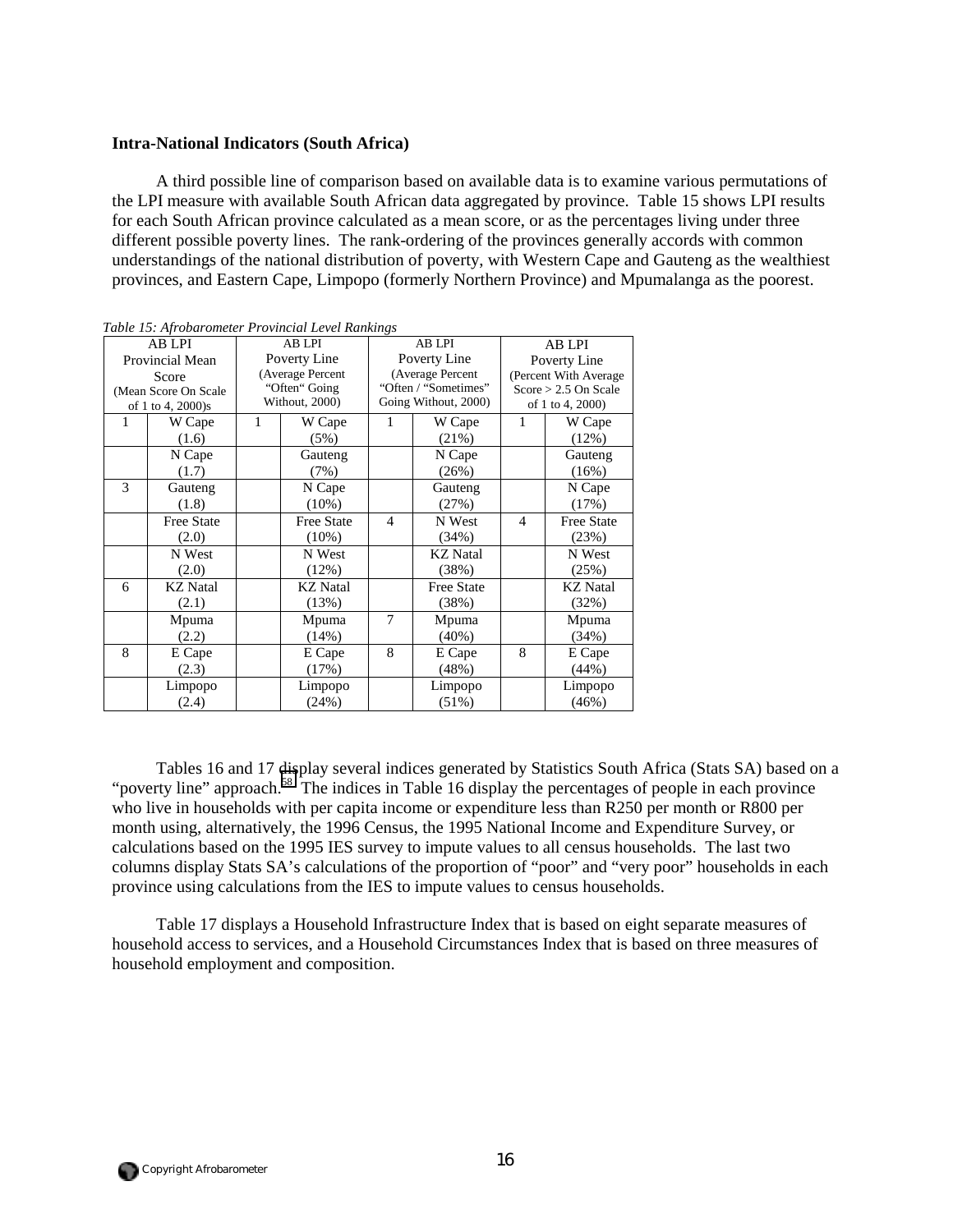|                | 1996 Census             |               | 1996 IES                    |   | 1996 Census                |             | 1996 Census          |                | 1996 IES             |                | 1996 Census                 | 1996 Census    |                                                                   | 1996 Census                 |                    |  |
|----------------|-------------------------|---------------|-----------------------------|---|----------------------------|-------------|----------------------|----------------|----------------------|----------------|-----------------------------|----------------|-------------------------------------------------------------------|-----------------------------|--------------------|--|
|                | (Percent In Households) |               | % In Households with        |   | % In Households With       |             | % of Households With |                | % of Households with |                | % of Households With        |                | % of "Very Poor"                                                  |                             | % of "Poor & Very" |  |
|                | With Per Capita         |               | Per Capita                  |   | Per Capita Monthly         |             | Monthly Income       |                | Monthly Expenditure  |                | <b>Imputed Monthly</b>      |                | Households                                                        |                             | Poor" Households   |  |
|                | Monthly Income          |               | Expenditure $\langle R250*$ |   | <b>Imputed Expenditure</b> |             | $<$ R800*            |                | $<$ R800*            |                | Expenditure $\langle R800*$ |                | (Imputed Monthly                                                  |                             | (Imputed Monthly)  |  |
|                | $<$ R250)*              |               |                             |   | $<$ R250*/***              |             |                      |                |                      |                |                             |                | Expenditure <r600< td=""><td colspan="2">Expenditure</td></r600<> |                             | Expenditure        |  |
|                |                         |               |                             |   |                            |             |                      |                |                      |                |                             |                | based on 1995 IES)**                                              | $\langle R1000\rangle^{**}$ |                    |  |
|                | Western Cape            |               | Gauteng                     |   | <b>Western Cape</b>        |             | Western Cape         |                | Western Cape         |                | Western Cape                |                | Gauteng                                                           |                             | Gauteng            |  |
|                | (27%)                   |               | $(11\%)$                    |   | $(12\%)$                   |             | (5%)                 |                | (16%)                |                | $(31\%)$                    |                | (14%)                                                             |                             | (19%)              |  |
| $\overline{c}$ | Gauteng                 |               | W Cape                      |   | Gauteng                    | 2           | Gauteng              | $\overline{2}$ | Gauteng              | 2              | Gauteng                     | $\overline{c}$ | Western Cape                                                      |                             | Western Cape       |  |
|                | (34%)                   |               | (12%)                       |   | (13%)                      |             | (6%)                 |                | (19%)                |                | (34%)                       |                | (25%)                                                             |                             | (23%)              |  |
| 3              | Northern Cape           | $\mathcal{F}$ | KwaZulu                     | 3 | Mpumalanga                 | 3           | KwaZulu              | 3              | Mpumalanga           | 3              | Northern                    | 3              | KwaZulu                                                           | 3                           | Mpumalanga         |  |
|                | $(50\%)$                |               | Natal (24%)                 |   | (25%)                      |             | Natal (13%)          |                | (37%)                |                | Cape (59%)                  |                | Natal (52%0)                                                      |                             | (46%)              |  |
| 4              | KwaZulu                 |               | Mpumalanga                  |   | KwaZulu                    |             | Mpumalanga           |                | KwaZulu              | $\overline{4}$ | North West                  |                | Northern                                                          | $\overline{\mathcal{A}}$    | Northern           |  |
|                | Natal                   |               | (26%)                       |   | Natal (26%)                |             | (13%)                |                | Natal (40%)          |                | $(65\%)$                    |                | Cape (53%)                                                        |                             | Cape (50%)         |  |
|                | (55%)                   |               |                             |   |                            |             |                      |                |                      |                |                             |                |                                                                   |                             |                    |  |
|                | North West              | 5             | Limpopo                     | 5 | Northern                   | 5           | Limpopo              | $\overline{5}$ | Northern             |                | KwaZulu                     |                | Mpumalanga                                                        |                             | KwaZulu            |  |
|                | (56%)                   |               | (36%)                       |   | Cape (35%)                 |             | (16%)                |                | Cape (46%)           |                | Natal (66%)                 |                | (54%)                                                             |                             | Natal (50%)        |  |
| 6              | <b>Free State</b>       |               | North West                  |   | Limpopo                    | 6           | North West           | 6              | North West           |                | <b>Free State</b>           | 6              | Limpopo                                                           | 6                           | North West         |  |
|                | (59%)                   |               | (37%)                       |   | (37%)                      |             | $(20\%)$             |                | $(51\%)$             |                | $(66\%)$                    |                | (58%)                                                             |                             | (53%)              |  |
|                | Mpumalanga              |               | Northern                    |   | North West                 |             | Northern             |                | Limpopo              |                | Mpumalanga                  |                | North West                                                        | 7                           | Limpopo            |  |
|                | $(60\%)$                |               | Cape (38%)                  |   | (37%)                      |             | Cape (22%)           |                | (52%)                |                | $(68\%)$                    |                | (59%)                                                             |                             | $(60\%)$           |  |
| 8              | Eastern Cape            | 6             | Eastern Cape                | 8 | Eastern Cape               | 8           | Eastern Cape         | 8              | <b>Free State</b>    | 8              | Eastern Cape                | 8              | Free State                                                        |                             | <b>Free State</b>  |  |
|                | (68%)                   |               | (45%)                       |   | (48%)                      |             | (33%)                |                | (63%)                |                | (76%)                       |                | (62%)                                                             |                             | $(60\%)$           |  |
| 9              | Limpopo                 |               | <b>Free State</b>           |   | Free State                 | $\mathbf Q$ | <b>Free State</b>    | 9              | Eastern Cape         | 9              | Limpopo                     | 9              | Eastern Cape                                                      | 9                           | Eastern Cape       |  |
|                | (72%)                   |               | $(51\%)$                    |   | (48%)                      |             | (39%)                |                | $(69\%)$             |                | $(80\%)$                    |                | (68%)                                                             |                             | (67%)              |  |

*Table 16: Alternative South African Money Based Provincial Poverty Rankings (Stats SA)* 

*\* Source: Alderman et al, "Combining Census and Survey Data," p. 11-12.* 

*\*\* Hirschowitz, Orkin & Alberts, "Key Baseline Statistics," pp. 59-60.* 

*\*\*\* This imputed value is based on an analysis of the Income and Expenditure Survey data with household expenditure as the dependent variable and a series of poverty related variables as predictor variables. Since those predictor variables were also present in the census, they were used to impute an expenditure figure for each household in the census.*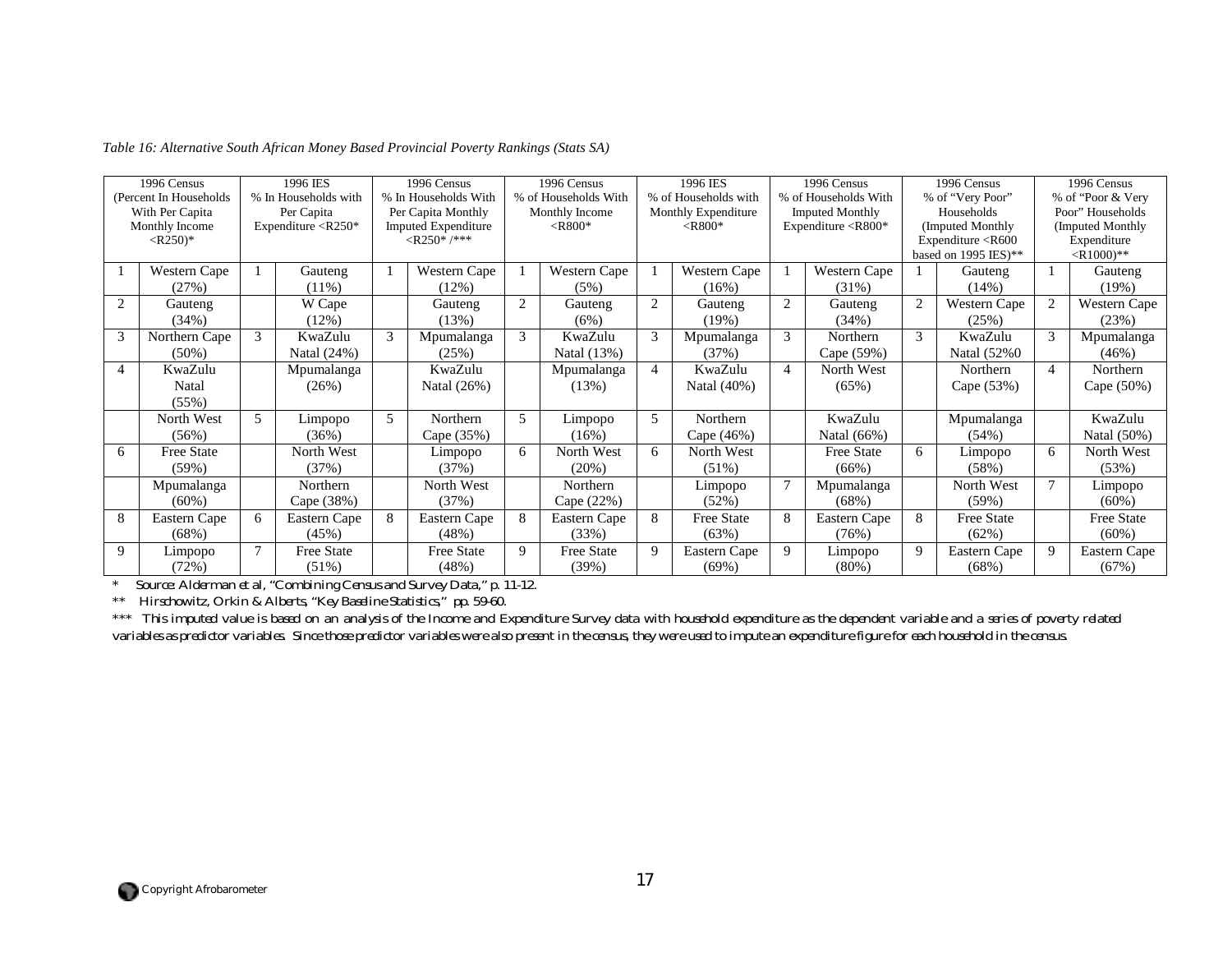|   | Stats SA                                     |                | Stats SA                                    |
|---|----------------------------------------------|----------------|---------------------------------------------|
|   | Household Infrastructure Index <sup>59</sup> |                | Household Circumstances Index <sup>60</sup> |
|   | Western Cape                                 | 1              | Western Cape                                |
|   | (8)                                          |                | (3)                                         |
|   | Gauteng                                      | 2              | Gauteng                                     |
|   | (8)                                          |                | (4)                                         |
| 3 | Northern Cape                                | 3              | <b>Free State</b>                           |
|   | (14)                                         |                | (5)                                         |
| 4 | KwaZulu Natal                                | $\overline{4}$ | Northern Cape                               |
|   | (17)                                         |                | (6)                                         |
|   | <b>Free State</b>                            |                | North West                                  |
|   | (17)                                         |                | (6)                                         |
| 6 | Mpumalanga                                   | 6              | Mpumalanga                                  |
|   | (20)                                         |                |                                             |
| 7 | North West                                   | 7              | KwaZulu Natal                               |
|   | (23)                                         |                | (8)                                         |
|   | Limpopo                                      | 8              | Limpopo                                     |
|   | (23)                                         |                | (9)                                         |
| 9 | Eastern Cape                                 |                | Eastern Cape                                |
|   | (24)                                         |                | (9)                                         |

*Table 17: Alternative South African Money-Based Provincial Poverty Rankings (Stats SA)* 

*Because items had different measurement ranges, provincial totals were created and then divided into thirds. If a province fell into the top third, it received a score of one on the item, two if it fell into the middle third, and three if it fell into the lowest third.. The Household Infrastructure Index consists of eight measures, thus the top score is 8 and the worst is 24. The Household Circumstances Index consists of three, thus the top score is 3 and the worst is 9.*

Various derivations of the Afrobarometer LPI correlate very strongly with alternative Stats SA measures (Table 18). The two strongest correlations are between (1) the AB LPI Poverty Line (Average Scores >2.5) and the Stats SA Household Circumstances Index that measures household employment, household size, and the number of children under 5; and (2) between the LPI Poverty Line (Average Percent "often / sometimes" going without) and the percent in households with per capita monthly incomes under R800 ( $r = .93$  for both). Looking across all correlations, the strongest consistent correlations are between the LPI estimate of those who "often/sometimes" go without on one hand, and the Stats SA measures of actual income and Household Circumstances and Household Infrastructure Indices. All variants of the LPI correlate most weakly with expenditure data and imputed data.

Finally, we examine the same data broken down by apartheid categories (Table 19). We see that the LPI aggregated by racial group correlates almost perfectly with Stats SA indices aggregated by race (Table 20). White and Indian South Africans experience the lowest levels of poverty, with higher levels of impoverishment among coloured respondents, and the greatest levels of poverty among black South Africans.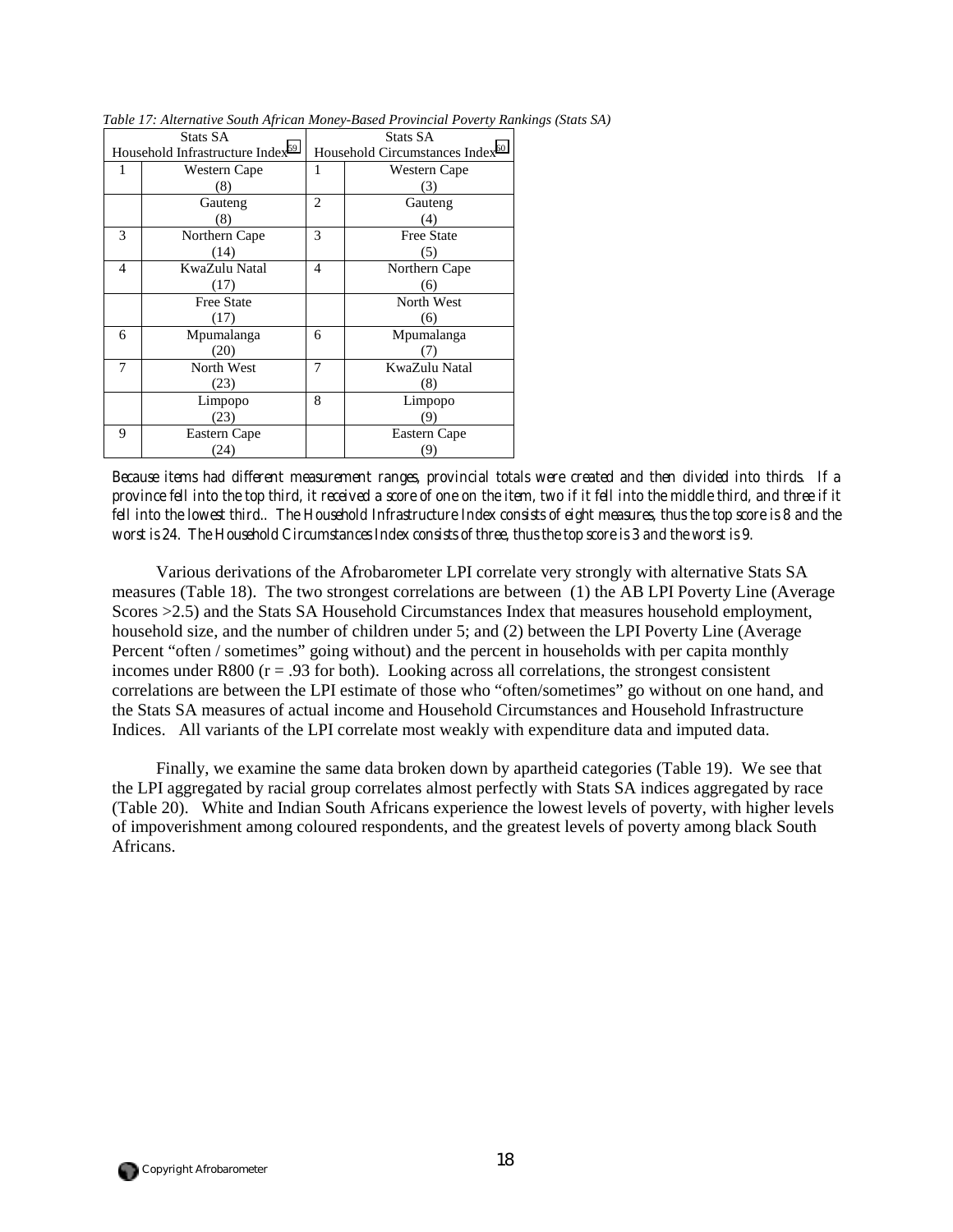|                                                                         | Average Percent Who   | Mean Lived Poverty | Percent With Average       | Average Percent Who     |
|-------------------------------------------------------------------------|-----------------------|--------------------|----------------------------|-------------------------|
|                                                                         | "Often" / "Sometimes" | Index Score, 2000  | <b>Lived Poverty Score</b> | "Often" Go Without 7    |
|                                                                         | Go Without 7 Basic    | (Afrobarometer)    | Above 2.5, 2000            | Basic Necessities, 2000 |
|                                                                         | Necessities, 2000     |                    | (Afrobarometer)            | (Afrobarometer)         |
|                                                                         | (Afrobarometer)       |                    |                            |                         |
| Percent in Households                                                   | .93***                | $.90***$           | $.88**$                    | $.89**$                 |
| Per Capita Monthly                                                      |                       |                    |                            |                         |
| Income $\langle$ R800                                                   |                       |                    |                            |                         |
| Household                                                               | $.88**$               | $.88**$            | .93***                     | .91***                  |
| Circumstances                                                           |                       |                    |                            |                         |
| Index, 1996                                                             |                       |                    |                            |                         |
| Percent in Households                                                   | .89***                | $.87**$            | $.85**$                    | $.86**$                 |
| Per Capita Monthly                                                      |                       |                    |                            |                         |
| Income $\langle R250$                                                   |                       |                    |                            |                         |
| Household                                                               | $.86**$               | $.86**$            | $.84**$                    | $.82**$                 |
| Infrastructure                                                          |                       |                    |                            |                         |
| Index, 1996                                                             |                       |                    |                            |                         |
| Percent in Households                                                   | $.79*$                | $.72*$             | $.72*$                     | $.72*$                  |
| Per Capita Monthly                                                      |                       |                    |                            |                         |
| <b>Imputed Expenditure</b>                                              |                       |                    |                            |                         |
| $<$ R250                                                                |                       |                    |                            |                         |
| Percent in Households                                                   | $.72*$                | $.67*$             | $.67*$                     | .65                     |
| Per Capita Monthly                                                      |                       |                    |                            |                         |
| Expenditure <r250< td=""><td></td><td></td><td></td><td></td></r250<>   |                       |                    |                            |                         |
| Percent "Very Poor"                                                     | $.72*$                | .63                | .62                        | .60                     |
| "Poor"<br>And                                                           |                       |                    |                            |                         |
| Households                                                              |                       |                    |                            |                         |
| <b>Imputed Monthly</b>                                                  |                       |                    |                            |                         |
| Expenditure <r1000< td=""><td></td><td></td><td></td><td></td></r1000<> |                       |                    |                            |                         |
| Percent in Households                                                   | .65                   | .55                | .53                        | .53                     |
| Per Capita Monthly                                                      |                       |                    |                            |                         |
| <b>Imputed Expenditure</b>                                              |                       |                    |                            |                         |
| $<$ R800                                                                |                       |                    |                            |                         |
| Percent in Households                                                   | .57                   | .46                | .44                        | .47                     |
| Per Capita Monthly                                                      |                       |                    |                            |                         |
| Expenditure <r800< td=""><td></td><td></td><td></td><td></td></r800<>   |                       |                    |                            |                         |
| Percent "Very Poor"                                                     | .46                   | .34                | .31                        | .26                     |
| Households, Imputed                                                     |                       |                    |                            |                         |
| Monthly Expenditure                                                     |                       |                    |                            |                         |
| $<$ R600                                                                |                       |                    |                            |                         |

|  | Table 18: Correlations Between Alternative South African Provincial Level Poverty Indicators |  |  |  |  |  |
|--|----------------------------------------------------------------------------------------------|--|--|--|--|--|
|  |                                                                                              |  |  |  |  |  |

*Table 19: Alternative South African Racial Poverty Indicators* 

|                | AB Index     |                  | AB Index |                            | 1996 Census      |                    | 1996 Census                              |  |
|----------------|--------------|------------------|----------|----------------------------|------------------|--------------------|------------------------------------------|--|
|                | Mean Scores  | (%Above 2.5 On   |          | % of "Very Poor"           |                  | % of "Poor & Very" |                                          |  |
|                |              | Scale of 1 to 4) |          |                            | Households       | Poor" Households   |                                          |  |
|                |              |                  |          |                            | (Imputed Monthly |                    | (Imputed Monthly)                        |  |
|                |              |                  |          |                            | Expenditure R600 |                    | Expenditure $\langle R1000^{62} \rangle$ |  |
|                |              |                  |          | based on 1995 IES) $^{61}$ |                  |                    |                                          |  |
|                | White        |                  | White    | White                      |                  |                    | White                                    |  |
|                | (1.35)       |                  | (2%)     |                            | $(1\%)$          |                    | (3%)                                     |  |
|                | Indian       |                  | Indian   |                            | Indian           |                    | Indian                                   |  |
|                | (1.37)       |                  | (6%)     |                            | $(1\%)$          |                    | (3%)                                     |  |
| $\mathcal{F}$  | Coloured     | 3                | Coloured | 3                          | Coloured         | 3                  | Coloured                                 |  |
|                | (1.54)       |                  | (8%)     |                            | $(8\%)$          |                    | $(21\%)$                                 |  |
| $\overline{4}$ | <b>Black</b> | Black<br>4       |          | 4<br>Black                 |                  | 4                  | <b>Black</b>                             |  |
|                | (2.24)       |                  | (37%)    |                            | (22%)            |                    | (54%)                                    |  |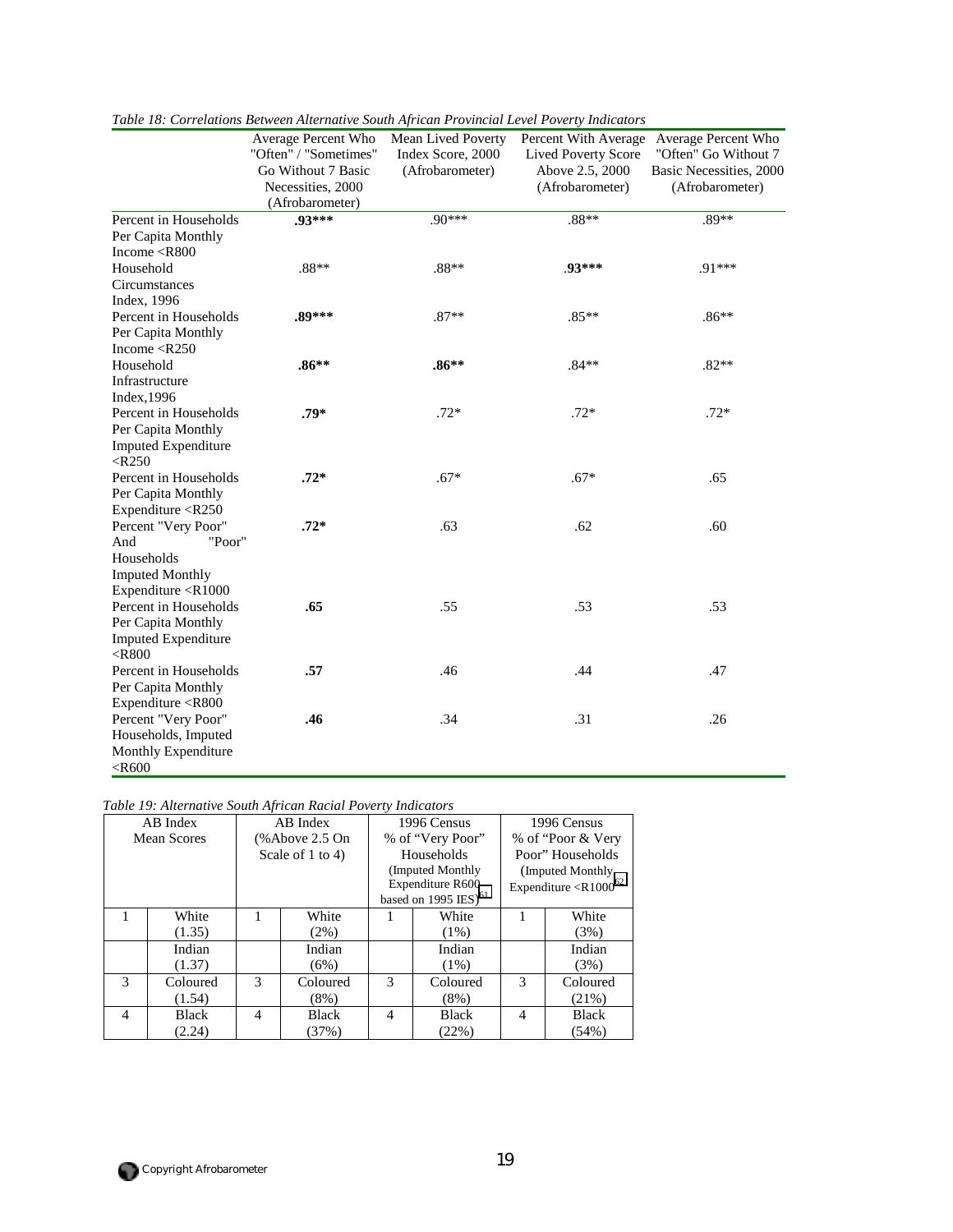|                                                    | Mean Lived Poverty Score, 2000<br>(Afrobarometer) | Percent With Mean Poverty Score<br>Below 2.5, 2000 (Afrobarometer) |
|----------------------------------------------------|---------------------------------------------------|--------------------------------------------------------------------|
| Percent "Very Poor" Households                     | $.991**$                                          | $.971*$                                                            |
| Imputed Monthly Expenditure $\langle R600 \rangle$ |                                                   |                                                                    |
| Percent "Very Poor" and "Poor"                     | .988*                                             | .966*                                                              |
| Households – Imputed Monthly                       |                                                   |                                                                    |
| Expenditure $\leq 1000$                            |                                                   |                                                                    |

*Table 20: Correlations Between Alternative South African Racial Poverty Indicators:* 

#### **Tentative Conclusions**

Thus, a variety of permutations of the Afrobarometer Lived Poverty Index correlate at very high levels with alternative measures of poverty (Figure 3). This suggests some degree of robustness. In general, it appears that lived poverty reflects most strongly cross-national, cross-provincial and crossracial money-metric differences, whether the data is based on national accounts or household surveys. In contrast, lived poverty shows much weaker linkages with measures of expenditure, and of factors such as education, literacy or health.

*Figure 3: Aggregate-Level Linkages With Poverty* 

| <i><b>Antecedents</b></i> |        | <b>Poverty</b>                                     | <b>Consequences</b>                                  |     |
|---------------------------|--------|----------------------------------------------------|------------------------------------------------------|-----|
|                           |        |                                                    | 59. Under 5 Mortality                                |     |
| <b>GNP</b> Per Capita     | $-.93$ | Lived Poverty<br>(Going Without Basic Necessities) | <b>Infant Mortality</b>                              | .63 |
|                           |        |                                                    | Human Development<br>(Long, Healthy, Informed Lives) | .55 |

## **INDIVIDUAL-LEVEL DETERMINANTS OF LIVED POVERTY**

We have now presented both logical argument and empirical evidence that the Afrobarometer LPI provides a valid, reliable and apparently robust measure of poverty. We now turn to examine the individual-level correlates and predictors of lived poverty. Which of the various quality of life factors measured by the Afrobarometer shape the extent to which people enjoy the basic necessities of life? We conducted a multivariate regression analysis of the determinants -- or predictors -- of lived poverty across the region. Multiple regression is a tool that helps assess the correlation of a set of independent variables on a dependent variable (in this case, lived poverty). It enables us to determine how well the entire set of predictor variables correlates with the dependent variable. It also identifies the correlation between a specific independent variable and the dependent variable controlling for the simultaneous correlation of that variable with all the other independent variables.

We tested five gradually expanding models (see Table 21). The first is a purely structural model that tests the impact of age, gender and urban/rural location, which accounts for just 10 percent of the variance in personal poverty levels. The second model adds two measures – employment status and formal education – and increases  $r^2$  to 0.17. The third model adds the measures of occupational class discussed earlier, using dummy variables for middle class, working class, agricultural / subsistence labour, and those who have never been employed (with housewives, students, retired people as the reference group). However, these variables add just one percentage point in explanatory power. The fourth model adds the indicators of development infrastructure, community services, agricultural activity and access to schools; this enables us to account for over one-quarter (28 percent) of variation in individual poverty. Finally, we add measures of race and national citizenship, which increase explained variance to 34 percent.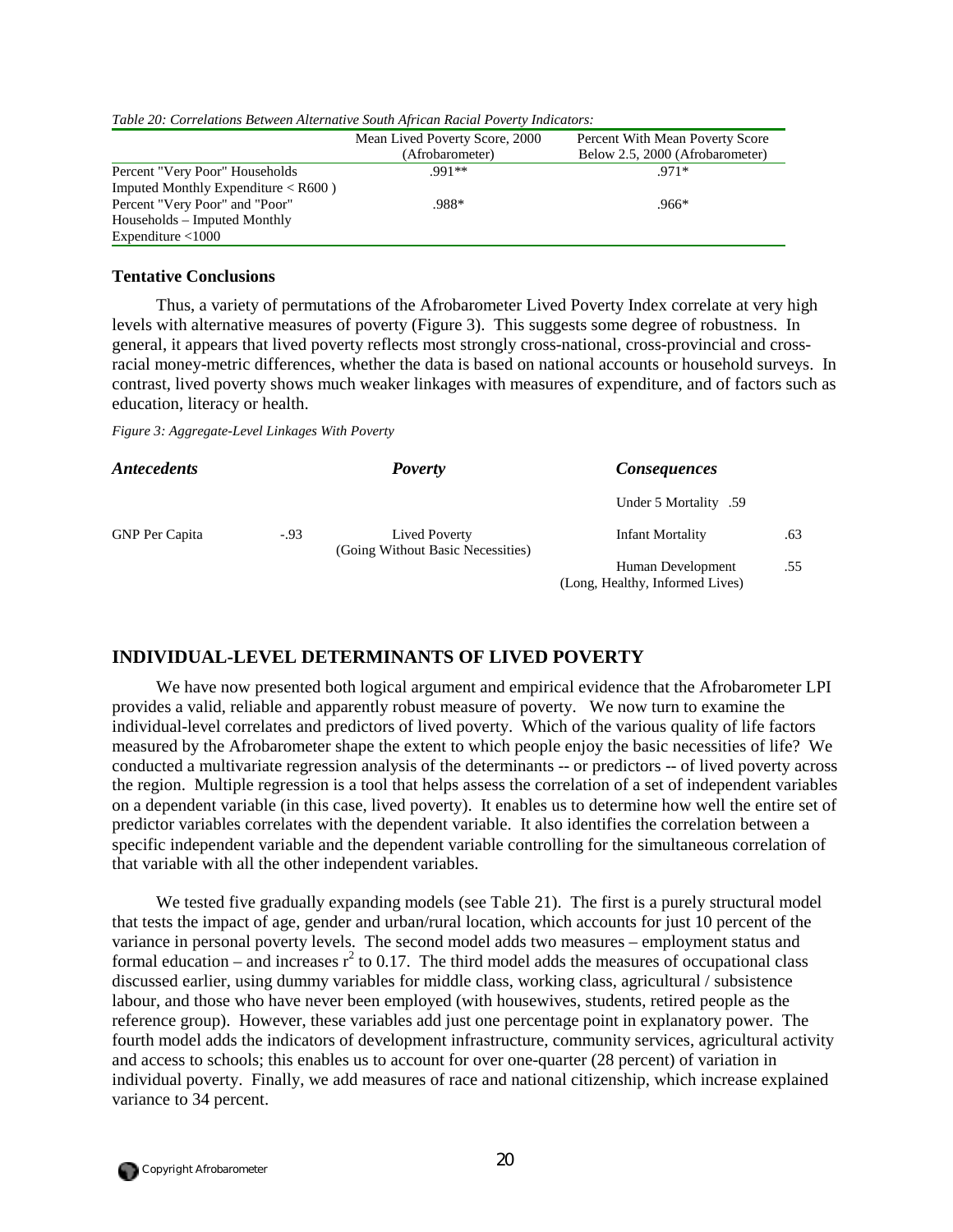|                       |             |         | Model 1   |          | Model 2   |         | Model 3   |          | Model 4   |          | Model 5   |
|-----------------------|-------------|---------|-----------|----------|-----------|---------|-----------|----------|-----------|----------|-----------|
|                       | Pearson's   | B       | Beta      | B        | Beta      | B       | Beta      | B        | Beta      | B        | Beta      |
|                       | $\mathbf r$ |         |           |          |           |         |           |          |           |          |           |
| Constant              |             | 2.888   |           | 3.002    |           | 2.927   |           | 2.920    |           | 3.174    |           |
| Age                   | $.10***$    | .003    | $.06***$  | $-.000$  | $-.00$    | .0001   | .01       | .002     | $.03**$   | .002     | $.05***$  |
| Gender                | .01         | $-.006$ | $-.00$    | .046     | $-.03**$  | .044    | $.03**$   | .037     | $.03*$    | .034     | $.02*$    |
| Rural / Urban         | $-.31***$   | $-.467$ | $-.30***$ | $-316$   | $-.21***$ | $-.308$ | $-.20***$ | .063     | $.04**$   | $-.004$  | $-.00$    |
| Education             | $-.34***$   |         |           | $-.106$  | $-.22***$ | $-.102$ | $-.21***$ | $-.056$  | $-.12***$ | $-.056$  | $-.12***$ |
| Employment            | $-.22***$   |         |           | $-0.056$ | $-.07***$ | $-.044$ | $-.05***$ | $-.025$  | $-03*$    | $-.022$  | $-.03*$   |
| Unemployed            | $.22***$    |         |           | .150     | $.10***$  | .146    | $.10***$  | .103     | $.07***$  | .114     | $.08***$  |
| In Past Year          |             |         |           |          |           |         |           |          |           |          |           |
| Middle Class          | $-17***$    |         |           |          |           | $-.018$ | $-.01$    | $-.068$  | $-.03*$   | $-.053$  | $-0.02$   |
| Worker                | $-.04***$   |         |           |          |           | .015    | .01       | .020     | .01       | .006     | $.00\,$   |
| Subsistence           | $.14***$    |         |           |          |           | .101    | $.04***$  | $-0.047$ | $-02$     | $-0.023$ | $-.01$    |
| Farmer                |             |         |           |          |           |         |           |          |           |          |           |
| Never Had A           | $.10***$    |         |           |          |           | .107    | $.05***$  | .109     | $.05***$  | .074     | $.04**$   |
| Job                   |             |         |           |          |           |         |           |          |           |          |           |
| Development           | $-47***$    |         |           |          |           |         |           | $-0.931$ | $-43***$  | $-0.662$ | $-.30***$ |
| Infrastructure        |             |         |           |          |           |         |           |          |           |          |           |
| Community             | $-.15***$   |         |           |          |           |         |           | .332     | $.12***$  | .179     | $.06***$  |
| Services.             |             |         |           |          |           |         |           |          |           |          |           |
| Agricultural          | $.31***$    |         |           |          |           |         |           | .202     | $.11***$  | .025     | .01       |
| Activity.             |             |         |           |          |           |         |           |          |           |          |           |
| Access<br>to          | $-10***$    |         |           |          |           |         |           | $-.146$  | $-.06***$ | $-.159$  | $-.06***$ |
| Schools               |             |         |           |          |           |         |           |          |           |          |           |
| Asian                 | $-.15***$   |         |           |          |           |         |           |          |           | $-.678$  | $-.11***$ |
| Coloured              | $-18***$    |         |           |          |           |         |           |          |           | $-.462$  | $-.11***$ |
| White                 | $-.25***$   |         |           |          |           |         |           |          |           | $-494$   | $-14***$  |
| <b>Batswana</b>       | $-18***$    |         |           |          |           |         |           |          |           | $-263$   | $-12***$  |
| Basotho               | $.23***$    |         |           |          |           |         |           |          |           | .153     | $.07***$  |
| Malawian              | $.07***$    |         |           |          |           |         |           |          |           | $-.029$  | $-.01$    |
| Namibian              | .01         |         |           |          |           |         |           |          |           | .023     | .01       |
| Zambian               | $.11***$    |         |           |          |           |         |           |          |           | .258     | $.11***$  |
| Zimbabwean            | $.10***$    |         |           |          |           |         |           |          |           | .195     | $.08***$  |
|                       |             |         |           |          |           |         |           |          |           |          |           |
| N                     | 7323        |         | 8134      |          | 7829      |         | 7828      |          | 7149      |          | 7149      |
| Adjusted $R^2$        |             |         | $.10\,$   |          | $.17\,$   |         | $.18\,$   |          | .28       |          | .34       |
| <b>Standard Error</b> |             |         | .7179     |          | .6859     |         | .6849     |          | .6388     |          | .6109     |
| of the                |             |         |           |          |           |         |           |          |           |          |           |
| Regression            |             |         |           |          |           |         |           |          |           |          |           |

#### *Table 21: Determinants of Poverty*

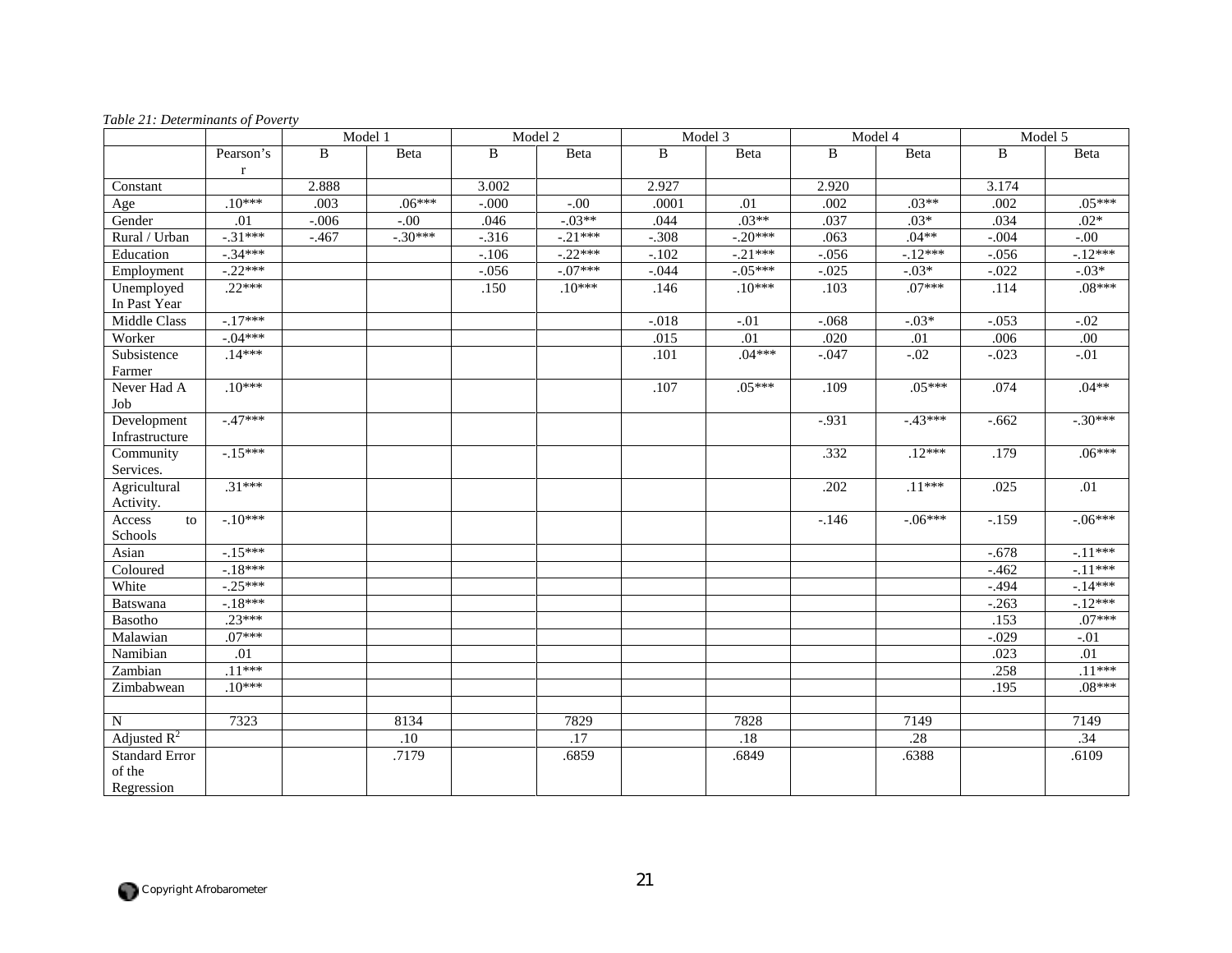There are several important things to note in this series of models. The first is the changing impact of urban/rural location. Bivariate analysis demonstrates that there is a strong urban bias to poverty and development in Southern Africa. People who live in urban areas are less likely to go without basic necessities,<sup>63</sup> and more likely to have gone farther in the educational system.<sup>64</sup> Urban areas are also much more likely to have been the beneficiaries of state- and/or donor-financed projects to build development infrastructure (such as electricity, water, sewerage, and clinics),<sup>65</sup> and to have more extensive community services (such as transportation service, civic facilities, and places to shop).<sup>66</sup> And, as reflected in Table 21, rural-urban location does play a strong role in shaping poverty when placed into the analysis along with age and gender. But once variables such as education and employment status are introduced into the analysis, the impact of rural-urban location becomes extremely small, and then completely disappears once racial and national differences are introduced.

Second, controlling for all factors simultaneously, the most important determinants of lived poverty are the existence of development infrastructure in the immediate area around the respondent, and individual educational attainment. In other words, within each country and race group, within both rural or urban populations, and at equal levels of employment, the more governments have built electricity and water grids, sewerage systems, health clinics and paved streets in the immediate surrounding area, and the farther you have advanced through the educational system, the less likely you are to live in poverty. Not having a job, now or at any point in the past year, is also strongly associated with lower levels of poverty (underlining the lack of state unemployment benefits across the region, except in South Africa, and the very limited impact of these benefits in keeping the unemployed out of poverty).

Third, social or occupational class plays almost no role in distinguishing between degrees of lived poverty. Compared to housewives, senior citizens and students (the excluded category), for comparison, Africans who belong to the middle class, working class, or peasantry are neither less nor more impoverished. Only the hard core unemployed – those who have never worked – encounter significantly higher degrees of poverty. In general, once we control for educational, employment and rural-urban status, poverty appears to cut across occupational class in Southern Africa.

Fourth, the regression analysis also reveals that even at equal levels of education, employment or rural-urban status, there are still significant cross-national differences and racial differences in lived poverty. Controlling for differential education or employment opportunities does not make the impact of race or national citizenship disappear. We determined this by entering a series of dummy variables. Dummy variables take the value of 1 if a respondent belongs to a specific category and 0 if not); one of the categories is always omitted because it is implicitly captured when all the other categories equal zero. For example, if the coloured, Indian and white dummy variables all equal zero then the impact of the variables for black respondents is implicitly captured by the equation without having to enter a specific variable for being black. The excluded category then serves as a reference group that allows comparisons among the groups.

We entered dummy variables for coloured, Indian and white categories (with black being the implicit reference group), and one for each country except South Africa, which then served as the reference group. <sup>67</sup> What the results tell us is that compared to black respondents across the region, being white, coloured or Indian is associated with sharply reduced levels of poverty, largely reflecting the legacies of legally-enforced racial discrimination in South Africa, Namibia and Zimbabwe. And, compared to South Africans, being a resident of Botswana and Malawi is associated with a reduction in poverty (again, after controlling for factors like education, employment or rural/urban status). However, being from Zambia, Zimbabwe and Lesotho is associated with an increase in poverty compared to South Africa. We do not maintain that there is something essential or genetic to race or to national culture that accounts for these results. Rather, we see race and country as summary, proxy measures of differing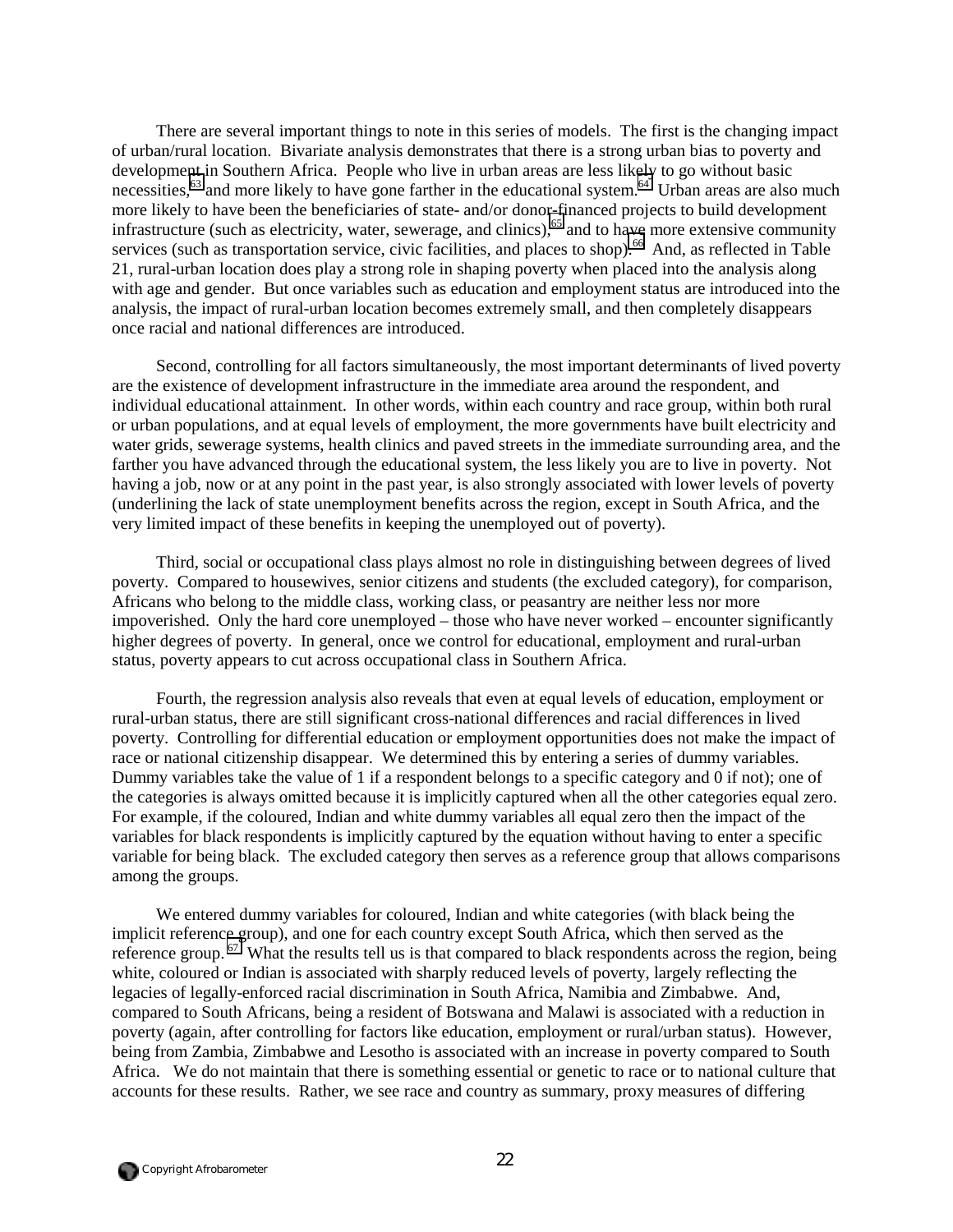socialization and historical experiences, as well as variations in current perceptions about how these different groups are affected by economic trends and government performance.<sup>68</sup>

## **SURVIVAL IN SOUTHERN AFRICA**

We have witnessed a fairly depressing picture of poverty across Southern Africa. How then do people survive? In this section we report the results of a unique set of questions asked in Afrobarometer surveys in Southern Africa that measure what social scientists call "social capital." We adopt Richard Rose's definition of social capital as a stock of informal social networks or formal organizations used by people to produce goods and services. It is the way that people "get things done."[69](#page-65-0) And because "getting things done" in Southern Africa often amounts to no more than simple day to day survival, these questions can also be said to measure people's "survival strategies."

These questions focus on survival strategies in four key domains of life: (1) food and sustenance,; (2) physical security; (3) income; and (4) health. Within each domain, we asked people how they obtain these goods on a normal basis ("Describe the things you currently do to obtain \_\_\_\_. Is there anything else?") But because social capital also encompasses people's overall stock of strategies, existing and potential, we also asked people what they would do if they could no longer obtain these things through their existing strategies ("If you could not longer get \_\_\_\_ in this way, what other methods would you use? Is there anything else?"). Because these questions were asked in a slightly different way in Namibia, this section only reports responses from six countries.

We begin this section by describing the frequencies with which people use different *types of survival strategies*. All responses were recorded verbatim but later classified into broader categories to aid with analysis. At its broadest, people's survival strategies could be classified into at least six types of strategies. First of all, southern Africans use *market* strategies to obtain not only things such as food and income, but also security and health care. A market strategy is anything that involves an exchange of money, services, labour or any other in-kind payment or barter in return for a good. When they lack the cash or other resources to exchange for these goods, Southern Africans may turn to their *family and friends* for support, or look to some other form of *social cooperation* with neighbours, for example, in a rotating credit association. In some instances, they may turn to the *state* for help, or they may simply fall back on *self-reliance* and produce the good themselves. Others may be so desperate that they have no choice but to *beg*, or *ask anyone they can* for sustenance and support.

Then we move to a discussion of the *extent* of Southern Africans' use these various strategies, or what might be called the *breadth* of their survival *repertoire*. Here we simply examine how many different existing or "back-up" strategies people count on to help them "get by." If people have no alternative or back-up strategies, we consider them to be *vulnerable* to some shock, such as a drastic jump in prices or drought. If they can list no existing strategy, we label them as *helpless*. A broader repertoire of strategies might reflect a personal resourcefulness that helps people keep out of poverty and destitution, or it may simply reflect access to resources. Thus, we end with an analysis of the factors that distinguish between those with broader and narrower repertoires of action.

## **Food**

We began by asking people to: "Describe the things you currently do to provide food for yourself or your family? Is there anything else?" Interviewers accepted up to four answers. This was followed up by the question: "If you could no longer get food in this way, what other methods would be most likely to use? Is there anything else?" Interviewers recorded up to three different answers. For each question, interviewers wrote down the responses verbatim. We later recoded them into broader categories for analysis (Tables 22 and 23).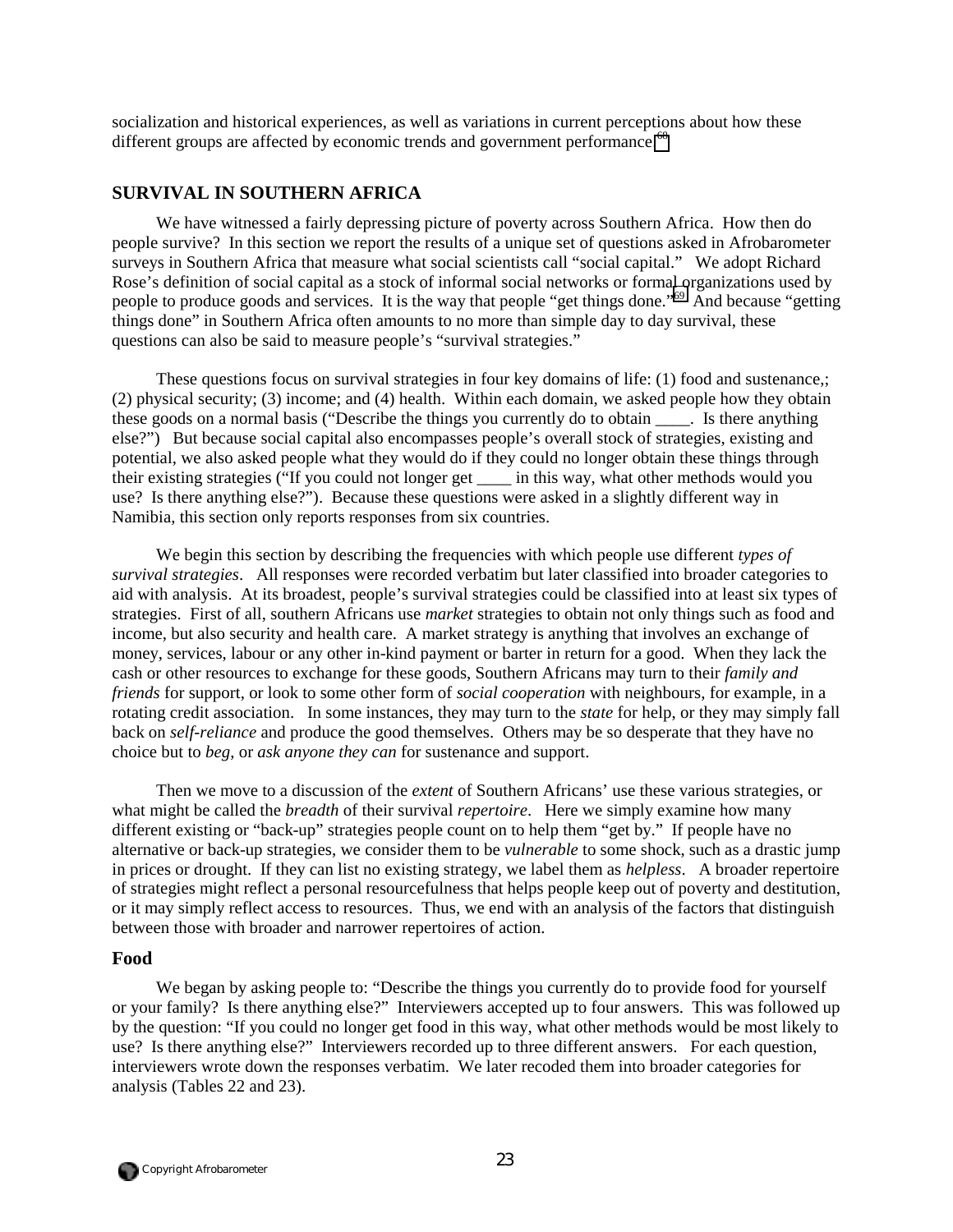|                               | <b>Botswana</b> | Malawi   | Zambia            | Zimbabwe | Lesotho | South Africa |
|-------------------------------|-----------------|----------|-------------------|----------|---------|--------------|
| <b>Market Strategy</b>        | 67              | 70       | 65                | 63       | 73      | 66           |
| Grow or Collect Food          | 14              | 77       | 49                | 45       | 62      | 4            |
| From Family and Friends       | 28              | 3        | 8                 | 13       |         | 43           |
| From the State                |                 |          |                   | 2        |         | 9            |
| Through Social Cooperation    |                 |          |                   | 10       | 4       |              |
| Begging / Borrowing           | 4               | 2        |                   |          |         |              |
| Helpless                      |                 |          |                   | 3        | $<$ 1   |              |
| <b>Stealing</b>               | $<$ l           | 0        | $<$ 1             | $<$ l    | <1      |              |
| Through Corrupt Means         | $<$ 1           | $\Omega$ | $<$ 1             | $<$ 1    |         | <1           |
| From traditional leaders      | 0               | $\leq$ 1 | $\mathbf{\Omega}$ | $<$ 1    |         | 0            |
| Through Dishonest Means       | 0               | $<$ 1    |                   | $<$ 1    |         | 0            |
| Eat From Hand to Mouth        | 0               | $\Omega$ | $\mathbf{\Omega}$ | 0        |         | 0            |
| <b>From Community Leaders</b> | 0               | $\Omega$ |                   | 0        |         | 0            |
| Other Methods                 | 0               | 0        |                   | $<$ 1    | <1      |              |

*Table 22: Existing Food Survival Strategies (percent naming approach as one of their strategies)* 

Perhaps in contrast to the popular image of the self-sufficient peasant, only about one in three Southern Africans consume *food they grow themselves* as a main part of their monthly food supply. However, there is a wide variance, from the three-quarters of Malawians (77 percent) and six in ten Basotho (62 percent), to the one in ten Batswana (14 percent) and one in twenty South Africans (4 percent) who grow their own food. In 1999-2000, the vast majority of Southern Africans used *market strategies* to obtain their food, meaning that they either bought it or obtained it by exchanging in kind goods and services. At least one-half of every national sample said this was at least one of their primary methods of getting food. It was the modal response in every country except Malawi.

*Family networks* are an important source of food for about one in five Southern Africans. Again, there is wide cross-country variation: 43 percent of South Africans say they get food through family and friends, but less than one in ten in Zambia (8 percent), Lesotho (7 percent) and Malawi (3 percent). Notably, only around one in twenty people across the region listed *government or the state* as a current source of their food supply, with a high of one in ten South Africans (9 percent) suggesting the existence of at least some state welfare capabilities in that country. Finally, approximately 1 percent are *helpless* in that they report having no present strategy for securing the food they and their family eat each month.

When we ask people about their "backup" strategies for obtaining food, about one in three across the region are *vulnerable* to shocks in that they have no immediate back up strategy if their existing strategies fail them. However, there are huge differences, ranging from 70 percent of Basotho who say they have no alternative strategies if their present sources of food failed to just 2 percent of Batswana. However, fully four in ten Batswana (43 percent) say they would turn to begging and thus may also be classified as vulnerable. South Africans, on the other hand, are most likely to say they would use a different market strategy, such as performing services in kind.

|                            | Botswana                      | Malawi | Zambia       | Zimbabwe | Lesotho | South Africa |
|----------------------------|-------------------------------|--------|--------------|----------|---------|--------------|
| No Alternative             |                               | 46     | 56           | 51       | 70      |              |
| Market                     | 20                            | 30     | 19           | 17       | 12      | 46           |
| Beg / Ask Anyone I Can     | 43                            | 16     | 3            |          |         | 9            |
| Grow or Collect Own Food   | 12                            |        | 15           | 11       |         |              |
| Family and Friends         | 12                            |        |              | Q        |         | 14           |
| State                      | 8                             |        |              | Q        |         | 6            |
| Social Cooperation         | $\mathfrak{D}_{\mathfrak{p}}$ |        | ↑            |          |         |              |
| Corruption                 |                               |        | $<$ 1        |          |         | <0           |
| <b>Dishonest Means</b>     |                               |        | 0            |          |         |              |
| Stealing                   | $\mathcal{D}_{\mathcal{A}}$   | ⊲      |              |          |         |              |
| <b>Traditional Leaders</b> | $\leq$                        |        | $\mathbf{0}$ | ✓        |         |              |
| Other                      |                               |        |              |          |         | 18           |

*Table 23: Backup Food Strategies (percent naming approach as one of their back-up strategies)* 

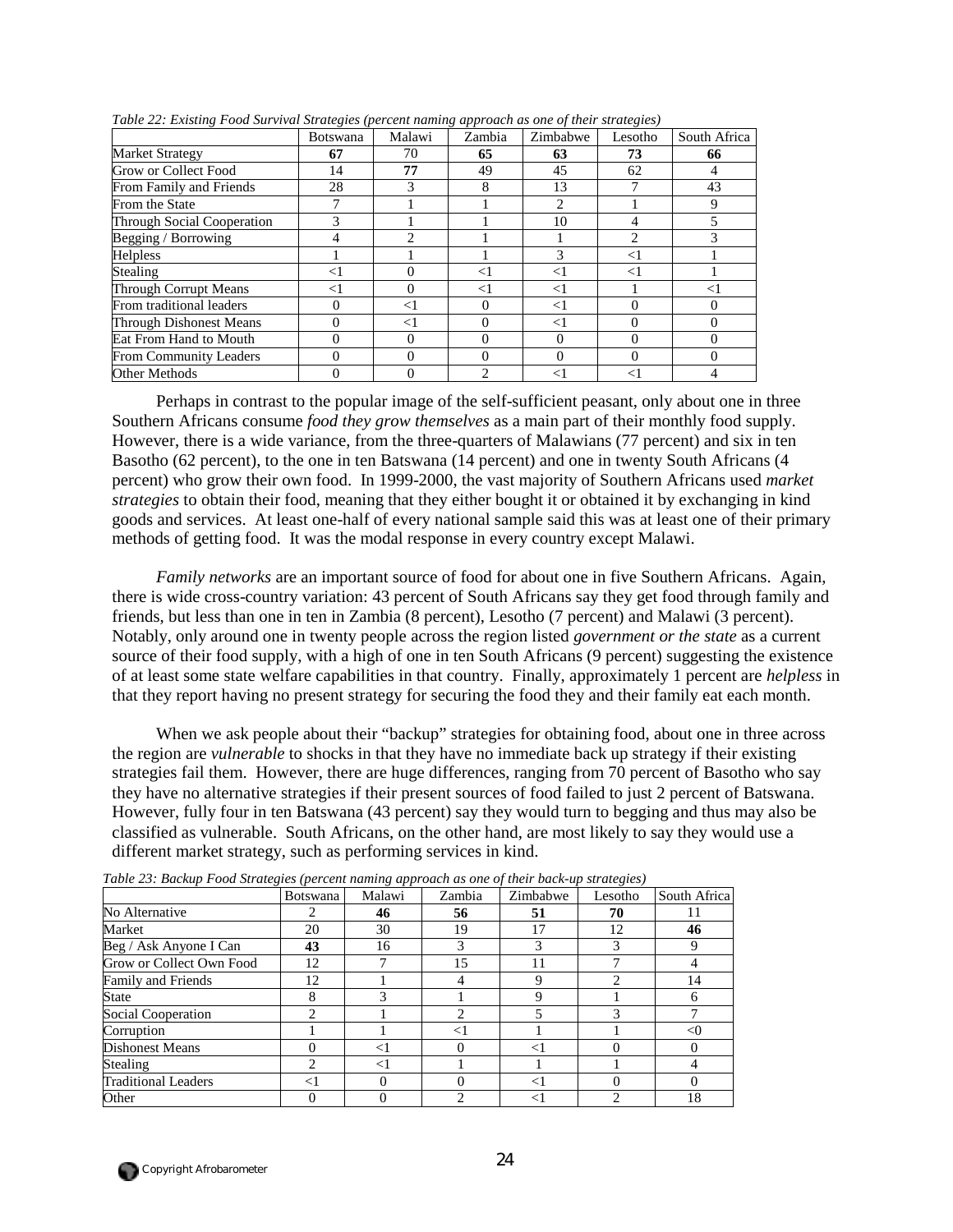Less than one in ten say they would turn to growing their own food in such a circumstance, ranging from 15 percent in Zambia to only 4 percent of South Africans. Less than one in ten see the state as a feeder of last resort, ranging from a high of 9 percent in Zimbabwe to just 1 percent of Malawians. Only in Botswana and South Africa do as many as one in ten feel they could turn to their family or friends. This suggests that most people feel that if they were facing a food crisis, neighbour, friends and families would as well, thus eliminating them as potential suppliers. These data shed important light on the famine that has spread across Southern Africa in 2002. If drought cuts down their own production, and that same drought – together with economic mismanagement – seriously diminishes what is available in the marketplace, people have few other places to turn, and massive starvation becomes a real prospect.

## **Physical Security**

When it comes to securing their home, most people either depend on themselves or are helpless. Thus, the most important finding from this set of questions may be how infrequently Southern Africans conceive of the police as a part of their home security framework. At most, one in ten South Africans (12 percent) and Zimbabweans (12 percent) see the police as a prime actor in keeping their home safe (Table 24). One might say that this is understandable since most people secure their house on an everyday basis on their own and only turn to the police when their methods have failed and the house has been broken into. But even when we turn to backup strategies, no more than one in ten people in South Africa (11 percent) and Botswana (10 percent) and less elsewhere say they would turn to the police if their existing strategies failed.

|                            | <b>Botswana</b> | Malawi         | Zambia         | Zimbabwe | Lesotho        | South        |
|----------------------------|-----------------|----------------|----------------|----------|----------------|--------------|
|                            |                 |                |                |          |                | Africa       |
| Self reliance              | 48              | 87             | 47             | 70       | 22             | 71           |
| <b>Helpless</b>            | 40              | 10             | 18             | 16       | 49             | 12           |
| Social cooperation         | 3               | 6              | 5              | 12       | 8              | 12           |
| From state                 | 6               | 2              | 7              | 9        | 11             | 12           |
| Family and friends         | 4               | $<$ 1          |                | 7        |                | 7            |
| Market related             | 4               | $\overline{2}$ | 3              | 4        | $<$ 1          | 8            |
| Strategy                   |                 |                |                |          |                |              |
| Other methods              |                 | $\Omega$       | 1              | $<$ 1    | $\leq$ 1       | 8            |
| <b>Traditional leaders</b> | <1              |                | $<$ 1          | 2        | 12             | $<$ 1        |
| Begging or asking          | $<$ 1           | $<$ 1          | $\overline{0}$ | $<$ 1    | $\overline{2}$ | $\Omega$     |
| anyone                     |                 |                |                |          |                |              |
| Corruption                 | $<$ 1           | $\Omega$       |                |          | $\overline{0}$ | $\mathbf{0}$ |
| Stealing it                | $<$ 1           | $\Omega$       | $\theta$       | $\theta$ | $\Omega$       | $<$ 1        |
| Dishonest methods          | $<$ 1           | $<$ 1          | $<$ 1          | $<$ 1    | $\Omega$       | $\Omega$     |
| Community                  | 0               | $\Omega$       | $\overline{0}$ | $\theta$ | $\Omega$       | $\theta$     |
| Leaders                    |                 |                |                |          |                |              |

*Table 24: Existing Methods of Home Security*

In contrast, self help is the modal response in every country except in Lesotho. Nine in ten Malawians (87 percent) use this approach, compared to just one in five Basotho (22 percent). One in ten look to their families (often merely leaving someone home at all times to watch the house), and one in twenty rely on their neighbours to keep an eye on their house. Eight percent of South Africans are able to buy their way out of insecurity, principally through professional security firms. Across the region, fully one in five are "helpless" with no particular strategy, with as many as 50 percent responding this way in Lesotho. In every country except South Africa, the largest percentage of people are vulnerable, meaning that they cannot conceive of any alternative way to protect their home (Table 25).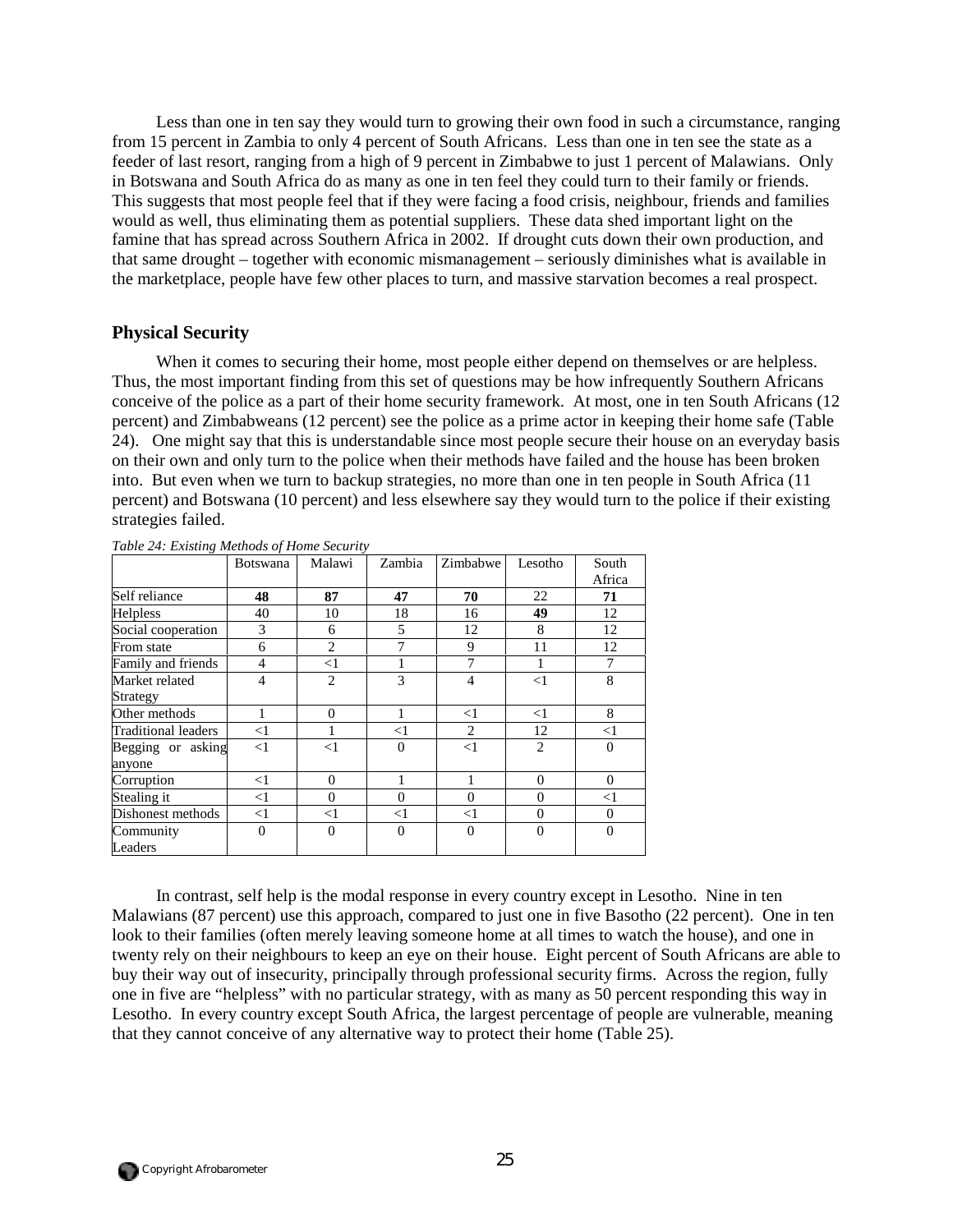|                            | <b>Botswana</b> | Malawi | Zambia   | Zimbabwe | Lesotho  | South<br>Africa |
|----------------------------|-----------------|--------|----------|----------|----------|-----------------|
| No alternative             | 48              | 48     | 71       | 63       | 67       | 14              |
| helpless                   |                 |        |          |          |          |                 |
| Self reliance              | 9               | 29     | 19       | 17       |          | 35              |
| The state                  | 10              | 3      |          | 6        | 5        | 11              |
| Other strategies           | 5               | $<$ 1  |          | 3        | 2        | 17              |
| social cooperation         |                 | 3      | 3        | 5        | 2        | 9               |
| market                     | 4               | 6      | 3        | 3        | $<$ 1    | 12              |
| family and friends         |                 | $<$ l  | $< \! 1$ | 3        | $\theta$ | 2               |
| <b>Begging</b>             | $<$ 1           | 2      | $<$ 1    | <1       | 2        | $<$ 1           |
| <b>Traditional leaders</b> |                 | 4      | $<$ $1$  |          | 2        | $< \! 1$        |
| corrupt means              | $\mathfrak{D}$  | $<$ 1  | $<$ 1    | $<$ $1$  | $<$ 1    | $\Omega$        |
| Dishonest means            | $<$ 1           | $<$ 1  | $<$ 1    | $<$ 1    | $<$ 1    | $\Omega$        |
| Stealing                   | $<$ 1           |        | 0        | $\theta$ | $\theta$ | $\theta$        |

#### *Table 25: Alternative Security Strategies*

## **Cash Income**

Unsurprisingly, market exchanges are the chief means by which Southern Africans obtain cash income, primarily by exchanging labour or some other form of service for cash. It is the modal response in every country (Table 26). The second most frequently cited strategy is to get cash from friends and family, which as many as one-third of South Africans (35 percent) and Batswana (34 percent) depend on, as well as a-quarter of Basotho (27 percent), and one-fifth of Zimbabweans. Again, few people rely on the state as a primary provider of cash, underlining the virtually non-existent state welfare systems across the region.

|                                         | <b>Botswana</b> | Malawi   | Zambia   | Zimbabwe       | Lesotho        | South<br>Africa |
|-----------------------------------------|-----------------|----------|----------|----------------|----------------|-----------------|
| <b>Market Strategy</b>                  | 67              | 76       | 77       | 69             | 67             | 64              |
| Family and friends                      | 34              | 15       | 12       | 21             | 27             | 35              |
| Helpless                                | 4               | <1       | 3        | 5              | 5              | 6               |
| Self reliance                           | 3               | 27       | 13       | 16             | $\overline{c}$ |                 |
| Other methods                           | $\cdot$ 3       | $<$ 1    | 3        | $<$ 1          | $\Omega$       | 6               |
| Obtain cash from                        | $\overline{2}$  | $<$ 1    | $\leq$ 1 | $\overline{0}$ | $<$ 1          | $\overline{2}$  |
| <b>State</b>                            |                 |          |          |                |                |                 |
| Social cooperation                      | 5               |          |          | 1              |                | $\overline{4}$  |
| Begging or asking<br>Anyone             | $\overline{2}$  |          | $<$ 1    |                | $<$ 1          | $<$ 1           |
| Corruption                              | $<$ 1           | $\Omega$ | $\Omega$ | $\leq$ 1       | $\Omega$       |                 |
| Obtain cash by<br>stealing it           | $<$ 1           | $\Omega$ | $\theta$ | $<$ 1          |                | $<$ 1           |
| Obtain cash from<br>traditional leaders | $\Omega$        | $<$ 1    | $\theta$ | $\leq$ 1       | 1              | $\leq$ 1        |
| Dishonest methods                       | $<$ 1           | $\Omega$ | $\Omega$ | $<$ 1          | $\Omega$       | $\Omega$        |

*Table 26: Existing Strategies to Obtain A Cash Income* 

While just one in twenty can be classified as helpless, claiming no present strategy for obtaining cash, approximately four in ten Southern Africans are vulnerable to a loss of their primary cash provider, with as many as six in ten Zambians (60 percent), Basotho (59 percent) and Zimbabweans (57 percent) with no alternative methods of obtaining cash if the economy fails and they lose their jobs (Table 27). Interestingly, friends and families are not a popular source of backup funds during a crisis. At most, one in ten South Africans (12 percent) and Batswana (9 percent) could look in this direction.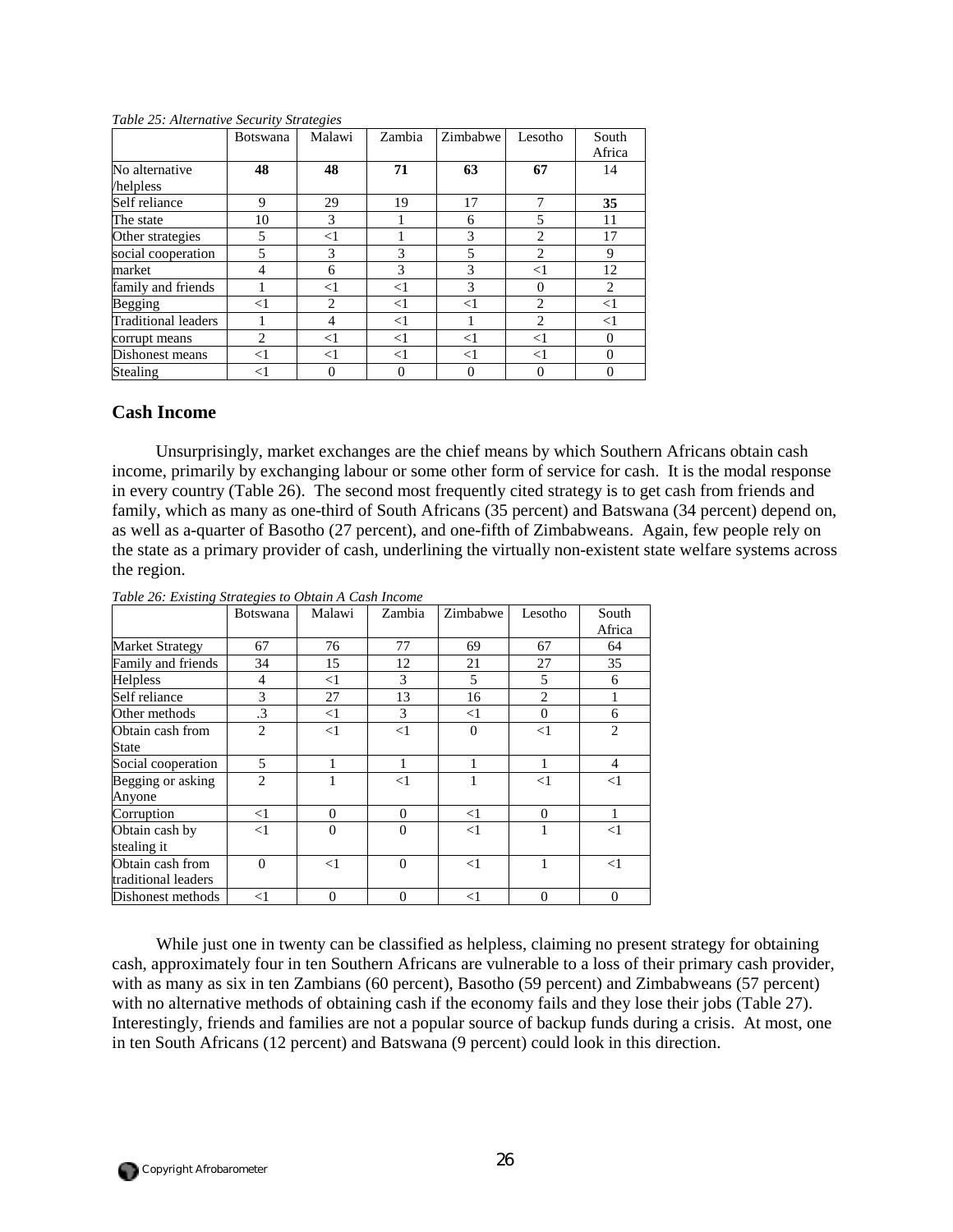|                            | <b>Botswana</b> | Malawi   | Zambia         | Zimbabwe       | Lesotho        | South<br>Africa |
|----------------------------|-----------------|----------|----------------|----------------|----------------|-----------------|
| No alternative<br>Strategy | 38              | 47       | 60             | 57             | 59             | 15              |
| Market strategy            | 32              | 42       | 27             | 24             | 27             | 47              |
| <b>Other Strategies</b>    | 5               | $\leq$ 1 | 2              | 3              | 2              | 18              |
| Family and friends         | 9               | 2        | 5              | 5              | $\overline{c}$ | 12              |
| Beg, Ask Anyone            | 3               | 5        |                | $\overline{2}$ |                | 3               |
| <b>Self Reliance</b>       | 3               | 6        | $\overline{c}$ | 3              | $\overline{c}$ | $\overline{2}$  |
| State                      | 3               | $\theta$ | $\Omega$       | $\Omega$       | $\theta$       | 3               |
| Stealing                   |                 | $<$ 1    | $<$ 1          | $<$ 1          |                | 3               |
| Community leaders          | $\Omega$        | 000      | $\Omega$       | $\Omega$       | $\Omega$       | $\Omega$        |
| Corrupt means              | $<$ 1           | 0        | $<$ $\!1$      | $\overline{2}$ | $<$ 1          |                 |
| Social cooperation         |                 | <1       |                | $\overline{c}$ | $<$ 1          |                 |
| Dishonest means            | $\Omega$        | $<$ 1    | $\Omega$       | $\leq$ 1       | $\Omega$       | $\Omega$        |
| Traditional leaders        | $<$ 1           | $\Omega$ | 0              | $\theta$       | $<$ $1$        | $\theta$        |

*Table 27: Alternative Cash Strategies* 

## **Health Care**

Health care is the only one of the four areas examined where people see the state as a major provider. Almost two-thirds of respondents across the region say they use government clinics and hospitals or get drugs from government pharmacies and dispensaries (Table 28). It is the modal response in every country. Approximately four in ten use market strategies, paying for medicine and visits to doctors, or receiving it as part of their job; this ranges from a high of 56 percent in South Africa to just 6 percent in Lesotho. *Traditional healers* are used by around one in ten respondents, ranging from a high of one in four in Malawi (24 percent) and Lesotho (23 percent) to 9 percent in South Africa and 8 percent in Zimbabwe.

|                             | <b>Botswana</b> | Malawi   | Zambia         | Zimbabwe       | Lesotho  | South<br>Africa |
|-----------------------------|-----------------|----------|----------------|----------------|----------|-----------------|
| The state                   | 93              | 89       | 63             | 52             | 91       | 63              |
| Market related<br>Strategy  | 14              | 18       | 39             | 32             | 6        | 56              |
| Traditional leaders         | 11              | 24       | 19             | 8              | 23       | 9               |
| Self reliance               | 5               | 10       | 8              | 21             | $\leq$ 1 | 10              |
| <b>Helpless</b>             | 6               | 3        | 6              | 6              | 6        | 4               |
| Other methods               |                 | $<$ 1    |                | $<$ 1          | $\leq$ 1 | $\overline{4}$  |
| Family and friends          | <1              | $\Omega$ | $\overline{2}$ | 4              | $\leq$ 1 |                 |
| Begging or asking<br>Anyone | $<$ 1           | $<$ 1    | $<$ 1          | $<$ 1          | $\theta$ | $<$ 1           |
| Corruption                  | $<$ 1           | $<$ 1    | $\leq$ 1       |                | $<$ 1    | $<$ 1           |
| Social cooperation          | 2               | $\leq$ 1 | $<$ 1          | $<$ 1          | $\leq$ 1 | 1               |
| Begging or asking<br>Anyone | $<$ 1           | <1       | $<$ 1          | $<$ 1          | $\theta$ | $\leq$ 1        |
| Dishonest methods           | $\Omega$        | $\Omega$ | $\Omega$       | $<$ 1          | $\Omega$ | $\mathbf{0}$    |
| Stealing it                 | $<$ 1           | $\Omega$ | $<$ 1          | $\overline{0}$ | $\theta$ | $\overline{0}$  |

*Table 28: Existing Health Care Survival Strategies* 

Just 4 percent are helpless, with no existing strategy to secure medicine or medical treatment. However, four in ten (39 percent) can be classified as vulnerable, saying they would have no place to turn to if their present methods failed (Table 29). This includes two-thirds of Basotho (66 percent) and approximately one-half of Zambians (56 percent), Zimbabweans (54 percent), Malawians (50 percent) and Batswana (46 percent). The most popular backup strategies are either to turn to the market or a traditional healer. The proportions willing to turn to traditional healers range from one-quarter of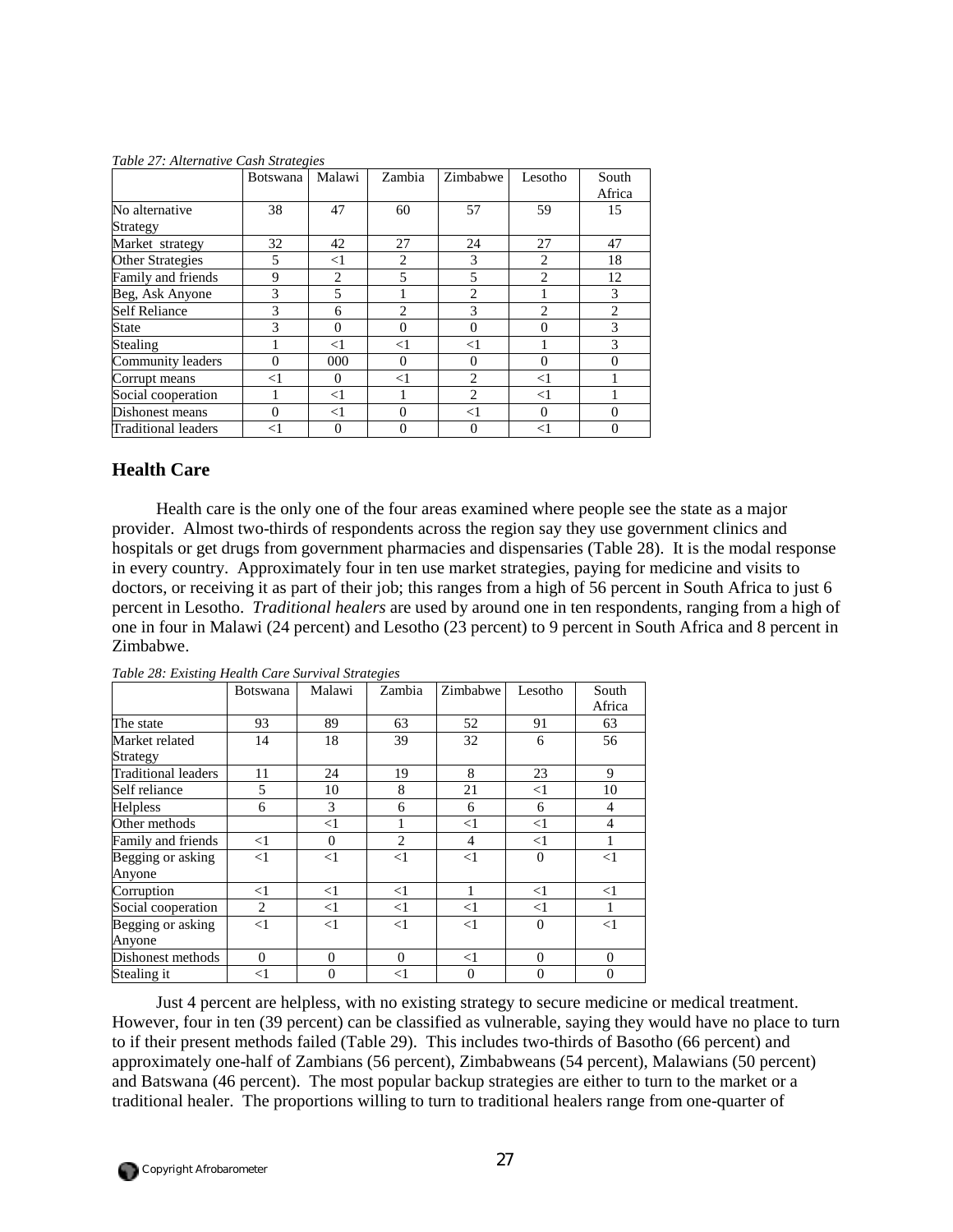Malawians (24 percent) and Basotho (23 percent) and one-fifth of Zambians (19 percent) to one in ten South Africans (9 percent). Slightly less than one-quarter of South Africans (22 percent) would resort to a market strategy if their existing methods failed, but slightly more than one-quarter (29 percent) would expect to be able to turn to the state.

|                      | <b>Botswana</b> | Malawi   | Zambia | Zimbabwe | Lesotho  | South          |
|----------------------|-----------------|----------|--------|----------|----------|----------------|
|                      |                 |          |        |          |          | Africa         |
| No alternative /     | 46              | 50       | 56     | 54       | 66       | 18             |
| Helpless             |                 |          |        |          |          |                |
| Traditional healers  | 28              | 30       | 28     | 14       | 18       | 21             |
| Market strategy      | 9               | 5        | 11     | 10       | 4        | 22             |
| The state            | 4               | 17       | 3      | 13       | 7        | 29             |
| <b>Self Reliance</b> | $\mathfrak{D}$  |          |        | 4        | $<$ 1    | $\overline{4}$ |
| Family and friends   |                 | $<$ 1    |        | 3        | $\Omega$ | 4              |
| Community leaders    | 3               | $<$ 1    | $<$ 1  | 6        | $<$ 1    | $<$ 1          |
| Social cooperation   | 5               |          |        | $<$ 1    | $<$ 1    |                |
| Stealing             | $<$ 1           | $<$ 1    | $<$ 1  | $<$ 1    | $<$ 1    | $<$ 1          |
| Corrupt means        | $<$ 1           | $\Omega$ | $<$ 1  |          | $<$ 1    | $<$ 1          |
| <b>Begging</b>       | $<$ 1           | $\Omega$ | $<$ 1  | $<$ 1    |          | $<$ 1          |
| Dishonest means      |                 |          | 0      | $<$ 1    |          |                |

*Table 29: Alternative Health Strategies* 

### **The Sources of Social Capital**

What shapes Southern Africans' social capital networks? Are there any patterns to the frequency with which people resort to various strategies across or within specific situations, or domains? Are there any consistent reasons why some people use certain strategies and some use others, or why some people have recourse to a broad repertoire of strategies and others do not?

Drawing on prominent theories of social capital, Rose has deduced three competing predictions about the sources of social capital.[70](#page-65-0) One approach, contained in Frances Fukuyama's analysis of the relationship between trust and prosperity, sees social capital as a set of norms (rather than networks) that permit cooperation. On this view, patterns of norms are primarily a function of national cultural differences.<sup>71</sup> Thus, patterns of social capital in our data should be consistent across situations or domains and within societies, but differ across countries. Alternatively, Ronald Inglehart sees social capital as a "culture of trust and tolerance in which extensive networks of voluntary associations emerge."<sup>72</sup> Social networks are a consequence of social trust. Incidentally, Rose cites Inglehart as the source of this hypothesis rather than the more well known formulation of Robert Putnam because Putnam's definition of social capital as "features of social life—networks, norms and trust—that facilitate cooperation and coordination for mutual benefit"  $^{73}$  conflates cause and effect.<sup>74</sup> But for both scholars, social capital spills over from one domain to the next, and for Putnam it spills upward to make institutions work.<sup>75</sup> Thus, our data should reveal consistencies in social network use across domains, and differ mainly by differing levels of interpersonal trust (or differing levels of membership or activity in civil society organizations). Finally, Joseph Coleman places social capital in a political economy (rather than social psychological) framework. Social capital consists of networks (rather than norms); it is a way of "getting things done" that is situational and instrumental.[76](#page-65-0) If this interpretation is correct, the data should reveal survival strategy patterns that differ principally by domain, as well as by differences in individual need.

In order to test these hypotheses, it necessary to determine whether there are underlying patterns that enable us to reduce people's survival strategies to broader summary indicators. We ask the following questions. First, are there coherent patterns of network use across all situations, or domains? In other words, are some strategies consistently used on their own or in conjunction with others regardless of the situation? For example, do those who rely on friends and neighbours also tend to rely on social cooperation? On the other hand, do those who use market strategies tend not to look to the state?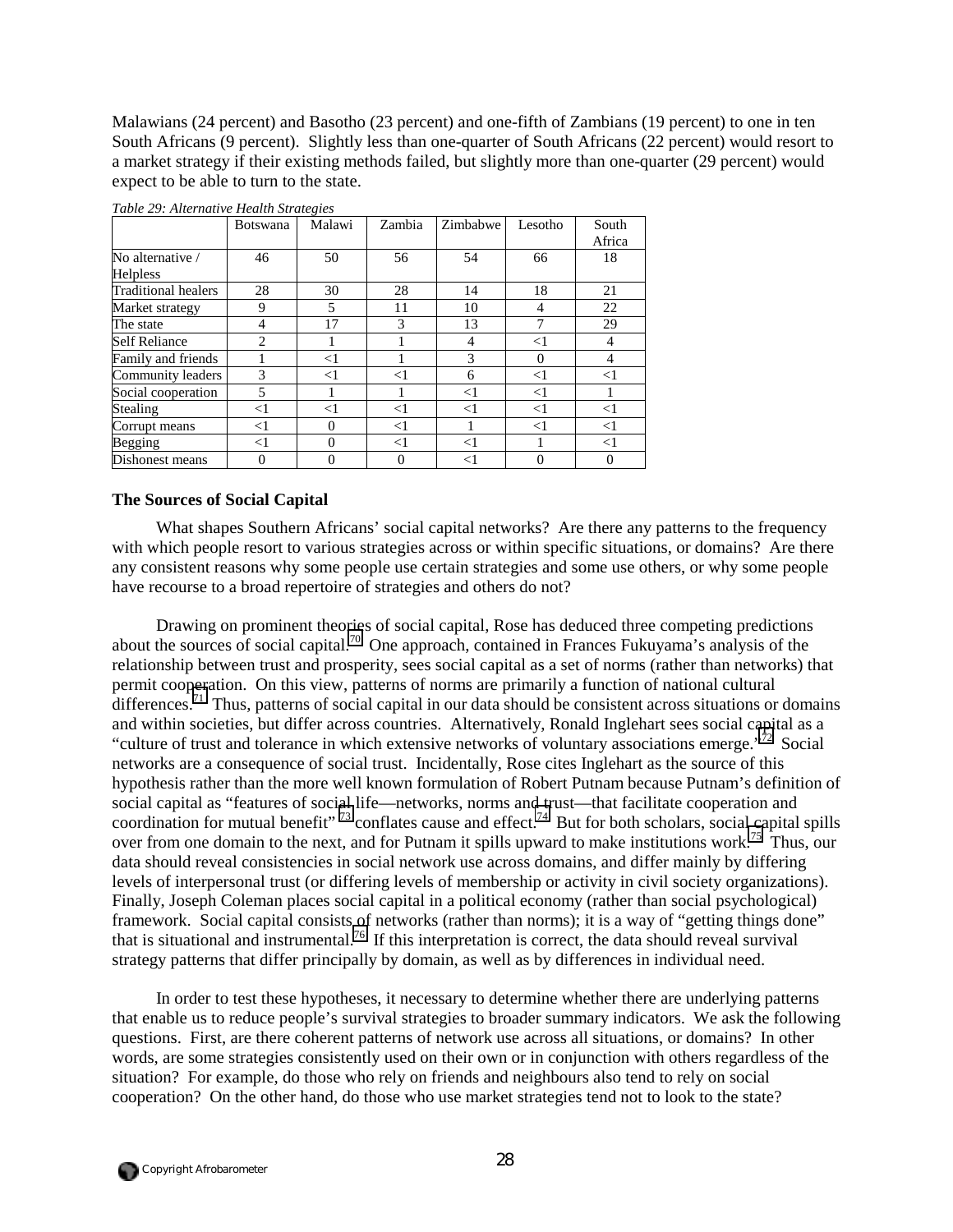Second, are there coherent patterns of network use within domains? In other words, if people may alter their strategies across domains, do they tend to use specific strategies on their own or in conjunction with each other within a survival domain?

The answer to both questions is a clear "no." Looking across all strategies (primary and backup) and across all domains, it is impossible to extract anything resembling a valid or reliable summary indicator or set of indicators.<sup>77</sup> The same is true if we only look at primary strategies<sup>78</sup> or backup strategies,<sup>79</sup> or within specific domains. There is thus no strategy (or set of strategies) that is consistently employed across all domains.

At most, we could identify three valid (though not necessarily reliable) two-item indicators that measure the extent to which people pursue three specific *primary* strategies to obtain food and cash income: the first measures the degree to which people rely on the *market to obtain food and cash*; [80](#page-65-0) the second assesses the extent to which people rely on their *own initiative*; [81](#page-65-0) and the third taps the extent to which they utilize *family and friends*.<sup>82</sup> However, it is possible to create a valid and reliable scale that measures *helplessness* (the extent to which people have no primary strategies) across all four domains,<sup>[83](#page-65-0)</sup> as well as one that assesses *vulnerability* (the extent to which people have no backup strategies) across the four domains.<sup>84</sup> We then regress these strategy-specific constructs on the same set of variables we used to explain poverty, also adding individual scores on the Lived Poverty Index, as well as measures of interpersonal trust<sup>85</sup> and participation in community organizations into the model.<sup>86</sup>

The results appear to lend strong support to both the Coleman and Fukuyama approaches (Table 30). In support of the Coleman thesis that social capital is situational and context specific, we begin by noting the fact that the most frequently employed strategies differed across three of the four situations. We also point to the strong impact of (un)employment and occupational class on market and family and friends strategies, and the fact that the probability of turning to self reliance increases substantially in areas that lack development infrastructure or widespread community services. In other words, people seem to adopt strategies that fit their situations.

Second, in support of the Fukuyama argument, there are clear and consistent differences by national citizenship in the degree to which people use the market, rely on friends and families, and depend on self-reliance to obtain food and income, as well as in the degree to which they are helpless or vulnerable in all four domains. At equal levels of education, need, and interpersonal trust, people who live in the other five countries are significantly more likely than South Africans (the reference group) to use the market, and less likely to rely on friends and family to get food and cash. And with the exception of Batswana, they are also more likely to look to self-reliance. The opposite signs on the coefficients for helplessness between Malawi and Lesotho indicate that Basotho are less likely to have survival strategies or networks than Malawians, and helps illuminate why the Lived Poverty Index finds so much more destitution in Lesotho even though it has significantly higher levels of GNP per capital than Malawi.

Third, in contrast to Inglehart's thesis, people who are trusting of others are no more likely than others to make use of the market, rely on friends and family, or practice self reliance to obtain food and cash (though they are slightly less likely to be helpless or vulnerable). Membership or attendance in local community organizations also fails to yield the anticipated results. In fact, those who are more active in local groups are actually more likely to depend on self-reliance and to be vulnerable, and less likely to rely on friends and family for help. Thus, at least as measured here, participation in social survival networks seems to rely much more on factors related to the structure of the political economy and far less on social-psychological factors.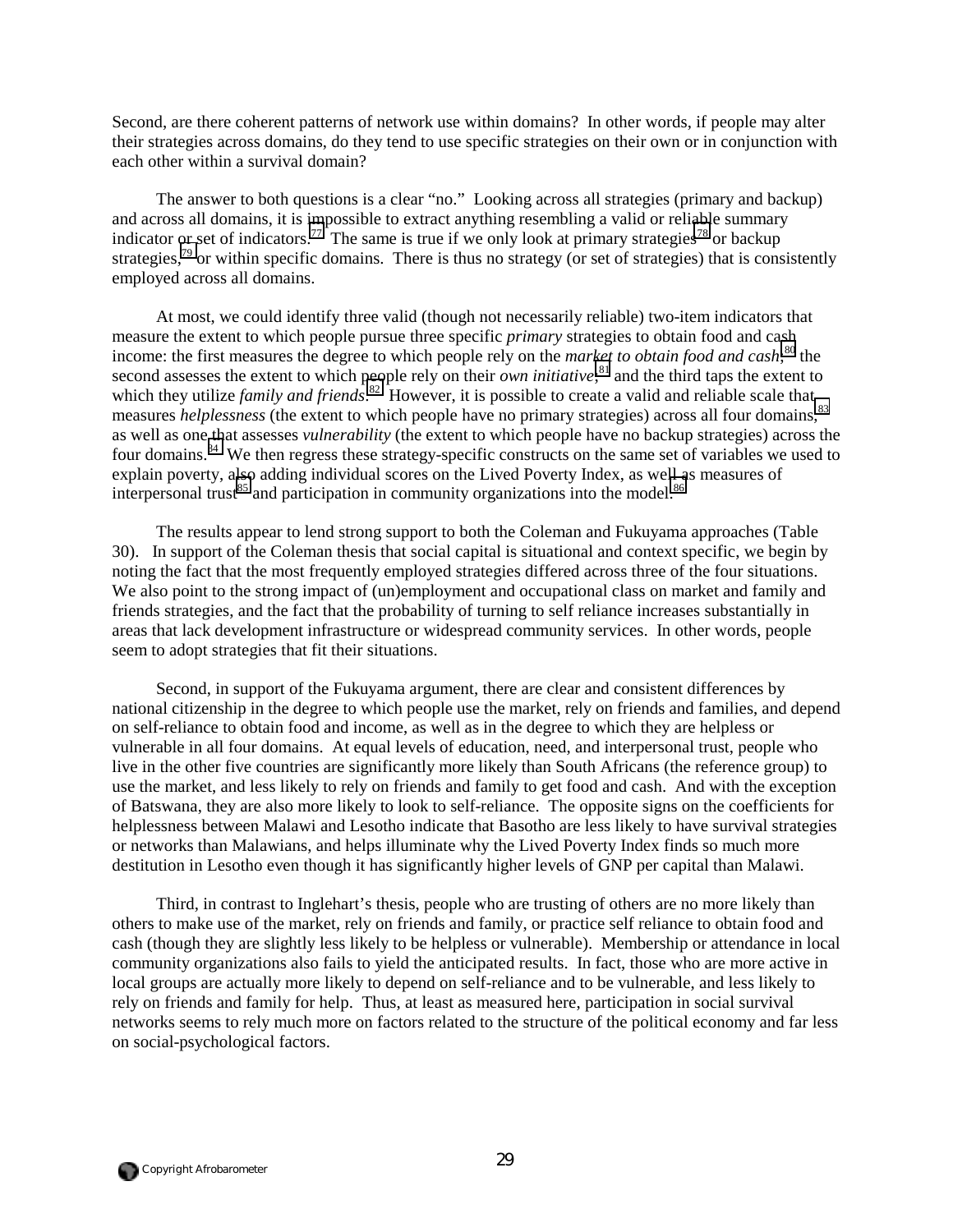|                              | Tubic so. Explaining Choice of Burrielli Biranghes           |             |                                                            |                      |                        |
|------------------------------|--------------------------------------------------------------|-------------|------------------------------------------------------------|----------------------|------------------------|
|                              | Uses the Market As Relies on Family $\&$ Relies on Self Help |             |                                                            | Helpless             | Vulnerable             |
|                              |                                                              |             | Primary Strategy to Friends As Primary As Primary Strategy | (No Primary Strategy | (No Backup Strategy    |
|                              | Obtain Food & Cash Strategy to Obtain to Obtain Food &       |             |                                                            | Across All Four      | <b>Across All Four</b> |
|                              |                                                              | Food & Cash | Cash                                                       | Domains)             | Domains)               |
|                              | Beta                                                         | Beta        | Beta                                                       | Beta                 | Beta                   |
|                              |                                                              |             |                                                            |                      |                        |
| Age                          | .00                                                          | $-.10***$   | $.05***$                                                   | .02                  | $.07***$               |
| Gender (Male)                | .02                                                          | $-.09***$   | $.02*$                                                     | $-04**$              | $-.02$                 |
| Location (Urban)             | $.08***$                                                     | .00         | $-14***$                                                   | $-.00$               | .00                    |
| Education                    | $-.02$                                                       | $.06***$    | $-.03*$                                                    | $-04**$              | $-.05***$              |
| Employment                   | $.30***$                                                     | $-.22***$   | $-06***$                                                   | $-.03$               | $-.07***$              |
| Unemployed in past           | $-.05***$                                                    | $.04***$    | .01                                                        | $-.01$               | $-.06***$              |
| 12 months                    |                                                              |             |                                                            |                      |                        |
| <b>Middle Class</b>          | $.11***$                                                     | $-13***$    | .01                                                        | $-.04*$              | $-.05***$              |
| <b>Working Class</b>         | $.21***$                                                     | $-15***$    | $-.02$                                                     | $-.03$               | $-.01$                 |
| <b>Subsistence Farmer</b>    | $.03*$                                                       | $-.08***$   | $.12***$                                                   | $-.04**$             | $-03**$                |
| Never Had A Job              | $-06***$                                                     | .01         | .01                                                        | $.05***$             | .01                    |
| Development                  | .01                                                          | $.09***$    | $-.20***$                                                  | .01                  | .01                    |
| Infrastructure               |                                                              |             |                                                            |                      |                        |
| <b>Community Services</b>    | $-.01$                                                       | .01         | $-.05***$                                                  | .01                  | .00                    |
| <b>Agricultural Activity</b> | .03                                                          | $-.01$      | .02                                                        | $-.03$               | .00                    |
| <b>Access to Schools</b>     | .01                                                          | .01         | $.04***$                                                   | $-.05***$            | .02                    |
| <b>Interpersonal Trust</b>   | $-.02$                                                       | $-.00$      | $-.00$                                                     | $-.03**$             | $-.04***$              |
| Community                    | .01                                                          | $-.04***$   | $.08***$                                                   | $-.00$               | $.06***$               |
| Organization                 |                                                              |             |                                                            |                      |                        |
| Participation                |                                                              |             |                                                            |                      |                        |
| Asian                        | $-.01$                                                       | $-.01$      | $.02*$                                                     | $-.05***$            | $-.04***$              |
| Coloured                     | $-.02$                                                       | $-03**$     | $.03***$                                                   | $-04**$              | $-.06***$              |
| White                        | $.04**$                                                      | $-.09***$   | $.06***$                                                   | $-.04**$             | $-.06***$              |
| <b>Batswana</b>              | $.08***$                                                     | $-12***$    | $.03**$                                                    | $.15***$             | $.16***$               |
| Basotho                      | $.18***$                                                     | $-26***$    | $.20***$                                                   | $.19***$             | $.50***$               |
| Malawi an                    | $.19***$                                                     | $-34***$    | $.38***$                                                   | $-06**$              | $.34***$               |
| Zambian                      | $.11***$                                                     | $-.29***$   | $.21***$                                                   | $.04*$               | $.28***$               |
| Zimbabwean                   | $.08***$                                                     | $-.21***$   | $.22***$                                                   | $-.00$               | $.37***$               |
|                              |                                                              |             |                                                            |                      |                        |
| N                            | 6373                                                         | 6373        | 6373                                                       | 6373                 | 6373                   |
| <b>Standard Error</b>        | .3305                                                        | .3404       | .2315                                                      | .1312                | .2759                  |
| R Squared                    | .24                                                          | .28         | .46                                                        | .10                  | .33                    |

*Table 30: Explaining Choice of Survival Strategies* 

## **The Extent of Social Capital**

Besides the question of the *kinds* or *types* of strategies and networks people employ in order to survive, a second important question has to do with the *extent* or *breadth* of individuals' survival repertoires. In an uncertain society where formal institutions do not work well, one might expect people to build a degree of redundancy into their survival strategies.<sup>87</sup> Redundancy might be accomplished by either actively using multiple strategies or networks, or by having one or several backup strategies in case of failure of an existing strategy.

However, the data suggest that the survival repertoires of Southern Africans are quite limited (Table 31). The median respondent uses only one strategy to obtain food in five countries; only in Malawi does the average person use two strategies (though a substantial number also pursue a second strategy in Lesotho). Echoing our earlier discussion, the average Mosotho, Zambian and Zimbabwean has no backup method to obtain food, and this is also true for almost half of Malawians. The average Mosotho has no method for protecting his own home, while the median respondent elsewhere uses just one strategy. With the exception of South Africa, the median person across the region has no strategy in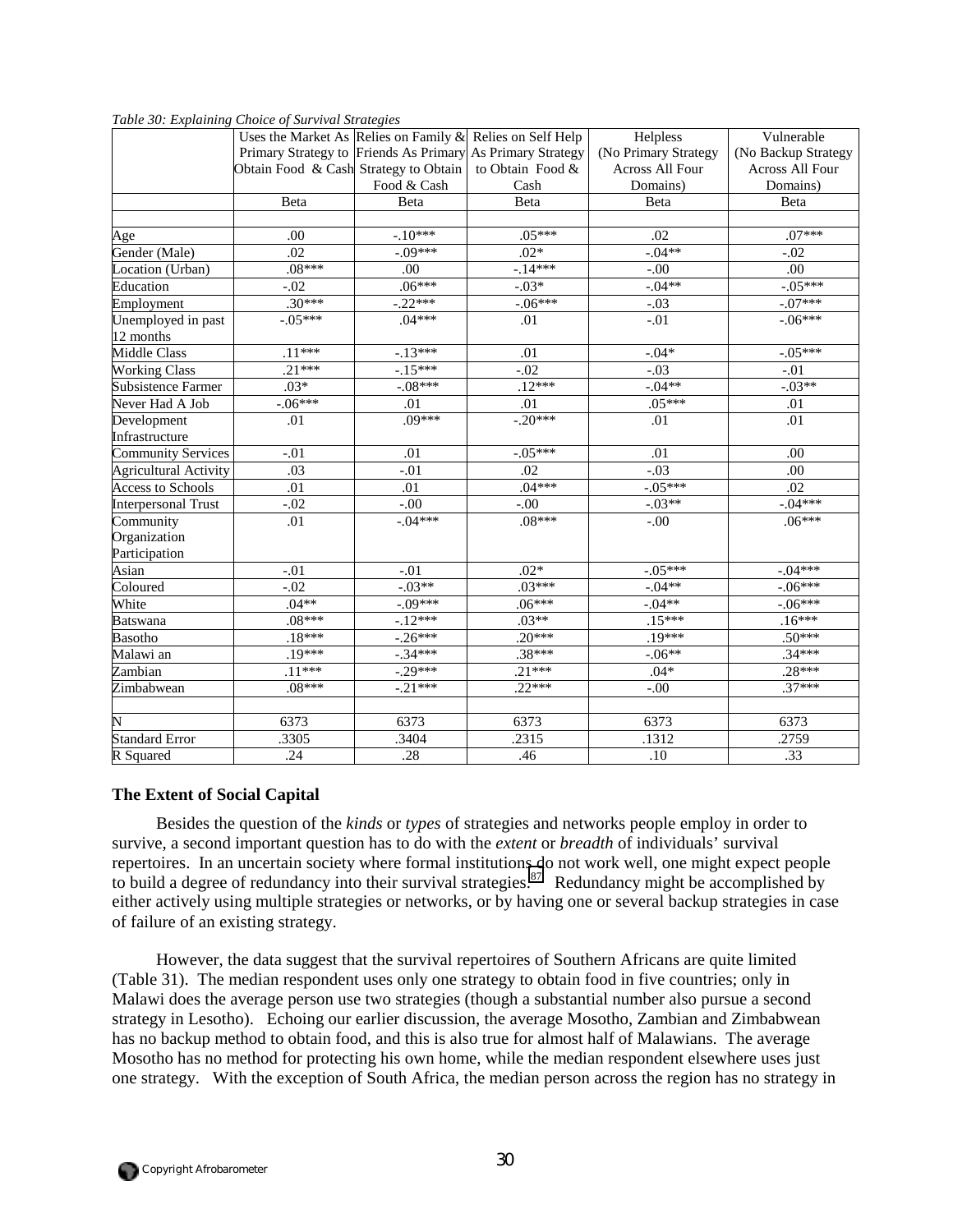|                               | <b>Botswana</b>                         | Malawi          | Zambia                      | Zimbabwe         | Lesotho         | South Africa    |  |  |  |
|-------------------------------|-----------------------------------------|-----------------|-----------------------------|------------------|-----------------|-----------------|--|--|--|
| Primary Food Strategies       |                                         |                 |                             |                  |                 |                 |  |  |  |
| 0                             | 1                                       | <1              | $\mathfrak{2}$              | 2                | <1              | $\theta$        |  |  |  |
|                               | 70                                      | $\overline{47}$ | 65                          | 58               | 50              | 61              |  |  |  |
|                               | $\overline{25}$                         | 43              | $\overline{28}$             | $\overline{34}$  | 47              | $\overline{30}$ |  |  |  |
| 3                             | $\overline{4}$                          | 9               | 5                           | 5                | $\overline{3}$  | $\overline{7}$  |  |  |  |
|                               | 1                                       | $\mathbf{1}$    | $\overline{<}1$             | $\overline{1}$   | $\overline{0}$  | $\overline{2}$  |  |  |  |
| <b>Backup Food Strategies</b> |                                         |                 |                             |                  |                 |                 |  |  |  |
| 0                             | 7                                       | 47              | 58                          | 51               | 70              | 12              |  |  |  |
|                               | 85                                      | 46              | $\overline{38}$             | $\overline{43}$  | 28              | 64              |  |  |  |
|                               | 7                                       | 7               | $\overline{4}$              | 5                | $\overline{c}$  | 19              |  |  |  |
| 3                             | 1                                       | $\overline{<}1$ | $\leq$ 1                    | $\mathbf{1}$     | $<1\,$          | 5               |  |  |  |
|                               | <b>Primary Home Security Strategies</b> |                 |                             |                  |                 |                 |  |  |  |
|                               | 40                                      | 10              | 44                          | 16               | 54              | 14              |  |  |  |
|                               | 49                                      | 49              | 37                          | 47               | 31              | $\overline{37}$ |  |  |  |
|                               | 10                                      | 34              | 15                          | 28               | 14              | 32              |  |  |  |
| 3                             | $\overline{c}$                          | $\sqrt{6}$      | $\mathfrak{Z}$              | $\boldsymbol{7}$ | $\sqrt{2}$      | 13              |  |  |  |
|                               | $\leq$ 1                                | $\mathbf{1}$    | $\mathbf{1}$                | $\overline{2}$   | $\overline{<}1$ | $\overline{4}$  |  |  |  |
|                               | <b>Backup Home Security Strategies</b>  |                 |                             |                  |                 |                 |  |  |  |
| 0                             | 67                                      | 57              | 74                          | 65               | 82              | 28              |  |  |  |
|                               | 30                                      | 34              | $\overline{22}$             | 31               | 17              | 53              |  |  |  |
|                               | $\overline{3}$                          | $\overline{8}$  | $\overline{4}$              | $\overline{4}$   | $\mathbf{1}$    | $\overline{15}$ |  |  |  |
| 3                             | $<$ 1                                   | 1               | $<$ 1                       | $\leq$ 1         | $<\!\!1$        | 4               |  |  |  |
| Primary Cash Strategies       |                                         |                 |                             |                  |                 |                 |  |  |  |
|                               | 4                                       | 1               | 5                           | 8                | 10              | 5               |  |  |  |
|                               | 71                                      | $\overline{59}$ | 64                          | $\overline{65}$  | 66              | $\overline{72}$ |  |  |  |
|                               | 20                                      | 34              | $\overline{25}$             | 24               | 21              | 19              |  |  |  |
| 3                             | $\overline{4}$                          | $\overline{5}$  | 6                           | $\overline{3}$   | $\overline{4}$  | $\mathfrak{Z}$  |  |  |  |
| 4                             | 1                                       | 1               | $<$ 1                       | $<$ l $%$        | $<$ l           | 1               |  |  |  |
| <b>Backup Cash Strategies</b> |                                         |                 |                             |                  |                 |                 |  |  |  |
|                               | 47                                      | 47              | 63                          | 61               | 66              | 20              |  |  |  |
| 1                             | 48                                      | 44              | 33                          | 37               | 32              | 66              |  |  |  |
|                               | 5                                       | 7               | $\overline{3}$              | $\overline{2}$   | $\overline{2}$  | $\overline{12}$ |  |  |  |
|                               | 1                                       | $\overline{2}$  | $\overline{1}$              | <1               | <1              | $\overline{2}$  |  |  |  |
|                               | Primary Health Care Strategies          |                 |                             |                  |                 |                 |  |  |  |
|                               | $\overline{c}$                          | 1               | $\overline{3}$              | $\overline{5}$   | 4               | 1               |  |  |  |
|                               | 52                                      | $\overline{33}$ | 62                          | 62               | 50              | 49              |  |  |  |
|                               | $\overline{36}$                         | 50              | $\overline{28}$             | $\overline{24}$  | 40              | $\overline{32}$ |  |  |  |
| 3                             | $\overline{9}$                          | 14              | 7                           | $\overline{8}$   | 5               | 13              |  |  |  |
|                               | 1                                       | $\mathbf{1}$    | $\leq$ 1                    | $\overline{2}$   | $\leq$ 1        | $\overline{5}$  |  |  |  |
|                               | <b>Backup Health Care Strategies</b>    |                 |                             |                  |                 |                 |  |  |  |
| 0                             | 48                                      | 51              | 58                          | 53               | 69              | 19              |  |  |  |
|                               | 47                                      | 44              | 39                          | 40               | 30              | 62              |  |  |  |
| 2                             | 5                                       | $\overline{5}$  | $\ensuremath{\mathfrak{Z}}$ | 6                | $\mathbf{1}$    | 15              |  |  |  |
| $\overline{\mathbf{3}}$       | <1                                      | $<1\,$          | $\leq$ 1                    | $\mathbf{1}$     | $<1\,$          | $\overline{4}$  |  |  |  |

#### *Table 31: Extent of Social Capital Within Each Domain*

reserve. With a few exceptions, the same depressing picture repeats itself with regard to cash income and health care.

An alternative way to examine this question is simply to sum all employed strategies or networks across all domains (Tables 32 and 33). Malawians (6.3) and South Africans (6.0) employ the highest average number of strategies in order to survive across the four domains and Basotho (4.8) the lowest. South Africans (4.1) can also point to the highest average number of back-up strategies, and Basotho (1.2) the lowest.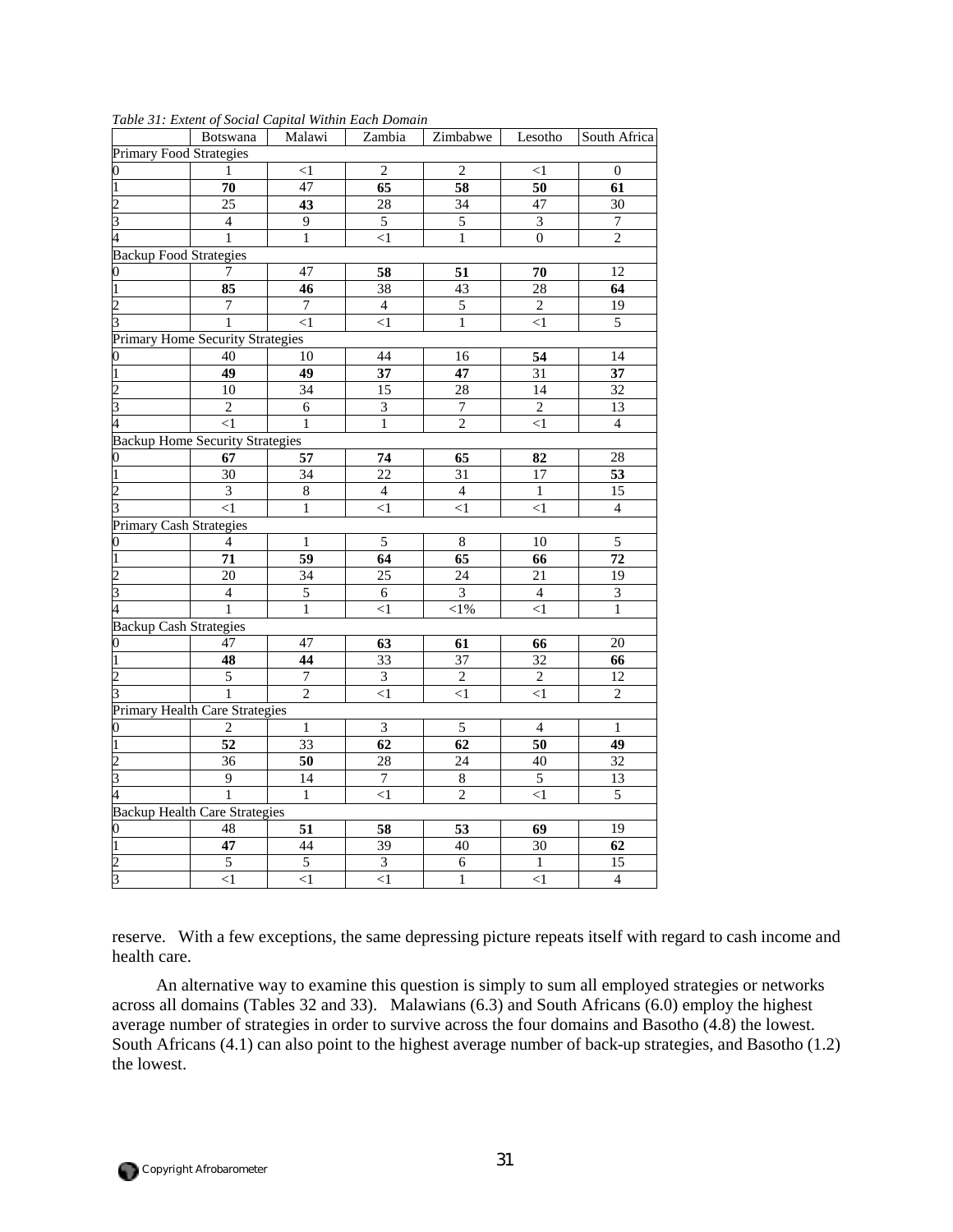|                | <b>Botswana</b>  | Malawi           | Zambia         | Zimbabwe         | Lesotho          | South          |
|----------------|------------------|------------------|----------------|------------------|------------------|----------------|
|                |                  |                  |                |                  |                  | Africa         |
| $\theta$       | <1               | $\theta$         | 1              | 1                | $\mathbf{0}$     | $\theta$       |
| 1              | $\leq$ 1         | $\mathbf{0}$     | $\leq$ 1       | 1                | 1                | $\overline{0}$ |
| $\overline{2}$ | $\overline{2}$   | $\leq$ 1         | $\overline{4}$ | $\overline{c}$   | $\overline{4}$   | 1              |
| 3              | 17               | 5                | 25             | 9                | 15               | $\overline{7}$ |
| $\overline{4}$ | 30               | 15               | 23             | 24               | 26               | 19             |
| 5              | 22               | 17               | 13             | 22               | 25               | 22             |
| 6              | 14               | 21               | 14             | 17               | 17               | 18             |
| 7              | 8                | 17               | 11             | 11               | 8                | 13             |
| $\,$ 8 $\,$    | $\overline{4}$   | 12               | 6              | 6                | $\overline{4}$   | 9              |
| 9              | $\overline{2}$   | 7                | 3              | $\overline{4}$   | 1                | $\overline{4}$ |
| 10             | $\mathbf{1}$     | 3                | $\mathbf{1}$   | 1                | $\leq$ 1         | 3              |
| 11             | $\leq$ 1         | $\overline{2}$   | $\leq$ 1       |                  | $\boldsymbol{0}$ | $\overline{2}$ |
| 12             | $\leq$ 1         |                  | $\leq$ 1       |                  | $\mathbf{0}$     |                |
| 13             | $\boldsymbol{0}$ | 1                | $\overline{0}$ | 1                | $\boldsymbol{0}$ | 1              |
| 14             | $\boldsymbol{0}$ | $<$ 1            | $\mathbf{0}$   | $\leq$ 1         | $\overline{0}$   |                |
| 15             | $\boldsymbol{0}$ | $\boldsymbol{0}$ | $\overline{0}$ | $\leq$ 1         | $\mathbf{0}$     | <1             |
| 16             | $\mathbf{0}$     | $\theta$         | $\overline{0}$ | $\boldsymbol{0}$ | $\overline{0}$   | <1             |
| Mean           | 4.9              | 6.3              | 4.9            | 5.4              | 4.8              | 6.0            |

*Table 32: Extent of Social Capital (Total Number of Primary Strategies) Across Domains* 

*Table 33: Extent of Social Capital (Total Number of Backup Strategies) Across Domains* 

|                | <b>Botswana</b> | Malawi         | Zambia   | Zimbabwe       | Lesotho        | South    |
|----------------|-----------------|----------------|----------|----------------|----------------|----------|
|                |                 |                |          |                |                | Africa   |
| $\overline{0}$ | $\overline{2}$  | 25             | 30       | 21             | 34             | 3        |
|                | 22              | 13             | 23       | 23             | 31             | 5        |
| 2              | 27              | 13             | 20       | 23             | 20             | 9        |
| 3              | 26              | 22             | 14       | 17             | 10             | 18       |
| 4              | 15              | 17             | 8        | 12             | $\overline{4}$ | 31       |
| 5              | 6               | 5              | 3        | 4              |                | 17       |
| 6              |                 | $\overline{4}$ |          |                | $<$ 1          | 9        |
| 7              |                 |                |          |                | $\Omega$       | 4        |
| 8              | $<$ 1           | $<$ 1          | $<$ 1    | $<$ 1          | $\overline{0}$ | 3        |
| 9              | $\overline{0}$  | $\Omega$       | <1       | $\overline{0}$ | $\Omega$       |          |
| 10             | $\overline{0}$  | $<$ 1          | $\Omega$ | $\overline{0}$ | $\Omega$       |          |
| 11             | $\overline{0}$  | $\Omega$       | $\Omega$ | $\overline{0}$ | $\Omega$       | $\leq$ 1 |
| 12             | $\Omega$        | $\Omega$       | $\Omega$ | $\Omega$       | $\Omega$       | <1       |
| Mean           | 2.5             | 2.3            | 1.6      | 1.9            | 1.2            | 4.1      |

What explains the extent of people's survival repertoires? Are there any predictable differences between those people with broader or narrower survival repertoires? We regressed the two summary measures of the extent or breadth of existing and backup strategies on the same set of predictor variables used in the previous analysis. The results yield the same broad conclusions (Table 34).

There is some increased evidence for Inglehart's thesis. Membership and attendance in local community organizations is positively associated with the extent of both existing and backup strategies, but interpersonal trust is weakly and inconsistently correlated. The Coleman argument finds less support. Those people who are presumably in greatest need of a wider portfolio of options actually have less): the hard core unemployed have fewer existing strategies, while educated, urbanized, and employed people have more backup strategies. Ultimately, it is the Fukuyama type of argument about national differences that appears to find the greatest support. The best predictor of the extent of survival strategies is simply national citizenship.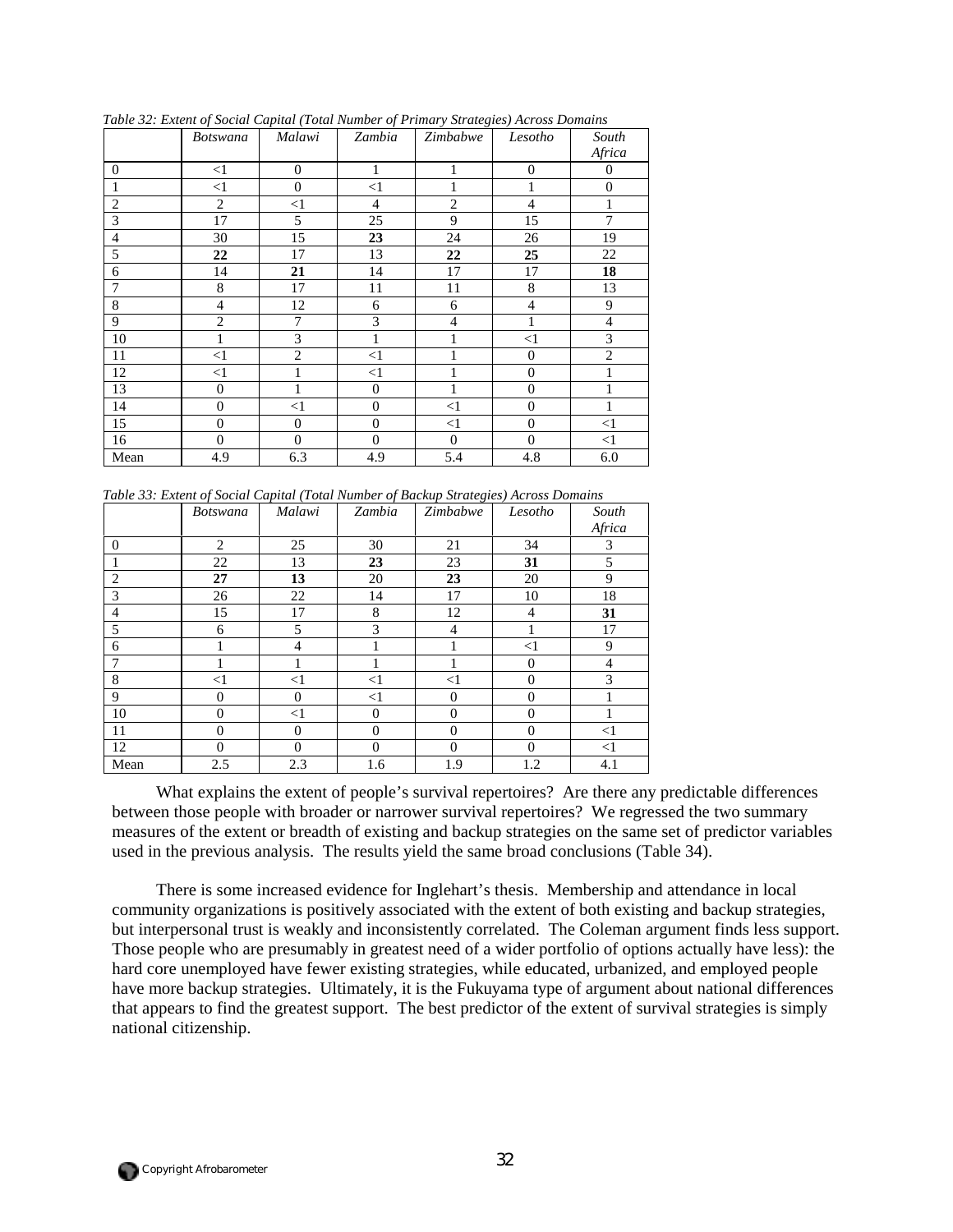|                              | <b>Extent of Existing Strategies</b> |            | <b>Extent of Backup Strategies</b> |            |  |
|------------------------------|--------------------------------------|------------|------------------------------------|------------|--|
|                              | B                                    | Beta       | B                                  | Beta       |  |
| (Constant)                   | 5.445                                |            | 3.583                              |            |  |
| Age                          | $-.002$                              | $-.01$     | $-.007$                            | $-0.05***$ |  |
| Gender (Male)                | $-.081$                              | $-.02$     | .068                               | .02        |  |
| Location (Urban)             | $-.038$                              | $-.01$     | .155                               | $.04*$     |  |
| Education                    | .023                                 | .02        | .064                               | $.05***$   |  |
| Employment                   | .039                                 | .02        | .124                               | $.05***$   |  |
| Unemployed in past 12        | $-.037$                              | $-.01$     | .100                               | $.03*$     |  |
| months                       |                                      |            |                                    |            |  |
| <b>Middle Class</b>          | .162                                 | .03        | .218                               | $.04**$    |  |
| <b>Working Class</b>         | .128                                 | .03        | .027                               | .01        |  |
| <b>Subsistence Farmer</b>    | .243                                 | $.04*$     | .296                               | $.04***$   |  |
| Never Had A Job              | $-.355$                              | $-06***$   | $-154$                             | $-03*$     |  |
| Development                  | $-.048$                              | $-.01$     | $-.029$                            | $-.01$     |  |
| Infrastructure               |                                      |            |                                    |            |  |
| <b>Community Services</b>    | $-.067$                              | $-.01$     | $-.024$                            | $-.00$     |  |
| <b>Agricultural Activity</b> | .274                                 | $.05**$    | .067                               | .01        |  |
| <b>Access to Schools</b>     | .313                                 | $.04***$   | $-.012$                            | $-00.$     |  |
| <b>Interpersonal Trust</b>   | $-126$                               | $-.03*$    | .155                               | $.03**$    |  |
| Community                    | .143                                 | $.05***$   | $-.121$                            | $-.04***$  |  |
| Organization                 |                                      |            |                                    |            |  |
| Participation                |                                      |            |                                    |            |  |
| Asian                        | $-1.245$                             | $-.07***$  | .029                               | .00        |  |
| Coloured                     | $-0.614$                             | $-.05***$  | .061                               | .01        |  |
| White                        | $-.209$                              | $-.02$     | .099                               | .01        |  |
| <b>Batswana</b>              | $-1.242$                             | $-0.21***$ | $-1.562$                           | $-0.27***$ |  |
| Basotho                      | $-1.370$                             | $-.25***$  | $-2.732$                           | $-51***$   |  |
| Malawian                     | $-.067$                              | $-.01$     | $-1.824$                           | $-.34***$  |  |
| Zambian                      | $-1.505$                             | $-0.25***$ | $-2.499$                           | $-42***$   |  |
| Zimbabwean                   | $-.726$                              | $-12***$   | $-2.083$                           | $-0.35***$ |  |
| $\overline{\rm N}$           | 6373                                 |            | 6373                               |            |  |
| <b>Standard Error</b>        |                                      |            |                                    |            |  |
|                              | 1.9345                               |            | 1.6286                             |            |  |
| R Squared                    | .10                                  |            | .32                                |            |  |

*Table 34: Explaining Extent of Survival Strategies* 

## **The Impact of Social Capital on Lived Poverty**

Finally, we enquire as to whether social capital is able to cushion people who might otherwise be seen as poor against the daily experiences of lived poverty and destitution. In order to ensure that we assess the impact of all relevant survival strategies in our data, we use the summary indicators of food and cash strategies discussed above, but also include the most frequently used primary strategies for home security and health care, as well the single summary indicator of absence of primary strategies (helplessness) and the extent of individual backup strategies across all domains.

Holding all else equal, three specific strategies appear to have an independent effect in reducing the experience of lived poverty (Table 35). Those who rely on themselves to secure food or health care, and those who are able to turn to the market to meet their health care needs, experience significantly lower degrees of lived poverty. On the other hand, the extent to which one is without a primary survival strategy across the four domains significantly increases lived poverty. Finally, the wider the extent of one's backup strategies, the lower the level of lived poverty.

Two other variables relevant to social capital display significant relationships with lived poverty. The more one trusts other people, the lower their level of lived poverty (though the impact is relatively small). Membership or attendance in local organizations is also related to poverty, however, the direction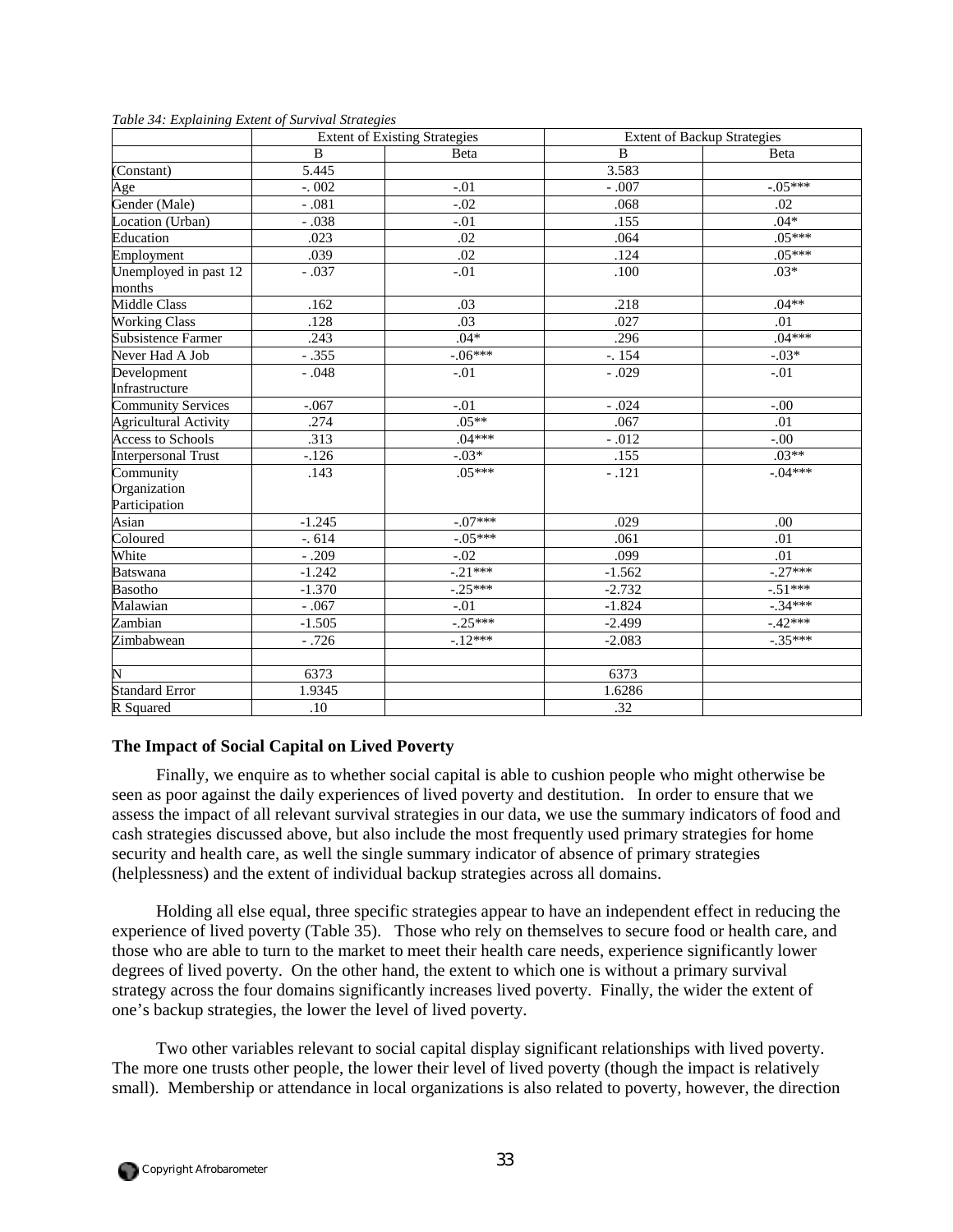of the impact is precisely the opposite to that which might be expected. Net all other effects, those who are most active in civil society experience higher levels of lived poverty.

|                                                 | B        | Beta       | B        | Beta             |
|-------------------------------------------------|----------|------------|----------|------------------|
| (Constant)                                      | 3.217    |            | 3.434    |                  |
| Age                                             | .002     | $.05***$   | .002     | $.03**$          |
| Gender (Male)                                   | .036     | $.02*$     | .036     | $.02*$           |
| Location (Urban)                                | $-0.019$ | $-.01$     | $-0.029$ | $-0.02$          |
| Education                                       | $-.062$  | $-13***$   | $-.058$  | $-12***$         |
| Employment                                      | $-0.012$ | $-.01$     | $-0.015$ | $-.02$           |
| Unemployed in past                              | .111     | $.07***$   | .106     | $.07***$         |
| 12 months                                       |          |            |          |                  |
| <b>Middle Class</b>                             | $-.051$  | $-.02$     | $-.030$  | $-.01$           |
| <b>Working Class</b>                            | $-000$   | .00        | .010     | .01              |
| <b>Subsistence Farmer</b>                       | $-.038$  | $-.02$     | .012     | .00.             |
| Never Had A Job                                 | .059     | $.03*$     | .045     | $\overline{.02}$ |
| Development                                     | $-.630$  | $-0.28***$ | $-.651$  | $-0.29***$       |
| Infrastructure                                  |          |            |          |                  |
| <b>Community Services</b>                       | .207     | $.07***$   | .185     | $.06***$         |
| <b>Agricultural Activity</b>                    | .035     | .02        | .047     | .02              |
| <b>Access to Schools</b>                        | $-.218$  | $-.08***$  | $-.212$  | $-08***$         |
| Asian                                           | $-.714$  | $-11***$   | $-.661$  | $-11***$         |
| Coloured                                        | $-.503$  | $-12***$   | $-.470$  | $-11***$         |
| White                                           | $-0.487$ | $-14***$   | $-426$   | $-12***$         |
| <b>Batswana</b>                                 | $-.274$  | $-13***$   | $-.372$  | $-17***$         |
| <b>Basotho</b>                                  | .140     | $.07***$   | .046     | .02              |
| Malawian                                        | $-.030$  | $-.02$     | .001     | .00              |
| Zambian                                         | .253     | $.11***$   | .193     | $.08***$         |
| Zimbabwean                                      | .193     | $.08***$   | .179     | $.08***$         |
| <b>Interpersonal Trust</b>                      |          |            | $-.054$  | $-03**$          |
| Community                                       |          |            | .072     | $.06***$         |
| Organization                                    |          |            |          |                  |
| Participation                                   |          |            |          |                  |
| Markets Strategy for                            |          |            | $-.036$  | $-.02$           |
| Food and Cash<br>Family & Friends               |          |            |          |                  |
| Strategy for Food and                           |          |            | $-.043$  | $-.02$           |
| Cash                                            |          |            |          |                  |
| <b>Self Reliant Strategy</b>                    |          |            | $-.251$  | $-.10***$        |
| for Food and Cash                               |          |            |          |                  |
| <b>Self Reliant Strategy</b>                    |          |            | $-.038$  | $-.03$           |
| for Home Security                               |          |            |          |                  |
| <b>Social Cooperation</b>                       |          |            | $-.003$  | $-.00$           |
| <b>Strategy for Home</b><br>Security            |          |            |          |                  |
| <b>State Strategy for</b>                       |          |            | .003     | .00              |
| <b>Health Care</b>                              |          |            |          |                  |
| Market Strategy for                             |          |            | $-.093$  | $-06***$         |
| <b>Health Care</b>                              |          |            |          |                  |
| <b>Traditional Healer</b>                       |          |            | $-000$   | .00              |
| <b>Strategy for Health</b>                      |          |            |          |                  |
| Care                                            |          |            |          |                  |
| <b>Self Reliant Strategy</b><br>for Health Care |          |            | $-.106$  | $-04***$         |
| Helpless                                        |          |            | .353     | $.06***$         |
| <b>Extent of Backup</b>                         |          |            | $-.026$  | $-.07***$        |
| Strategies                                      |          |            |          |                  |
|                                                 |          |            |          |                  |
| N                                               | 6477     |            | 6071     |                  |
| <b>Standard Error</b>                           | .6165    |            | .6042    |                  |
| R Squared                                       | .34      |            | .37      |                  |
|                                                 |          |            |          |                  |

*Table 35: Impact of Social Capital on Lived Poverty* 

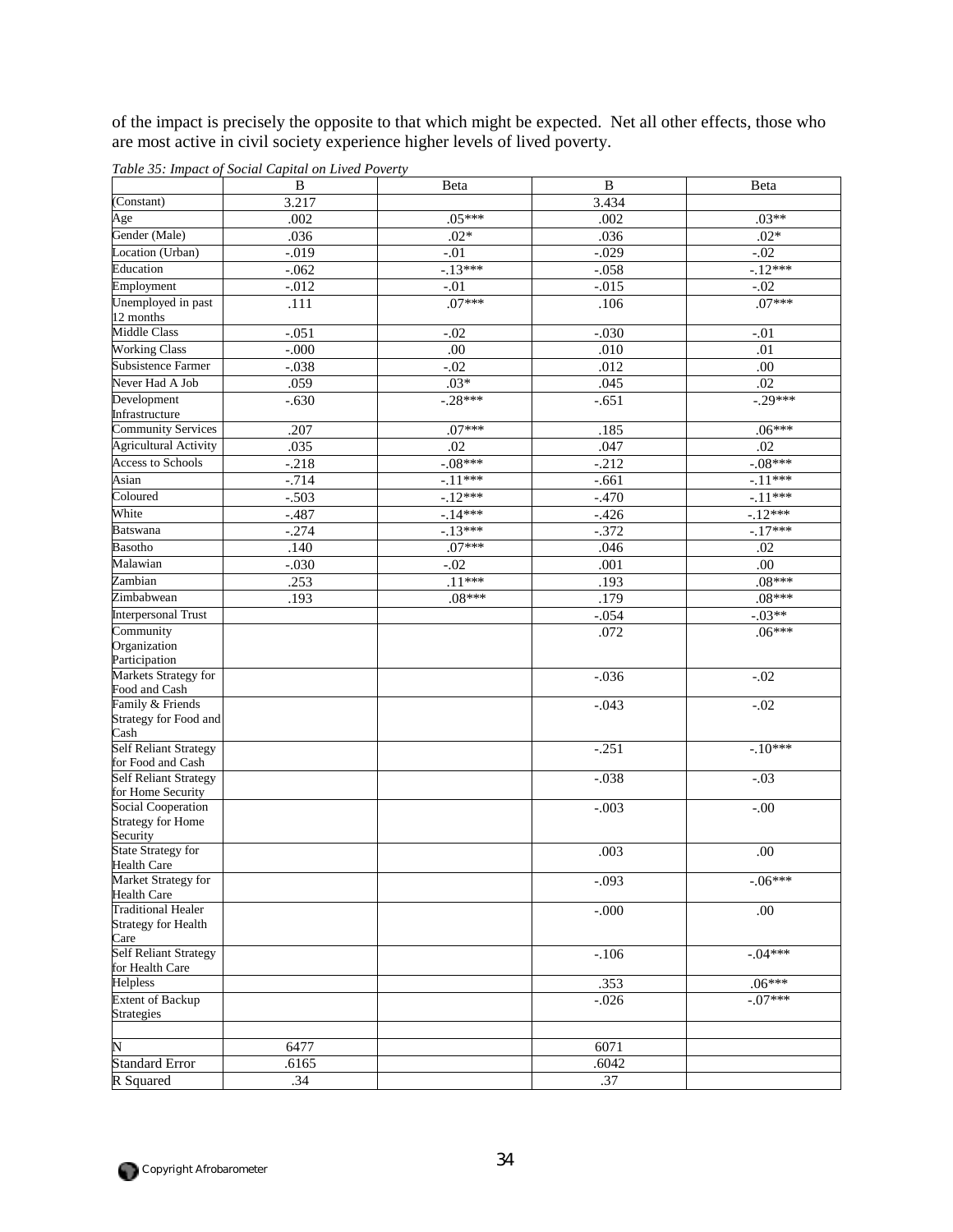## **THE POLITICAL CONSEQUENCES OF POVERTY**

We began this paper by noting that the link between national wealth (or, inversely, poverty) and sustainable democracy is one of clearest and most consistent findings of empirical political science.<sup>88</sup> However, we also noted that the precise reasons behind this relationship have not been so obvious. Most importantly, we have not yet determined conclusively whether the linkage between development and democracy is a micro-level phenomenon that occurs because the poor are differentially "democratic" in their behaviours, interests and attitudes compared to the relatively wealthy[,89](#page-65-0) or whether it is a macrolevel dynamic with its roots in the greater abilities of wealthy societies to sustain democratic institutions and procedures.<sup>[90](#page-65-0)</sup>

In this final section, we investigate the micro-level consequences of lived poverty. That is, independently of its correlates such as lower levels of education, rural location, unemployment and ill health, does lived poverty affect political behaviour and political attitudes? The conventional wisdom implies that poverty decreases both participation in democratic life and popular support for democracy. Poorer people may have less time to devote to the types of participation that give life to democracy, independent of the fact they tend to be less educated and more rural. They may also have less reason to participate because they have less investment in a society in which they have not done as well as others. Their station in life may also demotivate people by reducing their belief in their ability to bring about political change. Given the imperative to satisfy basic survival needs, poor people may have little reason to worry about satisfying supposedly "higher order" needs like self-government, freedom and equality that democracy fulfils. On the other hand, it is also possible that, independently of correlates such as lower levels of education, poverty may provide people with greater incentives to mobilize politically in order to demand economic redress.<sup>[91](#page-65-0)</sup>

Part of the reason that this issue has never been resolved is the lack of valid and reliable individual measures of poverty in politically-oriented survey data, as distinct from household income (which often contains a great deal of missing or unreliable data because space and time limitations mean it is usually measured with a single question). Thus, much of what we know about the democratic correlates of wealth and poverty comes from country-level correlations drawn from aggregate data. And much of the current wisdom about the political impacts of individual or household poverty is based on qualitative data that is not necessarily representative of whole societies. Rather than strategically include measures of political participation in household income and expenditure surveys, the World Bank chose to sponsor 81 focus group based "Participatory Poverty Assessments" (PPAs) in 50 countries, 28 of these in Africa. These PPAs were intended to be a qualitative complement to the Bank's quantitative Living Standards Measures Surveys.<sup>92</sup> This stems from the tendency discussed earlier for economists to presume that only quantitative data can capture concrete things such as assets and consumer behaviour, whereas attitudes about economics and politics can only be assessed through qualitative measures.<sup>[93](#page-65-0)</sup>

Analyses of these PPAs concluded that poor people's experiences of poverty include a dimension of powerlessness. This is characterised by a dependency on others, and a lack of voice and options. More precisely, analysts concluded that poor people lack information about and access to government (especially the police and courts) and that they see the state as ineffective, irrelevant and corrupt. They are regularly victimised by public officials and encounter higher levels of crime. As a consequence, they are forced to rely on informal networks and associations in order to get by.<sup>94</sup> However, Ravi Kunbar and Lyn Squire have noted that the qualitative and focussed nature of these studies means that "we do not have household-level measures of vulnerability and powerlessness and so cannot distinguish the poor (in these dimensions) from the non poor."[95](#page-65-0) Yet this is precisely what the Afrobarometer data allow us to do.

We attempt to assess these questions by linking our measure of lived poverty with a range of possible political outcomes. First of all, we examine the correlation between poverty and various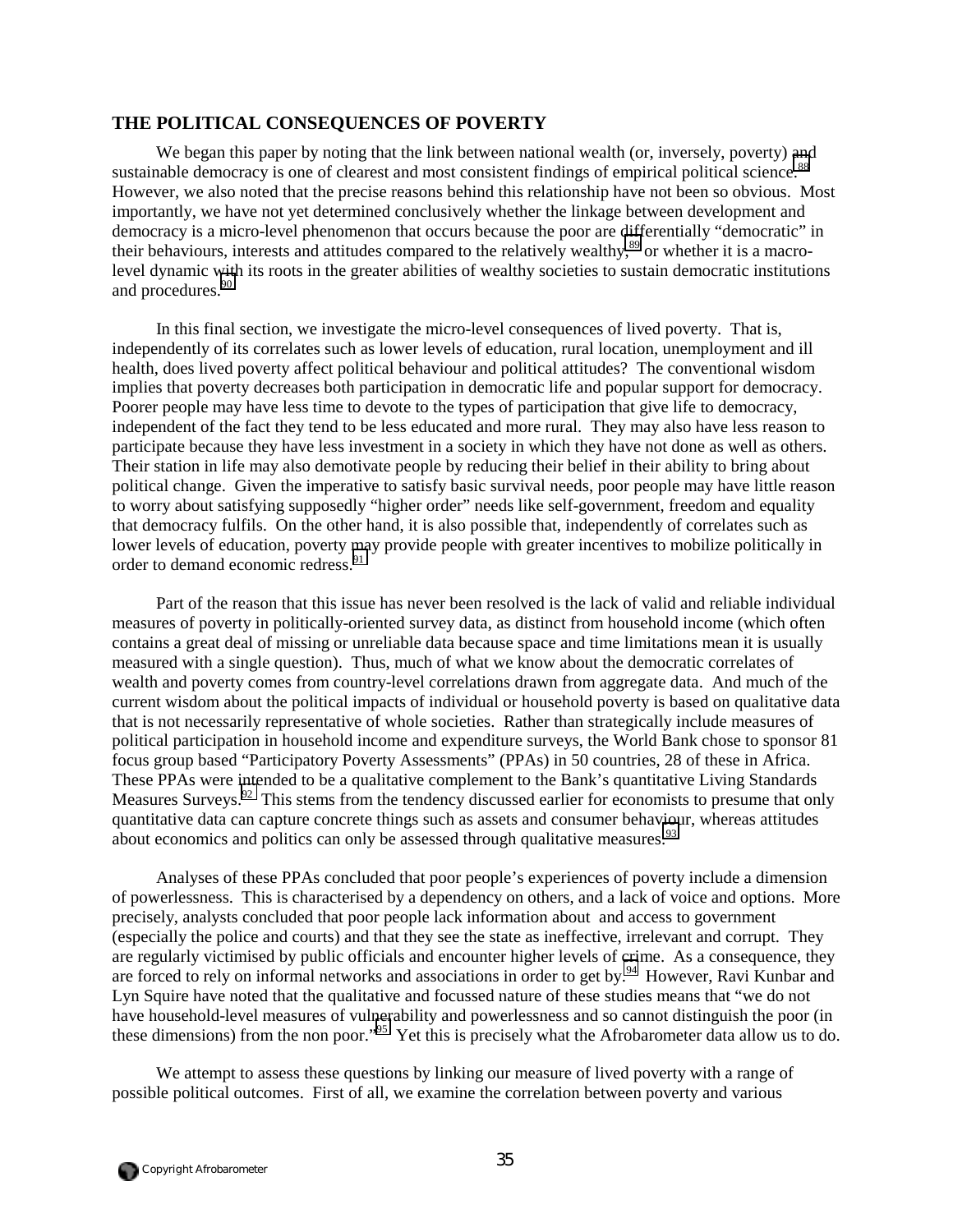measures of political awareness (Table 36): interest in politics,  $96$  television and newspaper use,  $97$  and political efficacy.<sup>98</sup> In doing so, we statistically control for the impact of other factors which are themselves related to poverty and may have independent impact on the phenomena in question (such as education, ill health, rural-urban location, and employment status). Net of these factors, we see that poverty not only fails to decrease respondent's interest in politics, but is in fact associated with a slight increase. However, poverty does appear to reduce people's exposure to news media through television and newspapers, and also slightly reduces people's sense of political efficacy.

| Tuble 50. Emmiglis between I brefty and I billical Invariation |            |                                         |  |  |  |  |
|----------------------------------------------------------------|------------|-----------------------------------------|--|--|--|--|
|                                                                | Poverty    | Poverty                                 |  |  |  |  |
|                                                                |            | (Controlling for Education, Ill-Health, |  |  |  |  |
|                                                                |            | Rural-Urban Location, Employment)       |  |  |  |  |
| Interest in Politics                                           | $-.01$     | $.05***$                                |  |  |  |  |
| TV / Newspaper Use                                             | $-43***$   | $-22***$                                |  |  |  |  |
| <b>Political Efficacy</b>                                      | $-14***$   | $-06***$                                |  |  |  |  |
|                                                                | $N = 7802$ | $N = 7412$                              |  |  |  |  |

*Table 36: Linkages between Poverty and Political Awareness* 

We then turn to examine whether poverty shapes key political values of interpersonal trust. Interpersonal trust has been argued to be a key predictor of political participation and effective political institutions.<sup>99</sup> We also test whether poverty shapes the way people understand democracy (Table 37).<sup>100</sup> Are poor people more likely to view democracy as a way to effect substantive outcomes than as a set of political procedures to make decisions? In order to ensure that we isolate the effect of poverty, we add the measures of political awareness examined above to our list of controls. Net these effects, we see that poverty reduces levels of interpersonal trust very slightly, and has no effect on the extent to which people define democracy as a set of political procedures. However, increased poverty is associated with a slightly greater propensity to define democracy in terms of substantive outcomes.

*Table 37: Linkages between Poverty and Political Values* 

|                                      | Poverty    | Poverty                                         |
|--------------------------------------|------------|-------------------------------------------------|
|                                      |            | (Controlling for Education, Ill-Health, Rural-  |
|                                      |            | Urban Location, Employment, Political Interest, |
|                                      |            | Media Use, Political Efficacy)                  |
| Interpersonal Trust                  | .01        | $-03***$                                        |
| Political Understanding of Democracy | $-.01$     | .01                                             |
| Economic Understanding of Democracy  | $.07***$   | $.06***$                                        |
|                                      | $N = 6460$ | $N = 5659$                                      |

So far, we have seen at best faint support for the conventional wisdom. When we turn to examine the linkages between poverty and political participation, the common wisdom is turned on its head (Table 38). Net the impact of correlates such as education, ill health or political awareness, the most impoverished respondents are as likely as the least impoverished to have voted in their most recent national election,<sup>101</sup> or to have taken part in political protest.<sup>102</sup> More importantly, those who suffer frequent shortages of basic necessities are actually more likely to attend meetings of community organisations,<sup>103</sup> contact political leaders,<sup>104</sup> participate in conventional political processes,<sup>105</sup> or comply with the law.<sup>106</sup> It is true however, that the poor are more likely to be the victims of abuse or extortion from government leaders who demand payments or favours in return for delivering services.<sup>107</sup> but the differences are very slight.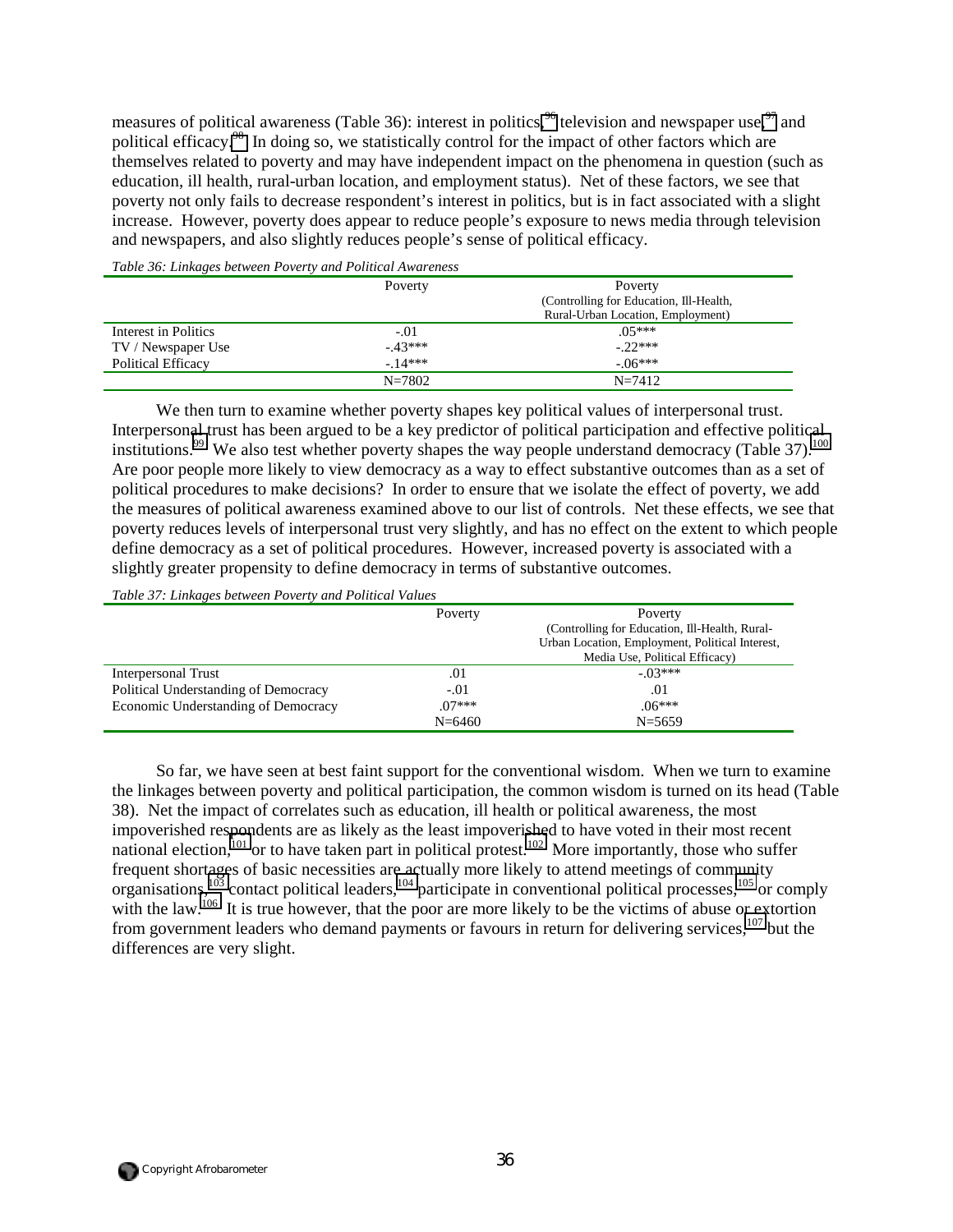|                                        | Poverty     | Poverty                                         |
|----------------------------------------|-------------|-------------------------------------------------|
|                                        |             | (Controlling for Education, Ill-Health, Rural-  |
|                                        |             | Urban Location, Employment, Political Interest, |
|                                        |             | Media Use, Political Efficacy, Interpersonal    |
|                                        |             | Trust)                                          |
| <b>Community Participation</b>         | $12***$     | $11***$                                         |
| Contact Leaders                        | $12***$     | $.08***$                                        |
| Vote In Most Recent Election           | .02         | .01                                             |
| Procedural Participation               | $13***$     | $.10***$                                        |
| <b>Political Protest Participation</b> | $.02\,$     | $0^{9***}$                                      |
| Compliance With the Law                | $14***$     | $13***$                                         |
| Victimisation by Corruption            | $.03*$      | $.07***$                                        |
|                                        | $N = -5789$ | $N = 4936$                                      |

*Table 38: Linkages between Poverty and Political Participation* 

Next we test whether poverty shapes citizens' policy preferences. We examine responses to an open-ended question that asked people "What are the most important problems facing the country that government should address?" In order to facilitate a simple comparison we take the Afrobarometer LPI and divide respondents into poor and not poor using 2.5 on a scale of 1 to 4 as the dividing point.

While there are some differences in policy preferences, they are not large (Table 39). Poor respondents are twice as likely (12 percent) as non-poor (6 percent) to list problems related to food as an important national problem requiring government attention. Approximately the same difference is also found with regard to water, where 9 percent of the poor cite this problem, compared to 5 percent of the non-poor. The poor are also more likely to cite problems related to farming, transportation, the national economy, health and health care, and poverty, but the difference is no more than four percentage points across any of these items. The non-poor are about twice as likely to call for government emphasis on fighting HIV/AIDS (11 percent) as the poor (5 percent), and one-third more likely to cite crime (30 percent) as the poor (20 percent). They are also more likely to cite job creation, education, housing and corruption, but the greatest difference on these issues is no more than seven percentage points.

|                                                          | Not Poor       | Poor           |
|----------------------------------------------------------|----------------|----------------|
| <b>Issues of Greater Concern to Poor Respondents</b>     |                |                |
| Economy                                                  | 21             | 24             |
| Health                                                   | 18             | 20             |
| Food                                                     | 6              | 12             |
| Poverty / Destitution                                    | 11             | 12             |
| Farming                                                  | 7              | 11             |
| Transport                                                | 7              | 10             |
| Water                                                    | 5              | 9              |
| <b>General Services</b>                                  | 5              | 7              |
| <b>Issues of Greater Concern to Non-Poor Respondents</b> |                |                |
| Jobs                                                     | 54             | 47             |
| Crime                                                    | 30             | 20             |
| Education                                                | 20             | 16             |
| <b>AIDS</b>                                              | 11             | 5              |
| Housing                                                  | 9              | 6              |
| Corruption                                               | 6              | 3              |
| <b>Issues Where There Is No Difference</b>               |                |                |
| Welfare                                                  | 4              | 4              |
| Discrimination / Equality                                | 3              | 2              |
| Electricity                                              | 2              | 2              |
| Wages                                                    | $\overline{2}$ | $\overline{c}$ |
| Traditional / Moral Values                               | $\overline{2}$ | $\overline{c}$ |
| Governance                                               | $\overline{2}$ | $\overline{2}$ |
| $N = 8626$                                               |                |                |

*Table 39: Policy Priorities of the Poor*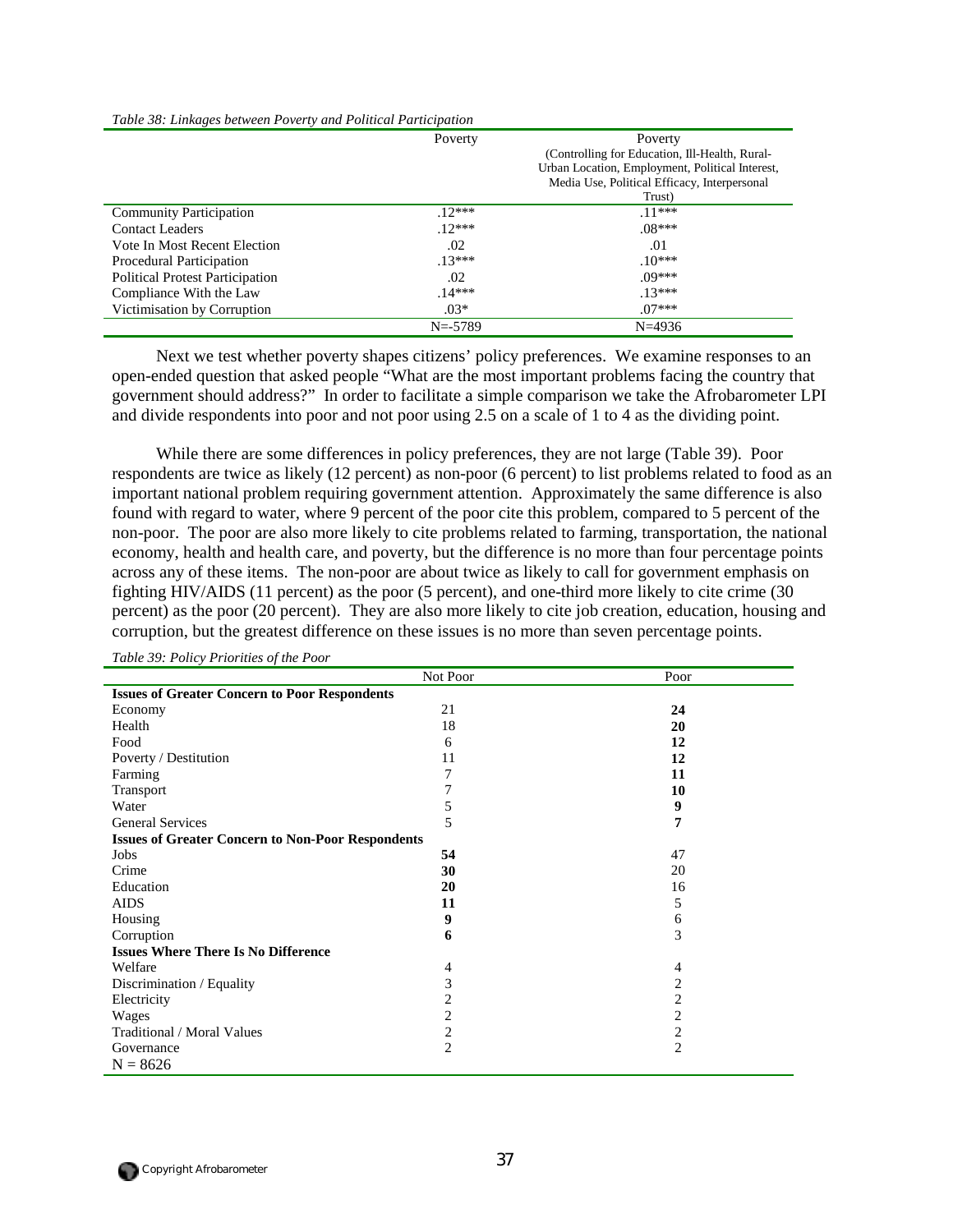Finally, we test whether poverty reduces support for liberal economic and democratic political regimes. We find that poverty has no impact on the extent to which people see democracy as the only  $\frac{108}{108}$  though it does – net all other influences – reduce the extent to which people reject non-democratic alternatives to their present multiparty regime (Table 40).<sup>109</sup> Poverty does appear, however, to have a much stronger impact on support for various economic regimes, sharply reducing support for economic adjustment.<sup>110</sup>

|                                    | Poverty     | Poverty                                        |
|------------------------------------|-------------|------------------------------------------------|
|                                    |             | (Controlling for Education, Ill-Health, Rural- |
|                                    |             | Urban, Employment, Political Interest, Media   |
|                                    |             | Use, Political Efficacy, Interpersonal Trust)  |
| Reject Non-Democratic Alternatives | $-09***$    | $-05***$                                       |
| <b>Support Democracy</b>           | $-.03$      | .02                                            |
| Support Economic Adjustment        | $-22***$    | $-11***$                                       |
|                                    | $N = -5934$ | $N = 5163$                                     |

*Table 40: Linkages between Poverty and Support for Regime Change* 

Thus, while social scientists have consistently found strong aggregate correlations between indicators of national wealth and democratic endurance, we are not able to find any important linkages between individual lived poverty and citizen behaviours and preferences that are key to the health of democracy. To the extent that these findings from seven southern African countries could be replicated elsewhere, this suggests that the key dynamics behind the link between democracy and wealth occur at the macro level: that is, rather than resulting from poor citizens who are less democratic in thought and deed, it may simply be that poor countries are less able to afford or maintain the things vital for sustainable democracy, ranging from formal state institutions such as quality electoral machinery and a well-resourced legislature, to societal institutions such as a effective political parties, an independent news media, and a vibrant web of civil society organizations.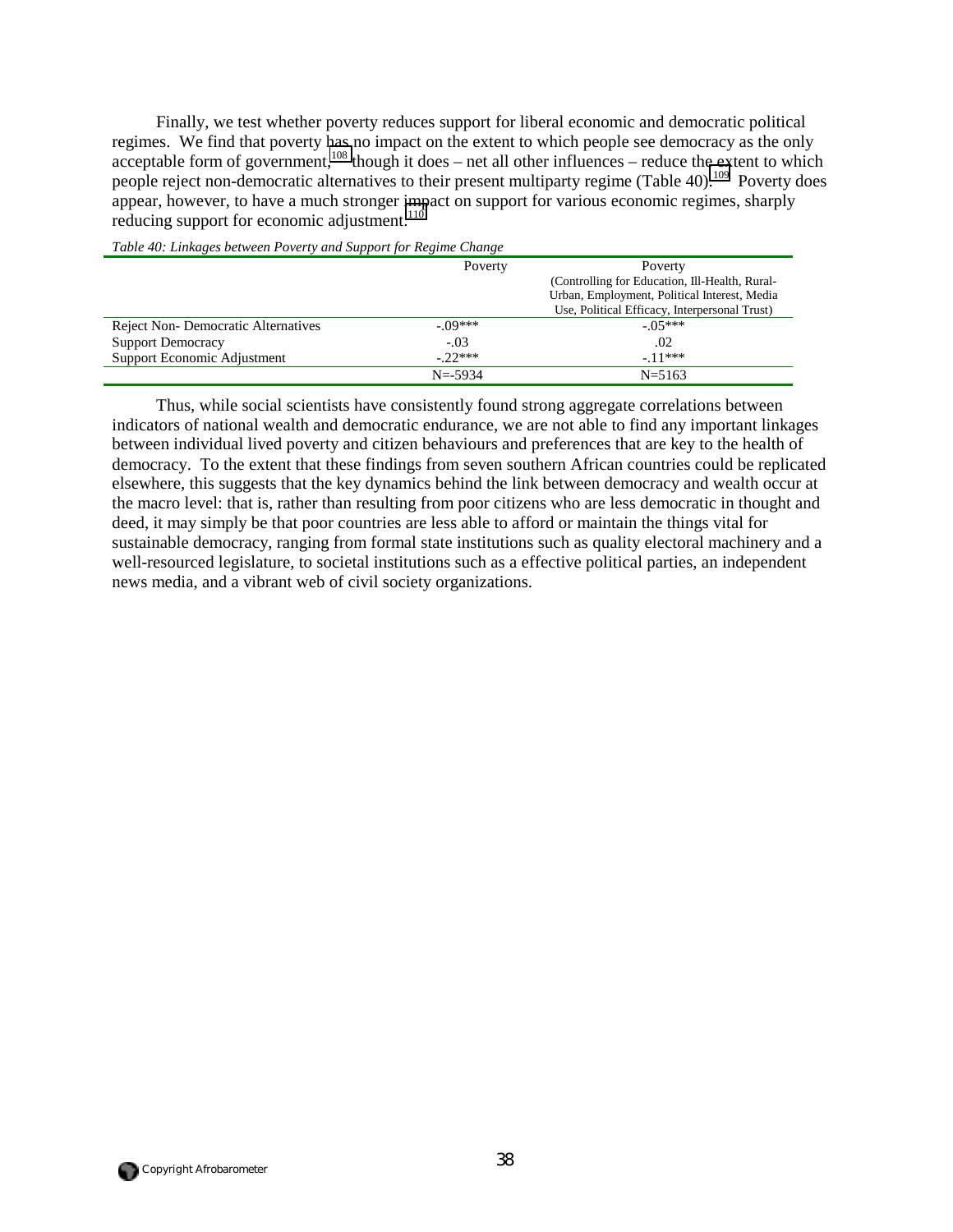## *APPENDIX A: OTHER INDICES OF WELL BEING*

In addition to the Lived Poverty Index, the 35 variables included in the Afrobarometer surveys produce five other indices of poverty or well being. Details about the construction of and findings for each of these indices, as well as four additional variables that did not reduce into any of these indices, are discussed in this appendix.

### **Index of Ill-Health**

The Afrobarometer measured individual health in two ways. First of all, we asked respondents about their physical health: "In the last month, how much of the time has your physical health reduced the amount of work you would normally do inside or outside your home: Was it often, sometimes, rarely or never?" A second item probed their state of mental health: "In the last month, how much of the time have you felt so worried or anxious that you have felt tired, worn out, or exhausted?"

In 1999-2000, the median respondent in Lesotho, Zambia and Zimbabwe indicated that they had "sometimes" been both unable to do any work due to physical health, and was mentally exhausted. This happened "rarely" to the average respondent in Malawi, Namibia, Botswana and South Africa. It "never" occurred for the typical white, coloured or Indian South African (see Tables A1 and A2).

Not only are Basotho most likely to go without basic necessities on a frequent basis, they are by far the most likely to report frequent mental or physical illness. Four in ten (42 percent) were "often" physically ill, and one-half (51 percent) had often been mentally exhausted. We wondered if the timing of the survey influenced the responses, but it was conducted in April and May – late summer and early autumn – so the weather presumably did not cause higher than usual levels of illness. The reasons for this very high level of illness are complex. First, due to labour migration to South Africa, the resident population is not a normally distributed population, but is largely female and disproportionately old. But while this accounts for some of the disparity, Basotho are still much sicker than anyone else in the region within each age category. Second, those who stay may be those who are unable to migrate because of poor health, thus creating a disproportionately unhealthy resident population.<sup>[111](#page-65-0)</sup>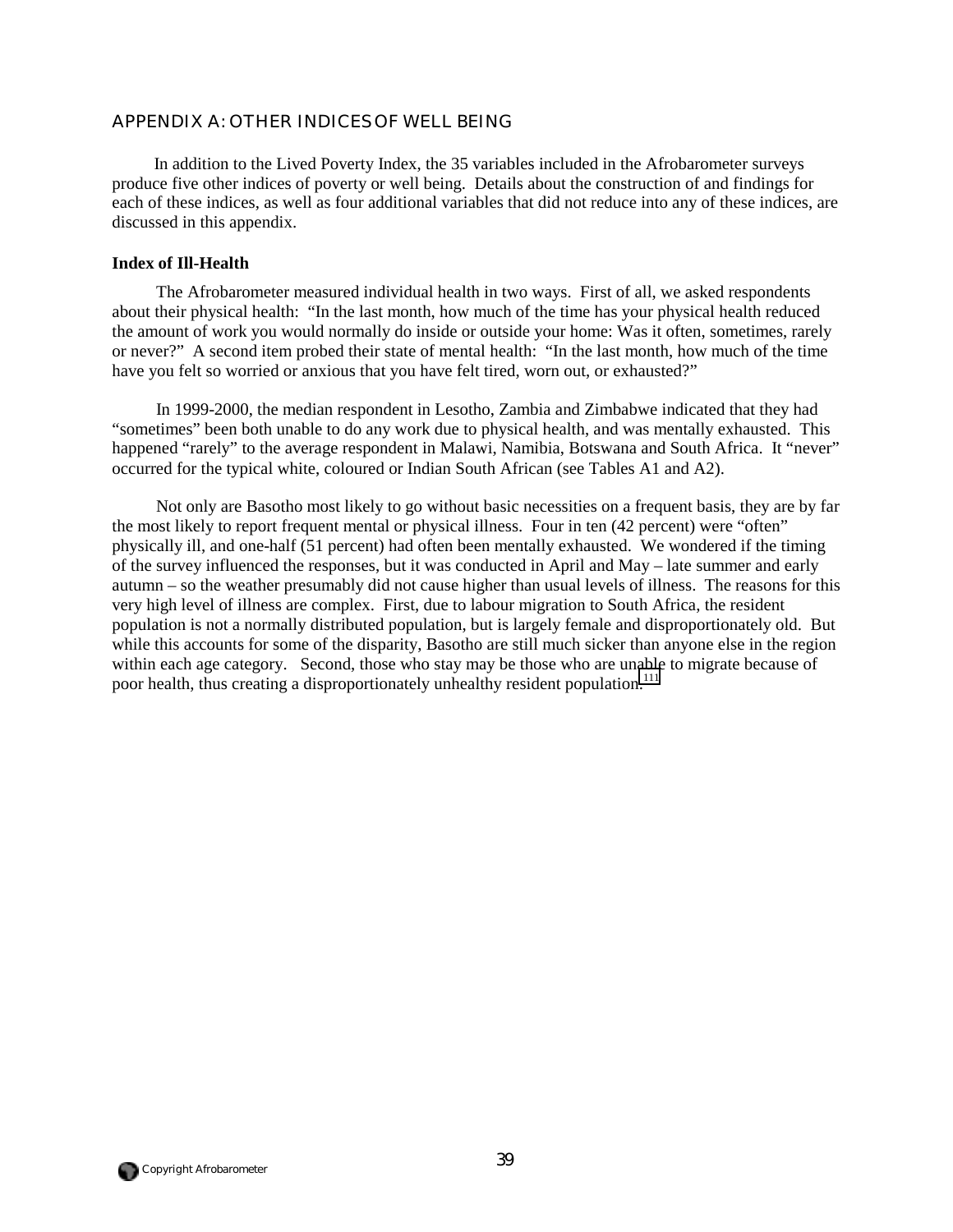#### *Table A1: Physical Health*

|           | <b>Botswana</b> | Malawi    | Namibia       | Zambia | Zimbabwe        | Lesotho         | South Africal   | Black/<br>African | White | Coloured    | Indian |
|-----------|-----------------|-----------|---------------|--------|-----------------|-----------------|-----------------|-------------------|-------|-------------|--------|
| Often     |                 |           |               |        |                 | -42             |                 |                   |       |             |        |
| Sometimes | 29              | $\sim$    | $\sim$        | 38     | $\sim$<br>◢     | 10<br><b>14</b> | <b>^^</b><br>رے | 28                |       | $\sim$<br>∸ | 20     |
| Rarely    | 19              | 41        | 10            |        | 18              |                 | 10<br>10        | 1 A               | 10    | 10          | ΙV     |
| Never     | $\sim$<br>36    | ⌒ ∕<br>36 | $\sim$<br>-36 | 28     | $\bigcap$<br>د∠ | $\sim$<br>ر ر   | 4 <sup>c</sup>  | 46                | v.    | $ -$<br>55  | JJ.    |

#### *Table A2: Mental Health*

|           | <b>Botswana</b> | Malawi | Namibia<br>$\mathbf{r}$ | Zambia            | $\overline{ }$<br>Zimbabwe | $\text{Lesotho}$ | South Africa  | Black/         | White             | Coloured | Indian      |
|-----------|-----------------|--------|-------------------------|-------------------|----------------------------|------------------|---------------|----------------|-------------------|----------|-------------|
|           |                 |        |                         |                   |                            |                  |               | African        |                   |          |             |
| Often     |                 | 20     |                         | $\sim$<br>∠∠      | $\sim$<br>30               |                  | ∸             | $\overline{1}$ | 1U.               | . .      | 10          |
| Sometimes | 34              | ر_     | $\sim$<br>36            | 42                | 29                         |                  | $\sim$<br>ے ر | $\sim$         | $\bigcap$<br>ل کے | 26       | $\sim$<br>ີ |
| Rarely    |                 | 25     |                         | $1^{\circ}$<br>14 | . .                        |                  | 10            | 20             | ◢                 | 14       | 10          |
| Never     | $\sim$<br>ے ر   | 30     | $\sim$                  | nη<br>∠∠          | 10                         | . <u>. .</u>     | $\sim$        | $\sim$<br>ر ر  | 4.                | 49       | ິ           |

#### *Table A4: Access to Development Infrastructure*

|                                                               | <b>Botswana</b> | Malawi | Namibia | Zambia | Zimbabwe | Lesotho        | South Africa | Black/<br>African | White | Coloured | Indian         |
|---------------------------------------------------------------|-----------------|--------|---------|--------|----------|----------------|--------------|-------------------|-------|----------|----------------|
| Electricity grid that most<br>houses could access*            | 97              | 40     | 51      | 53     | 41       | 31             | 70           | 65                | 85    | 86       | 60             |
| Electricity hook up into<br>Household                         | 28              | 16     | 33      | 38     | 42       | $\overline{4}$ | 78           | 70                | 99    | 92       | 94             |
| Piped water system that<br>could<br>houses<br>most<br>access* | 98              | 35     | 59      | 47     | 39       | 59             | 65           | 58                | 88    | 86       | 71             |
| Piped water in household                                      | 58              | 18     | 39      | 29     | 39       | 7              | 68           | 59                | 88    | 91       | 99             |
| Sewerage<br>that<br>system<br>most<br>houses could access*    | 14              | 25     | 43      | 41     | 35       | 9              | 53           | 44                | 83    | 74       | 55             |
| Health Clinic*                                                | 28              | 42     | 44      | 65     | 41       | 25             | 35           | 35                | 32    | 53       | 9              |
| the<br>along<br>Pavements<br>roads<br>or streets*             | 16              | 10     | 25      | 16     | 13       | 4              | 44           | 35                | 71    | 61       | 69             |
| Post Office*                                                  | 10              | 21     | 23      | 20     | 13       | 16             | 24           | 21                | 41    | 30       | $\overline{5}$ |
| Police Station*                                               | 5               | 13     | 26      | 44     | 24       | 16             | 26           | 22                | 36    | 39       | 13             |
| Police<br>Police<br><b>or</b><br>Vehicles*                    | 24              | 22     | 21      | 31     | 26       | 21             | 18           | 20                | 10    | 18       | $\overline{4}$ |
| Railway Station*                                              | 4               | 4      | 14      | 10     | 5        |                | 15           | 15                | 14    | 18       | 13             |

For all interviewer observed questions, the figures presented are proportions out of a total of 100 percent that *excludes* cases where interviewers did not fill in a response (around 15 percent in Namibia, 4 percent in Zambia, 3 percent in Zimbabwe and less than one percent in other countries). It *includes* cases where interviewers say they could not determine whether the service was present in the area or not.

\* Interviewers recorded whether or not it was present in the Enumerator Area (EA) / Primary Sampling Unit (PSU). In each EA or PSU a cluster of eight interviewers (four in South Africa) was conducted.

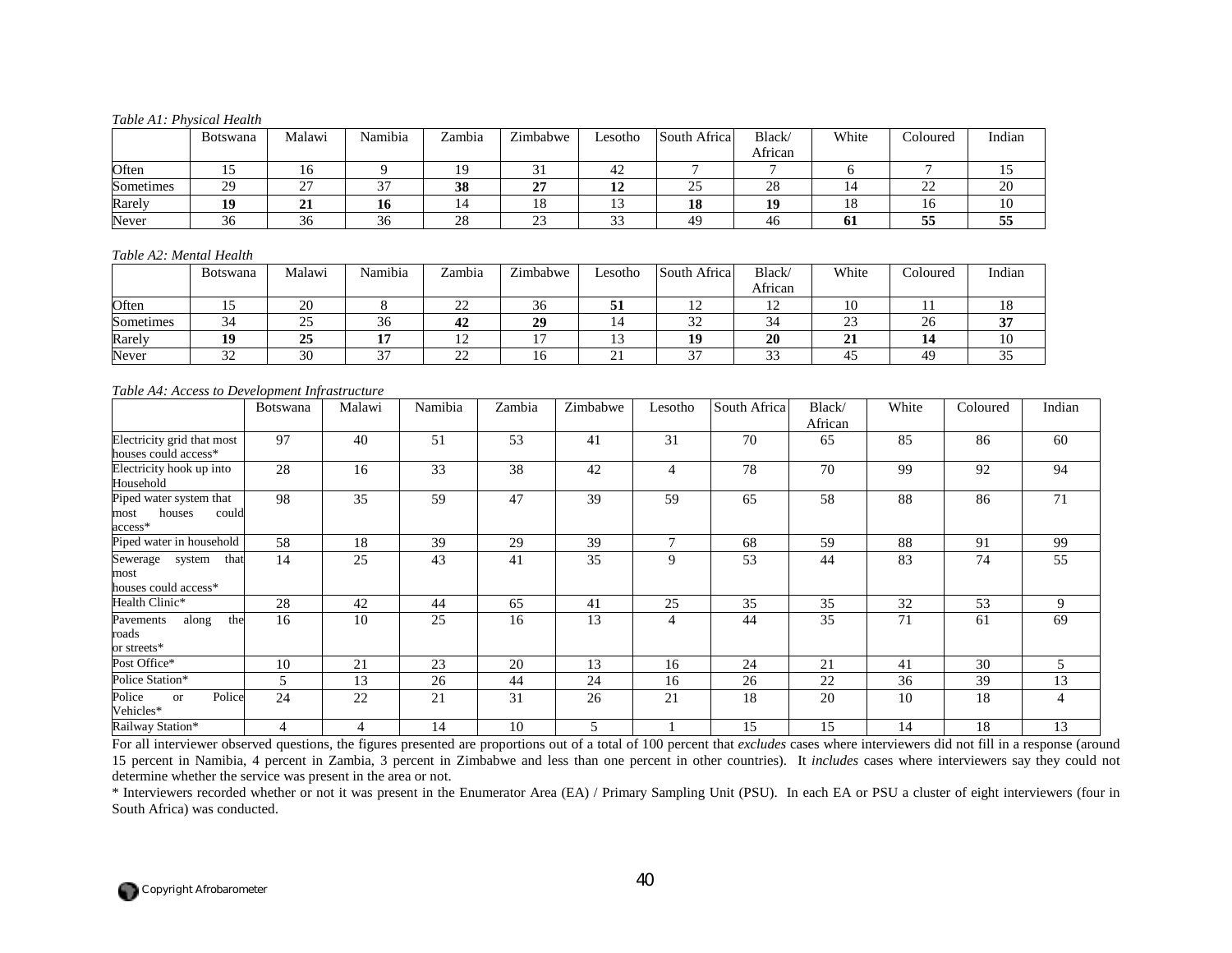The physical consequences of sickness and disease are also likely to lead to higher levels of anxiety and depression. Confirming this logic, we find a very strong correlation between physical and mental illness.[112](#page-65-0) This enables us to create an *index of ill health*, where 1 means people missed no work due to physical or mental illness in the month preceding the interview, and 4 means they frequently missed work for these reasons (Table A3). By this standard, the healthiest country in the region is South Africa (2.05), followed by Namibia (2.17). Zimbabwe and Lesotho have the highest rates of sickness in the region, statistically indistinguishable at 2.77 and 2.79.

| Table <i>T</i> 19. <i>Haden of the Health</i> |      |      |           |
|-----------------------------------------------|------|------|-----------|
| Country                                       | Mean | N    | Std. Dev. |
| South Africa                                  | 2.05 | 2188 | .94       |
| Namibia                                       | 2.17 | 1149 | .92       |
| <b>Botswana</b>                               | 2.28 | 1183 | 1.01      |
| Malawi                                        | 2.29 | 1206 | .92       |
| Zambia                                        | 2.57 | 1187 | .97       |
| Zimbabwe                                      | 2.77 | 1182 | .99       |
| Lesotho                                       | 2.79 | 1172 | 1.12      |
| Total                                         | 2.38 | 9267 | 1.02      |
|                                               |      |      |           |

*Table A3: Index of Ill Health* 

As indicated earlier, while poverty researchers have often attempted to include measures of individual health as an indicator of poverty, we find that, at least in Southern Africa, while there is a strong relation between the two, individual health is empirically distinct from individual incidence of poverty.<sup>113</sup> More than one in ten (13 percent) respondents interviewed across the region were "often" *both* physically *and* mentally ill. With the exception of Lesotho (due to the considerations outlined above), the cross-national variations in these extreme cases correlate quite strongly with cross-national differences in AIDS illnesses, suggesting that our aggregate estimates of ill health reflect a good deal of AIDS related illness. $114$ 

## **Index of Development Infrastructure**

Another dimension of well-being is tapped by a series of items that measure the presence of development infrastructure in the respondents' immediate vicinity. The results reveal that with the exception of Botswana, and to a lesser extent, South Africa, governments in the region have not succeeded in delivering basic development infrastructure to communities.

*Access to Electricity Grids and Piped Water* In Botswana, Afrobarometer interviewers observed electricity grids *within the immediate enumerator area* of 97 percent of respondents and piped water systems in 98 percent. The numbers in South Africa were 70 and 65 percent respectively. For the other five countries, however, the proportions for both services generally ranged between 30 and 50 percent (see Table A4).

One reason that access to services is not the same thing as lived poverty is that the presence of infrastructure does not necessarily translate into widespread household access. This is most clearly observable in Botswana where 97 percent of respondents live in areas with an electricity grid but just 28 percent of households are hooked up to it. Virtually all Batswana live in areas serviced with water (98 percent), yet just 58 percent of households have piped water into the household (though in this case, many households probably have access to piped water outdoors or at communal taps).

Only in South Africa (68 percent) and Botswana (58 percent) do large majorities of people have piped water *into their household*. Elsewhere, the figures run from 39 percent in Zimbabwe to just 7 percent in Lesotho. Similarly, in South Africa 78 percent of households are linked to the electricity grid, while in the rest of the region the figure ranges from 42 percent in Zimbabwe to just 4 percent in Lesotho.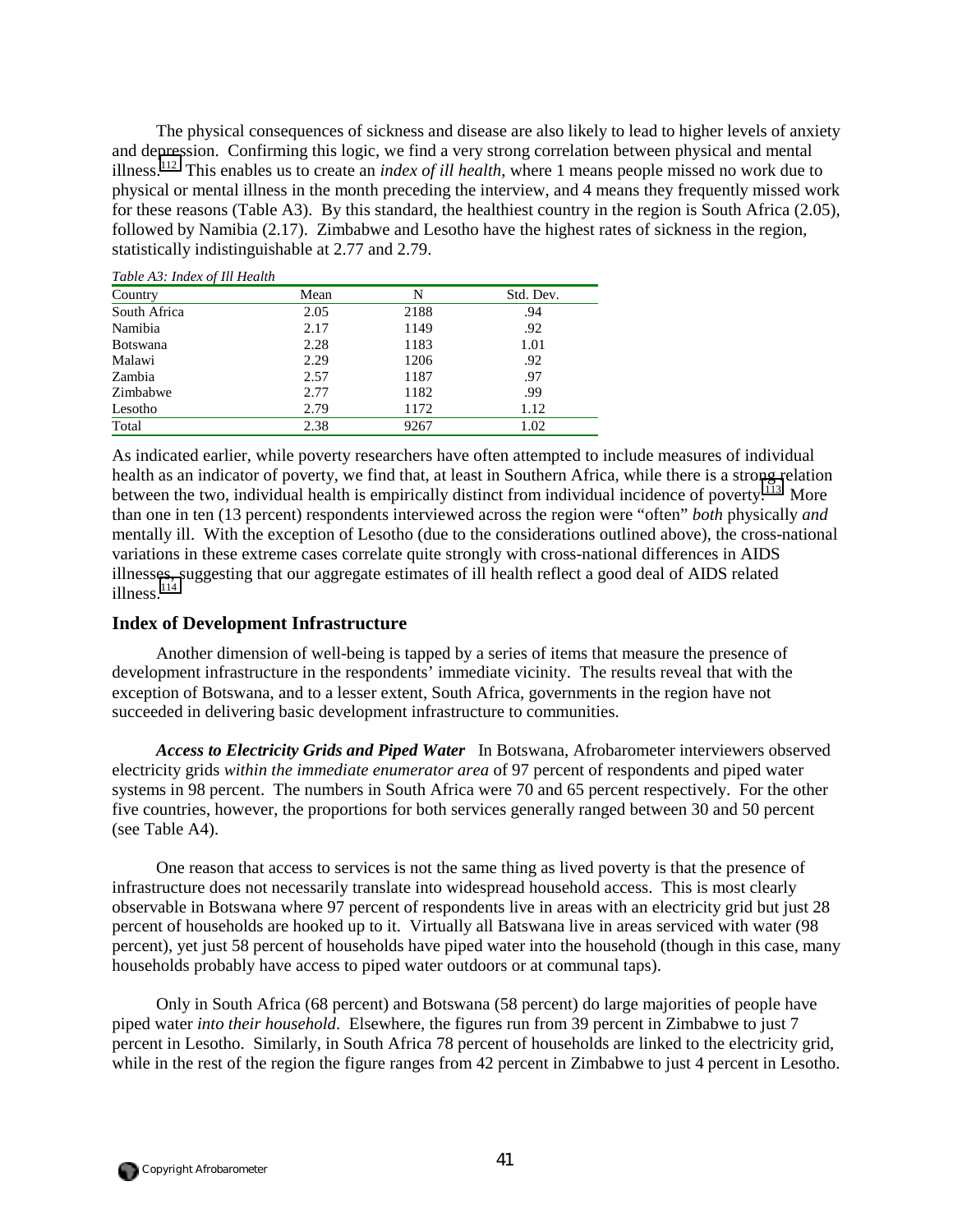South Africa has only reached these levels since its democratisation in 1994. As recently as 1995 it was estimated that just 21 percent of all households had access to piped water. The 1996 census reported 45 percent of households with an inside tap and 58 percent of households with access to electricity.<sup>[115](#page-65-0)</sup> The measured level of access to electricity actually outstrips the target of 72 percent by 2000 set in 1994 by South Africa's Reconstruction and Development Programme, a target that required 450,000 new hookups per year. <sup>116</sup> While apartheid legacies have left black South Africans clearly worse off than their white, coloured or Indian counterparts in terms of access to household services, some aspects of the new government's ambitious Reconstruction and Development Program have at least made them better off than people elsewhere in the region. For example, 59 percent of black South Africans have piped water in the home and 70 percent have electricity connections, figures that exceed national aggregates anywhere else in the region.

Again, it is clear that while state-driven water projects make an important contribution to water security, they do not guarantee it. Among those respondents who live in a serviced area and that have water piped into their house, 69 percent never go without, but 18 percent still say they go without "often" or "sometimes." This may represent people without sufficient cash to pay their water accounts, or signify interruptions in supply by state authorities. Among those who live in serviced areas but do not have it piped into their house, 50 percent "never" go without, and 36 percent do so "often" or "sometimes." One in ten people (12 percent) who live in unserviced areas still manage to have water piped into the house, most likely from a borehole or dam. Among this group, 64 percent "never" do without, and 26 percent go without "often' or "sometimes." But clearly the worst conditions are found among those who live in unserviced areas and do not have internal piped water: just one-third of these people (35 percent) "never" do without, while one-half (52 percent) go without "often" or "sometimes."

Similarly, state-financed electricity grids drastically reduce the likelihood that Southern Africans have to go without power, but do not totally determine their prospects. In serviced areas, 38 percent of houses are still not hooked up to the grid. Yet 16 percent of these households say they "never" go without electricity, either because they have their own generators, or because they have illegally "hooked up" into the grid. In *un*serviced areas, 13 percent of people say they have an electricity hook-up into their homes, possibly signifying incomplete power grids in those areas. Of those without any household hook-up, 11 percent say they "never" do without – either because they have their own generators, or because they actually do not think they need electricity and thus are not going without.

*Health Clinics* We see a very different pattern with regard to the presence of health clinics. Zambia leads the region with clinics present in 65 percent of the primary sampling units. Clinics were available in four out of ten sampling sites in Namibia (44 percent), Malawi (42 percent) and Zimbabwe (41 percent) and slightly less than that in South Africa (35 percent). Just one-quarter of sites have clinics in Botswana (28 percent) and Lesotho (25 percent).

Perhaps surprisingly, the construction of government health clinics does not reduce the degree to which people go without medical care: across the entire region, there is no statistical relationship between the frequency with which one goes without necessary medical treatment, and whether or not there is a health clinic present in the immediate area. However, having a health clinic in the immediate area does have a slight impact on health. Forty-five percent of respondents who live close to a health clinic report that they "never" miss work due to health problems, compared to 35 percent of those who do not have a health clinic in their area.<sup>[117](#page-65-0)</sup>

*Other Development Infrastructure* South Africa has the highest levels of development in terms of *sewerage* systems (53 percent live in an enumerator area in which sewerage is available to most houses), *paved sidewalks* (44 percent live in areas in which interviewers could see pavements), *post offices* (24 percent live in enumerator areas with a post office) and *access to rail transport* (15 percent). At the other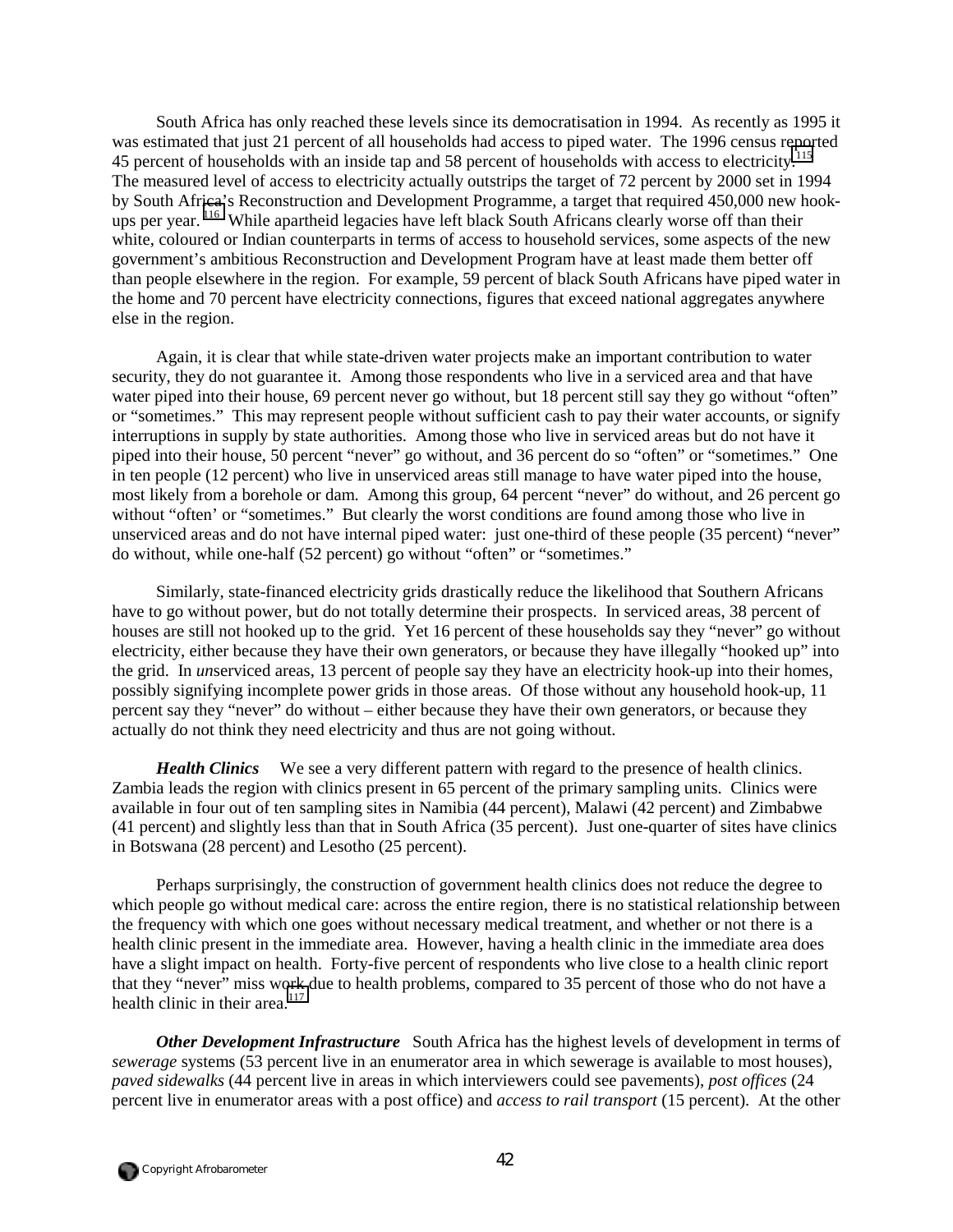end of the spectrum, Lesotho again has the lowest levels with regard to sewerage (9 percent), pavement (4 percent) and rail transport (1 percent). Botswana (10 percent) and Zimbabwe (12 percent) have the lowest rates of access to a post office.

We see very different patterns in terms of the *presence of security forces*. Interviewers observed police stations in the enumerator area of 42 percent of Zambian respondents, and witnessed police or police vehicles on the streets in 30 percent of cases, both the highest levels in the region. In contrast, there were police stations in the immediate area in just 5 percent of cases in Botswana, and police or police vehicles were observed before or after 18 percent of all interviews in South Africa.

We created an *index of development infrastructure* measuring the absence or presence of all the items just discussed, each scored 0 or 1 (Table A5). Across the region South Africa has the highest level of development infrastructure (0.46 on a scale of 0 to 1), followed closely by Botswana (0.39). The lowest levels of development are found in Malawi (0.12) and Lesotho (0.08).

| Table AS: Index of Development Infrastructure |      |      |           |  |  |  |  |  |
|-----------------------------------------------|------|------|-----------|--|--|--|--|--|
| Country                                       | Mean | N    | Std. Dev. |  |  |  |  |  |
| South Africa                                  | 0.46 | 2119 | .33       |  |  |  |  |  |
| <b>Botswana</b>                               | 0.39 | 1100 | .17       |  |  |  |  |  |
| Namibia                                       | 0.24 | 867  | .40       |  |  |  |  |  |
| Zimbabwe                                      | 0.23 | 1026 | .37       |  |  |  |  |  |
| Zambia                                        | 0.22 | 1074 | .38       |  |  |  |  |  |
| Malawi                                        | 0.12 | 1180 | .28       |  |  |  |  |  |
| Lesotho                                       | 0.08 | 1120 | .20       |  |  |  |  |  |
| Total                                         | 0.27 | 8486 | .34       |  |  |  |  |  |

*Table A5: Index of Development Infrastructure* 

## **Index of Community Services**

Well functioning communities are those that also have private and civic sectors that by themselves or in partnership with the state provide a range of services that meet community needs such as transportation, recreation, civic life and consumer goods. When viewed in these terms, communities in Malawi, Zambia, and to some extent Zimbabwe appear to be the most well developed, and communities in Lesotho and Botswana the least. However, the cross-national patterns do change depending on the type of service in question (Table A6).

Eight in ten Zimbabweans (84 percent) live in Enumerator Areas with *regular bus or taxi service;*  at the other end of the range, just over one-third of Namibians (36 percent) do. Eight in ten Zambians (88 percent) and Malawians (82 percent) have *recreation facilities* in their immediate area, while just over one-third of Zimbabweans (36 percent) do. *Places of worship* could be found in the immediate enumerator area of nine in ten Zambians (93 percent) and Malawians (87 percent) compared to just onehalf of Batswana (49 percent). Over one-half of Zambians have immediate access to *venues that can be used for community meetings*, compared to just one in ten Basotho (11 percent) and Batswana (9 percent).

Commercially, Zambians (70 percent) have the highest levels of immediate access to *informal markets* that sell food and clothes and Batswana the lowest (15 percent). However, when it comes to more formal commercial outlets, nine in ten Batswana (91 percent) and Basotho (90 percent) have a *small shop* (café, corner shop or spaza shop) close at hand, compared to just 16 percent of Malawians. Four in ten Batswana (42 percent) and South Africans (44 percent) have immediate access to *larger stores, or supermarkets* that sell food or clothes compared to just 14 percent of Malawians.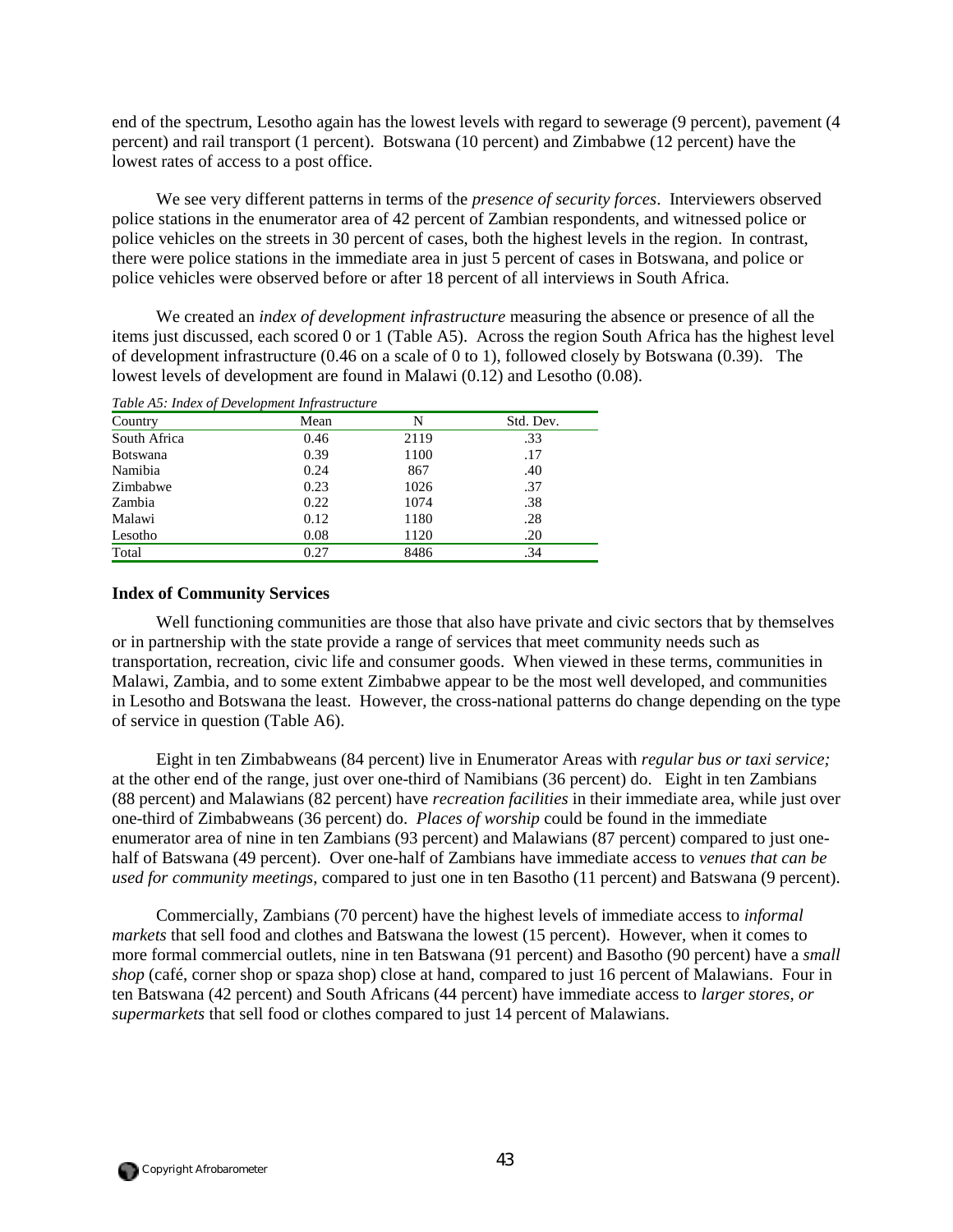#### *Table A6: Community Services*

|                                                                       | Botswana | Malawi | Namibia | Zambia | Zimbabwe | Lesotho | South Africa | <b>Black</b> | White | Coloured | Indian |
|-----------------------------------------------------------------------|----------|--------|---------|--------|----------|---------|--------------|--------------|-------|----------|--------|
| Regular<br>bus<br><sub>or</sub><br>taxi<br>service                    | 62       | 42     | 36      | 55     | 84       | 65      | 62           | 62           | 54    | 64       | 85     |
| Recreational facilities                                               | 53       | 82     | 43      | 88     | 36       | 67      | 42           | 36           | 59    | 61       | 45     |
| Churches, mosques or<br>temples or other places of<br>worship         | 49       | 87     | 55      | 93     | 55       | 68      | 61           | 59           | 64    | 76       | 48     |
| Town halls or community<br>buildings that can be used<br>for meetings | Q        | 23     | 34      | 56     | 20       | 11      | 35           | 33           | 35    | 50       | 29     |
| Cafes / corner shops /<br>spaza shops                                 | 91       | 16     | 52      | 65     | 48       | 90      | 78           | 80           | 70    | 75       | 77     |
| Market stalls (food /<br>clothing)                                    | 15       | 52     | 33      | 70     | 49       | 27      | 25           | 26           | 19    | 28       | 22     |
| Supermarket (food /<br>clothing)                                      | 42       | 14     | 40      | 24     | 37       | 24      | 44           | 39           | 64    | 46       | 49     |
| Petrol station                                                        | 10       | 15     | 30      | 23     | 19       | 11      | 37           | 29           | 71    | 53       | 35     |

Interviewers recorded whether or not it was present in the Enumerator Area (EA) / Primary Sampling Unit (PSU). In each EA or PSU a cluster of eight interviewers (four in South Africa) was conducted.

#### *Table A8 Agricultural Activity*

|                      | <b>Botswana</b> | Malawi   | Namibia  | Zambia              | $\overline{\phantom{a}}$<br>Zimbabwe | ∟esotho       | South Africa   | <b>Black</b><br>African | White | Coloured     | Indian |
|----------------------|-----------------|----------|----------|---------------------|--------------------------------------|---------------|----------------|-------------------------|-------|--------------|--------|
| Vegetables<br>Crops  |                 | $\sim$   | 50<br>υo | $- -$               | 80                                   | QQ            | $\sim$<br>ر. ر | 40                      |       | ∸            |        |
| Livestock            | 4.              | $\Omega$ | ັ        |                     | 59                                   | 98            | ∸              | 26                      | ιv    |              |        |
| Trees over one story | $\overline{ }$  | $- -$    | 4≂       | $O \subseteq$<br>83 | $\sim$<br>┭∠                         | $\circ$<br>ΟŹ | 28             | $\sim$ $\sim$           |       | $\sim$<br>ΖO | 24     |

Interviewers recorded whether or not it was present in the Enumerator Area (EA) / Primary Sampling Unit (PSU). In each EA or PSU a cluster of eight interviewers (four in South Africa) was conducted.

#### *Table A10: Access to Schools*

|                              | Botswana | Malawi | Namibia                  | Zambia      | Zimbabwe | $\text{Lesotho}$ | South Africal            | Black/  | White | Coloured                 | Indian         |
|------------------------------|----------|--------|--------------------------|-------------|----------|------------------|--------------------------|---------|-------|--------------------------|----------------|
|                              |          |        |                          |             |          |                  |                          | African |       |                          |                |
| Individual<br>Access<br>- to | 90       | 02     | 70<br>۰٥                 | $^{\Omega}$ | 94       | $\overline{ }$   | 88                       | 89      | 84    | 88                       | Q <sub>2</sub> |
| An Affordable School         |          |        |                          |             |          |                  |                          |         |       |                          |                |
| Community<br>Access to       | 74       | 79     | $\overline{\phantom{a}}$ | 85          | 80       | OS.              | $\overline{\phantom{a}}$ | 78      | 64    | $\overline{\phantom{a}}$ | 41             |
| Schools*                     |          |        |                          |             |          |                  |                          |         |       |                          |                |

*\** Interviewers recorded whether or not it was present in the Enumerator Area (EA) / Primary Sampling Unit (PSU). In each EA or PSU a cluster of eight interviewers (four in South Africa) was conducted.

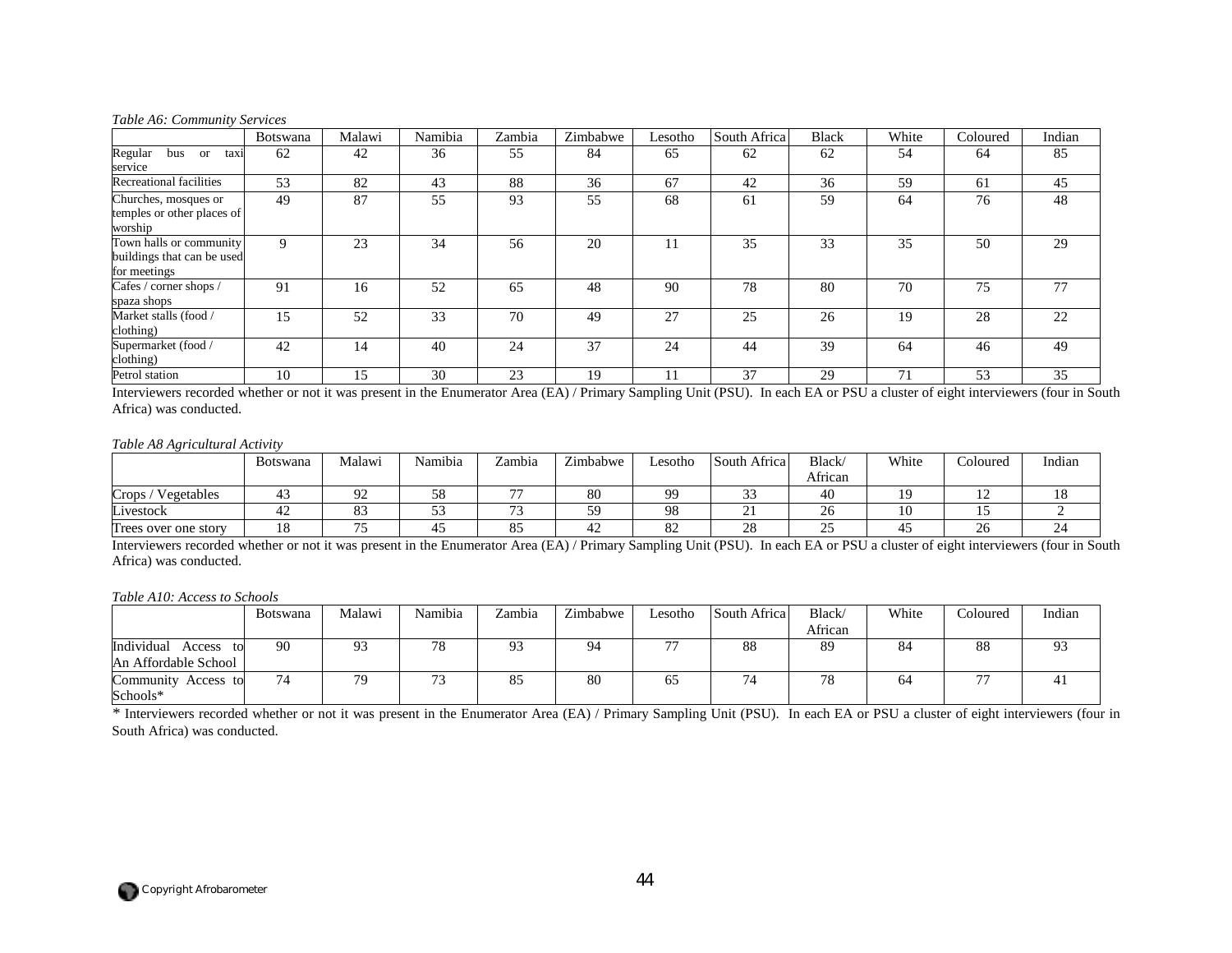We created an *index of community services* measuring the absence or presence of the items just reviewed (Table A7). The highest levels of community infrastructure can, perhaps surprisingly, be found in Zambia (0.53 on a scale of 0 to 1). The lowest level of community infrastructure, again perhaps surprisingly, is found in Botswana  $(0.33)$ .

| Tuble A). Thus by Community Services |      |      |           |
|--------------------------------------|------|------|-----------|
| Country                              | Mean | N    | Std. Dev. |
| Zambia                               | 0.53 | 1089 | .24       |
| South Africa                         | 0.40 | 2200 | .28       |
| Malawi                               | 0.36 | 1206 | .23       |
| Namibia                              | 0.37 | 966  | .36       |
| Zimbabwe                             | 0.37 | 1137 | .26       |
| Lesotho                              | 0.37 | 1149 | .24       |
| <b>Botswana</b>                      | 0.33 | 1198 | .18       |
| Total                                | 0.39 | 8945 | .27       |

*Table A7: Index of Community Services* 

#### **Index of Agricultural Activity**

Interviewers also observed three elements related to the agricultural activity of the community. In Lesotho, interviewers reported seeing "gardens or fields attached to households *growing crops or vegetables"* in the enumerator area of 99 percent of interviews, and "yards or fields attached to households containing *livestock* such as goats, sheep, cows or horses" in 98 percent of cases (see Table A8). In contrast, these were seen in only 33 and 21 percent of sites in South Africa. Interviewers also observed "yards, gardens or fields attached to households with *trees* growing in them that were *higher than one story"* within the immediate enumerator area of eight of ten sites in Zambia (82 percent) and Zambia, (81 percent) compared to just one in five in Botswana (18 percent). Combining these into a single index shows that the greatest frequency of agricultural activity can be found in Lesotho (0.93) and the least in South Africa (0.27) (Table A9).

| Country         | Mean | N    | Std Dev. |
|-----------------|------|------|----------|
| Lesotho         | 0.93 | 1167 | .16      |
| Malawi          | 0.83 | 1207 | .24      |
| Zambia          | 0.78 | 1142 | .29      |
| Zimbabwe        | 0.60 | 1166 | .32      |
| Namibia         | 0.52 | 962  | .42      |
| <b>Botswana</b> | 0.34 | 1200 | .33      |
| South Africa    | 0.27 | 2200 | .34      |
| Total           | 0.58 | 9044 | .40      |

#### **Index of Access to Schools**

Compared to other dimensions of development, governments across Southern Africa have done a good job in constructing affordable schools to which large proportions of their populations have access. Interviewers were able to identify a nearby school in eight of ten Enumerator Areas in Zambia (85 percent), Zimbabwe (80 percent) and Malawi (79 percent), but just 65 percent in Lesotho (see Table A10). Nine in ten say there is "a school close by where you could afford to send your children?" in Zimbabwe (94 percent), Zambia (93 percent), Botswana (90 percent), and in South Africa (88 percent), compared to just 78 and 77 percent in Namibia and Lesotho respectively. We construct an *index of access to schools* and find that Zambia, Malawi and Zimbabwe lead the region (statistically indistinguishable between 0.87 and 0.90 on a scale of 0 to 1) and Lesotho has the lowest relative level of access (0.71) (Table A11).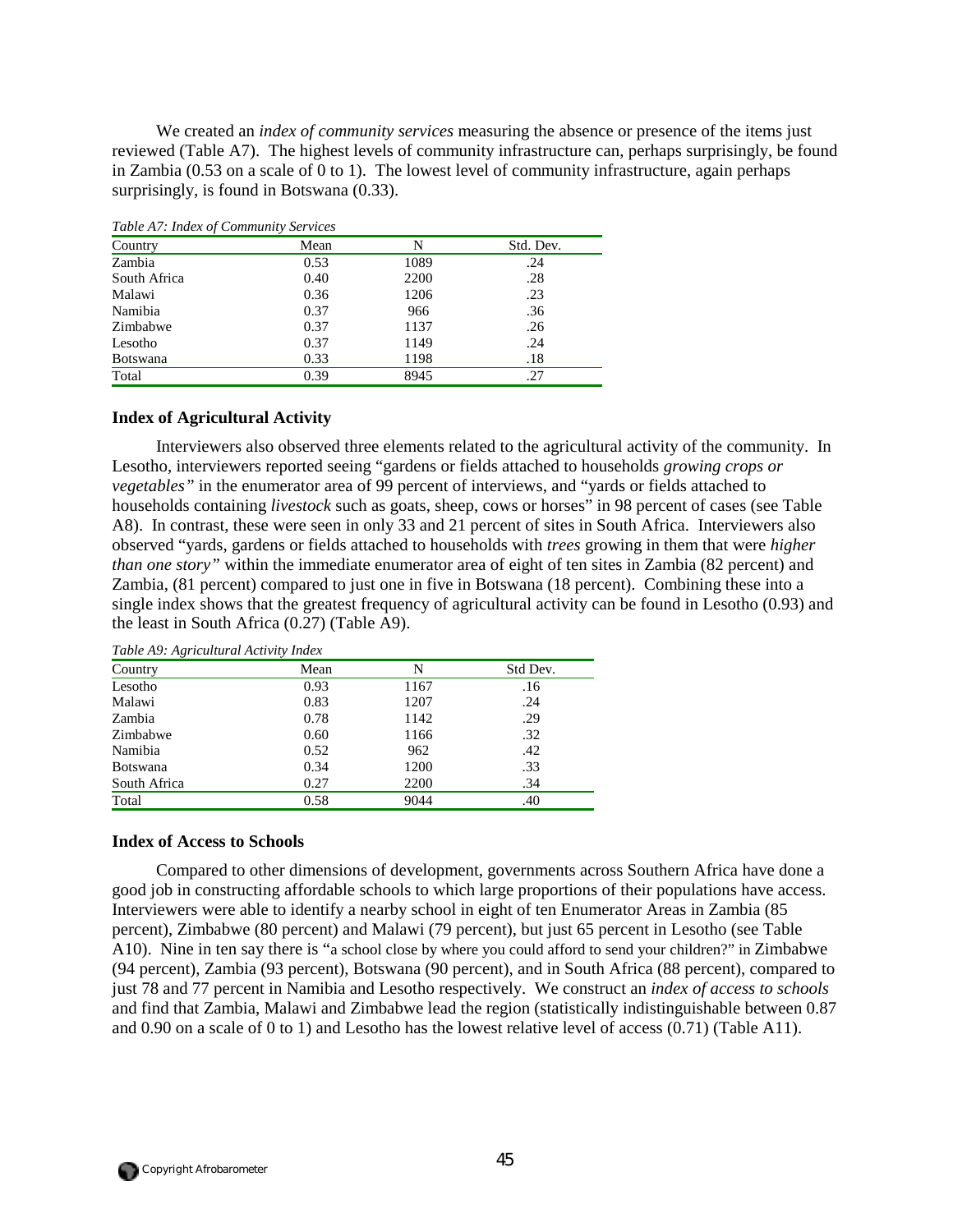| Country         | Mean | N    | Std. Dev. |
|-----------------|------|------|-----------|
| Zambia          | 0.90 | 1143 | .25       |
| Malawi          | 0.87 | 1200 | .26       |
| Zimbabwe        | 0.87 | 1155 | .24       |
| South Africa    | 0.83 | 2107 | .30       |
| <b>Botswana</b> | 0.82 | 1186 | .28       |
| Namibia         | 0.77 | 989  | .38       |
| Lesotho         | 0.71 | 1160 | .36       |
| Total           | 0.83 | 8940 | .30       |

*Table A11: Access to Schools Index* 

#### **Non-Index Variables**

#### *Formal Housing*

As noted earlier, four other pieces of information remained distinct from the six dimensions of well-being that we have already discussed. One piece consisted of Afrobarometer fieldworkers' observations of the quality of people's shelters (Table A12). Improved houses (with cement or brick walls, windows and metal or tile roofs) are most common in Botswana (84 percent) and available to more than half the population in all countries except Namibia (36 percent). Half of the population occupies unimproved traditional housing (usually constructed of mud and thatch) in Namibia (50 percent), and over one third in Malawi (41 percent), and Zambia (35 percent) and Zimbabwe (33 percent). Just one in ten South Africans (10 percent) and Batswana (9 percent) live in traditional houses.

Sub-standard shelter in the form of temporary shack-type dwellings is most common in countries with an apartheid legacy of population displacement, namely South Africa (13 percent) and Namibia (8 percent), but it is also prevalent in Zambia (5 percent). However, the figure for South Africa is undoubtedly a point on a downward curve as over one million low cost housing units had been built by 2001.[118](#page-65-0)

However, even in countries with large proportions of people living in formal houses, such as Botswana, it appears that other types of housing are scattered throughout neighbourhoods and towns (Table A13). While 84 percent of Batswana respondents live in formal houses, interviews observed that only 29 percent of respondents lived in enumerator areas consisting entirely of formal housing. Six in ten (59 percent) lived in enumerator areas counted as mostly formal, indicating the presence of at least some other types of housing in the immediate area. The prevalence of large private or government housing projects (indicated by enumerator areas consisting wholly of formal houses) is seen in South Africa (55 percent) and Zimbabwe (39 percent).

#### *Education*

To measure adult education, we asked respondents for their level of highest educational attainment (Table A14). Proportions of adults with no formal schooling are relatively high in four countries: Botswana (17 percent), Namibia (16 percent), Lesotho (15 percent) and Malawi (13 percent). The median respondent in Lesotho has only some primary education and in Malawi had completed primary school. In the other five countries, the median respondent had at least some high school. White and coloured South Africans possessed the highest educational attainment as the median respondent had completed high school.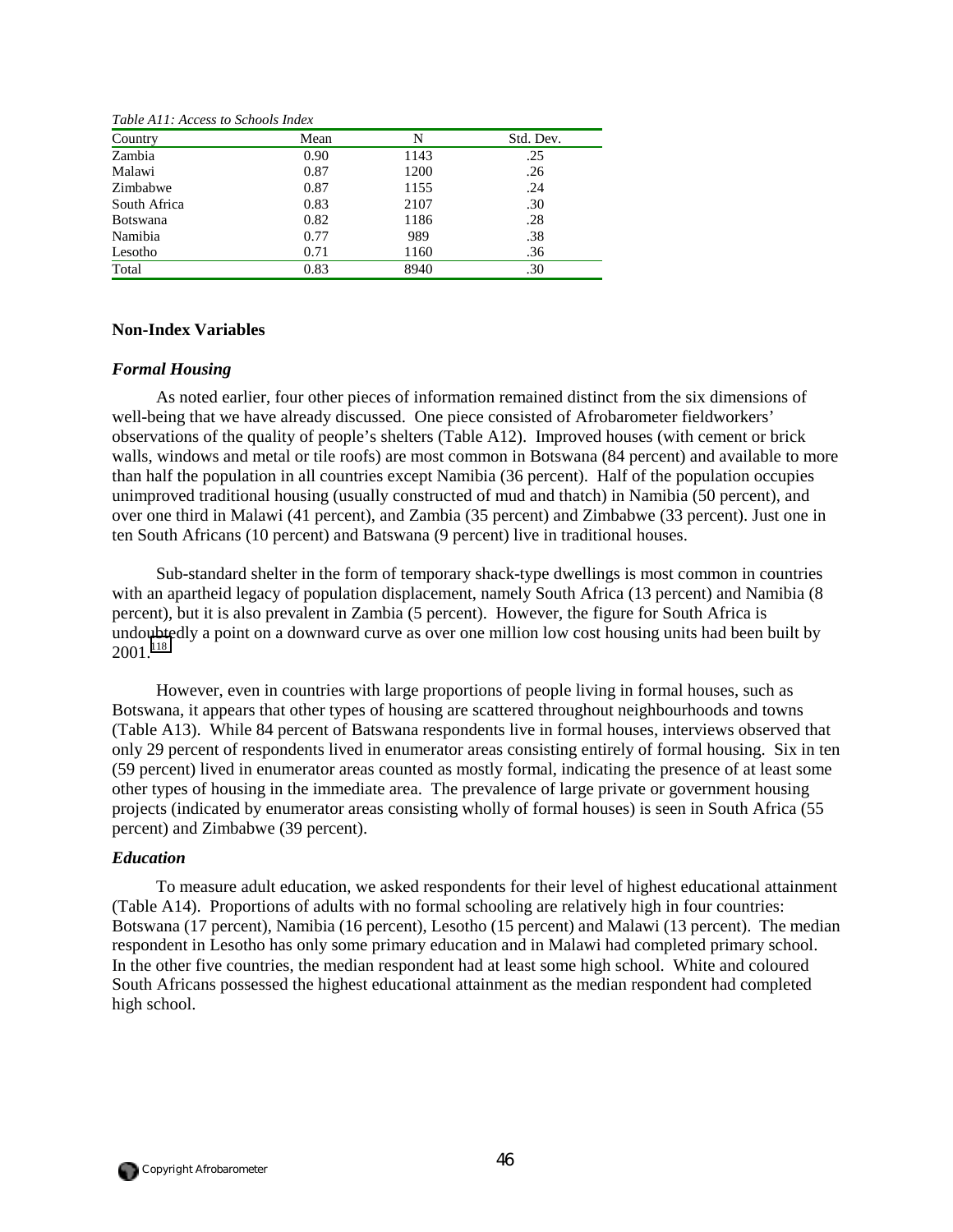#### *Table A12: Quality of Housing*

|                            | <b>Botswana</b> | Malawi | Namibia | Zambia    | Zimbabwe | Lesotho | South Africal | <b>Black</b> | White     | Coloured  | Indian    |
|----------------------------|-----------------|--------|---------|-----------|----------|---------|---------------|--------------|-----------|-----------|-----------|
|                            |                 |        |         |           |          |         |               | <b>SA</b>    | <b>SA</b> | <b>SA</b> | <b>SA</b> |
| Improved / Formal          | 84              | 58     | 36      | 56        | 63       | 65      | 69            | 62           | 88        | 94        | 72        |
| House                      |                 |        |         |           |          |         |               |              |           |           |           |
| <b>Traditional House</b>   |                 |        | 50      | 25<br>ر ر | 33       | 29      | 10            | 13           |           |           |           |
| Flat / Hostel              |                 |        |         |           |          |         |               |              |           |           | 26        |
| <b>Temporary Structure</b> |                 |        |         |           |          |         |               |              |           |           |           |
| Room in Backyard           |                 |        |         |           |          |         |               |              |           |           |           |

## *Table A13: Quality of Housing in Community*

|      | <b>Botswana</b> | Malawi | Namibia                            | Zambia       | Zimbabwe | Lesotho | South Africa         | <b>Black</b> | White             | Coloured | Indian         |
|------|-----------------|--------|------------------------------------|--------------|----------|---------|----------------------|--------------|-------------------|----------|----------------|
|      |                 |        |                                    |              |          |         |                      | African      |                   |          |                |
| All  | 20              |        | $\sim$<br>$\overline{\phantom{a}}$ | $\sim$<br>34 | 40       |         | --<br>55             | 43           | 05<br>$\mathbf o$ | н.<br>70 | $\Omega$<br>89 |
| Most | 59              | 49     | $\sim$<br>ت                        |              | າາ<br>44 | 46      | $\sim$<br><u>، ب</u> | 25           |                   |          | ΙV             |
| Some |                 |        | $\mathbf{A}$<br>ມມ                 | 42           | 29       | 49      |                      | $\cap$<br>∠∠ |                   |          |                |
| None |                 |        | $\sim$                             |              |          |         |                      | 10           |                   |          |                |

*How many houses within the primary sampling unit are formal houses?* 

#### *Table A14: Individual Educational Attainment*

|                                     | Botswana | Malawi         | Namibia        | Zambia        | Zimbabwe | Lesotho        | South Africa   | <b>Black</b>   | White     | Coloured  | Indian         |
|-------------------------------------|----------|----------------|----------------|---------------|----------|----------------|----------------|----------------|-----------|-----------|----------------|
|                                     |          |                |                |               |          |                |                | <b>SA</b>      | <b>SA</b> | <b>SA</b> | <b>SA</b>      |
| No formal schooling                 | 17       | 13             | 16             | $\mathcal{I}$ | 8        | 15             | $\overline{4}$ |                | $\theta$  |           | 2              |
| Some Primary school                 | 82       | 86             | 86             | 92            | 91       | 85             | 96             | 95             | 100       | 95        | 98             |
| Primary school<br>Completed         | 67       | 51             | 66             | 75            | 77       | 40             | 87             | 85             | 99        | 90        | 92             |
| Some high school                    | 52       | 35             | 51             | 60            | 61       | 22             | 78             | 75             | 99        | 80        | 79             |
| High school completed               | 23       | 16             | 27             | 32            | 30       | $\mathbf{r}$   | 40             | 35             | 74        | 70        | 35             |
| Some University/                    | 8        | 3              | 9              | 12            | 11       | $\overline{c}$ | 10             | 9              | 20        | 29        | 6              |
| College                             |          |                |                |               |          |                |                |                |           |           |                |
| University/                         |          | $\mathfrak{D}$ | 5              | $\mathbf{r}$  | 5        |                | 6              |                | 16        | 6         |                |
| College completed                   |          |                |                |               |          |                |                |                |           |           |                |
| Post-grad                           |          | $\theta$       |                | $\leq$ 1      |          | <1             |                |                | 7         | $\Omega$  | $\mathbf{0}$   |
| Other post matric<br>Qualifications |          |                | $\overline{c}$ | $<$ 1         |          | $<$ 1          | 4              | 3              | 10        | 2         | 3              |
| Don't know                          | $\Omega$ | $\leq$ 1       | $\leq$ 1       | $\Omega$      | $\leq$ 1 | $\mathbf{0}$   | $\Omega$       | $\overline{0}$ | $\Omega$  | $\Omega$  | $\overline{0}$ |
| Refused                             | 0        | $\leq$ 1       | $\Omega$       | $\Omega$      | $\leq$ 1 | $\mathbf{0}$   | $\Omega$       | $\Omega$       | $\Omega$  | $\Omega$  | $\Omega$       |
| <b>Missing Data</b>                 |          | $\leq$ 1       |                |               |          | $\Omega$       | $\Omega$       | $\Omega$       | $\Omega$  | $\Omega$  | $\theta$       |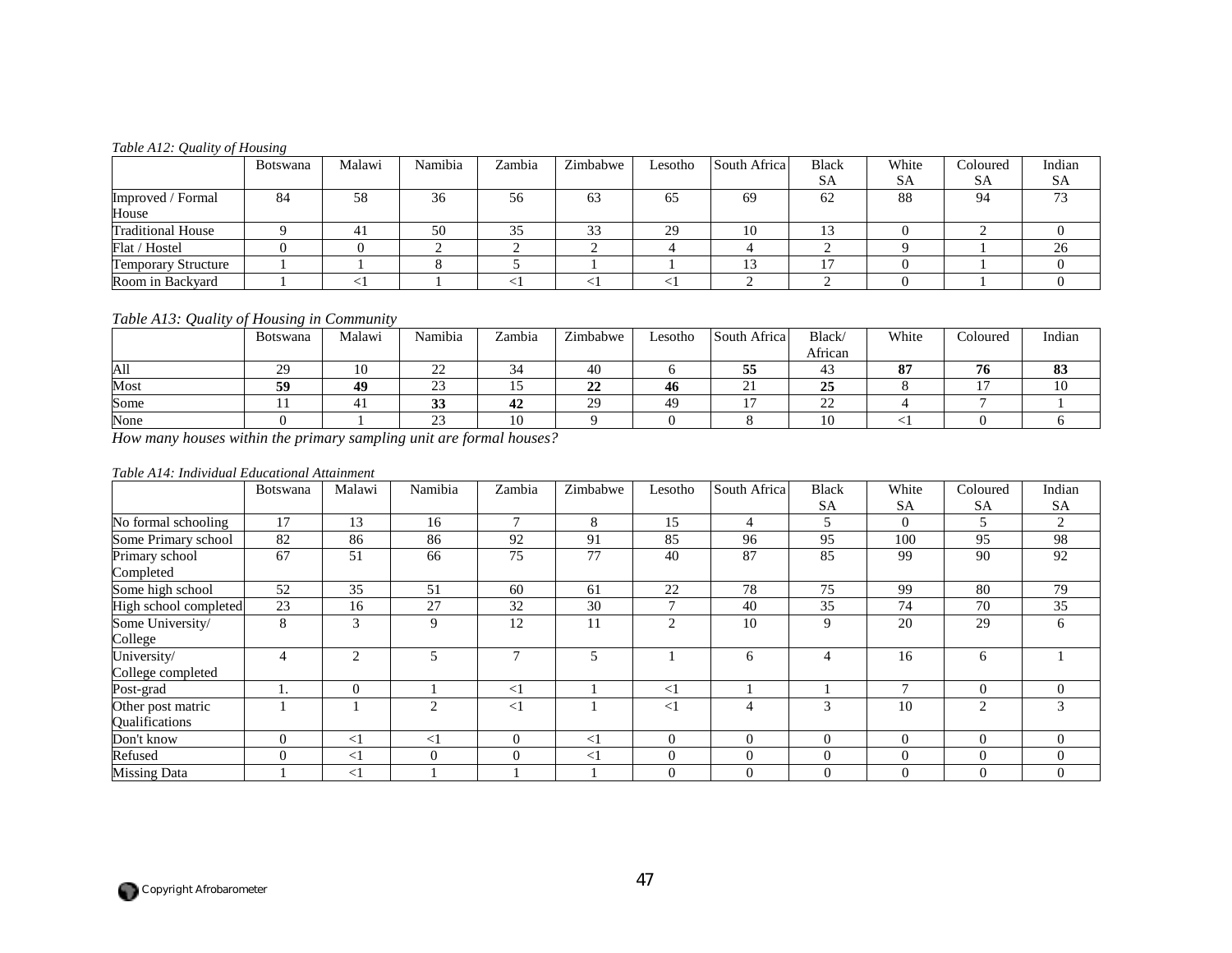Even with the legacy of apartheid education in their country, South Africans in general, and black South Africans in particular, exhibit higher levels of education than any other Southern African country. Forty percent of all South Africans (and 35 percent of blacks) have completed high school. At the other end of the spectrum, just 16 percent of Malawians and 7 percent of Basotho have done so. At the same time, while black South Africans exhibit higher levels of education than people in any other country in the region, they fall far behind white (74 percent) and coloured (70 percent) respondents in their own country.

### *Employment*

Unemployment and underemployment are widespread in the region. Afrobarometer surveys in Southern Africa asked people a three-part question. First, were they working? If so, was it part time or full time? And if not, were they looking for work? Our unemployment estimate is then derived from the following formula:

> % Not Working but Looking for Work 100% - % Not Working and Not Looking For Work

Our confidence in our results is enhanced by the fact that our estimate for South Africa (36 percent of the workforce 18 years of age and above) is statistically the same as the "expanded rate" of 36 percent estimated by a Statistics South Africa labour force survey conducted at about the same time.<sup>119</sup> Across six Southern African countries, unemployment in 1999-2000 ranged from 33 percent in Zimbabwe to 45 percent in Botswana, with the major exception of Lesotho; Lesotho's figure stands far outside this range at an astounding 76 percent (see Table A15).

Lesotho's extraordinary level of unemployment might be explained by the fact that many employed males were out of the country working in South African mines during the survey period. However, 81 percent of Basotho women are also unemployed, far higher than the regional average of 52 percent. This suggests that unemployment would be exceptionally high in this country even if all of the men had been present during the survey. At the same time, higher-than-average levels of female unemployment may be related to the phenomenon of mine migrancy, since the irregular delivery of remittances from the mines may force a unusually high proportions of Lesotho's women into the labour force. This may be reflected in the fact that the female work force in Lesotho (69 percent of all women are working or looking for work) is as large as in South Africa (70 percent) and Botswana (67 percent), two much more developed economies, and significantly higher than countries with more similar economies such as Namibia (60 percent) or Malawi (27 percent). There is also a much smaller gender gap in Lesotho's rate of unemployment than in the rest of the region. Across the region as a whole, female unemployment is onethird higher among women than men, but in Lesotho it is just ten percent higher (81 percent versus 72 percent).

Not only is unemployment extensive, but the employment that does exist is fractional and temporary, especially in the region's more industrial economies. Approximately one-third of all current employment is part time in Zimbabwe (34 percent), Lesotho (31 percent) and South Africa (30 percent), and between one-fifth and one-quarter is in the other four countries. Needless to say, part-time jobs do not provide full salaries and usually lack benefits. Second, many jobs are temporary, especially in the more advanced economies. Across the region, 14 percent of those who currently enjoy full-time employment went without a cash job for at least one month in the previous year, a figure that goes as high as 18 percent in Zambia and 22 percent in Lesotho. Four in ten South Africans (40 percent) with part time jobs were unemployed for at least one month during the previous year, rising to 51 percent in Malawi and Namibia and 58 percent in Lesotho.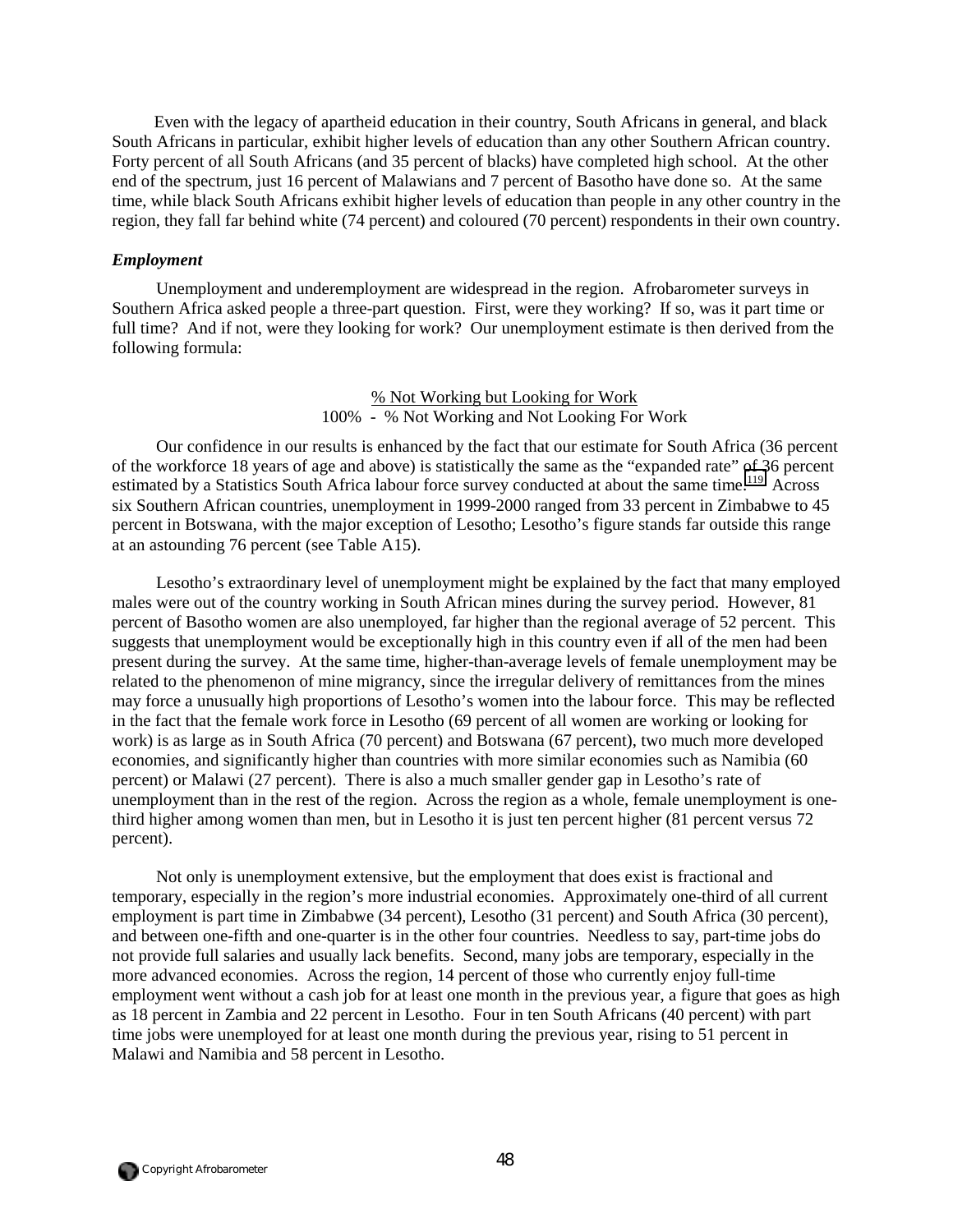| rabic <i>i</i> n <i>b</i> . <i>bhemplo intent</i> | <b>Botswana</b> | Malawi   | Namibia  | Zambia   | Zimbabwe | Lesotho  | South Africa | <b>Black</b> | White    | Coloured       | Indian |
|---------------------------------------------------|-----------------|----------|----------|----------|----------|----------|--------------|--------------|----------|----------------|--------|
|                                                   |                 |          |          |          |          |          |              | <b>SA</b>    | SА       | SA             | SA     |
| No (Not looking)                                  | 29              | 65       | 36       | 43       | 42       | 30       | 26           | 23           | 41       | 23             | 36     |
| No (looking)                                      | 32              | 15       | 30       | 21       | 19       | 54       | 27           | 32           |          | 27             | 19     |
| Yes, part-time<br>(not looking)                   | $\overline{c}$  | 2        | 2        | 2        | 6        |          | 4            | 4            | 3        | 6              | 6      |
| Yes, part-time<br>(looking)                       |                 | 2        |          |          |          |          | 10           | 12           | 4        |                | 9      |
| Yes, full-time<br>(not looking)                   | 18              | 13       | 19       | 17       | 18       |          | 22           | 17           | 36       | 35             | 26     |
| Yes, full-time<br>(looking)                       | 11              |          |          | 10       |          |          | 10           | 12           | 6        | 4              | 3      |
| Don't know                                        | $\leq$          | $\Omega$ | $\Omega$ |          |          | $\leq$ 1 |              |              | 5        |                |        |
| Missing Data                                      | ◠               | $\leq$ 1 | $\leq$ 1 | $\leq$ 1 |          | $\leq$ 1 | 0            | $\Omega$     | $\Omega$ | $\overline{0}$ |        |
| Unemployment<br>Rate                              | 45%             | 42%      | 47%      | 38%      | 33%      | 76%      | 36%          | 41%          | 8%       | 35%            | 30%    |

#### *Table A15: Unemployment*

*Do you have a job that pays a weekly or monthly cash income? Is it full-time or part-time? And are you looking for a cash job (or looking for another one if you are presently working)?* 

#### *Table A16: Occupation*

|                 | Botswana | Malawi   | Namibia | Zambia        | Zimbabwe | Lesotho | South Africa | <b>Black</b> | White     | Coloured       | Indian      |
|-----------------|----------|----------|---------|---------------|----------|---------|--------------|--------------|-----------|----------------|-------------|
|                 |          |          |         |               |          |         |              | <b>SA</b>    | <b>SA</b> | SΑ             | <b>SA</b>   |
| Owner /         | $\sim$   |          | 4       | $\mathcal{R}$ | ◠        |         |              | $\bigcap$    | 13        | 11             | $\mathbf Q$ |
| Employer        |          |          |         |               |          |         |              |              |           |                |             |
| Professional    | 14       | 12       |         | 16            | 14       |         | 10           | 8            | 19        | 6              | Q           |
| Supervisory     |          |          |         |               |          |         |              |              |           |                |             |
| Worker          | 40       | 24       | 29      | 31            | 42       | 45      | 53           | 54           | 40        | 61             | 55          |
| Subsistence     | 4        | 33       | −       | 22            |          | O       |              | $\leq$       | $\sim$    |                |             |
| Farmer          |          |          |         |               |          |         |              |              |           |                |             |
| Student         | C        | 8        | -       | h             |          |         |              | 12           | ◠         | $\overline{4}$ | ◠           |
| Housewife       | 8        | 10       | 19      | 14            | 10       | 17      | $\Delta$     |              | 20        | 11             | 15          |
| Disabled        |          | $\leq$ 1 | ◠       |               |          |         |              |              |           | ◠              | $\Omega$    |
| Never had a job | 22       | 8        | 21      | 8             | 22       | 23      | 14           | 18           | 3         |                |             |

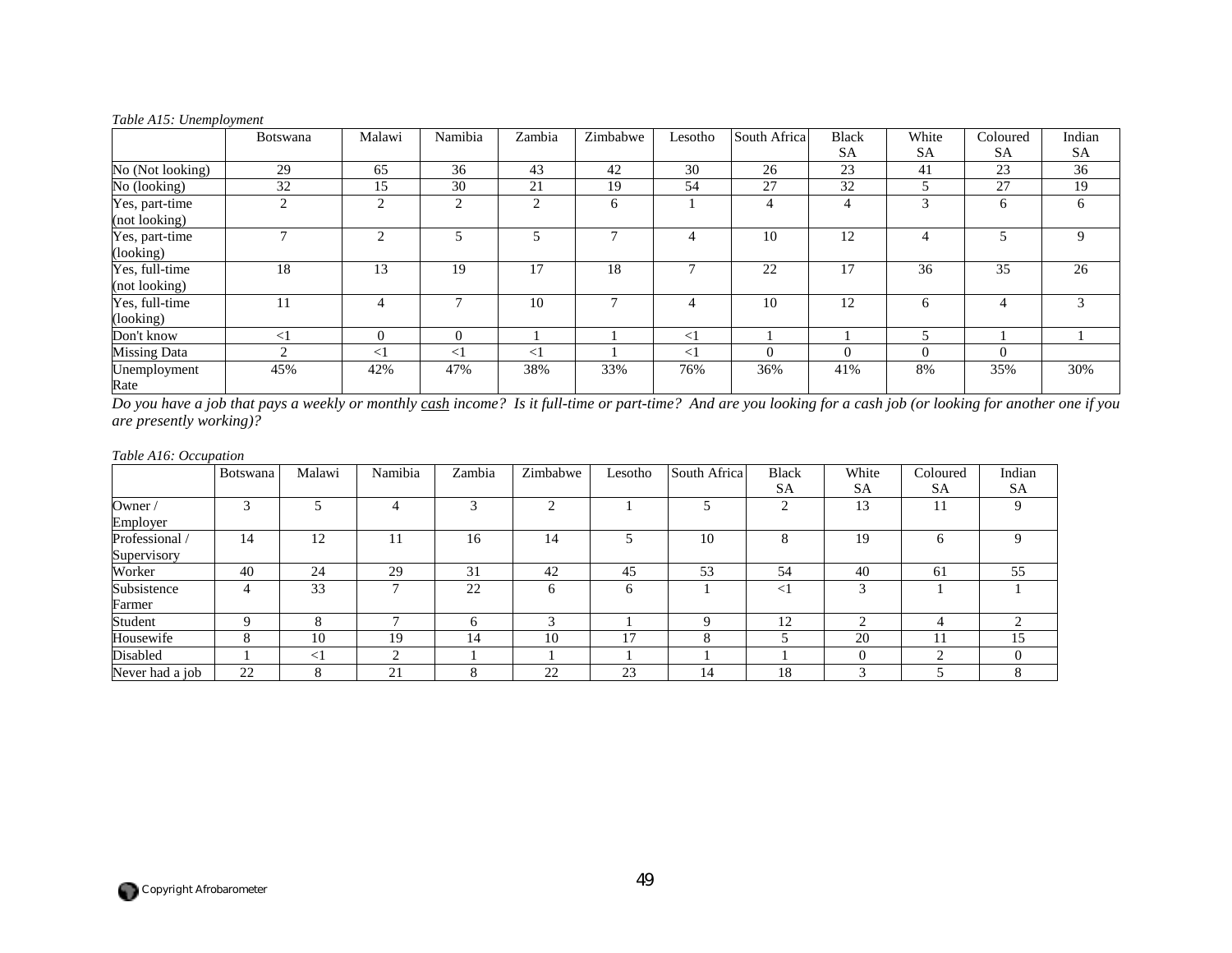#### *Occupation*

A final measure of well being looks at what people who are employed (or who recently have been) are actually doing. We took the myriad responses to our question about occupation and grouped them together into five main categories (Table A16).

First, the o*wner/employer* category comprise anyone who owns a business and employs others, the self-employed, managing directors, or commercial farmers. This constitutes what Russell Dalton has called the "old middle class," or in Marxist terms, those who own or manage the means of production.<sup>120</sup> Malawi (5 percent) and South Africa (5 percent) had the largest proportions falling into this category, with Lesotho (1 percent) the least. Second, the p*rofessional/supervisory* category comprises office supervisors, industrial foremen, and professionals such as lawyers, engineers or doctors. This constitutes what Dalton calls the "new middle class," those who live middle class lifestyles but do not own or run the means of production. Zambia (16 percent), Zimbabwe (14 percent) and Botswana (14 percent) have the largest proportions in this sector, and Lesotho (5 percent) the least.

The w*orker* category consists non-manual and manual, skilled and unskilled workers in both the formal and informal sectors, as well as farm workers, domestic workers, and soldiers, police and other security workers. South Africa has the largest working class (53 percent) and Malawi (24 percent) the smallest. The s*ubsistence* farmer category comprises yeomen or peasant farmers, or any farmer who did not feel they ran a commercial farm. The largest proportion is found in Malawi (33 percent) and the smallest in South Africa  $(1 \text{ percent.}^{121})$  $(1 \text{ percent.}^{121})$  $(1 \text{ percent.}^{121})$ 

Finally, the n*ever had a job* category comprises anyone who has either never worked or not worked long enough to consider themselves to be workers. It is important to note that this category does not include housewives. Lesotho (23 percent), Botswana and Zimbabwe (each at 22 percent) and Namibia (21 percent) have the largest proportions of "long-term" unemployed citizens. In South Africa, the proportion of hard core unemployed is at least twice as high among blacks (18 percent) than for any other racial group (Indians were the next highest at 8 percent).

Finally, there are three other categories that do not fit into the above occupational categories. As many as 19 percent report that they are housewives in Namibia, while just 8 percent do so in Botswana and South Africa (though 20 percent of white South Africans place themselves in this category). The proportions of the national samples (which include only those 18 years and older) who call themselves students is highest in Botswana and South Africa (9 percent), and lowest in Lesotho (just 1 percent). Finally, the disabled comprise 1 to 2 percent of all country samples.

 $\bigcap$  Copyright Afrobarometer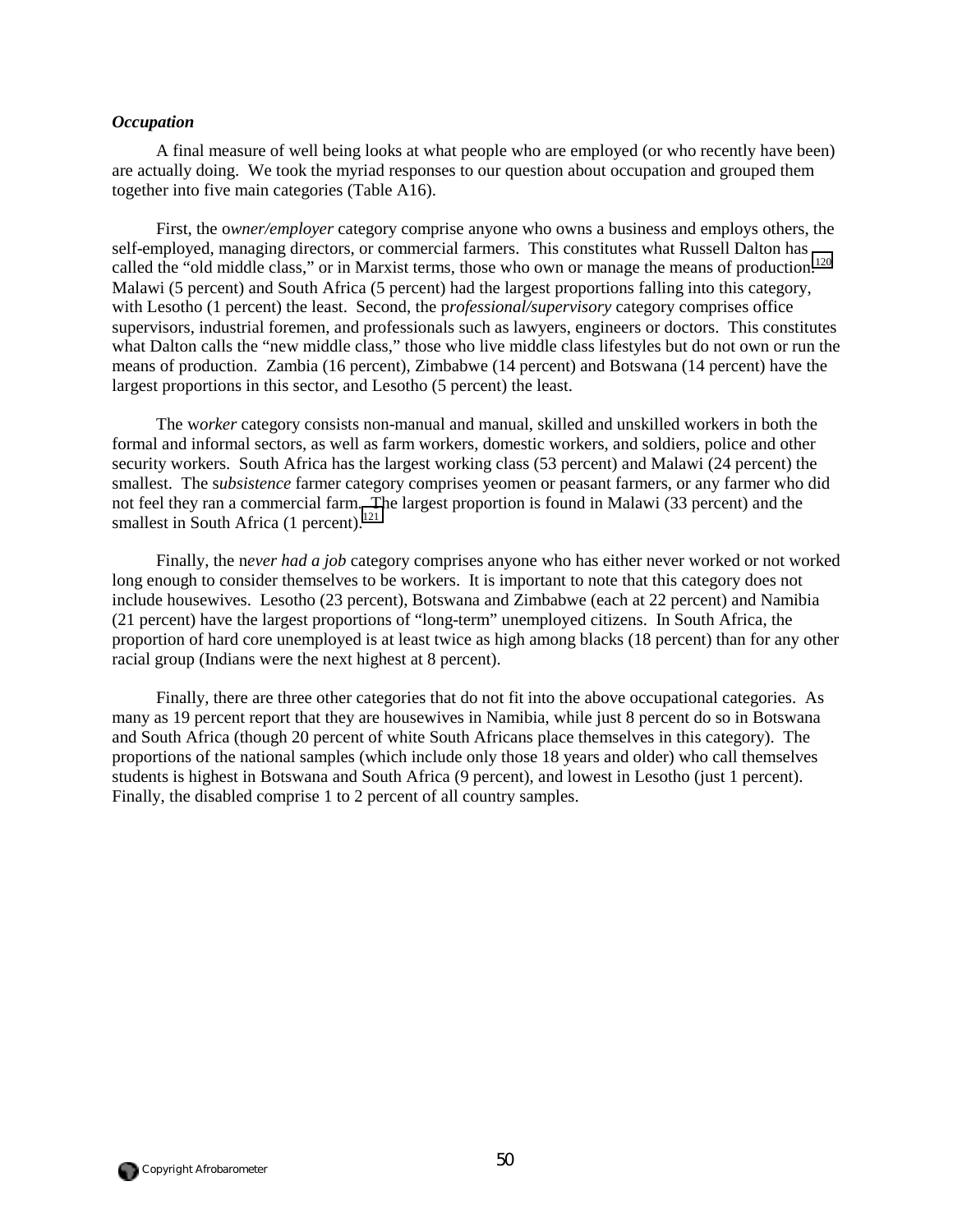#### *Endnotes*

1 An earlier version of this paper, entitled "Going Without In Southern Africa," was presented to the United Kingdom Department for International Development (South Africa) Poverty Workshop On "Measuring and Assessing Poverty" (Shere View Lodge, Pretoria, 13 March 2000).

<sup>2</sup> Seymour Martin Lipset, "Some Social Requisites of Democracy: Economic Development and Political Legitimacy," *American Political Science Review* 53/1 (1959):69-105; Kenneth Bollen and Robert Jackman, "Democracy, Stability and Dichotomies," *American Sociological Review* 54 (1989):438-57; and Adam Przewroski, Michael Alvare, Jose Antonio Cheibub and Frendando Limongi, *Democracy and Development: Political Institutions and Well-Being in the World, 1950-1990* (Cambridge: Cambridge University Press, 2000).

3 Ronald Inglehart, "Culture and Democracy," *Culture Matters: How Values Shape Human Progress*, eds. Lawrence Harrison and Samuel Huntington (New York: Basic Books, 2000); Ronald Inglehart and Wayne Baker, "Modernization, Cultural Change, and the Persistence of Traditional Values," *American Sociological Review* 65: February (2000): 19-51; Christian Welzel, Ronald Inglehart and Hans-Dieter Klingemann, "Human Development as a Theory of Social Change: A Cross-Cultural Perspective," Unpublished Manuscript (n.d.).

4 Samuel Huntington, *The Third Wave: Democratization In the Late Twentieth Century* (Norman: University of Oklahoma Press, 1991), pp. 59-72.

<sup>5</sup> Ghana, Nigeria, Mali, Uganda and Tanzania are the other countries that comprise the Afrobarometer. However, the questionnaires used in those countries did not contain the full set of questions covered in this paper.

 $6$  Actual sample sizes for each country are as follows: Botswana = 1200, Lesotho = 1177, Malawi = 1208, Namibia = 1183, South Africa = 2200, Zambia = 1198, and Zimbabwe = 1200. Fieldwork was conducted by national research institutions affiliated with the Afrobarometer project. Samples were designed using a common, multi-stage, stratified, area cluster approach. Random selection methods were used at each stage, with probability proportional to population size where appropriate. Sampling frames were constructed in the first stages from the most up-to-date census figures or projections available, and thereafter from census maps, systematic walk patterns, and project-generated lists of household members. With the exception of South Africa, each country sample was self-weighted and sufficiently representative of national characteristics on key socio-economic indicators (gender, age, region) that post-weighting was not necessary.

 $7$  For example, Statistics South Africa's 1995 Income and Expenditure Survey (which operated in tandem with its October Household Survey) in just the section on consumption contained 27 question on the cost of housing , 131 questions on monthly expenditures on food and beverages, and 22 questions on food consumed from own production. See Harold Alderman *et al.*, "Combining Census and Survey Data to Construct A Poverty Map of South Africa," *Measuring Poverty In South Africa* (Pretoria: Statistics South Africa, 2000), p. 9.

 $8\degree$  For his valuable help in designing all the key question items reviewed in this paper, we owe a special debt of thanks to George Ellison.

 $9$  We ultimately used 35 items; the question measuring occupation was omitted since it is a categorical variable and hence not suitable for this type of test.

<sup>10</sup> The scale was verified through statistical procedures known as Factor Analysis (using Maximum Likelihood extraction and Direct Oblimin rotation) and Reliability Analysis. From these items, it is possible to extract a single unrotated factor with an Eigenvalue of 2.89 that explains 41.2 percent of the common variance. The items load on, or correlate with the underlying factor as follows: cash income (.71), food (.66), medical treatment (.61), home fuel (.55) water (.50), electricity (.50), and home safety (.35). The scale is reliable (Kronbach's Alpha = . 75).

 $11$  Factor analysis demonstrates that the items cannot be combined with any others to create one single scale. The two items are highly correlated (Pearson's  $r = .61$ ) and form a very reliable two item construct (Kronbach's Alpha = .75).

 $\overline{a}$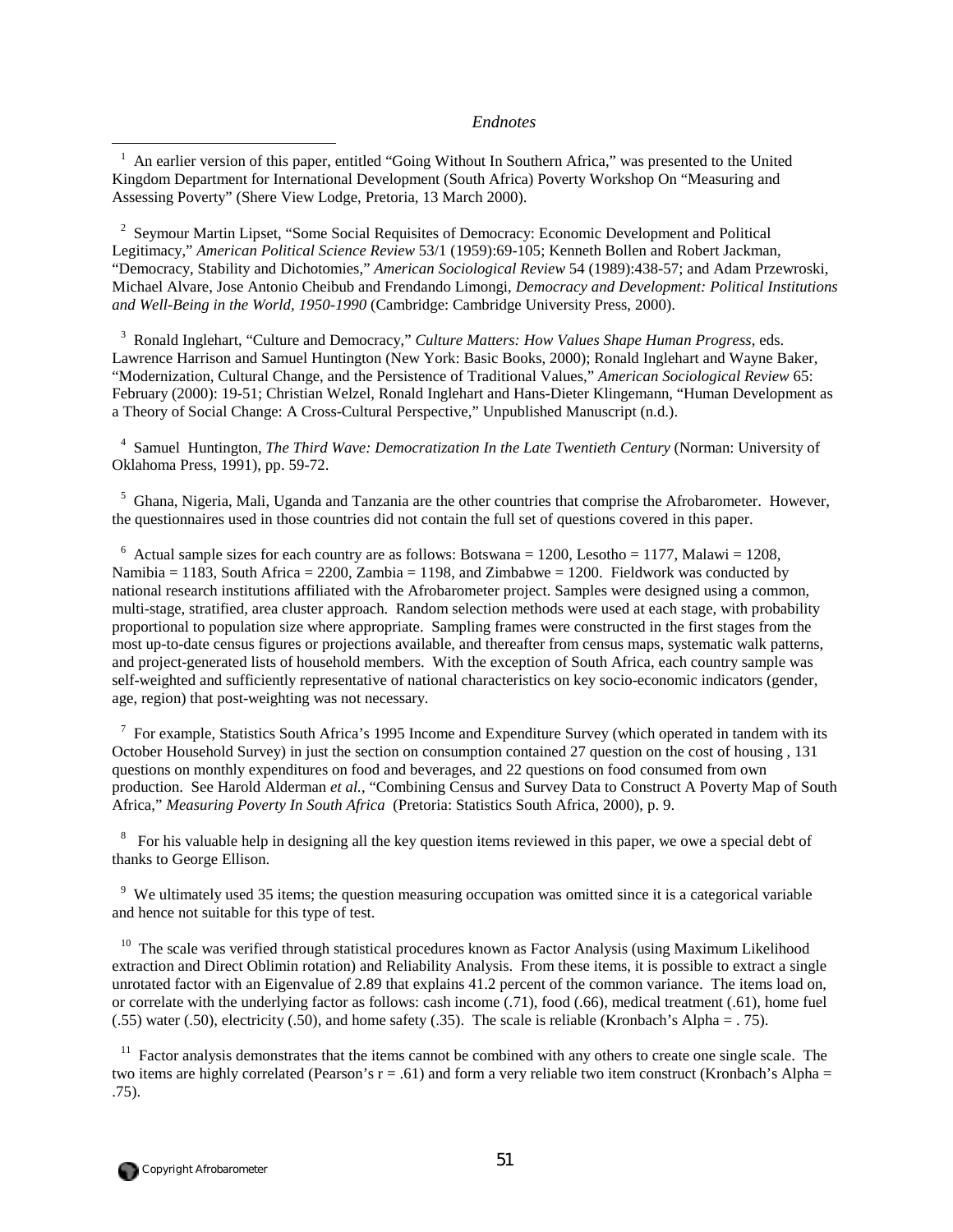$12$  From these items it is possible to extract a single unrotated factor with an Eigenvalue of 4.35 that explains 54.4 percent of the variance common to all eight items. The reliability (Kronbach's Alpha) = .86. The items load on the factor as follows: household access to electricity (.77), household access to piper water (.76), community access to sewerage (.76), community access to an electricity grid (.75), community access to a piped water scheme (.72), the extent of formal houses in a community (.71), the quality of the respondent's house (.54), and pavement alongside roads in the community (.49).

<sup>13</sup> From these items, it is possible to obtain a single, rotated factor with an Eigenvalue of 4.4.3 that measures  $36.9$ percent of the common variance of all 12 items. The reliability (Kronbach's Alpha) = .84. The items load onto the factor as follows: petrol station (.70), police station (.69), post office (.68), grocery or clothing stores (.64), meeting halls (.60), health clinics (.56), market stalls (.52), police on the streets (.45), bus/taxi service (.45), small shops (.41), recreation facilities (.39), and places of worship (.34). The same tests were used to confirm that additional items could not be added into this scale without either creating more than one underlying dimension, or appreciably weakening the validity and reliability of the factor.

<sup>14</sup> From these itmes, a single unrotated factor can be extracted with an Eigenvalue of 1.95 that explains 65.0 percent of the common variance. Reliability (Kronbach's Alpha = .73). The strongest item loading onto the factor is community livestock production (.78), community crop production (.68) and the existence of tall trees in the community (.61).

<sup>15</sup> Factor analysis demonstrates that these items cannot be combined with any other items to form a larger scale. The two items are correlated (Pearson's  $r = .33$ ) and the two item construct is very reliable (Kronbach's Alpha - .92).

<sup>16</sup> Richard Rose, *Getting Things Done With Social Capital: New Russia Barometer VII*, Studies In Public Policy no. 303 (Glasgow: Centre for the Study of Public Policy, University of Strathclyde, 1998).

17 For his latest contribution to this debate, see Amartya Sen, *Development as Freedom* (New York: Knopf, 1999).

<sup>18</sup> The median is the value or response category where we find the case that divides the sample into two equal halves: for ordinal response scales such as the one here, the median provides us with the best estimate of central tendency.

19 David Bruce, "Suspect Crime Statistics Cannot Obscure Grim Truth," *Sunday Independent*, 10 June 2001, p. 9; Michael Dynes, "South Africa's Huge Steps On Long Walk to Prospertiy," *Sunday Independent*, 26 August 2001, p. 4; S. Pedrag, "Crime Out of Control In South Africa," *NSNBC News*, 29 May 200 (www.mnsbc.com/news).

<sup>20</sup> Debbie Budlender, "Human Development," *Poverty and Inequality in South Africa: Meeting the Challenge*, ed. Julian May (Cape Town: David Philip/London: Zed Books, 2000), p. 133.

<sup>21</sup> Nedbank/Institute for Security Studies, "Criminal Justice Monitor," *Crime Index* /1 (January/February 2000).

 $22\,$ 22 The 2001 Tanzania Afrobarometer survey did ask people for actual monthly income. We found that while Tanzanians with lower reported levels of money income were more likely to go without basic necessities, the correlation was modest at best, and generally weak. The Pearson's r correlation for income and going without food was -.21, water -.09, medical treatment -.17, electricity -.15 and schooling -.12. All correlations were statistically significant at the .001 level of probability. See Amon Chaligha, Robert Mattes, Yul Derek Davids and Michael Bratton, *Uncritical Citizens or Patient Trustees? Attitudes Toward Democracy and Markets In Tanzania* Afrobarometer Working Papers No. 21 (Cape Town/Accra/East Lansing, Mi.: Afrobarometer, 2002) (www.afrobarometer.org).

<sup>23</sup> Approximately 7 percent of South Africans (in 2.9 million households) receive some sort of government social assistance on a monthly basis. Estimates place government pensions as accounting for 28 percent of all income for the "ultra poor" and 6 percent for the non-poor. Budlender, "Human Development," p. 127.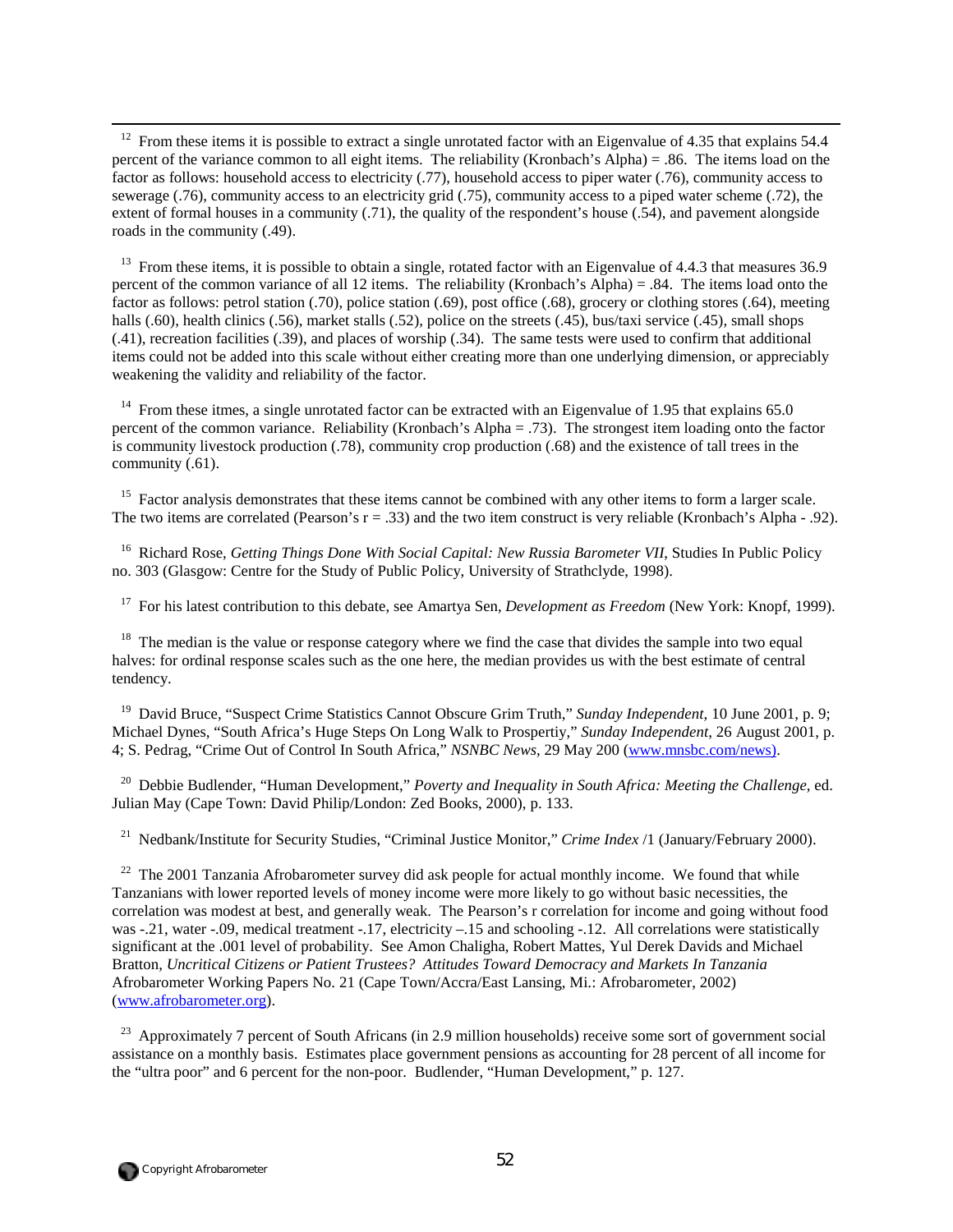24 Richard Rose, *Social Shocks, Social Confidence and Health,* Studies In Public Policy No. 362 (Glasgow: Centre for the Study of Public Policy, Univesity of Strathclyde, 2002), p. 8.

25 John Gay and David Hall, *Poverty and Livelihoods In Lesotho, 2000 - More Than A Mapping Exercise: Summary Volume* (Maseru, Lesotho: Sechaba Consultants, 2000), pp. 1-3. The study uses a poverty line of M80 per household member per month ( $US1\$  = M6.8).

*<sup>26</sup>* Anne Inserra, *A Review of Approaches for Measurment of Microenterprise and Household Income*, AIMS Brief No. 8 (Washington D.C.: United States Agency for International Development, September 1996), p. 1; Ravi Kanbur, *Economic Policy, Distribution and Poverty: The Nature of Disagreements* (Unpublished Paper: Cornell University, 2001), p. 7; Kunbar and Squire, 1999, p. 13; and Alderman, *et al.*, ""Combining Census and Survey Data," pp. 5 and 13.

27 Inserra, *A Review of Approaches*, p. 2.

28 Ravi Kanbur and Lyn Squire, *The Evolution of Thinking About Poverty: Exploring the Interactions* (Unpublished Paper, September 1999), p. 15.

29 Kunbar and Squire, *The Evo;lution of Thinking About* Poverty, p. 17.

<sup>30</sup> For instance, the 1994 Human Development Report placed Sri Lanka, Nicaragua, Pakistan and Guinea all in the same \$400 to \$500 per capita income bracket. Yet they had respective life expectancy rates of 71, 65, 58 and 44, and respective infant mortality rates of 24, 53, 99 and 135 per 1,000 live births. Kunbar and Squire, *The Evolution of Thinking About Poverty*, p. 17.

<sup>31</sup> Julian May, Ingrid Woolard and Stephan Klasen, "The Nature and Measurement of Poverty and Inequality," *Poverty and Inequality In South Africa*, p. 22.

 $32$  Approximately 35 percent of the most severely deprived households (determined by a 12-indicator index of household well being) in South Africa in 1993 were drawn from the 2nd, 3rd and even 4th quintiles of the Income Poverty scale. See Stephen Klasen, "Poverty and Inequality In South Africa: An Analysis of the 1993 SALDRU Survey," *Social Indicator Research* (1997) 41: 51-96 (cited in May, Woolard and Klasen, pp. 40-46).

<sup>33</sup> P. Glewwe and J. van der Gaag, "Identifying the Poor in Developing Countries: Do Different Definitions Matter?" *World Development* 18: pp. 803-14 (cited in Kanbur and Squire, 1999, p. 15).

34 Simon Appleton and Lina Song, *Income and Human Development at the Household Level: Evidence From Six Countries* (Mimeo: Centre for the Study of African Economies, 1999) (cited in Kanbur and Squire, 1999, p. 15).

35 United Nations Development Program, *UNDP Poverty Report, 1998* (New York: United Nations Development Program, 1998), p. 14 (cited in Ros Hirschowitz, Mark Orkin and Piet Alberts, "Key Baseline Statistics for Poverty Measurement").

36 Julian May, "Growth, Development, Poverty and Inequality," p. 5.

37 See *Measuring Poverty In South Africa*; and Michael Carter and Julian May, *One Kind of Freedom: Poverty Dynamics in Post Apartheid South* Afria (Mimeo: University of Wisconsin, May 2001).

38 Inserra, *A Review of Approaches*, p. 2.

<sup>39</sup> For example, based on expenditure data from the 1996 South African Income and Expenditure Survey, Statistics South Africa estimates household poverty in South Africa to be 28 percent using an income of R800 per household per month line (the line at which households are defined as poor for the equitable share grant from the national government to municipalities) and individual poverty to be 48 percent (using a poverty line set at an income of R250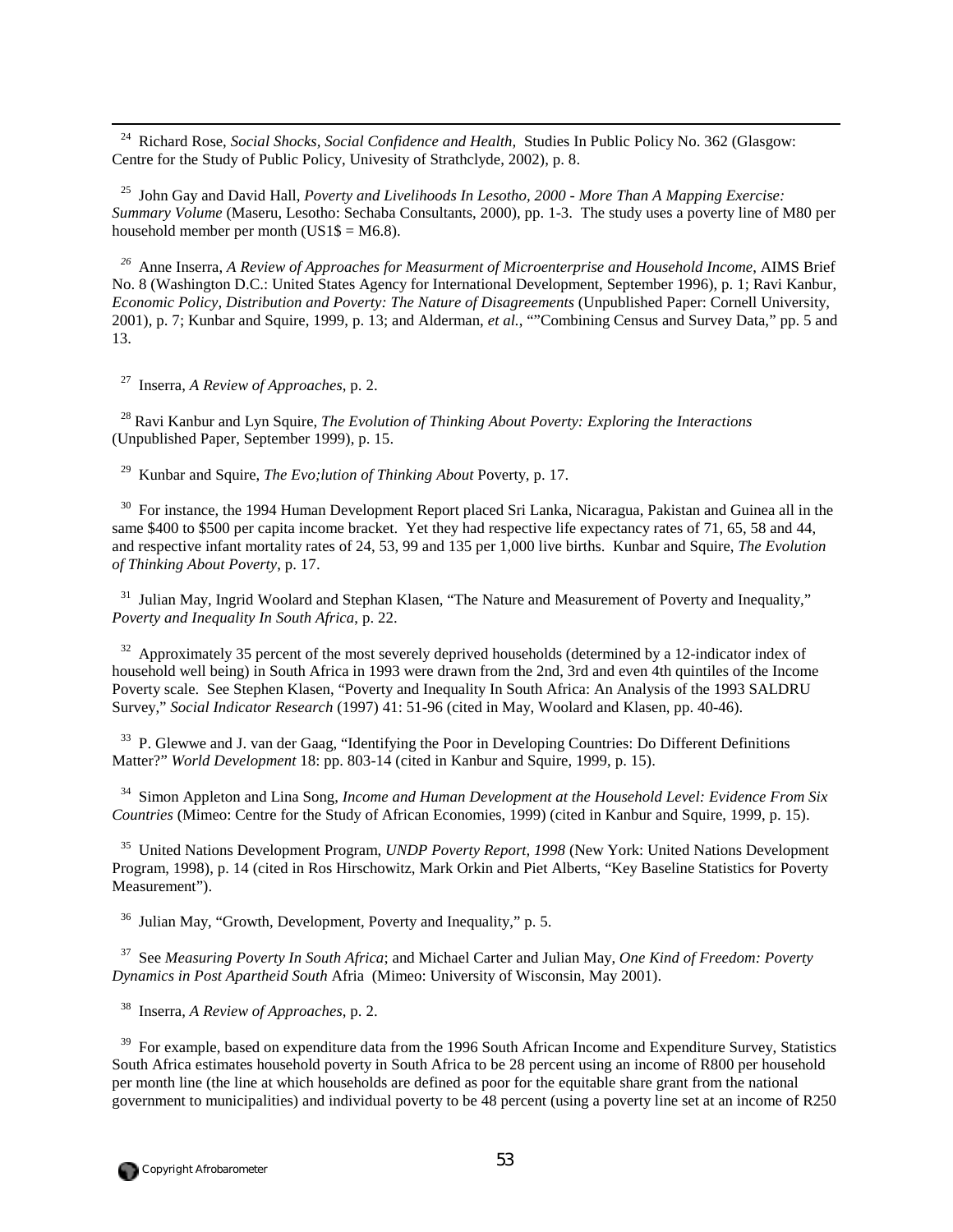per month per capita within the household). But using income data from the national census of the same year, the poverty estimates are 52 percent and 61 percent respectively. See Alderman, *et al.*, "Combining Survey and Census Data," pp. 6-10.

<sup>40</sup> Klasen, "Poverty and Inequality In South Africa," cited in May, Woolard and Klasen, pp. 40-46.

41 Stats SA, *Measuring Poverty In South Africa*..

 $\overline{a}$ 

<sup>42</sup> May, Woolard and Klasen, "The Nature and Measurement of Poverty and Inequality," p. 25. Alternatively, Carvalho and White define "quantitative research" as "one that typically uses random sample surveys and structured interviews to collect data – mainly quantifiable data – and analyzes it using statistical techniques. By contrast, the qualitative approach is defined as one that typically uses purposive sampling and semi-structured or interactive interviews to collect data – mainly data relating to people's judgments, attitudes, preferences, priorities, and/or perceptions about a sujcect – and analyzes it through sociological or anthropological research techniques." S. Carvalho and H. White, *Combining the Quantitative and Qualitative Approaches to Poverty Measurement and Analysis*, World Bank Technical Paper, No. 366 (Washington: World Bank, 1997), cited in Ravi Kanbur, "Qualitative and Quantitative Poverty Appraisal: The State of Play and Some Questions," Workshop On *Qual-Quant: Qualitative and Quantiiative Poverty Appraisal: Complementarities, Tensions and the Way Forward* (Cornell University: 15-16 March 2001), p. 18 (http://www.people.cornell.edu/pages/sk145/).

<sup>43</sup> Ouoted in Kanbur, "Oualitative and Ouantitative Poverty Appraisal," p. 13.

44 Paul Krugman, "Does Third World Growth Hurt First World Prosperity?" *Harvard Busness Review* June-August 1994, pp. 113-121 (cited in Michael Fairbanks, "Changing the Mind of A Nation: Elements In A Process For Creating Prosperity," *Culture Matters*, p. 272).

45 Martin Revallion, "Can Qualitative Methods Help Quantitative Poverty Measurement?" *Qual-Quant: Qualitative and Quantitative Poverty Appraisal*, pp. 38-43.

<sup>46</sup> Round 2 of the Afrobarometer, to be conducted in 15 countries between June 2002 and May 2003, will use a five-point response category scale with these items.

47 UNDP, *Human Development Report, 1999* (New York: Oxford University Press, 1999), p. 127.

48 See Gay and Hall, *Poverty and Livelihoods In Lesotho, 2000*.

49 World Bank, *World Development Report, 2000/2001: Attacking Poverty* (New York: Oxford University Press, 2001), p. 274.

50 *World Development Report, 2000/2001*, p. 274.

51 *World Development Report, 2000/2001*, p. 276.

52 *World Development Report, 2000/2001*, p. 276.

53 Vivienne Taylor, *South Africa: Transformation for Human Development, 2000* (Pretoria: UNDP, 2000), p. 53.

<sup>54</sup> Botswana data from 1985-1986, Zimbabwe data from 1990-1991, and South Africa, Namibia and Lesotho data from 1993. Data from *World Development Report, 2000/2001*, p.280.

55 *Human Development Report, 1999*, p. 147.

56 *Human Development Report 1999*, p. 127; data taken from *South Africa: Transformation for Human Development, 2000*, p. 61.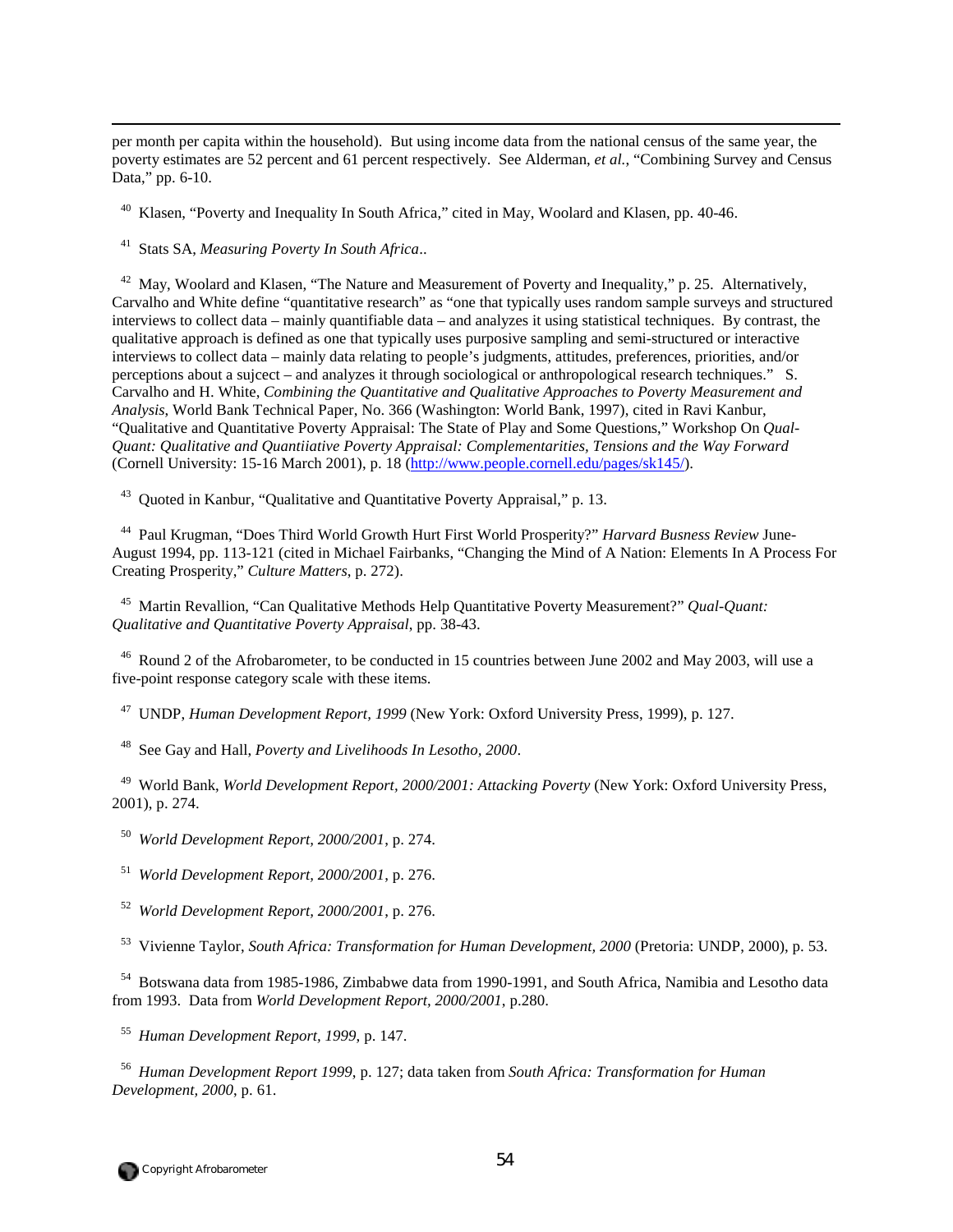57 Malawi figure from period 1989-1994. *Human Development Report, 2000*, p. 147.

58 These indices can be found in *Measuring Poverty In South Africa*, p. 66.

<sup>59</sup> The Household Infrastructure Index and the Household Circumstances Indices were created by factor analyzing 11 items from the 1996 Census that yielded two principal components. The Household Infrastructure Index comprises 7 items that measure whether one lived in a formal house, had access to electricity for lighting, an inside water tap, a flush or chemical toilet, a telephone or cellular phone in the house, weekly refuse removal, level of education of head of household, and monthly household expenditure. Hirschowitze, Orkin and Alberts, "Key Baseline Statistics," pp. 76-77.

<sup>60</sup> The Household Circumstanced Index comprises items measuring whether one was employed (using the broad definition), average household size, and the number of children under five years of age. Hirschowitz, Orkin and Alberts, "Key Baseline Statistics," pp. 76 and79.

<sup>61</sup> Hirschowitz, Orkin and Alberts, "Key Baseline Statistics," pp. 59-60.

62 Hirschowitz, Orkin and Alberts, "Key Baseline Statistics," pp. 59-60.

<sup>63</sup> Pearson's r = -.31, sig = .000, n = 8422.

<sup>64</sup> Pearson's r = .35, sig. = .000, n = 8949.

<sup>65</sup> Pearson's r = .69, sig. = .000, n = 8402.

<sup>66</sup> Pearson's r = .44, sig. = .000, n = 8830.

 $67$  We tested this by entering a series of dummy variables measuring race (with black as the excluded group for comparison) and country (with South Africa as the excluded group). Decisions over which category of a discrete variable to exclude from the series of dummy variables are arbitrary. We used the criteria of excluding the category represented by the most respondents in the sample as well as in the population.

<sup>68</sup> For an illustration of how these factors can be usefully measured with macroeconomic data, see Michael Bratton and Robert Mattes, "Support for Economic Reform: Popular Attitudes in Africa," *World Development* (2003 forthcoming).

69 Richard Rose, *Getting Things Done In An Anti-Modern Society: Social Capital Networks in Russia*, Studies In Public Policy No. 304 (Glasgow: Centre for the Study of Public Policy, University of Strathchly*e,* 1998), p. 5; and Rose, *Measures of Social Capital in African Surveys*, p. 1 (http://www.socialcapital. strath.ac.uk/catalog20\_0.html).

70 Rose, *Getting Things Done In An Anti-Modern Society*, pp. 5-9.

71 Frances Fukuyama, *Trust: The Social Virtues and the Creation of Prosperity* (New York: Free Press, 1995); and Fukuyama, "Social Capital," *Culture Matters*.

72 Ronald Inglehart, *Modernism and Post Modernism: Cultural, Economic and Political Change in 41 Societies* (Princeton: Princeton University Press, 1997), p. 188 (cited in Rose, *Getting Things Done In An Anti-Modern Society*, p. 8).

73 Robert Putnam, "Democracy in America at Century's End," *Democracy's Victory and Crisis*, ed. Axel Hadenious (New York: Cambridge University Press), p. 31 (cited in Rose, *Getting Things Done In An Anti-Modern Society*, p. 8).

74 Rose, *Getting Things Done In An Anti-Modern Society*, p. 8, fn. 1.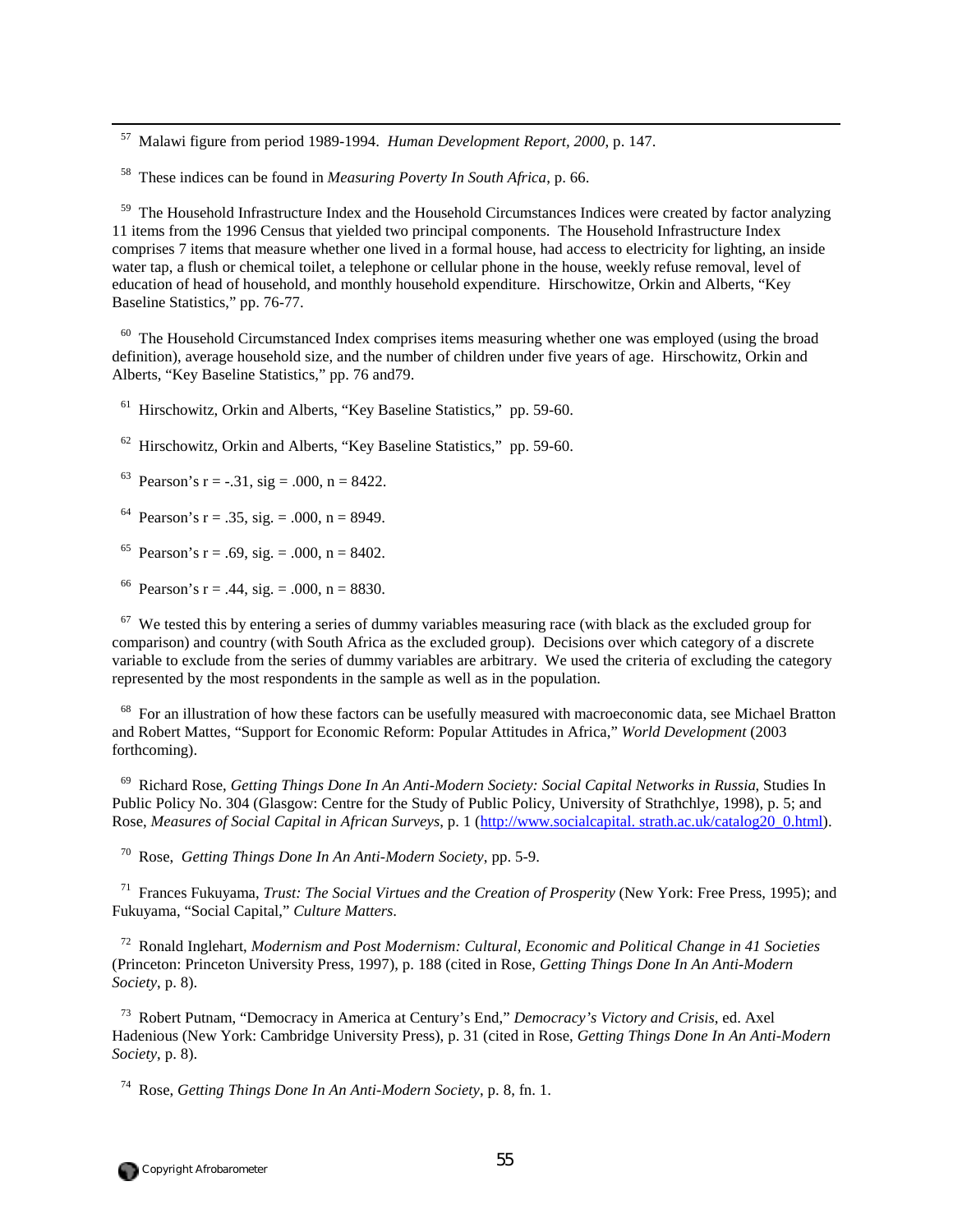75 Robert Putnam, *Making Democracy Work*, with Robert Leonardi and Raffaella Y. Nanettic (Princeton: Princeton University Press, 1993).

76 Joseph Coleman, *Foundations of Social Theory* (Cambridge: Harvard University Press, 1990).

 $77$  Across all strategies and situations, factor analysis produced 13 factors with an Eigenvalue greater than 1.00, with no single factor accounting for more than 5 percent of total variance.

 $78$  Looking only at primary strategies across all situations, it is not possible to extract any single factor on which more than 3 items load at  $> .20$ .

 $79$  Looking only at backup strategies across all situations, factor analysis was unable to produce a solution.

<sup>80</sup> Dummy variables measuring use of the market for food and cash correlate with each other at  $r = .32$  with a reliability of Alpha = .52 ( $n=8185$ ).

<sup>81</sup> Dummy variables measuring self reliance to get food and cash correlate with each other at  $r = .32$  with a reliability of Alpha = .49 ( $n=8185$ ).

<sup>82</sup> Dummy variables measuring use of family and friends for food and cash correlate with each other at  $r = .46$  and reliability of Alpha = .63 (n=8185). Using all four responses across all domains, it is possible to extact a single unrotated factor with an Eigenvalue of 1.52 that explains 38.1 percent of the common variance of all four items. However, reliability (Alpha) is .46. The dummy variables measuring the use of family and friends for home security and to provide for health care load with the overall item at only .16 and .10 respectively.

 $83$  Using all four dummy variables, it is possible to extract a single common factor with an Eigenvalue of 1.28 that meassures 32 percent of the comon variance, but with a very low reliaibility (Alpha = .22) (n=8185). The variables load on the common factor as follows: cash (.36), health care (.32), food (.31) and home security (.24).

<sup>84</sup> Using all four dummy variables, it is possible to extract a single common factor with an Eigenvalue of 1.88 that explains 46.9 percent of the common variance, with a reliability of Alpha = .62 ( $n=8185$ ). The variables load on the common factor as follows: cash (.69), food (.61), health care (.47) and home security (.39).

<sup>85</sup> As measured by an item that asked: "Generally speaking, would you say that most people can be trusted or that you can't be too careful in dealing with people?"

<sup>86</sup> The root of the question read: "In the last twelve months, how often have you attended meetings of a  $\cdot$ : Never, just once or twice, a few times, or often?" An average index measuring "Community Organization Participation" was created from responses to the following items: "Church group (other than religious services," "Local self-help association (such as stokvel, burial association or neighbourhood watch)," "Group concerned with local matter such as schools, housing or rates," "Local commercial organization such as business group or farmers' association," "Group that does things for the community," and "A trade union."

87 Rose, *Getting Things Done In An Anti-Modern Society*, pp. 19-20.

<sup>88</sup> Lipset, "Some Social Requisites of Demcocracy"; Bollen and Jackman, "Democracy, Stability and Dichotomies"; and Przewroski, *et al., Democracy and Development*.

89 Ingelhart, "Culture and Democracy"; Inglehart and Baker, "Modernization, Cultural Change and the Perisistnce of Traditional Values"; and Welzel, Inglehart and Klingemann, "Human Development As A Theory of Social Change."

90 Huntington, *The Third Wave*.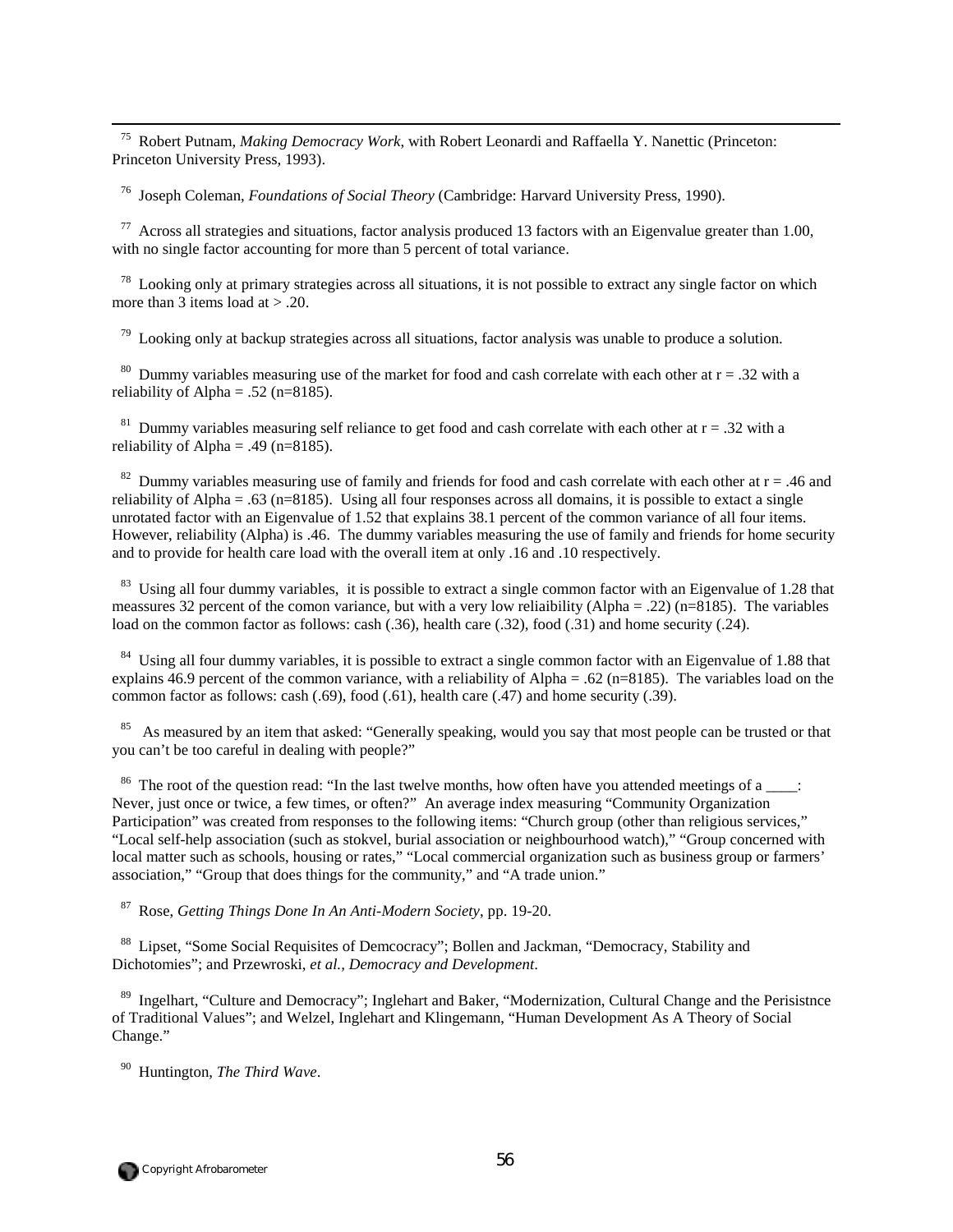<sup>91</sup> See Inglehart, "..." in A. Finifter, *Political Science: The State of the Discipline* (Washington: American Political Science Review, 1983).

92 Deepay Narrayan, *Voices of the Poor: Can Anyone Hear Us?* (World Bank: Oxford University Press, 2000).

<sup>93</sup> For example, even as they set out to review a relatively comprehensive set of quantitvative indicators of poverty and development in South Africa, development analysts Ingrid Woolard and Conrad Barberton argue that: "quantitative data fails to fully capture the qualitative aspects of inequality and poverty as people experience it day by day." Astonishingly, they undercut much of the impact of their analysis be conceding that "We do not presume that this article captures what it really means to be poor." Woolard and Barberton, "The Extent of Poverty and Inequality," *Creating Action Space: The Challenge of Poverty and Democracy in South Africa*, eds. C. Barberton, M. Blake and H. Kotze (Cape Town: Idasa / David Philip Publishers, 1998), pp. 13-14.

94 Narrayan, *Voices of the Poor*.

95 Kunbar and Squire, *The Evolution of Thinking About Poverty*, p. 22.

<sup>96</sup> As measured by an index of two items: 1) "When you get together with your friends, would you say you discuss political matters frequently, occasionally or never?"; and 2) "Some people seem to follow what's going on in government and public affairs most of the time, whether there's an election going on or not. Others aren't that interested. Would you say you follow what's going on in government and public affairs most of the time, some of the time, only now and then, or hardly at all?"

 $97$  As measured by an average index of reponses to two items: "How often do you get news from 1) television, and 2) newspapers: every day, a few times a week, a few times a month, less than once a month, never?"

<sup>98</sup> As measured by an average index combining responses to three items: 1) "You think that you do not have enough information about political life and the actions of government"; 2) "Sometimes political and government affairs seem so complicated that you can't really understand what's going on"; 3) "In this country, you must be very careful of what you say about politics." Responses were: Strongly agree, Agree, Neither agree nor disagree, Disagree and Strongly disagree.

99 Putnam, *Maing Democracyh Work*.

 $100$  The root of the question read: "People associate democracy with many diverse meanings such as the ones I will mention now. In order for a soceity to be called democratic, is each of these things: absolutely essential, important, not very important, or not important at all?" One average index measuring "Political Understandings of Democracy" is created by responses to the following items: "majority rule," "complete freedom for anyone to criticise government," "regular elections," "at least two political parties competing with each other." Another index measuring "Economic Understandings of Democracy" is created by responses to these items: "basic necessities like shelter, food and water for everyone," "jobs for everyone," "equality in education," and "a small income gap between rich and poor."

<sup>101</sup> As measured by a single item: "With regard to the most recent [INSERT YEAR] national elections, which statement is true for you? I decided not to vote, I was not able to vote, I voted in the elections, an election was not held in my area?"

 $102$  The root of the question read: "Here are a number of different actions people might take if government were to do something they thought was wrong or harmful. For each of these, please tell me whether you have engaged in this activity or not: Yes-often, Yes-a few times, Yes-once or twice, No-but would do it if had the chance, No-would never do it?" One average index measuring "Polticial Protest Participation" is created by the responses to the following item: "attend a demonstration or protest march," "participate in a boycott of rates, services or taxes," "take part in a sit-in, disruption of government meeting or offices," and "use force or violent methods (such as damaging public property)."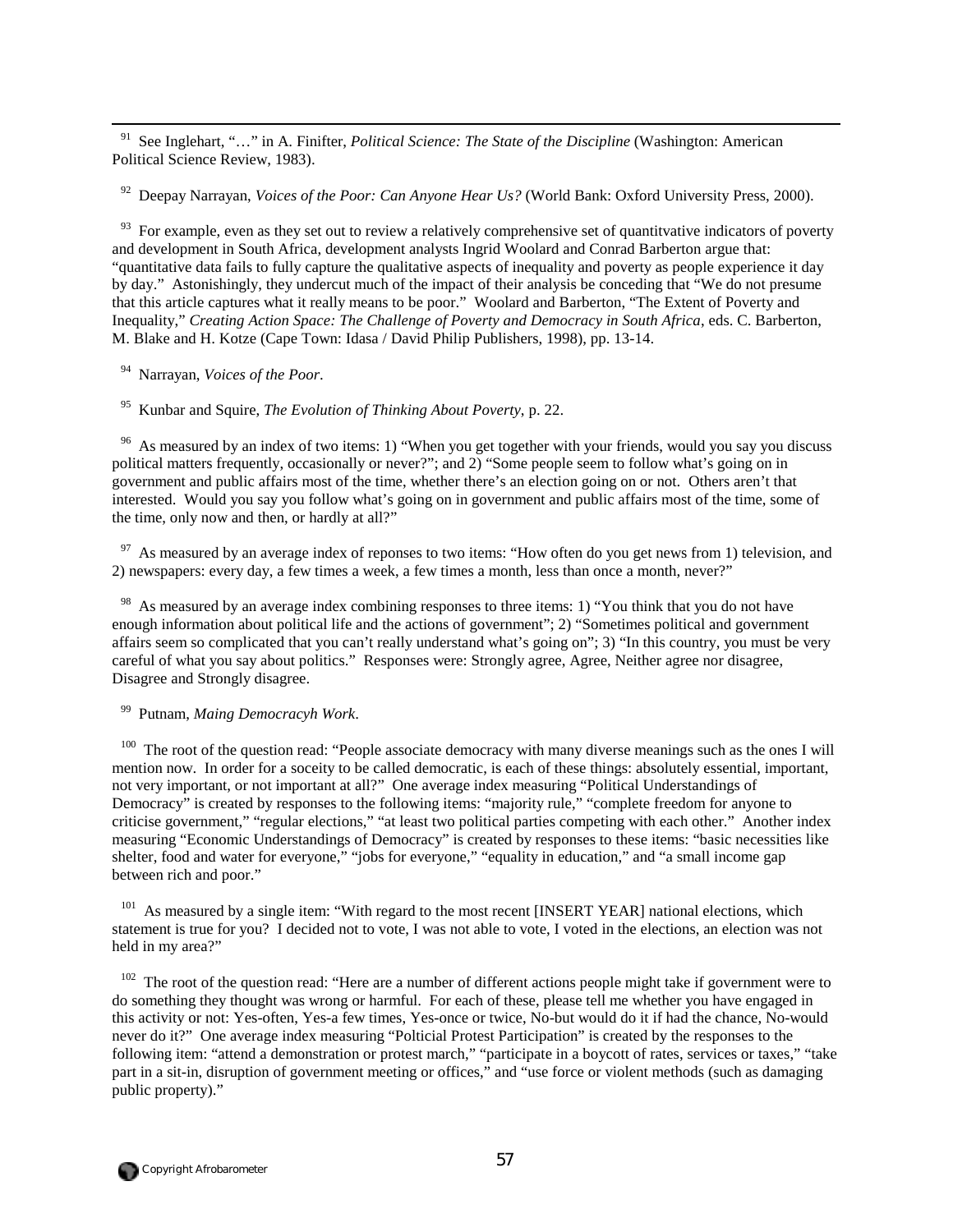<sup>103</sup> This is the average index on Community Organization Participation described in Endnote 97.

<sup>104</sup> As measured by a single item: "In the past year, have you contacted a government or political party official about some important problem or to give them your views? If yes, was it just once or twice, a few times, or frequently?"

 $105$  The root of the question read: "Here is a list of things that people sometimes do as citizens. For each of these, please tell me whether you have engaged in this activity or not: Often, A few times, Once or twice, No - but would do it if had the chance, No - would never do this?" An average index measuring "Procedural Participation" was created from the responses to the following items: "participate with others to address and important problem affecting the community or nation (other than an election)," "attend an election rally," "work for a political candidate or party," and "write a letter to a newspaper."

106 The root of the question read: "We would like to remind you that your responses to this interview are confidential. Here is a list of actions ordinary people are taking in a political system. For each of these, please tell me whether you have engaged in this activity or not: Yes-often, Yes-a few times, Yes-once or twice, No - but would do it if had the chance, No - would never do this." An averege index measuring "Compliance With the Law" was created from the responses to the following items: "claim government benefits to which you are not entitled (like a pension, maintenance, or unemployment payment," "avoid paying municipal/local rates," "avoid paying income taxes," "get services like electricity or water without paying for them."

<sup>107</sup> The root of the question read: "In the past year, have you or anyone in your family had to pay money to government officials (beside paying rates or taxes), give them a gift, or do them a favour, in order to get the following; No, Once or twice, A few times, Often?" An average index measuring "Victimization by Corruption" was created from the responses to the following items: "a job," "a government maintenance payment, penison payment or loan," "electricity or water," or "housing or land."

As measured by the single item: "With which of these statements are you most in agreement, A, B or C: A) Democracy is preferable to any other kind of government; B) In some circumstances, a non-democratic goivernment can be preferable to democratic government; and C) For someone like me, a democratic or non democratic regime makes no difference?"

<sup>109</sup> The root of the question reads: "Our current system of governing with regular elections and more than one political party is not the only one [country] has ever had. Some people say that we would be better off if we had a different system of government. How much would you disapprove, neither disapprove or approve of the following alternatives to our current system of government with at least two political parties and regular election: Strongly disapprove, Disapprove, Neither approve nor disapprove, Approve, Strongly approve?" An average index measuring "Rejection of Non-Democratic Alternatives" was created from responses to the following items: "if only one political party, or candidates from only one party, were allowed to stand for elections and hold office," "If all decisions were made by a council of elders, traditional leaders or chiefs?" "If the army came in to govern the country," "If parliament and political parties were abolished, so that the President could decide everything," "If the country returned to the old system we had under [fomer authoritarian regime]."

<sup>110</sup> An additive index measuring "Support for Economic Adjustment" was created that counts agreement with the following statements: 1) "Is is better to have a wide variety of goods and many goods in the market, even if prices are high" (rather than "It is better to have low prices, even if there are shortages of goods"); 2) "It is better to be able to raise health care standards, even if we have to pay medical fees" (rather than "It is better to be able to visit clinics and get medicine for free, even if means we cannot raise health care standards"); 3) "The government cannot afford so many public employees and should lay off/retrench some of them" (rather than "The number of people who work for government should be reduced, even if paying their salaries is costly to the country"); and 4) "It is better for the government to sell its businesses to private companies and indivduals" (rather than "The government should retain ownership of its factories, businesses and farms").